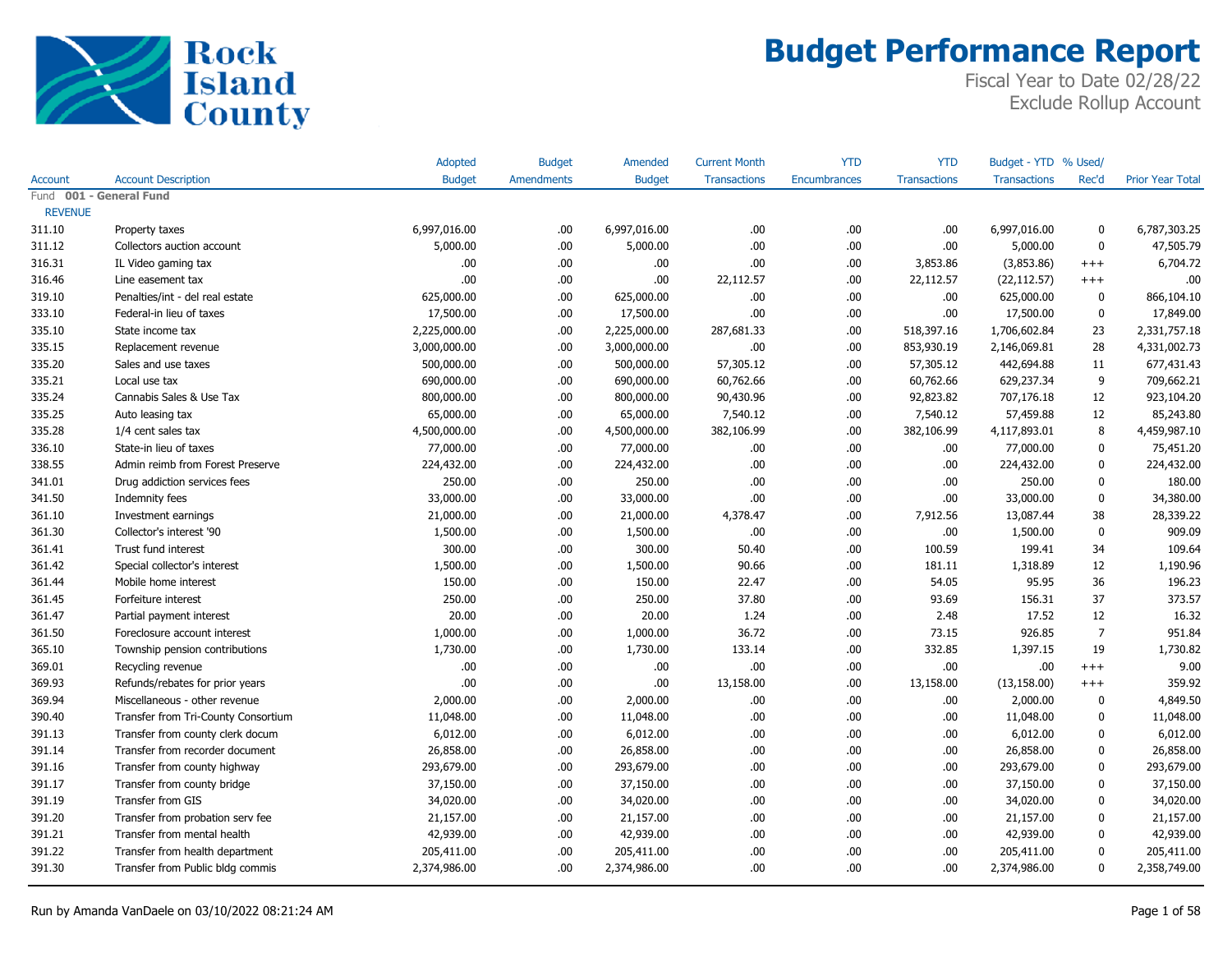

|                |                                             | Adopted       | <b>Budget</b>     | Amended       | <b>Current Month</b> | <b>YTD</b>   | <b>YTD</b>          | Budget - YTD % Used/ |              |                         |
|----------------|---------------------------------------------|---------------|-------------------|---------------|----------------------|--------------|---------------------|----------------------|--------------|-------------------------|
| Account        | <b>Account Description</b>                  | <b>Budget</b> | <b>Amendments</b> | <b>Budget</b> | <b>Transactions</b>  | Encumbrances | <b>Transactions</b> | <b>Transactions</b>  | Rec'd        | <b>Prior Year Total</b> |
|                | Fund 001 - General Fund                     |               |                   |               |                      |              |                     |                      |              |                         |
| <b>REVENUE</b> |                                             |               |                   |               |                      |              |                     |                      |              |                         |
| 391.32         | Transfer from ETSB                          | 15,304.00     | .00.              | 15,304.00     | .00.                 | .00          | .00.                | 15,304.00            | 0            | 15,304.00               |
| 391.33         | Transfer from solid waste mgmt              | 7,313.00      | .00.              | 7,313.00      | .00.                 | .00          | .00.                | 7,313.00             | $\mathbf 0$  | 7,313.00                |
| 391.34         | Transfer from Liability Insurance           | 86,081.00     | .00.              | 86,081.00     | .00                  | .00          | .00                 | 86,081.00            | 0            | 96,754.70               |
| 391.40         | Transfer from arrestee medical              | 10,000.00     | .00               | 10,000.00     | .00                  | .00          | .00.                | 10,000.00            | 0            | 10,000.00               |
| 391.47         | Transfer from Veterans Assistance           | 23,763.00     | .00.              | 23,763.00     | .00.                 | .00          | .00.                | 23,763.00            | 0            | 23,763.00               |
| 391.50         | Transfer from collector tax fee             | 6,350.00      | .00.              | 6,350.00      | .00.                 | .00          | .00                 | 6,350.00             | $\mathbf{0}$ | 47,000.00               |
| 391.53         | Transfer from IMRF Fund                     | 27,014.00     | .00.              | 27,014.00     | .00.                 | .00          | .00                 | 27,014.00            | 0            | 27,014.00               |
| 391.54         | Transfer from FICA Fund                     | 8,109.00      | .00.              | 8,109.00      | .00.                 | .00          | .00.                | 8,109.00             | $\mathbf 0$  | 8,109.00                |
| 391.55         | Transfer from EHB                           | 29,978.00     | .00.              | 29,978.00     | .00.                 | .00          | .00.                | 29,978.00            | $\mathbf{0}$ | 29,978.00               |
| 391.59         | Transfer from American Rescue Plan Act Fund | .00.          | .00.              | .00           | .00.                 | .00          | 566,755.67          | (566, 755.67)        | $+++$        | 2,843,663.03            |
| 391.63         | Transf fr Treasurer's Automatio             | 10,000.00     | .00.              | 10,000.00     | .00.                 | .00          | .00.                | 10,000.00            | $\bf{0}$     | 10,000.00               |
| 392.11         | Sales of junk or salvage value              | .00.          | .00.              | .00           | .00.                 | .00          | .00.                | .00                  | $^{+++}$     | 66.33                   |
| 392.30         | Sale of land &/or right of way              | .00           | .00.              | .00           | .00                  | .00          | .00.                | .00.                 | $+++$        | 4,000.00                |
|                | Department 01 - Auditor                     |               |                   |               |                      |              |                     |                      |              |                         |
| 369.03         | Purchasing card cash back rebate            | 7,700.00      | .00.              | 7,700.00      | 10,551.15            | .00          | 10,551.15           | (2,851.15)           | 137          | 15,777.06               |
| 369.04         | Commerce Bank program cash back             | 12,500.00     | .00               | 12,500.00     | 771.70               | .00          | 2,150.85            | 10,349.15            | 17           | 9,631.97                |
|                | Department 01 - Auditor Totals              | \$20,200.00   | \$0.00            | \$20,200.00   | \$11,322.85          | \$0.00       | \$12,702.00         | \$7,498.00           | 63%          | \$25,409.03             |
|                | Department 02 - County Board                |               |                   |               |                      |              |                     |                      |              |                         |
| 316.31         | IL Video gaming tax                         | 25,000.00     | .00.              | 25,000.00     | 4,473.90             | .00          | 4,473.90            | 20,526.10            | 18           | 29,027.07               |
| 316.46         | Line easement tax                           | 100,000.00    | .00.              | 100,000.00    | .00.                 | .00          | 115.22              | 99,884.78            | 0            | 96,479.20               |
| 321.10         | Liquor & entertainment                      | 40,000.00     | .00.              | 40,000.00     | .00.                 | .00          | .00.                | 40,000.00            | $\mathbf 0$  | 5,249.50                |
| 321.12         | Permit - fireworks                          | 500.00        | .00.              | 500.00        | .00.                 | .00          | .00.                | 500.00               | 0            | 150.00                  |
| 321.13         | Raffle Permits                              | 200.00        | .00.              | 200.00        | 10.00                | .00          | 10.00               | 190.00               | 5            | 220.00                  |
| 341.02         | Millinium Waste Fee                         | 110,000.00    | .00.              | 110,000.00    | .00.                 | .00          | 14,270.39           | 95,729.61            | 13           | 196,279.10              |
| 362.10         | Rents                                       | 182,700.00    | .00.              | 182,700.00    | 36,632.87            | .00          | 52,498.58           | 130,201.42           | 29           | 143,100.90              |
|                | Sub Department RE - Office Rental           |               |                   |               |                      |              |                     |                      |              |                         |
| 332.40         | Senator Office rent revenue                 | 5,000.00      | .00.              | 5,000.00      | 403.33               | .00          | 1,209.99            | 3,790.01             | 24           | 4,839.96                |
| 362.10         | Rents                                       | 16,700.00     | .00               | 16,700.00     | .00.                 | .00          | .00.                | 16,700.00            | 0            | 18,481.45               |
|                | Sub Department RE - Office Rental Totals    | \$21,700.00   | \$0.00            | \$21,700.00   | \$403.33             | \$0.00       | \$1,209.99          | \$20,490.01          | 6%           | \$23,321.41             |
|                | Department 02 - County Board Totals         | \$480,100.00  | \$0.00            | \$480,100.00  | \$41,520.10          | \$0.00       | \$72,578.08         | \$407,521.92         | 15%          | \$493,827.18            |
|                | Department 03 - Circuit Clerk               |               |                   |               |                      |              |                     |                      |              |                         |
| 348.00         | Circuit clerk fees & costs                  | 1,400,000.00  | .00.              | 1,400,000.00  | 102,920.69           | .00          | 205,251.08          | 1,194,748.92         | 15           | 1,327,639.89            |
| 348.01         | Circuit clerk county fees                   | 15,000.00     | .00.              | 15,000.00     | 362.78               | .00          | 426.31              | 14,573.69            | 3            | 9,255.38                |
| 348.05         | Circuit clerk miscellaneous fees            | 600.00        | .00.              | 600.00        | 19.23                | .00          | 19.23               | 580.77               | 3            | 64.68                   |
| 348.06         | RICo Drug enforcement fines                 | 30,000.00     | .00.              | 30,000.00     | 422.45               | .00          | 1,177.67            | 28,822.33            | 4            | 9,742.28                |
| 351.31         | Circuit clerk county fines                  | 200,000.00    | .00.              | 200,000.00    | 5,363.11             | .00          | 11,863.92           | 188,136.08           | 6            | 136,432.94              |
| 361.20         | Circuit clerk interest                      | 10,000.00     | .00.              | 10,000.00     | 670.70               | .00          | 1,341.70            | 8,658.30             | 13           | 7,078.90                |
| 361.21         | Child support checking interest             | .00.          | .00.              | .00           | 59.00                | .00          | 118.23              | (118.23)             | $^{+++}$     | 694.63                  |
|                |                                             |               |                   |               |                      |              |                     |                      |              |                         |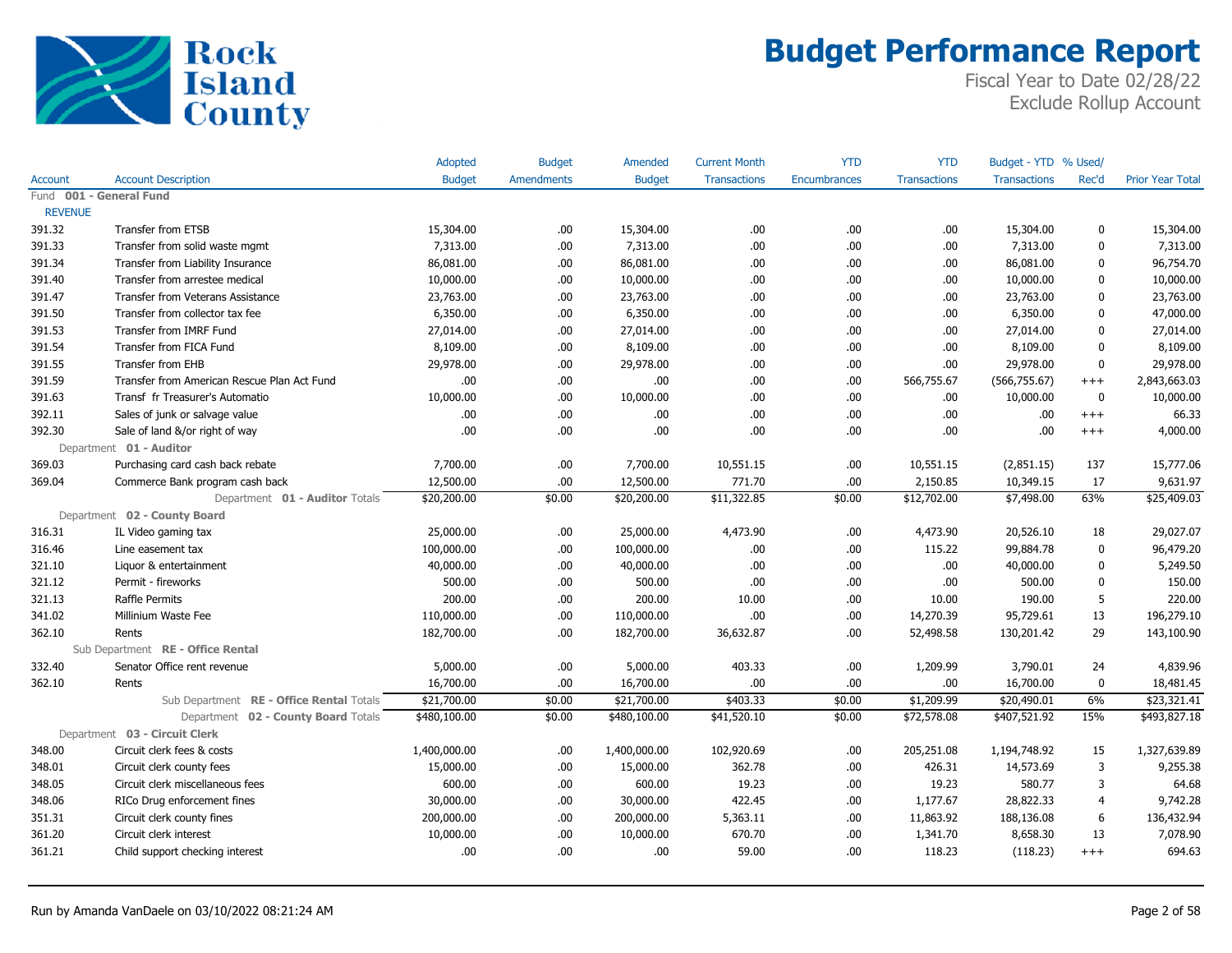

|                |                                                                   | Adopted        | <b>Budget</b>     | Amended        | <b>Current Month</b> | <b>YTD</b>   | <b>YTD</b>          | Budget - YTD % Used/ |             |                         |
|----------------|-------------------------------------------------------------------|----------------|-------------------|----------------|----------------------|--------------|---------------------|----------------------|-------------|-------------------------|
| Account        | <b>Account Description</b>                                        | <b>Budget</b>  | <b>Amendments</b> | <b>Budget</b>  | <b>Transactions</b>  | Encumbrances | <b>Transactions</b> | <b>Transactions</b>  | Rec'd       | <b>Prior Year Total</b> |
|                | Fund 001 - General Fund                                           |                |                   |                |                      |              |                     |                      |             |                         |
| <b>REVENUE</b> |                                                                   |                |                   |                |                      |              |                     |                      |             |                         |
|                | Department 03 - Circuit Clerk                                     |                |                   |                |                      |              |                     |                      |             |                         |
|                | Sub Department 35 - Grants                                        |                |                   |                |                      |              |                     |                      |             |                         |
| 334.40         | State grants - judiciary & legal                                  | .00            | 112.84            | 112.84         | .00                  | .00.         | .00                 | 112.84               | $\mathbf 0$ | 11,171.67               |
|                | Sub Department 35 - Grants Totals                                 | \$0.00         | \$112.84          | \$112.84       | \$0.00               | \$0.00       | \$0.00              | \$112.84             | 0%          | \$11,171.67             |
|                | Department 03 - Circuit Clerk Totals                              | \$1,655,600.00 | \$112.84          | \$1,655,712.84 | \$109,817.96         | \$0.00       | \$220,198.14        | \$1,435,514.70       | 13%         | \$1,502,080.37          |
|                | Department 04 - Circuit Court                                     |                |                   |                |                      |              |                     |                      |             |                         |
| 335.44         | SVPCA reimbursement court admin                                   | 20,000.00      | .00.              | 20,000.00      | .00                  | .00.         | .00                 | 20,000.00            | $\mathbf 0$ | 3,363.75                |
| 348.31         | Court System Fee                                                  | 100,000.00     | .00               | 100,000.00     | 8,797.65             | .00          | 16,217.44           | 83,782.56            | 16          | 96,213.88               |
|                | Sub Department 35 - Grants                                        |                |                   |                |                      |              |                     |                      |             |                         |
| 334.40         | State grants - judiciary & legal                                  | .00            | .00               | .00.           | .00                  | .00          | .00                 | .00                  | $+++$       | 37,318.47               |
|                | Sub Department 35 - Grants Totals                                 | \$0.00         | \$0.00            | \$0.00         | \$0.00               | \$0.00       | \$0.00              | \$0.00               | $+++$       | \$37,318.47             |
|                | Department 04 - Circuit Court Totals                              | \$120,000.00   | \$0.00            | \$120,000.00   | \$8,797.65           | \$0.00       | \$16,217.44         | \$103,782.56         | 14%         | \$136,896.10            |
|                | Department 05 - County Clerk                                      |                |                   |                |                      |              |                     |                      |             |                         |
|                | Sub Department 10 - Administration                                |                |                   |                |                      |              |                     |                      |             |                         |
| 341.05         | County clerk fees                                                 | 377,637.00     | .00               | 377,637.00     | 44,715.00            | .00          | 88,368.00           | 289,269.00           | 23          | 395,075.50              |
|                | Sub Department 10 - Administration Totals                         | \$377,637.00   | \$0.00            | \$377,637.00   | \$44,715.00          | \$0.00       | \$88,368.00         | \$289,269.00         | 23%         | \$395,075.50            |
|                | Sub Department 33 - Elections                                     |                |                   |                |                      |              |                     |                      |             |                         |
| 335.45         | Election reimbursements - state                                   | 23,000.00      | .00               | 23,000.00      | .00                  | .00          | .00                 | 23,000.00            | 0           | 26,910.00               |
|                | Sub Department 33 - Elections Totals                              | \$23,000.00    | \$0.00            | \$23,000.00    | \$0.00               | \$0.00       | \$0.00              | \$23,000.00          | 0%          | \$26,910.00             |
|                | Sub Department 35 - Grants                                        |                |                   |                |                      |              |                     |                      |             |                         |
| 331.10         | Federal grants-general govt                                       | .00            | .00               | .00.           | .00                  | .00          | .00                 | .00.                 | $+++$       | 2,671.00                |
| 334.10         | State grants - general govt                                       | .00            | .00               | .00.           | .00                  | .00.         | .00                 | .00                  | $+++$       | 40,592.93               |
|                | Sub Department 35 - Grants Totals                                 | \$0.00         | \$0.00            | \$0.00         | \$0.00               | \$0.00       | \$0.00              | \$0.00               | $+++$       | \$43,263.93             |
|                | Department 05 - County Clerk Totals                               | \$400,637.00   | \$0.00            | \$400,637.00   | \$44,715.00          | \$0.00       | \$88,368.00         | \$312,269.00         | 22%         | \$465,249.43            |
|                | Department 06 - Coroner<br>Sub Department 35 - Grants             |                |                   |                |                      |              |                     |                      |             |                         |
|                |                                                                   | .00.           | 914.68            | 914.68         | .00                  | .00          | .00                 | 914.68               | $\mathbf 0$ | 19,181.84               |
| 334.20         | State grants - public safety<br>Sub Department 35 - Grants Totals | \$0.00         | \$914.68          | \$914.68       | \$0.00               | \$0.00       | \$0.00              | \$914.68             | 0%          | \$19,181.84             |
|                | Department 06 - Coroner Totals                                    | \$0.00         | \$914.68          | \$914.68       | \$0.00               | \$0.00       | \$0.00              | \$914.68             | 0%          | \$19,181.84             |
|                | Department 07 - Recorder                                          |                |                   |                |                      |              |                     |                      |             |                         |
| 341.15         | County recorder fees                                              | 1,600,000.00   | .00.              | 1,600,000.00   | 99,577.00            | .00.         | 325,441.04          | 1,274,558.96         | 20          | 1,515,298.82            |
| 341.16         | Real estate stamps                                                | 210,000.00     | .00.              | 210,000.00     | 14,867.75            | .00.         | 79,734.25           | 130,265.75           | 38          | 301,138.00              |
| 341.17         | Co rental house suppl program                                     | 12,000.00      | .00               | 12,000.00      | 729.00               | .00          | 2,407.50            | 9,592.50             | 20          | 11,452.50               |
|                | Department 07 - Recorder Totals                                   | \$1,822,000.00 | \$0.00            | \$1,822,000.00 | \$115,173.75         | \$0.00       | \$407,582.79        | \$1,414,417.21       | 22%         | \$1,827,889.32          |
|                | Department 08 - Sheriff                                           |                |                   |                |                      |              |                     |                      |             |                         |
|                | Sub Department 02 - Interstate Transfers - Probation              |                |                   |                |                      |              |                     |                      |             |                         |
| 391.90         | Inner Fund Transfer from Gen Fund Ct Services                     | 2,000.00       | .00               | 2,000.00       | .00                  | .00          | .00                 | 2,000.00             | $\mathbf 0$ | 3,460.73                |
|                | Sub Department 02 - Interstate Transfers - Probation              | \$2,000.00     | \$0.00            | \$2,000.00     | \$0.00               | \$0.00       | \$0.00              | \$2,000.00           | 0%          | \$3,460.73              |
|                | Totals                                                            |                |                   |                |                      |              |                     |                      |             |                         |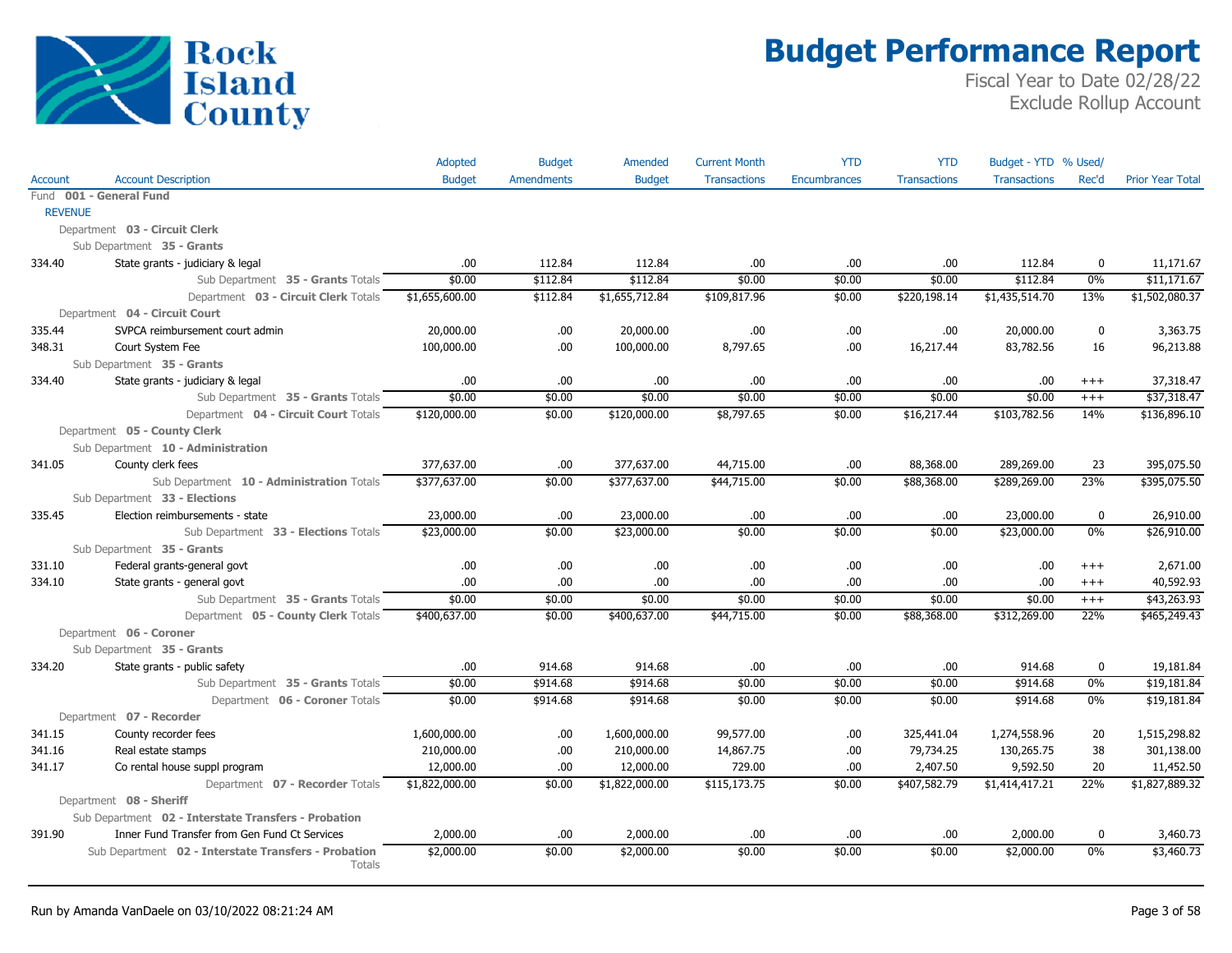

|         |                                                                | Adopted       | <b>Budget</b>     | Amended       | <b>Current Month</b> | <b>YTD</b>   | <b>YTD</b>          | Budget - YTD % Used/ |              |                         |
|---------|----------------------------------------------------------------|---------------|-------------------|---------------|----------------------|--------------|---------------------|----------------------|--------------|-------------------------|
| Account | <b>Account Description</b>                                     | <b>Budget</b> | <b>Amendments</b> | <b>Budget</b> | <b>Transactions</b>  | Encumbrances | <b>Transactions</b> | <b>Transactions</b>  | Rec'd        | <b>Prior Year Total</b> |
|         | Fund 001 - General Fund                                        |               |                   |               |                      |              |                     |                      |              |                         |
|         | <b>REVENUE</b>                                                 |               |                   |               |                      |              |                     |                      |              |                         |
|         | Department 08 - Sheriff                                        |               |                   |               |                      |              |                     |                      |              |                         |
|         | Sub Department 03 - Failure To Appear-CirCl1/1/11law           |               |                   |               |                      |              |                     |                      |              |                         |
| 342.09  | Failure to appear fees                                         | 10,000.00     | .00               | 10,000.00     | 1,136.81             | .00          | 1,891.64            | 8,108.36             | 19           | 6,448.01                |
|         | Sub Department 03 - Failure To Appear-CirCl1/1/11law<br>Totals | \$10,000.00   | \$0.00            | \$10,000.00   | \$1,136.81           | \$0.00       | \$1,891.64          | \$8,108.36           | 19%          | \$6,448.01              |
|         | Sub Department 10 - Administration                             |               |                   |               |                      |              |                     |                      |              |                         |
| 342.04  | Sheriff miscellaneous fees                                     | 400.00        | .00.              | 400.00        | .00.                 | .00          | 50.40               | 349.60               | 13           | 145.40                  |
| 364.10  | Contributions fr private sources                               | 1,000.00      | .00               | 1,000.00      | .00.                 | .00          | .00.                | 1,000.00             | 0            | 1,500.00                |
|         | Sub Department 10 - Administration Totals                      | \$1,400.00    | \$0.00            | \$1,400.00    | \$0.00               | \$0.00       | \$50.40             | \$1,349.60           | 4%           | \$1,645.40              |
|         | Sub Department 18 - Facilities/Maintenance                     |               |                   |               |                      |              |                     |                      |              |                         |
| 392.00  | Sale of supplies & materials                                   | 250.00        | .00.              | 250.00        | .00.                 | .00          | .00                 | 250.00               | 0            | .00                     |
|         | Sub Department 18 - Facilities/Maintenance Totals              | \$250.00      | \$0.00            | \$250.00      | \$0.00               | \$0.00       | \$0.00              | \$250.00             | 0%           | \$0.00                  |
|         | Sub Department 20 - Law Enforcement                            |               |                   |               |                      |              |                     |                      |              |                         |
| 335.95  | IL Public Safety Sheriff salary reimbursements                 | .00           | .00.              | .00           | .00.                 | .00          | .00.                | .00                  | $^{+++}$     | 9,027.78                |
| 338.30  | Andalusia village law enf reimb                                | 78,517.00     | .00.              | 78,517.00     | 6,505.21             | .00          | 19,515.63           | 59,001.37            | 25           | 77,740.47               |
| 338.31  | Carbon Cliff law enf reimb                                     | 177,068.00    | .00.              | 177,068.00    | 14,927.64            | .00          | 59,562.76           | 117,505.24           | 34           | 177,068.28              |
| 338.32  | Port Byron law enf reimb                                       | 150,268.00    | .00.              | 150,268.00    | 12,169.15            | .00          | 36,507.45           | 113,760.55           | 24           | 148,418.00              |
| 338.33  | Cordova law enforce reimb                                      | 36,954.00     | .00.              | 36,954.00     | 3,079.56             | .00          | 9,238.68            | 27,715.32            | 25           | 36,954.72               |
| 338.35  | Rapid City law enf reimb                                       | 65,004.00     | .00.              | 65,004.00     | 5,416.67             | .00          | 10,833.34           | 54,170.66            | 17           | 43,333.36               |
| 338.40  | Metro Link cops reimb                                          | 172,332.00    | .00.              | 172,332.00    | 14,183.71            | .00          | 42,551.13           | 129,780.87           | 25           | 167,312.68              |
| 338.41  | Schools cops reimbursements                                    | 97,500.00     | .00.              | 97,500.00     | .00.                 | .00          | 97,500.00           | .00                  | 100          | 97,500.00               |
| 342.00  | Civil Process IL                                               | 175,000.00    | .00.              | 175,000.00    | 18,106.01            | .00          | 25,725.27           | 149,274.73           | 15           | 132,565.26              |
| 342.01  | IL Sheriff training reimbursement                              | .00.          | .00.              | .00           | .00.                 | .00          | .00.                | .00                  | $^{+++}$     | 15,710.00               |
| 342.02  | Drug enforcement fees                                          | 1,000.00      | .00.              | 1,000.00      | .00                  | .00          | .00.                | 1,000.00             | 0            | .00                     |
| 342.03  | Fire & Ambulance radio user fees                               | 17,100.00     | .00.              | 17,100.00     | .00.                 | .00          | .00.                | 17,100.00            | $\mathbf{0}$ | 18,300.00               |
| 342.05  | Sheriff vehicle fees                                           | 7,000.00      | .00.              | 7,000.00      | 560.00               | .00          | 1,359.23            | 5,640.77             | 19           | 7,506.73                |
| 342.06  | Sheriff emerg response DUI fees                                | 750.00        | .00.              | 750.00        | .00.                 | .00          | .00.                | 750.00               | $\mathbf{0}$ | 114.70                  |
| 342.07  | IL State seizure-forfeited funds (not Article 36)              | 8,000.00      | .00.              | 8,000.00      | 2,123.09             | .00          | 2,123.09            | 5,876.91             | 27           | 12,607.52               |
| 342.10  | Police radio user fees                                         | 14,740.00     | .00.              | 14,740.00     | 1,184.00             | .00          | 3,552.00            | 11,188.00            | 24           | 13,768.00               |
| 342.11  | Sheriff Sex offender registration fees                         | 1,260.00      | .00.              | 1,260.00      | 885.50               | .00          | 885.50              | 374.50               | 70           | 780.50                  |
| 348.18  | Electronic citation fees                                       | .00.          | .00.              | .00           | 1,088.40             | .00          | 2,158.40            | (2, 158.40)          | $^{+++}$     | 18,060.83               |
| 351.10  | <b>Traffic fines</b>                                           | 140,000.00    | .00.              | 140,000.00    | 7,722.46             | .00          | 13,427.72           | 126,572.28           | 10           | 107,601.62              |
| 351.12  | Ordinance violations fines                                     | 1,000.00      | .00.              | 1,000.00      | .00.                 | .00          | .00.                | 1,000.00             | 0            | 25.00                   |
| 351.33  | Fed gang task force street fines                               | 1,600.00      | .00.              | 1,600.00      | 230.03               | .00          | 321.85              | 1,278.15             | 20           | 4,208.81                |
| 369.93  | Refunds/rebates for prior years                                | .00.          | .00.              | .00           | .00.                 | .00          | .00.                | .00                  | $+++$        | 2,078.47                |
| 391.11  | Transfer from court doc storage                                | 3,600.00      | .00.              | 3,600.00      | 1,800.00             | .00          | .00.                | 3,600.00             | $\mathbf{0}$ | .00                     |
| 391.24  | Trans from Cir. Clerk Oper & Adm                               | .00           | .00.              | .00           | .00.                 | .00          | .00                 | .00                  | $^{+++}$     | 3,600.00                |
| 392.10  | Sales of capital assets                                        | .00           | .00.              | .00           | 5,306.00             | .00          | 5,306.00            | (5,306.00)           | $^{+++}$     | 600.00                  |
| 392.11  | Sales of junk or salvage value                                 | 1,000.00      | .00.              | 1,000.00      | .00.                 | .00          | .00.                | 1,000.00             | $\mathbf{0}$ | 2,400.00                |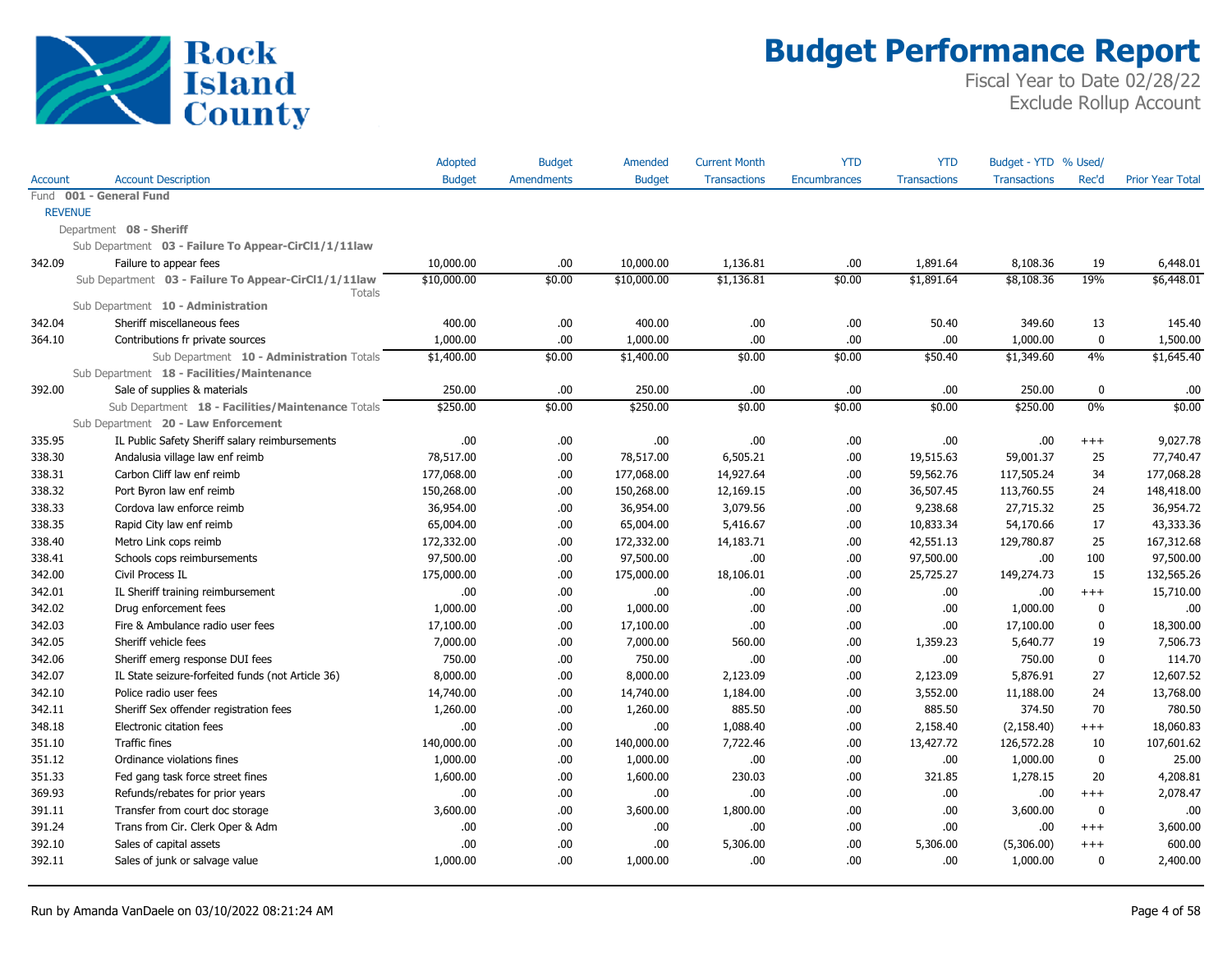

|                |                                                        | Adopted        | <b>Budget</b>     | Amended        | <b>Current Month</b> | <b>YTD</b>   | <b>YTD</b>          | Budget - YTD % Used/ |             |                         |
|----------------|--------------------------------------------------------|----------------|-------------------|----------------|----------------------|--------------|---------------------|----------------------|-------------|-------------------------|
| Account        | <b>Account Description</b>                             | <b>Budget</b>  | <b>Amendments</b> | <b>Budget</b>  | <b>Transactions</b>  | Encumbrances | <b>Transactions</b> | <b>Transactions</b>  | Rec'd       | <b>Prior Year Total</b> |
|                | Fund 001 - General Fund                                |                |                   |                |                      |              |                     |                      |             |                         |
| <b>REVENUE</b> |                                                        |                |                   |                |                      |              |                     |                      |             |                         |
|                | Department 08 - Sheriff                                |                |                   |                |                      |              |                     |                      |             |                         |
|                | Sub Department 20 - Law Enforcement Totals             | \$1,149,693.00 | \$0.00            | \$1,149,693.00 | \$95,287.43          | \$0.00       | \$330,568.05        | \$819,124.95         | 29%         | \$1,097,282.73          |
|                | Sub Department 23 - Correctional Institution           |                |                   |                |                      |              |                     |                      |             |                         |
| 336.11         | IL Dept of Corr transportation reimbursement           | 7,500.00       | .00               | 7,500.00       | 147.00               | .00          | 441.00              | 7,059.00             | 6           | 7,539.70                |
| 343.10         | Pay telephone jail fees                                | 100,000.00     | .00               | 100,000.00     | 46,386.05            | .00          | 46,386.05           | 53,613.95            | 46          | 355,428.44              |
| 343.12         | Fed IL Prisoner room & board                           | 250,000.00     | .00               | 250,000.00     | 34,045.00            | .00          | 34,045.00           | 215,955.00           | 14          | 620,620.00              |
| 343.13         | Sheriff damage restitiution                            | 500.00         | .00               | 500.00         | .00                  | .00          | .00.                | 500.00               | $\mathbf 0$ | .00                     |
| 343.16         | Prisoner work release                                  | 15,000.00      | .00               | 15,000.00      | 73.84                | .00          | 1,386.52            | 13,613.48            | 9           | 5,298.34                |
| 343.18         | Prisoner social security finders                       | 4,500.00       | .00.              | 4,500.00       | 200.00               | .00          | 200.00              | 4,300.00             | 4           | 8,200.00                |
| 343.19         | Fed IL transportation fees                             | 2,500.00       | .00.              | 2,500.00       | 807.83               | .00          | 807.83              | 1,692.17             | 32          | 9,737.06                |
| 343.24         | Other IL County Prisoners room & board                 | 70,000.00      | .00.              | 70,000.00      | 27,350.00            | .00          | 27,350.00           | 42,650.00            | 39          | 124,000.00              |
| 343.25         | Cook County Pharmacy                                   | .00.           | .00               | .00.           | 772.58               | .00          | 772.58              | (772.58)             | $^{+++}$    | 2,480.12                |
| 351.11         | Sheriff bail bond fines                                | 40,000.00      | .00.              | 40,000.00      | 9,847.00             | .00          | 9,847.00            | 30,153.00            | 25          | 55,612.00               |
| 364.10         | Contributions fr private sources                       | .00.           | .00               | .00            | .00                  | .00          | .00.                | .00                  | $+++$       | 25,000.00               |
|                | Sub Department 23 - Correctional Institution Totals    | \$490,000.00   | \$0.00            | \$490,000.00   | \$119,629.30         | \$0.00       | \$121,235.98        | \$368,764.02         | 25%         | \$1,213,915.66          |
|                | Sub Department 35 - Grants                             |                |                   |                |                      |              |                     |                      |             |                         |
| 331.10         | Federal grants-general govt                            | .00.           | .00.              | .00.           | .00                  | .00          | .00                 | .00                  | $^{+++}$    | 175,634.40              |
| 331.20         | Federal grants-public safety                           | 00.            | .00.              | .00.           | .00                  | .00          | .00                 | .00                  | $+++$       | 33,016.52               |
| 332.31         | Federal prisoner SCAAP awards                          | .00.           | .00               | .00.           | .00                  | .00          | .00.                | .00                  | $+++$       | 6,453.00                |
| 334.20         | State grants - public safety                           | .00.           | 3,177.24          | 3,177.24       | .00                  | .00          | .00.                | 3,177.24             | $\bf{0}$    | 37,525.33               |
| 365.20         | Private foundation grants                              | .00.           | .00               | .00.           | .00                  | .00          | .00.                | .00                  | $^{+++}$    | 1,000.00                |
|                | Sub Department 35 - Grants Totals                      | \$0.00         | \$3,177.24        | \$3,177.24     | \$0.00               | \$0.00       | \$0.00              | \$3,177.24           | 0%          | \$253,629.25            |
|                | Department 08 - Sheriff Totals                         | \$1,653,343.00 | \$3,177.24        | \$1,656,520.24 | \$216,053.54         | \$0.00       | \$453,746.07        | \$1,202,774.17       | 27%         | \$2,576,381.78          |
|                | Department 09 - State's Attorney                       |                |                   |                |                      |              |                     |                      |             |                         |
| 335.80         | State attny salary reimbursement                       | 80,801.00      | .00               | 80,801.00      | 6,733.47             | .00          | 13,466.94           | 67,334.06            | 17          | 79,496.70               |
| 348.20         | St Attorney records automation fund                    | 5,460.00       | .00               | 5,460.00       | 438.50               | .00          | 851.50              | 4,608.50             | 16          | 5,119.59                |
| 348.51         | States attorney fees                                   | 52,600.00      | .00               | 52,600.00      | 4,242.33             | .00          | 7,479.73            | 45,120.27            | 14          | 48,509.63               |
| 351.32         | Witness fines                                          | 300.00         | .00.              | 300.00         | .00                  | .00          | 76.92               | 223.08               | 26          | 5,544.06                |
| 351.35         | Sex offend fines 730 5/5-9-1.14                        | 200.00         | .00               | 200.00         | .00                  | .00          | .00.                | 200.00               | $\mathbf 0$ | 100.00                  |
|                | Sub Department 35 - Grants                             |                |                   |                |                      |              |                     |                      |             |                         |
| 331.10         | Federal grants-general govt                            | .00.           | .00               | .00.           | .00                  | .00          | .00.                | .00                  | $^{+++}$    | 26,369.22               |
|                | Sub Department 35 - Grants Totals                      | \$0.00         | \$0.00            | \$0.00         | \$0.00               | \$0.00       | \$0.00              | \$0.00               | $++$        | \$26,369.22             |
|                | Sub Department SA - State's Attorney Collection        |                |                   |                |                      |              |                     |                      |             |                         |
| 348.54         | State's Attorney Collection Fee 730 ILCS 5/5-9-3       | 19,000.00      | .00               | 19,000.00      | 130.01               | .00          | 285.84              | 18,714.16            | 2           | 14,007.71               |
|                | Sub Department SA - State's Attorney Collection Totals | \$19,000.00    | \$0.00            | \$19,000.00    | \$130.01             | \$0.00       | \$285.84            | \$18,714.16          | 2%          | \$14,007.71             |
|                | Department 09 - State's Attorney Totals                | \$158,361.00   | \$0.00            | \$158,361.00   | \$11,544.31          | \$0.00       | \$22,160.93         | \$136,200.07         | 14%         | \$179,146.91            |
|                | Department 11 - Treasurer                              |                |                   |                |                      |              |                     |                      |             |                         |
| 338.02         | Treasurer services                                     | 11,900.00      | .00.              | 11,900.00      | .00                  | .00          | 2,500.00            | 9,400.00             | 21          | 11,900.00               |
| 341.20         | Publication fees                                       | 28,500.00      | .00               | 28,500.00      | .00                  | .00          | .00.                | 28,500.00            | $\mathbf 0$ | 28,898.00               |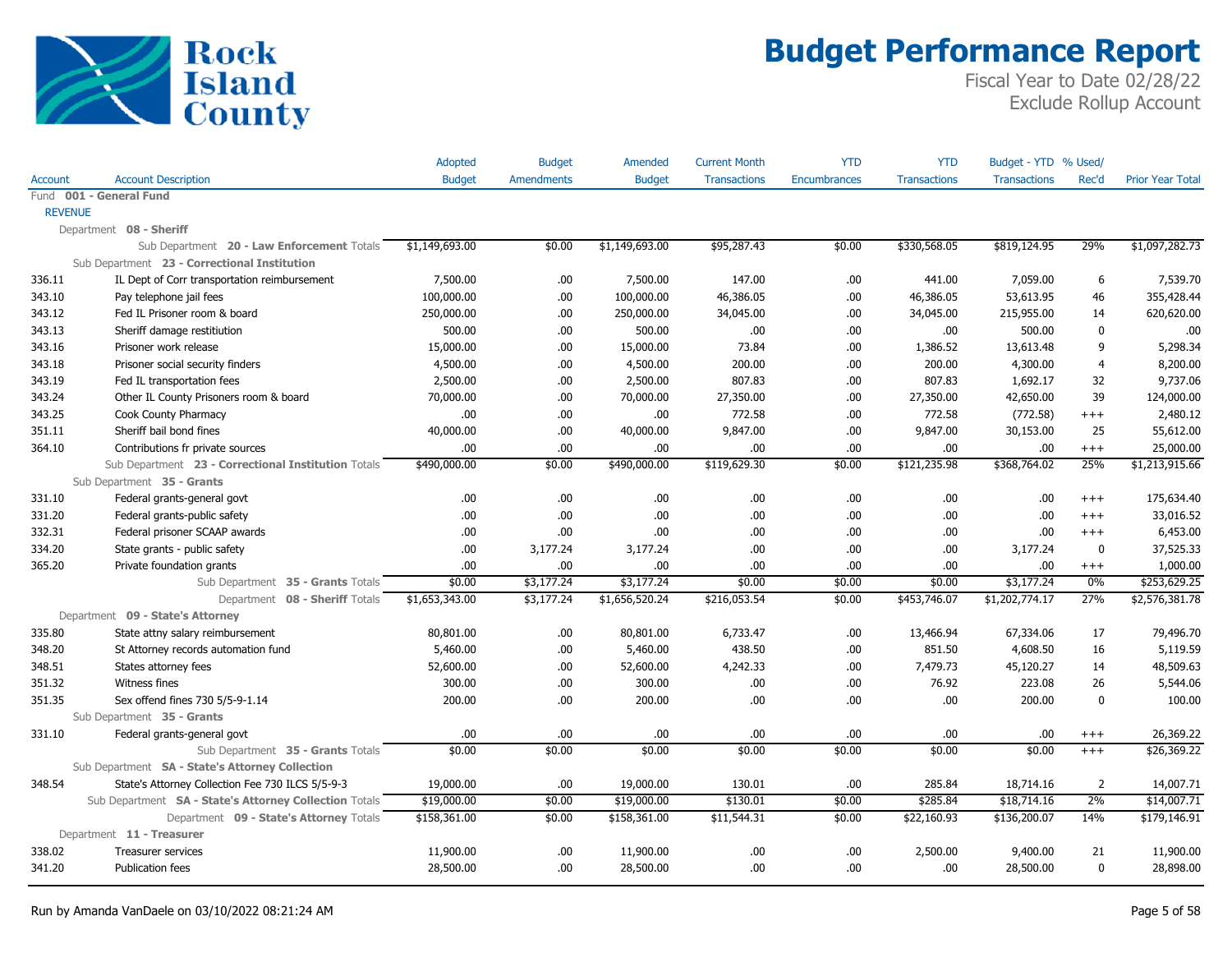

|                |                                              | Adopted       | <b>Budget</b>     | Amended       | <b>Current Month</b> | <b>YTD</b>          | <b>YTD</b>          | Budget - YTD % Used/ |                |                         |
|----------------|----------------------------------------------|---------------|-------------------|---------------|----------------------|---------------------|---------------------|----------------------|----------------|-------------------------|
| Account        | <b>Account Description</b>                   | <b>Budget</b> | <b>Amendments</b> | <b>Budget</b> | <b>Transactions</b>  | <b>Encumbrances</b> | <b>Transactions</b> | <b>Transactions</b>  | Rec'd          | <b>Prior Year Total</b> |
|                | Fund 001 - General Fund                      |               |                   |               |                      |                     |                     |                      |                |                         |
| <b>REVENUE</b> |                                              |               |                   |               |                      |                     |                     |                      |                |                         |
|                | Department 11 - Treasurer                    |               |                   |               |                      |                     |                     |                      |                |                         |
| 369.00         | Copy & microfilm revenue                     | 1,300.00      | .00               | 1,300.00      | 77.00                | .00                 | 168.00              | 1,132.00             | 13             | 806.00                  |
|                | Department 11 - Treasurer Totals             | \$41,700.00   | \$0.00            | \$41,700.00   | \$77.00              | \$0.00              | \$2,668.00          | \$39,032.00          | 6%             | \$41,604.00             |
|                | Department 13 - Chief County Assessor        |               |                   |               |                      |                     |                     |                      |                |                         |
| 335.85         | State salary subsidy assessment              | 42,250.00     | .00               | 42,250.00     | 3,507.23             | .00                 | 7,014.46            | 35,235.54            | 17             | 42,086.76               |
| 341.25         | Assessment copy fees                         | 300.00        | .00               | 300.00        | .00                  | .00                 | .00.                | 300.00               | $\pmb{0}$      | .00                     |
|                | Department 13 - Chief County Assessor Totals | \$42,550.00   | \$0.00            | \$42,550.00   | \$3,507.23           | \$0.00              | \$7,014.46          | \$35,535.54          | 16%            | \$42,086.76             |
|                | Department 16 - Information Systems          |               |                   |               |                      |                     |                     |                      |                |                         |
| 338.60         | Info systems services reimburse              | 4,000.00      | .00               | 4,000.00      | .00                  | .00                 | .00                 | 4,000.00             | $\mathbf 0$    | 3,329.80                |
| 341.32         | Auto Agent Fees                              | 12,000.00     | .00               | 12,000.00     | .00                  | .00                 | .00                 | 12,000.00            | $\mathbf 0$    | 13,646.50               |
| 369.05         | Website advertisement use                    | .00.          | .00.              | 00.           | .00                  | .00                 | .00.                | .00                  | $+++$          | 368.74                  |
|                | Sub Department 35 - Grants                   |               |                   |               |                      |                     |                     |                      |                |                         |
| 331.10         | Federal grants-general govt                  | .00           | .00               | .00.          | .00                  | .00                 | .00                 | .00                  | $^{+++}$       | 35,689.57               |
|                | Sub Department 35 - Grants Totals            | \$0.00        | \$0.00            | \$0.00        | \$0.00               | \$0.00              | \$0.00              | \$0.00               | $^{+++}$       | \$35,689.57             |
|                | Department 16 - Information Systems Totals   | \$16,000.00   | \$0.00            | \$16,000.00   | \$0.00               | \$0.00              | \$0.00              | \$16,000.00          | 0%             | \$53,034.61             |
|                | Department 22 - Zoning                       |               |                   |               |                      |                     |                     |                      |                |                         |
| 341.35         | Soil & water conservation reimb              | 7,000.00      | .00               | 7,000.00      | 905.00               | .00                 | 905.00              | 6,095.00             | 13             | 7,040.00                |
| 342.45         | Zoning fees                                  | 320,000.00    | .00               | 320,000.00    | 10,975.00            | .00                 | 127,904.50          | 192,095.50           | 40             | 539,686.90              |
| 342.46         | Zoning contract registration fees            | 11,000.00     | .00               | 11,000.00     | 350.00               | .00                 | 650.00              | 10,350.00            | 6              | 13,000.00               |
| 342.48         | Legal Notice Fees                            | 1,500.00      | .00.              | 1,500.00      | 152.39               | .00                 | 214.29              | 1,285.71             | 14             | 1,369.69                |
|                | Department 22 - Zoning Totals                | \$339,500.00  | \$0.00            | \$339,500.00  | \$12,382.39          | \$0.00              | \$129,673.79        | \$209,826.21         | 38%            | \$561,096.59            |
|                | Department 25 - General County               |               |                   |               |                      |                     |                     |                      |                |                         |
|                | Sub Department 35 - Grants                   |               |                   |               |                      |                     |                     |                      |                |                         |
| 337.10         | Local grants-general govt                    | .00.          | 8,542.61          | 8,542.61      | .00                  | .00                 | .00.                | 8,542.61             | $\pmb{0}$      | 15,978.78               |
|                | Sub Department 35 - Grants Totals            | \$0.00        | \$8,542.61        | \$8,542.61    | \$0.00               | \$0.00              | \$0.00              | \$8,542.61           | $0\%$          | \$15,978.78             |
|                | Department 25 - General County Totals        | \$0.00        | \$8,542.61        | \$8,542.61    | \$0.00               | \$0.00              | \$0.00              | \$8,542.61           | $0\%$          | \$15,978.78             |
|                | Department 26 - Court Services               |               |                   |               |                      |                     |                     |                      |                |                         |
| 335.87         | Probation officer salary reimb               | 1,490,097.00  | .00.              | 1,490,097.00  | .00                  | .00                 | .00                 | 1,490,097.00         | $\bf{0}$       | 1,412,536.00            |
| 348.04         | Peer Justice Youth diversion fees            | 14,000.00     | .00               | 14,000.00     | 1,057.56             | .00                 | 1,948.56            | 12,051.44            | 14             | 13,020.60               |
| 348.60         | Probation interstate transfers               | 2,000.00      | .00               | 2,000.00      | 125.00               | .00                 | 425.00              | 1,575.00             | 21             | 3,460.73                |
| 361.28         | Probation interest                           | 20,000.00     | .00               | 20,000.00     | 252.49               | .00                 | 817.48              | 19,182.52            | $\overline{4}$ | 5,593.37                |
| 364.15         | Parental payments                            | 10,000.00     | .00               | 10,000.00     | .00                  | .00                 | .00.                | 10,000.00            | 0              | 4,650.00                |
| 369.90         | Victim impact riverside revenue              | 1,000.00      | .00               | 1,000.00      | .00                  | .00                 | .00                 | 1,000.00             | $\mathbf{0}$   | .00                     |
|                | Sub Department 35 - Grants                   |               |                   |               |                      |                     |                     |                      |                |                         |
| 337.40         | Local grants-judiciary & legal               | .00.          | .00.              | .00.          | .00                  | .00                 | .00.                | .00                  | $+++$          | 1,116.64                |
|                | Sub Department 35 - Grants Totals            | \$0.00        | \$0.00            | \$0.00        | \$0.00               | \$0.00              | \$0.00              | \$0.00               | $^{+++}$       | \$1,116.64              |
|                | Sub Department 76 - Electronic Monitoring    |               |                   |               |                      |                     |                     |                      |                |                         |
| 348.63         | Foreign electronic monitoring                | 1,000.00      | .00.              | 1,000.00      | .00                  | .00                 | .00                 | 1,000.00             | $\bf{0}$       | 1,500.00                |
| 351.30         | <b>Electronic Monitoring Fines</b>           | 60,000.00     | .00               | 60,000.00     | 12,524.34            | .00                 | 18,324.34           | 41,675.66            | 31             | 74,629.39               |
|                |                                              |               |                   |               |                      |                     |                     |                      |                |                         |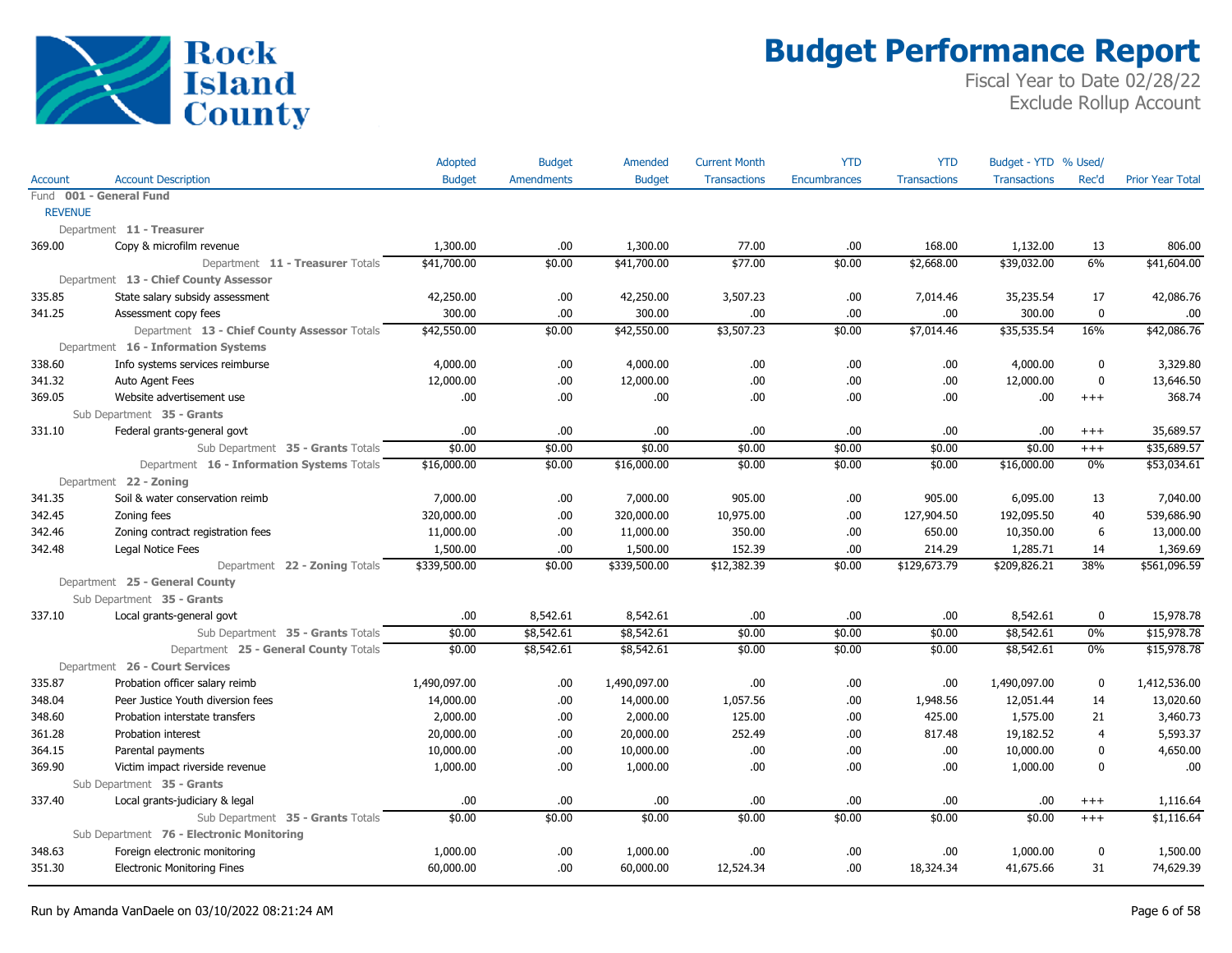

|                |                                                  | Adopted         | <b>Budget</b>     | Amended         | <b>Current Month</b> | YTD                 | <b>YTD</b>          | Budget - YTD % Used/ |                |                         |
|----------------|--------------------------------------------------|-----------------|-------------------|-----------------|----------------------|---------------------|---------------------|----------------------|----------------|-------------------------|
| Account        | <b>Account Description</b>                       | <b>Budget</b>   | <b>Amendments</b> | <b>Budget</b>   | <b>Transactions</b>  | <b>Encumbrances</b> | <b>Transactions</b> | <b>Transactions</b>  | Rec'd          | <b>Prior Year Total</b> |
|                | Fund 001 - General Fund                          |                 |                   |                 |                      |                     |                     |                      |                |                         |
| <b>REVENUE</b> |                                                  |                 |                   |                 |                      |                     |                     |                      |                |                         |
|                | Department 26 - Court Services                   |                 |                   |                 |                      |                     |                     |                      |                |                         |
|                | Sub Department 76 - Electronic Monitoring Totals | \$61,000.00     | \$0.00            | \$61,000.00     | \$12,524.34          | \$0.00              | \$18,324.34         | \$42,675.66          | 30%            | \$76,129.39             |
|                | Department 26 - Court Services Totals            | \$1,598,097.00  | \$0.00            | \$1,598,097.00  | \$13,959.39          | \$0.00              | \$21,515.38         | \$1,576,581.62       | 1%             | \$1,516,506.73          |
|                | Department 27 - Public Defender                  |                 |                   |                 |                      |                     |                     |                      |                |                         |
| 335.89         | Public defender salary reimb                     | 110,050.00      | .00.              | 110,050.00      | 9,170.79             | .00.                | 18,341.58           | 91,708.42            | 17             | 108,483.72              |
| 348.70         | Public defender fees                             | 50,000.00       | .00               | 50,000.00       | 4,084.99             | .00.                | 9,227.76            | 40,772.24            | 18             | 76,115.99               |
|                | Sub Department 35 - Grants                       |                 |                   |                 |                      |                     |                     |                      |                |                         |
| 334.40         | State grants - judiciary & legal                 | .00             | .00.              | .00             | .00                  | .00.                | .00                 | .00.                 | $+++$          | 11,486.56               |
|                | Sub Department 35 - Grants Totals                | \$0.00          | \$0.00            | \$0.00          | \$0.00               | \$0.00              | \$0.00              | \$0.00               | $^{+++}$       | \$11,486.56             |
|                | Department 27 - Public Defender Totals           | \$160,050.00    | \$0.00            | \$160,050.00    | \$13,255.78          | \$0.00              | \$27,569.34         | \$132,480.66         | 17%            | \$196,086.27            |
|                | <b>REVENUE TOTALS</b>                            | \$31,573,958.00 | \$12,747.37       | \$31,586,705.37 | \$1,527,975.60       | \$0.00              | \$4,069,491.06      | \$27,517,214.31      | 13%            | \$37,429,578.58         |
| <b>EXPENSE</b> |                                                  |                 |                   |                 |                      |                     |                     |                      |                |                         |
|                | Department 01 - Auditor                          |                 |                   |                 |                      |                     |                     |                      |                |                         |
| 411.00         | Salaries and wages                               | 225,846.84      | .00.              | 225,846.84      | 17,075.60            | .00.                | 49,142.84           | 176,704.00           | 22             | 205,669.29              |
| 521.00         | <b>Office Supplies</b>                           | 279.00          | .00.              | 279.00          | .00.                 | .00.                | 31.80               | 247.20               | 11             | 290.03                  |
| 522.00         | <b>Operating Supplies</b>                        | 25.00           | .00.              | 25.00           | .00.                 | .00.                | .00                 | 25.00                | 0              | 6.98                    |
| 524.00         | Small Tools & Equip under \$1,000                | 3,275.00        | .00.              | 3,275.00        | 44.68                | .00.                | 44.68               | 3,230.32             | $\mathbf{1}$   | 3,867.99                |
| 630.00         | Training & Education                             | 500.00          | .00.              | 500.00          | .00.                 | .00                 | 135.00              | 365.00               | 27             | 825.00                  |
| 631.00         | <b>Professional Services</b>                     | 760.00          | .00.              | 760.00          | .00.                 | .00.                | .00                 | 760.00               | 0              | 760.00                  |
| 632.00         | Communications                                   | 376.00          | .00.              | 376.00          | 13.59                | .00                 | 27.06               | 348.94               | $\overline{7}$ | 317.63                  |
| 633.00         | Travel                                           | 1,000.00        | .00               | 1,000.00        | .00.                 | .00                 | 88.71               | 911.29               | 9              | 734.70                  |
| 634.00         | Publishing                                       | 115.00          | .00               | 115.00          | 28.56                | .00                 | 28.56               | 86.44                | 25             | 57.12                   |
| 642.00         | Dues & memberships                               | 700.00          | .00.              | 700.00          | .00.                 | .00                 | .00                 | 700.00               | $\mathbf 0$    | 521.00                  |
| 644.00         | Outside Contractual                              | 871.00          | .00.              | 871.00          | 50.66                | .00                 | 151.20              | 719.80               | 17             | 733.90                  |
|                | Department 01 - Auditor Totals                   | \$233,747.84    | \$0.00            | \$233,747.84    | \$17,213.09          | \$0.00              | \$49,649.85         | \$184,097.99         | 21%            | \$213,783.64            |
|                | Department 02 - County Board                     |                 |                   |                 |                      |                     |                     |                      |                |                         |
| 411.00         | Salaries and wages                               | 208,917.00      | .00.              | 208,917.00      | 15,910.65            | .00.                | 41,922.72           | 166,994.28           | 20             | 192,644.72              |
| 521.00         | <b>Office Supplies</b>                           | 300.00          | .00.              | 300.00          | .00.                 | .00.                | .00                 | 300.00               | 0              | 128.31                  |
| 522.00         | <b>Operating Supplies</b>                        | 100.00          | .00               | 100.00          | .00.                 | .00                 | .00                 | 100.00               | $\mathbf 0$    | .00                     |
| 523.00         | Repair/Maintenance Supplies                      | 100.00          | .00.              | 100.00          | .00.                 | .00                 | .00                 | 100.00               | 0              | .00                     |
| 524.00         | Small Tools & Equip under \$1,000                | 100.00          | .00               | 100.00          | .00.                 | .00                 | .00                 | 100.00               | $\mathbf 0$    | .00                     |
| 526.00         | Food Purchases                                   | 200.00          | .00               | 200.00          | .00.                 | .00                 | 61.54               | 138.46               | 31             | .00                     |
| 630.00         | Training & Education                             | 300.00          | .00.              | 300.00          | .00.                 | .00                 | .00                 | 300.00               | $\mathbf 0$    | .00                     |
| 631.00         | <b>Professional Services</b>                     | 200.00          | .00.              | 200.00          | .00.                 | .00                 | .00                 | 200.00               | $\mathbf 0$    | 15,000.00               |
| 632.00         | Communications                                   | 100.00          | .00               | 100.00          | 3.85                 | .00.                | 7.67                | 92.33                | 8              | 465.31                  |
| 633.00         | Travel                                           | 2,000.00        | .00               | 2,000.00        | .00.                 | .00.                | .00                 | 2,000.00             | 0              | .00.                    |
| 634.00         | Publishing                                       | 200.00          | .00.              | 200.00          | .00.                 | .00.                | 29.71               | 170.29               | 15             | 508.95                  |
| 635.00         | Printing & Duplicating                           | 300.00          | .00.              | 300.00          | .00.                 | .00                 | 63.25               | 236.75               | 21             | 123.25                  |
| 638.00         | Repairs & Maintenance                            | 150.00          | 00.               | 150.00          | .00.                 | .00.                | .00                 | 150.00               | $\mathbf{0}$   | .00                     |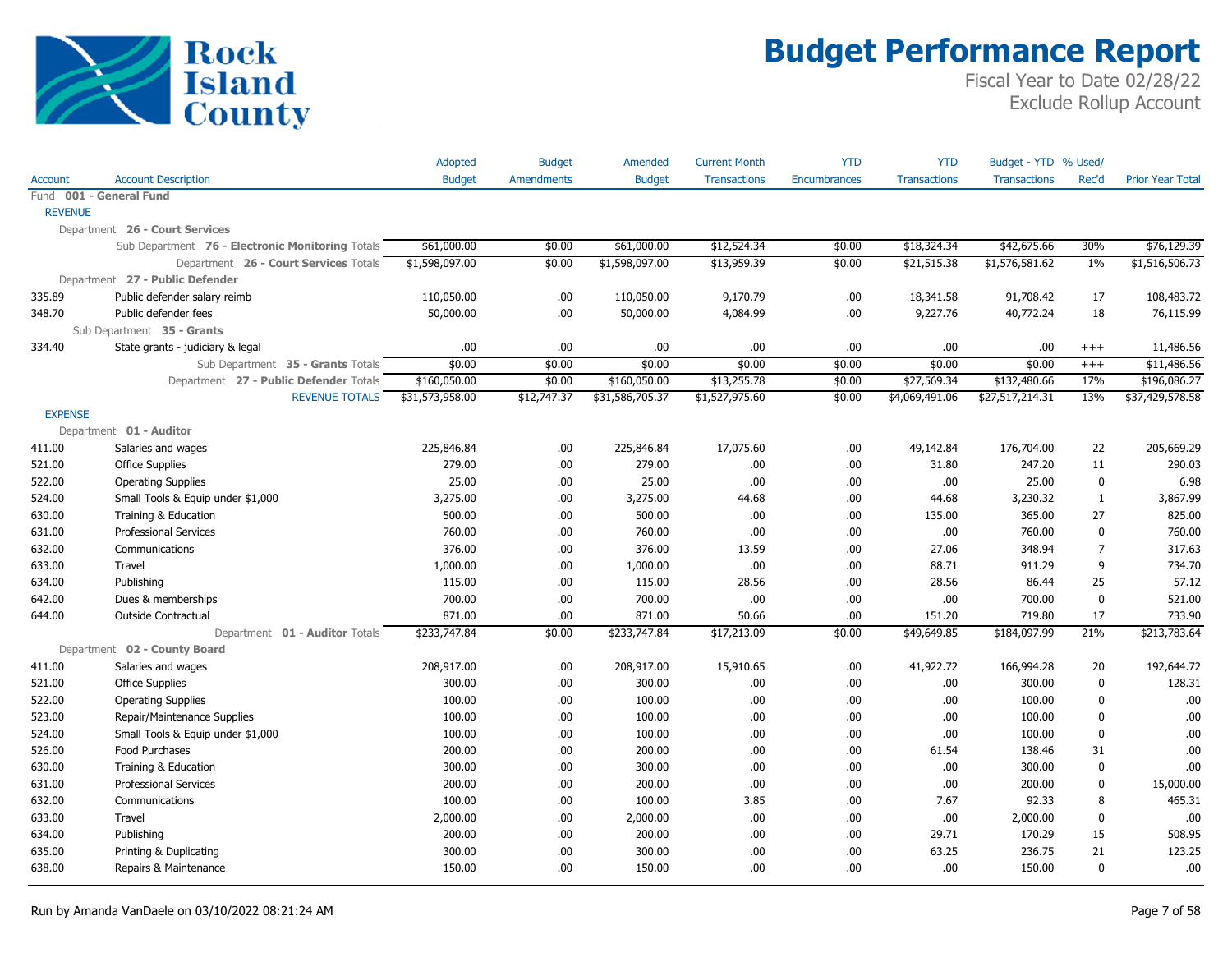

|                |                                          | Adopted        | <b>Budget</b>     | Amended        | <b>Current Month</b> | <b>YTD</b>          | <b>YTD</b>          | Budget - YTD % Used/ |              |                         |
|----------------|------------------------------------------|----------------|-------------------|----------------|----------------------|---------------------|---------------------|----------------------|--------------|-------------------------|
| Account        | <b>Account Description</b>               | <b>Budget</b>  | <b>Amendments</b> | <b>Budget</b>  | <b>Transactions</b>  | <b>Encumbrances</b> | <b>Transactions</b> | <b>Transactions</b>  | Rec'd        | <b>Prior Year Total</b> |
|                | Fund 001 - General Fund                  |                |                   |                |                      |                     |                     |                      |              |                         |
| <b>EXPENSE</b> |                                          |                |                   |                |                      |                     |                     |                      |              |                         |
|                | Department 02 - County Board             |                |                   |                |                      |                     |                     |                      |              |                         |
| 642.00         | Dues & memberships                       | 72,598.00      | .00.              | 72,598.00      | .00.                 | .00                 | 17,243.50           | 55,354.50            | 24           | 2,000.00                |
| 644.00         | Outside Contractual                      | 1,500.00       | .00               | 1,500.00       | 106.71               | .00                 | 318.50              | 1,181.50             | 21           | 1,561.43                |
| 768.00         | Mach & Equipment over \$5,000            | 268,526.00     | .00               | 268,526.00     | .00                  | .00                 | .00.                | 268,526.00           | $\mathbf 0$  | .00                     |
|                | Sub Department RE - Office Rental        |                |                   |                |                      |                     |                     |                      |              |                         |
| 637.00         | <b>Public Utility Services</b>           | 1,800.00       | .00.              | 1,800.00       | 373.33               | .00                 | 603.68              | 1,196.32             | 34           | 2,061.52                |
| 638.00         | Repairs & Maintenance                    | .00            | .00.              | .00            | .00.                 | .00                 | .00.                | .00                  | $^{+++}$     | 399.52                  |
|                | Sub Department RE - Office Rental Totals | \$1,800.00     | \$0.00            | \$1,800.00     | \$373.33             | \$0.00              | \$603.68            | \$1,196.32           | 34%          | \$2,461.04              |
|                | Department 02 - County Board Totals      | \$557,391.00   | \$0.00            | \$557,391.00   | \$16,394.54          | \$0.00              | \$60,250.57         | \$497,140.43         | 11%          | \$214,893.01            |
|                | Department 03 - Circuit Clerk            |                |                   |                |                      |                     |                     |                      |              |                         |
| 411.00         | Salaries and wages                       | 1,692,976.70   | .00.              | 1,692,976.70   | 93,250.72            | .00                 | 269,146.69          | 1,423,830.01         | 16           | 1,223,053.36            |
| 412.00         | Overtime                                 | 14,000.00      | .00.              | 14,000.00      | 500.63               | .00                 | 1,791.11            | 12,208.89            | 13           | 8,669.65                |
| 524.00         | Small Tools & Equip under \$1,000        | 15,821.00      | .00.              | 15,821.00      | .00.                 | .00                 | .00.                | 15,821.00            | $\mathbf{0}$ | .00                     |
| 632.00         | Communications                           | 1,250.00       | .00               | 1,250.00       | .00                  | .00                 | .00                 | 1,250.00             | $\mathbf 0$  | .00                     |
| 644.00         | <b>Outside Contractual</b>               | 176,595.00     | .00               | 176,595.00     | .00                  | .00                 | .00.                | 176,595.00           | $\mathbf{0}$ | .00                     |
| 764.00         | Mach & Equipment \$1,000-\$4,999         | 2,458.00       | .00.              | 2,458.00       | .00.                 | .00                 | .00.                | 2,458.00             | 0            | .00                     |
| 768.00         | Mach & Equipment over \$5,000            | 213,953.00     | .00               | 213,953.00     | .00.                 | .00                 | .00.                | 213,953.00           | $\mathbf{0}$ | .00                     |
|                | Sub Department 35 - Grants               |                |                   |                |                      |                     |                     |                      |              |                         |
| 524.00         | Small Tools & Equip under \$1,000        | .00.           | .00               | .00            | .00                  | .00                 | .00.                | .00                  | $+++$        | 6,787.95                |
| 632.00         | Communications                           | .00            | 112.84            | 112.84         | .00.                 | .00                 | 112.84              | .00                  | 100          | 552.16                  |
| 768.00         | Mach & Equipment over \$5,000            | .00            | .00.              | .00            | .00.                 | .00                 | .00.                | .00                  | $^{+++}$     | 3,723.92                |
|                | Sub Department 35 - Grants Totals        | \$0.00         | \$112.84          | \$112.84       | \$0.00               | \$0.00              | \$112.84            | \$0.00               | 100%         | \$11,064.03             |
|                | Department 03 - Circuit Clerk Totals     | \$2,117,053.70 | \$112.84          | \$2,117,166.54 | \$93,751.35          | \$0.00              | \$271,050.64        | \$1,846,115.90       | 13%          | \$1,242,787.04          |
|                | Department 04 - Circuit Court            |                |                   |                |                      |                     |                     |                      |              |                         |
| 411.00         | Salaries and wages                       | 139,419.00     | .00.              | 139,419.00     | 10,222.27            | .00                 | 29,711.17           | 109,707.83           | 21           | 135,010.14              |
| 418.00         | Reimbursement Judges Salary              | 6,000.00       | .00.              | 6,000.00       | 5,800.16             | .00                 | 5,800.16            | 199.84               | 97           | 5,788.27                |
| 521.00         | <b>Office Supplies</b>                   | 6,500.00       | .00.              | 6,500.00       | .00.                 | .00                 | .00.                | 6,500.00             | 0            | 1,458.13                |
| 522.00         | <b>Operating Supplies</b>                | 6,000.00       | .00               | 6,000.00       | .00.                 | .00                 | 365.75              | 5,634.25             | 6            | 2,773.19                |
| 524.00         | Small Tools & Equip under \$1,000        | 1,000.00       | .00.              | 1,000.00       | .00.                 | .00                 | .00.                | 1,000.00             | $\mathbf{0}$ | 105.19                  |
| 526.00         | Food Purchases                           | .00.           | .00.              | .00            | .00.                 | .00                 | .00.                | .00                  | $^{+++}$     | 124.15                  |
| 631.00         | <b>Professional Services</b>             | 800,000.00     | .00               | 800,000.00     | 58,483.42            | .00                 | 151,131.05          | 648,868.95           | 19           | 501,979.95              |
| 632.00         | Communications                           | 24,000.00      | .00.              | 24,000.00      | 1,843.61             | .00                 | 3,122.10            | 20,877.90            | 13           | 6,118.76                |
| 635.00         | Printing & Duplicating                   | 2,000.00       | .00               | 2,000.00       | .00.                 | .00                 | .00.                | 2,000.00             | $\mathbf{0}$ | 205.00                  |
| 643.00         | Juror Fees                               | 80,000.00      | .00.              | 80,000.00      | 36.12                | .00                 | 833.24              | 79,166.76            | $\mathbf{1}$ | 6,983.53                |
| 644.00         | <b>Outside Contractual</b>               | 4,500.00       | .00.              | 4,500.00       | 267.42               | .00                 | 798.18              | 3,701.82             | 18           | 4,150.86                |
| 764.00         | Mach & Equipment \$1,000-\$4,999         | 15,000.00      | .00               | 15,000.00      | .00.                 | .00                 | .00.                | 15,000.00            | 0            | .00                     |
|                | Sub Department 35 - Grants               |                |                   |                |                      |                     |                     |                      |              |                         |
| 764.00         | Mach & Equipment \$1,000-\$4,999         | .00.           | .00               | .00            | .00                  | .00                 | .00                 | .00                  | $+++$        | 4,533.43                |
| 768.00         | Mach & Equipment over \$5,000            | .00            | .00               | .00            | .00.                 | .00                 | .00                 | .00                  | $^{+++}$     | 32,785.04               |
|                |                                          |                |                   |                |                      |                     |                     |                      |              |                         |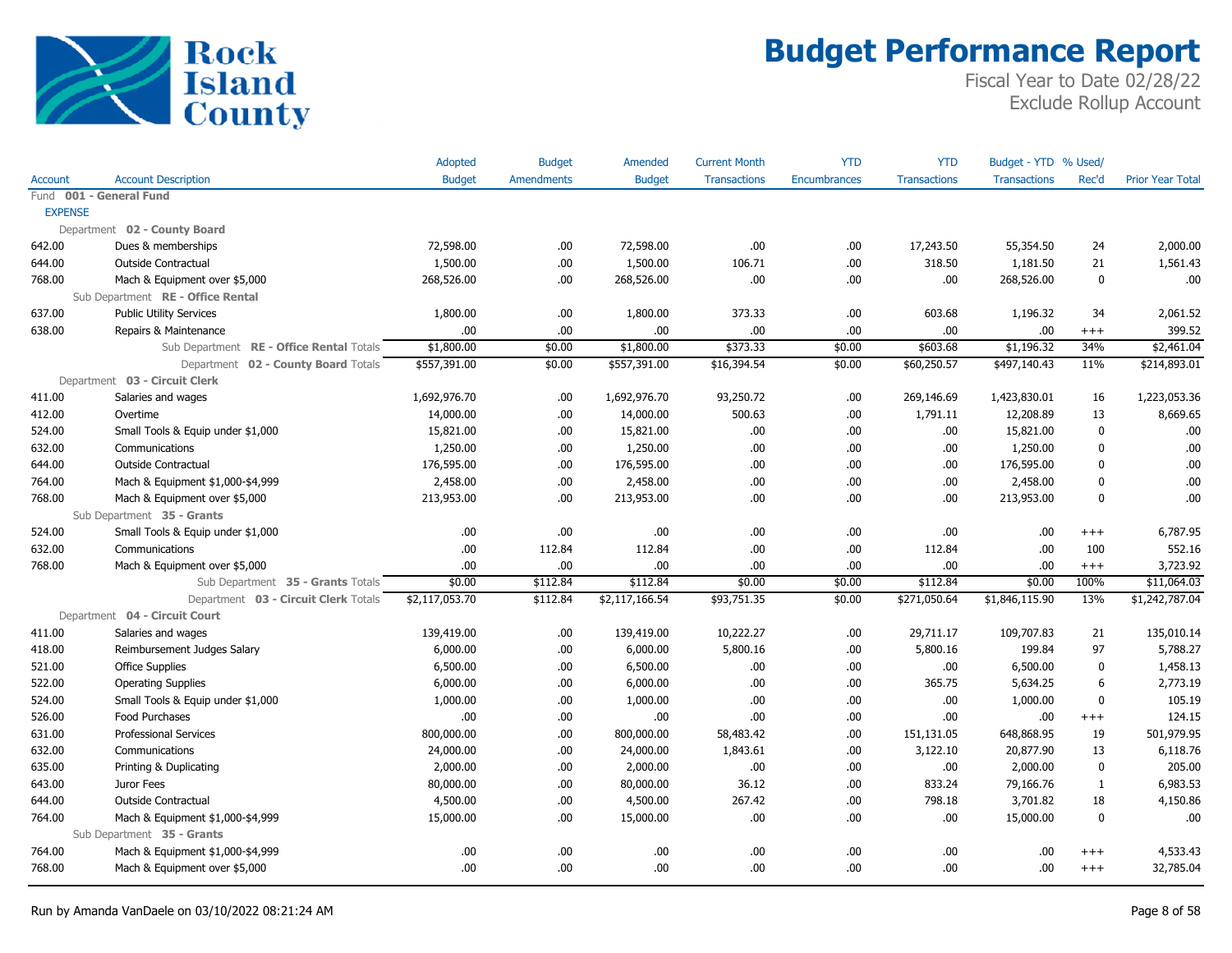

|                         |                                           | Adopted        | <b>Budget</b>     | Amended        | <b>Current Month</b> | <b>YTD</b>          | <b>YTD</b>          | Budget - YTD % Used/ |              |                         |
|-------------------------|-------------------------------------------|----------------|-------------------|----------------|----------------------|---------------------|---------------------|----------------------|--------------|-------------------------|
| Account                 | <b>Account Description</b>                | <b>Budget</b>  | <b>Amendments</b> | <b>Budget</b>  | <b>Transactions</b>  | <b>Encumbrances</b> | <b>Transactions</b> | <b>Transactions</b>  | Rec'd        | <b>Prior Year Total</b> |
| Fund 001 - General Fund |                                           |                |                   |                |                      |                     |                     |                      |              |                         |
| <b>EXPENSE</b>          |                                           |                |                   |                |                      |                     |                     |                      |              |                         |
|                         | Department 04 - Circuit Court             |                |                   |                |                      |                     |                     |                      |              |                         |
|                         | Sub Department 35 - Grants Totals         | \$0.00         | \$0.00            | \$0.00         | \$0.00               | \$0.00              | \$0.00              | \$0.00               | $+++$        | \$37,318.47             |
|                         | Department 04 - Circuit Court Totals      | \$1,084,419.00 | \$0.00            | \$1,084,419.00 | \$76,653.00          | \$0.00              | \$191,761.65        | \$892,657.35         | 18%          | \$702,015.64            |
|                         | Department 05 - County Clerk              |                |                   |                |                      |                     |                     |                      |              |                         |
|                         | Sub Department 10 - Administration        |                |                   |                |                      |                     |                     |                      |              |                         |
| 411.00                  | Salaries and wages                        | 330,155.55     | .00.              | 330,155.55     | 20,698.67            | .00.                | 62,151.29           | 268,004.26           | 19           | 276,546.62              |
| 412.00                  | Overtime                                  | 6,000.00       | .00.              | 6,000.00       | 243.35               | .00                 | 243.35              | 5,756.65             | 4            | 404.30                  |
| 521.00                  | <b>Office Supplies</b>                    | 1,200.00       | .00.              | 1,200.00       | .00.                 | .00.                | 234.29              | 965.71               | 20           | 972.21                  |
| 522.00                  | <b>Operating Supplies</b>                 | 400.00         | .00.              | 400.00         | .00.                 | .00                 | .00                 | 400.00               | 0            | 3.97                    |
| 523.00                  | Repair/Maintenance Supplies               | 300.00         | .00.              | 300.00         | .00.                 | .00                 | .00                 | 300.00               | 0            | 80.00                   |
| 524.00                  | Small Tools & Equip under \$1,000         | 750.00         | .00               | 750.00         | .00.                 | .00                 | .00                 | 750.00               | 0            | 61.86                   |
| 526.00                  | Food Purchases                            | 100.00         | .00.              | 100.00         | .00.                 | .00                 | .00                 | 100.00               | 0            | 45.88                   |
| 527.00                  | Books & Periodicals                       | 600.00         | .00.              | 600.00         | .00.                 | .00                 | .00                 | 600.00               | 0            | 562.99                  |
| 630.00                  | Training & Education                      | 300.00         | .00.              | 300.00         | .00.                 | .00                 | 85.00               | 215.00               | 28           | 430.00                  |
| 631.00                  | <b>Professional Services</b>              | 50.00          | .00.              | 50.00          | .00.                 | .00                 | .00                 | 50.00                | $\mathbf{0}$ | 10.00                   |
| 632.00                  | Communications                            | 940.00         | .00.              | 940.00         | .00.                 | .00                 | 84.72               | 855.28               | 9            | 766.88                  |
| 633.00                  | Travel                                    | 400.00         | .00.              | 400.00         | 215.04               | .00.                | 215.04              | 184.96               | 54           | .00                     |
| 634.00                  | Publishing                                | 100.00         | .00.              | 100.00         | .00.                 | .00                 | .00                 | 100.00               | 0            | .00                     |
| 635.00                  | Printing & Duplicating                    | 500.00         | .00.              | 500.00         | .00.                 | .00                 | 50.00               | 450.00               | 10           | 126.24                  |
| 636.00                  | Insurance                                 | 100.00         | .00.              | 100.00         | .00.                 | .00                 | .00                 | 100.00               | 0            | 20.00                   |
| 642.00                  | Dues & memberships                        | 1,100.00       | .00.              | 1,100.00       | .00.                 | .00                 | 100.00              | 1,000.00             | 9            | 790.00                  |
| 644.00                  | <b>Outside Contractual</b>                | 28,811.00      | .00.              | 28,811.00      | 1,009.51             | .00                 | 20,187.52           | 8,623.48             | 70           | 16,776.17               |
|                         | Sub Department 10 - Administration Totals | \$371,806.55   | \$0.00            | \$371,806.55   | \$22,166.57          | \$0.00              | \$83,351.21         | \$288,455.34         | 22%          | \$297,597.12            |
|                         | Sub Department 33 - Elections             |                |                   |                |                      |                     |                     |                      |              |                         |
| 411.00                  | Salaries and wages                        | 209,593.02     | .00.              | 209,593.02     | 15,745.68            | .00                 | 45,177.02           | 164,416.00           | 22           | 201,785.47              |
| 412.00                  | Overtime                                  | 20,000.00      | .00.              | 20,000.00      | 3,400.06             | .00                 | 3,400.06            | 16,599.94            | 17           | 1,834.81                |
| 521.00                  | <b>Office Supplies</b>                    | 9,200.00       | .00.              | 9,200.00       | .00                  | .00                 | 441.91              | 8,758.09             | 5            | 813.31                  |
| 522.00                  | <b>Operating Supplies</b>                 | 3,000.00       | .00.              | 3,000.00       | .00.                 | .00                 | .00                 | 3,000.00             | 0            | 227.74                  |
| 523.00                  | Repair/Maintenance Supplies               | 200.00         | .00.              | 200.00         | .00.                 | .00                 | .00                 | 200.00               | 0            | .00                     |
| 524.00                  | Small Tools & Equip under \$1,000         | 6,500.00       | .00.              | 6,500.00       | .00.                 | .00                 | .00                 | 6,500.00             | $\mathbf{0}$ | 28.81                   |
| 526.00                  | Food Purchases                            | 250.00         | .00.              | 250.00         | .00.                 | .00                 | .00                 | 250.00               | 0            | .00                     |
| 631.00                  | <b>Professional Services</b>              | 60,715.00      | .00.              | 60,715.00      | .00.                 | .00                 | .00                 | 60,715.00            | 0            | 1,623.23                |
| 632.00                  | Communications                            | 275,350.00     | .00.              | 275,350.00     | (1,333.31)           | .00                 | (879.24)            | 276,229.24           | 0            | 14,210.12               |
| 633.00                  | Travel                                    | 3,000.00       | .00.              | 3,000.00       | .00                  | .00                 | .00.                | 3,000.00             | 0            | 1,891.35                |
| 634.00                  | Publishing                                | 100.00         | .00.              | 100.00         | .00.                 | .00.                | .00.                | 100.00               | 0            | 43.68                   |
| 635.00                  | Printing & Duplicating                    | 98,550.00      | .00.              | 98,550.00      | .00.                 | .00                 | .00                 | 98,550.00            | 0            | 25,695.65               |
| 638.00                  | Repairs & Maintenance                     | 9,500.00       | .00.              | 9,500.00       | .00.                 | .00                 | .00                 | 9,500.00             | 0            | 46.95                   |
| 639.00                  | Rentals                                   | 2,775.00       | .00.              | 2,775.00       | .00.                 | .00                 | .00                 | 2,775.00             | 0            | 1,429.50                |
| 644.00                  | <b>Outside Contractual</b>                | 43,000.00      | .00.              | 43,000.00      | 00.                  | .00.                | 30,797.50           | 12,202.50            | 72           | 32,317.00               |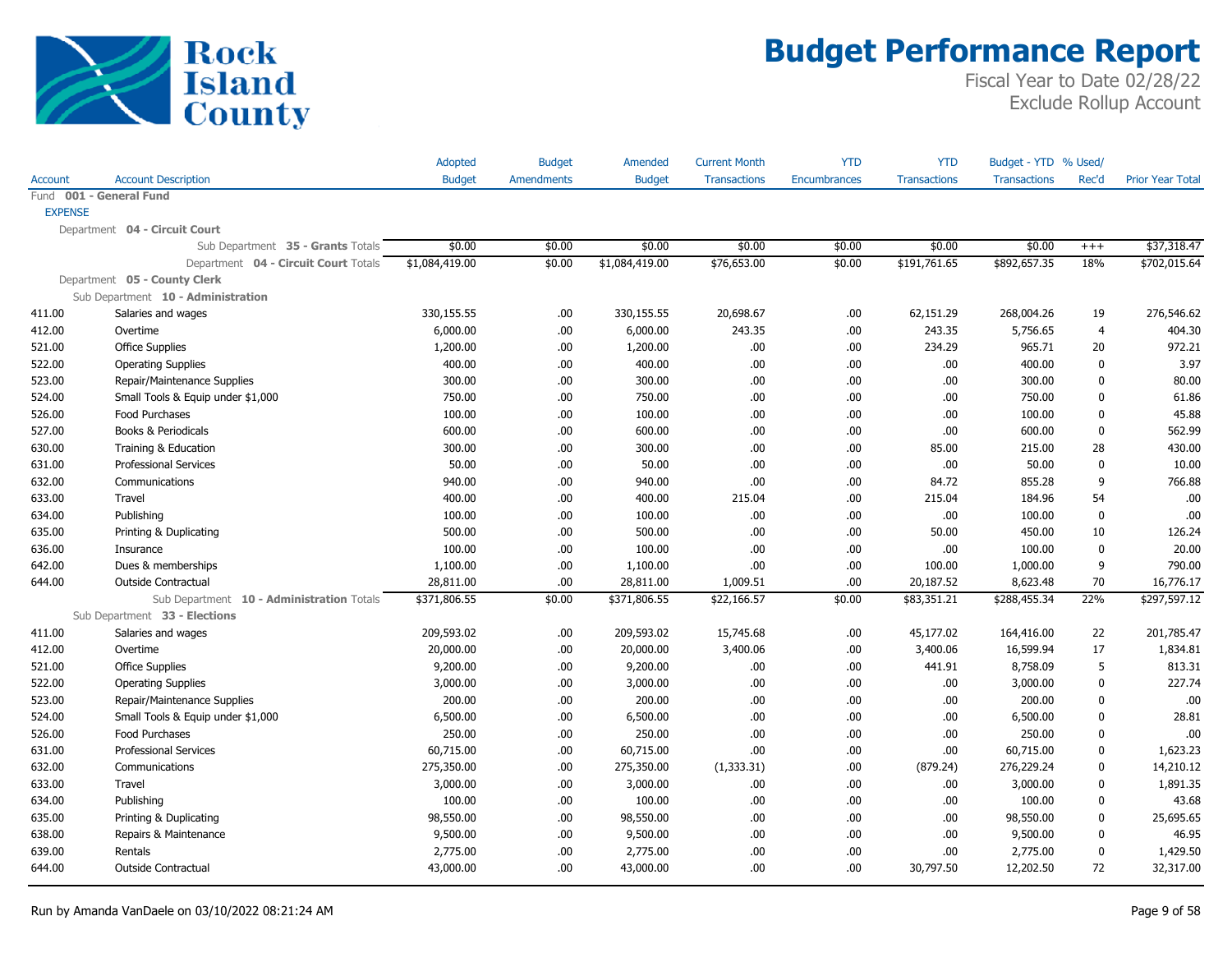

|                |                                           | Adopted        | <b>Budget</b>     | Amended        | <b>Current Month</b> | <b>YTD</b>          | <b>YTD</b>          | Budget - YTD % Used/ |                |                         |
|----------------|-------------------------------------------|----------------|-------------------|----------------|----------------------|---------------------|---------------------|----------------------|----------------|-------------------------|
| Account        | <b>Account Description</b>                | <b>Budget</b>  | <b>Amendments</b> | <b>Budget</b>  | <b>Transactions</b>  | <b>Encumbrances</b> | <b>Transactions</b> | <b>Transactions</b>  | Rec'd          | <b>Prior Year Total</b> |
|                | Fund 001 - General Fund                   |                |                   |                |                      |                     |                     |                      |                |                         |
| <b>EXPENSE</b> |                                           |                |                   |                |                      |                     |                     |                      |                |                         |
|                | Department 05 - County Clerk              |                |                   |                |                      |                     |                     |                      |                |                         |
|                | Sub Department 33 - Elections             |                |                   |                |                      |                     |                     |                      |                |                         |
| 647.00         | Election Canvas & Judges                  | 334,852.00     | .00.              | 334,852.00     | .00.                 | .00                 | .00.                | 334,852.00           | 0              | 67,917.95               |
| 768.00         | Mach & Equipment over \$5,000             | 1,704,496.00   | .00               | 1,704,496.00   | .00.                 | .00                 | .00.                | 1,704,496.00         | $\mathbf{0}$   | .00                     |
|                | Sub Department 33 - Elections Totals      | \$2,781,081.02 | \$0.00            | \$2,781,081.02 | \$17,812.43          | \$0.00              | \$78,937.25         | \$2,702,143.77       | 3%             | \$349,865.57            |
|                | Department 05 - County Clerk Totals       | \$3,152,887.57 | \$0.00            | \$3,152,887.57 | \$39,979.00          | \$0.00              | \$162,288.46        | \$2,990,599.11       | 5%             | \$647,462.69            |
|                | Department 06 - Coroner                   |                |                   |                |                      |                     |                     |                      |                |                         |
| 411.00         | Salaries and wages                        | 130,431.88     | .00.              | 130,431.88     | 9,827.58             | .00                 | 28,499.98           | 101,931.90           | 22             | 128,249.92              |
| 414.00         | Uniform/Clothing                          | 1,000.00       | .00.              | 1,000.00       | .00.                 | .00                 | .00.                | 1,000.00             | $\pmb{0}$      | .00                     |
| 631.00         | <b>Professional Services</b>              | 122,000.00     | .00               | 122,000.00     | 14,493.00            | .00                 | 22,416.56           | 99,583.44            | 18             | 99,796.11               |
|                | Sub Department 35 - Grants                |                |                   |                |                      |                     |                     |                      |                |                         |
| 414.00         | Uniform/Clothing                          | .00            | .00               | .00            | .00                  | .00                 | .00                 | .00                  | $^{+++}$       | 475.00                  |
| 524.00         | Small Tools & Equip under \$1,000         | .00            | 914.68            | 914.68         | .00.                 | .00                 | 914.68              | .00                  | 100            | 1,076.41                |
| 638.00         | Repairs & Maintenance                     | .00            | .00               | .00            | .00                  | .00                 | .00                 | .00                  | $^{+++}$       | 8,080.88                |
|                | Sub Department 35 - Grants Totals         | \$0.00         | \$914.68          | \$914.68       | \$0.00               | \$0.00              | \$914.68            | \$0.00               | 100%           | \$9,632.29              |
|                | Department 06 - Coroner Totals            | \$253,431.88   | \$914.68          | \$254,346.56   | \$24,320.58          | \$0.00              | \$51,831.22         | \$202,515.34         | 20%            | \$237,678.32            |
|                | Department 07 - Recorder                  |                |                   |                |                      |                     |                     |                      |                |                         |
| 411.00         | Salaries and wages                        | 299,113.04     | .00               | 299,113.04     | 22,553.92            | .00                 | 65,406.41           | 233,706.63           | 22             | 291,025.34              |
| 644.00         | <b>Outside Contractual</b>                | 173,000.00     | .00.              | 173,000.00     | 29,928.47            | .00                 | 29,928.47           | 143,071.53           | 17             | .00                     |
| 764.00         | Mach & Equipment \$1,000-\$4,999          | .00            | .00.              | .00            | .00.                 | .00                 | 9,127.88            | (9, 127.88)          | $^{+++}$       | .00                     |
| 768.00         | Mach & Equipment over \$5,000             | 25,000.00      | .00               | 25,000.00      | .00.                 | .00                 | .00.                | 25,000.00            | $\mathbf{0}$   | .00                     |
|                | Sub Department 35 - Grants                |                |                   |                |                      |                     |                     |                      |                |                         |
| 764.00         | Mach & Equipment \$1,000-\$4,999          | .00            | .00               | .00            | .00.                 | .00                 | .00.                | .00                  | $+++$          | 2,029.00                |
|                | Sub Department 35 - Grants Totals         | \$0.00         | \$0.00            | \$0.00         | \$0.00               | \$0.00              | \$0.00              | \$0.00               | $^{+++}$       | \$2,029.00              |
|                | Department 07 - Recorder Totals           | \$497,113.04   | \$0.00            | \$497,113.04   | \$52,482.39          | \$0.00              | \$104,462.76        | \$392,650.28         | 21%            | \$293,054.34            |
|                | Department 08 - Sheriff                   |                |                   |                |                      |                     |                     |                      |                |                         |
|                | Sub Department 10 - Administration        |                |                   |                |                      |                     |                     |                      |                |                         |
| 521.00         | <b>Office Supplies</b>                    | .00            | .00.              | .00            | .00.                 | .00                 | .00                 | .00                  | $^{+++}$       | 85.77                   |
| 522.00         | <b>Operating Supplies</b>                 | 23,600.00      | .00               | 23,600.00      | 747.70               | .00                 | 847.68              | 22,752.32            | $\overline{4}$ | 7,800.95                |
| 523.00         | Repair/Maintenance Supplies               | 1,000.00       | .00               | 1,000.00       | .00                  | .00                 | .00.                | 1,000.00             | 0              | 5,834.11                |
| 524.00         | Small Tools & Equip under \$1,000         | 15,150.00      | .00.              | 15,150.00      | .00.                 | .00                 | 215.39              | 14,934.61            | $\mathbf{1}$   | 9,588.05                |
| 631.00         | <b>Professional Services</b>              | 29,200.00      | .00.              | 29,200.00      | 119.88               | .00                 | 1,217.88            | 27,982.12            | $\overline{4}$ | 19,199.98               |
| 632.00         | Communications                            | 44,707.00      | .00.              | 44,707.00      | 1,420.01             | .00                 | 4,077.19            | 40,629.81            | 9              | 33,749.37               |
| 638.00         | Repairs & Maintenance                     | .00            | .00               | .00            | .00.                 | .00                 | .00.                | .00                  | $+++$          | 324.00                  |
| 644.00         | <b>Outside Contractual</b>                | 19,440.00      | .00               | 19,440.00      | 5.93                 | .00                 | 3,815.24            | 15,624.76            | 20             | 17,454.73               |
| 764.00         | Mach & Equipment \$1,000-\$4,999          | 30,005.00      | .00.              | 30,005.00      | .00.                 | .00                 | .00                 | 30,005.00            | 0              | 45,588.93               |
| 768.00         | Mach & Equipment over \$5,000             | 8,500.00       | .00               | 8,500.00       | .00.                 | .00                 | .00                 | 8,500.00             | $\mathbf{0}$   | 7,132.43                |
|                | Sub Department 10 - Administration Totals | \$171,602.00   | \$0.00            | \$171,602.00   | \$2,293.52           | \$0.00              | \$10,173.38         | \$161,428.62         | 6%             | \$146,758.32            |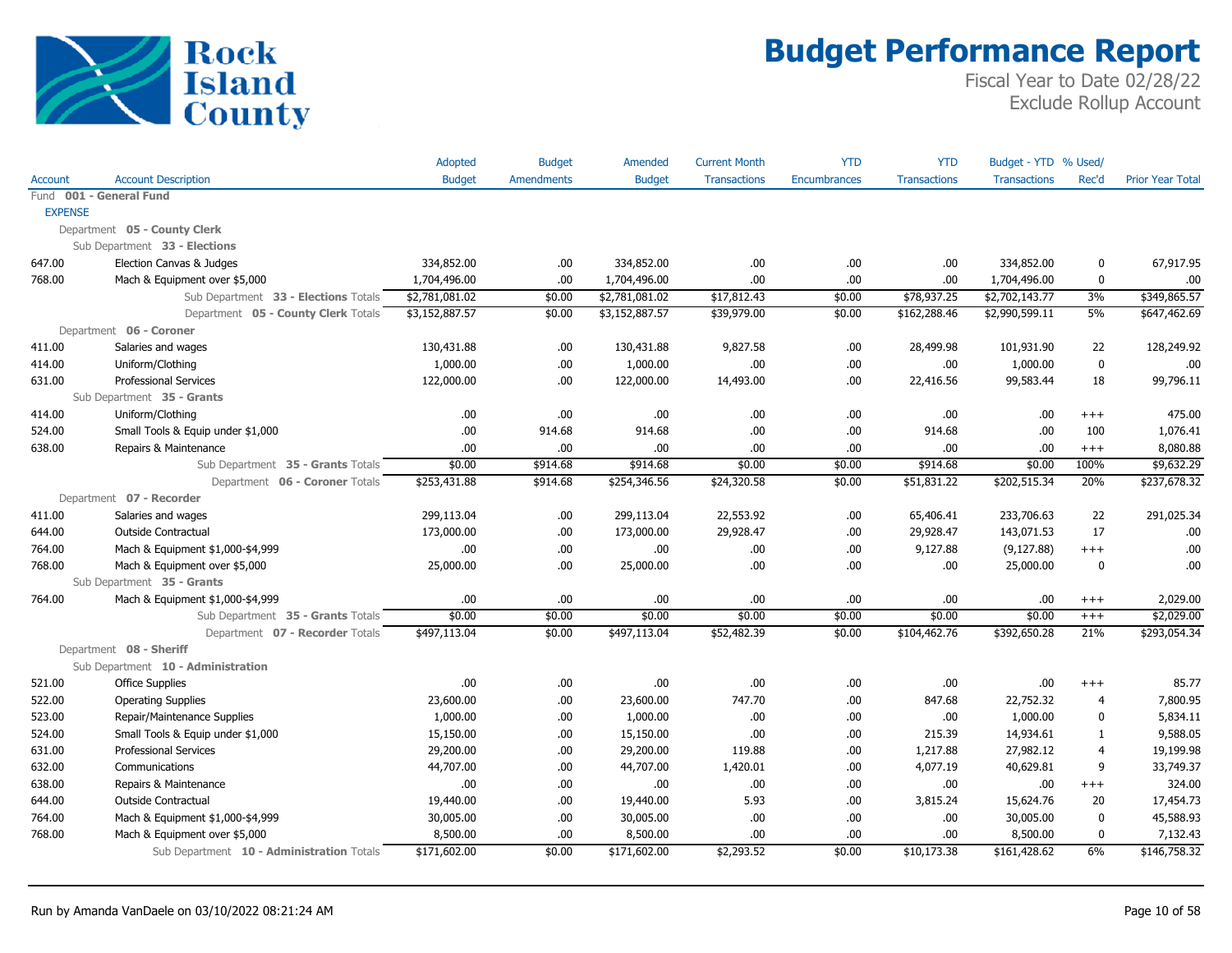

|                |                                                   | <b>Adopted</b> | <b>Budget</b>     | Amended        | <b>Current Month</b> | <b>YTD</b>          | <b>YTD</b>          | Budget - YTD % Used/ |                |                         |
|----------------|---------------------------------------------------|----------------|-------------------|----------------|----------------------|---------------------|---------------------|----------------------|----------------|-------------------------|
| <b>Account</b> | <b>Account Description</b>                        | <b>Budget</b>  | <b>Amendments</b> | <b>Budget</b>  | <b>Transactions</b>  | <b>Encumbrances</b> | <b>Transactions</b> | <b>Transactions</b>  | Rec'd          | <b>Prior Year Total</b> |
|                | Fund 001 - General Fund                           |                |                   |                |                      |                     |                     |                      |                |                         |
| <b>EXPENSE</b> |                                                   |                |                   |                |                      |                     |                     |                      |                |                         |
|                | Department 08 - Sheriff                           |                |                   |                |                      |                     |                     |                      |                |                         |
|                | Sub Department 18 - Facilities/Maintenance        |                |                   |                |                      |                     |                     |                      |                |                         |
| 411.00         | Salaries and wages                                | 363,651.59     | .00.              | 363,651.59     | 25,509.62            | .00.                | 72,962.56           | 290,689.03           | 20             | 355,095.17              |
| 412.00         | Overtime                                          | 10,000.00      | .00.              | 10,000.00      | 157.11               | .00.                | 3,149.64            | 6,850.36             | 31             | 9,649.23                |
| 414.00         | Uniform/Clothing                                  | 5,250.00       | .00               | 5,250.00       | .00                  | .00                 | 2,680.00            | 2,570.00             | 51             | 3,713.09                |
| 522.00         | <b>Operating Supplies</b>                         | 95,000.00      | .00.              | 95,000.00      | 6,804.67             | 44,300.18           | 23,030.47           | 27,669.35            | 71             | 116,281.55              |
| 523.00         | Repair/Maintenance Supplies                       | 30,000.00      | .00.              | 30,000.00      | 1,380.40             | .00.                | 1,507.17            | 28,492.83            | 5              | 22,465.85               |
| 524.00         | Small Tools & Equip under \$1,000                 | 7,825.00       | .00.              | 7,825.00       | 1,693.98             | .00.                | 3,679.49            | 4,145.51             | 47             | 11,059.72               |
| 631.00         | <b>Professional Services</b>                      | 38,890.00      | .00.              | 38,890.00      | 2,469.76             | .00                 | 5,513.95            | 33,376.05            | 14             | 33,374.33               |
| 633.00         | Travel                                            | 2,000.00       | .00.              | 2,000.00       | .00                  | .00.                | .00                 | 2,000.00             | $\mathbf 0$    | 3,007.38                |
| 637.00         | <b>Public Utility Services</b>                    | 500,000.00     | .00               | 500,000.00     | 49,904.05            | .00.                | 71,368.45           | 428,631.55           | 14             | 441,772.88              |
| 638.00         | Repairs & Maintenance                             | 130,000.00     | .00.              | 130,000.00     | 2,056.43             | .00.                | 2,471.11            | 127,528.89           | $\overline{2}$ | 95,597.57               |
| 639.00         | Rentals                                           | 2,000.00       | .00.              | 2,000.00       | .00                  | .00                 | 147.00              | 1,853.00             | $\overline{7}$ | 1,532.78                |
| 644.00         | <b>Outside Contractual</b>                        | 157,607.00     | .00               | 157,607.00     | 1,017.52             | .00.                | 46,411.63           | 111,195.37           | 29             | 123,631.85              |
| 763.00         | Infrastructure \$2,000-\$14,999                   | .00            | .00               | .00.           | .00                  | .00.                | .00                 | .00                  | $+++$          | 11,500.00               |
| 764.00         | Mach & Equipment \$1,000-\$4,999                  | 12,890.00      | .00.              | 12,890.00      | .00.                 | .00.                | .00                 | 12,890.00            | 0              | 7,069.61                |
| 766.00         | Building Remodeling over \$5,000                  | 537,000.00     | .00.              | 537,000.00     | 32,254.00            | .00.                | 60,398.00           | 476,602.00           | 11             | 125,350.00              |
| 768.00         | Mach & Equipment over \$5,000                     | 40,000.00      | 41,000.00         | 81,000.00      | .00                  | .00.                | 51,798.70           | 29,201.30            | 64             | 156,846.20              |
|                | Sub Department 18 - Facilities/Maintenance Totals | \$1,932,113.59 | \$41,000.00       | \$1,973,113.59 | \$123,247.54         | \$44,300.18         | \$345,118.17        | \$1,583,695.24       | 20%            | \$1,517,947.21          |
|                | Sub Department 20 - Law Enforcement               |                |                   |                |                      |                     |                     |                      |                |                         |
| 411.00         | Salaries and wages                                | 3,445,501.00   | .00               | 3,445,501.00   | 261,527.52           | .00.                | 748,183.69          | 2,697,317.31         | 22             | 3,349,563.40            |
| 412.00         | Overtime                                          | 100,000.00     | .00.              | 100,000.00     | 7,548.14             | .00.                | 24,228.97           | 75,771.03            | 24             | 137,281.18              |
| 414.00         | Uniform/Clothing                                  | 54,270.00      | .00               | 54,270.00      | 2,127.01             | .00                 | 31,116.06           | 23,153.94            | 57             | 34,759.84               |
| 521.00         | <b>Office Supplies</b>                            | 10,000.00      | .00.              | 10,000.00      | 380.78               | .00.                | 2,915.41            | 7,084.59             | 29             | 9,432.50                |
| 522.00         | <b>Operating Supplies</b>                         | 28,950.00      | .00               | 28,950.00      | 740.99               | .00                 | 1,693.08            | 27,256.92            | 6              | 32,734.52               |
| 522.SS         | <b>Operating Supplies-State Seizures</b>          | .00            | .00.              | .00.           | .00                  | .00.                | .00                 | .00                  | $^{+++}$       | 2,433.00                |
| 523.00         | Repair/Maintenance Supplies                       | .00            | .00               | .00.           | 68.17                | .00.                | 68.17               | (68.17)              | $^{+++}$       | 828.20                  |
| 524.00         | Small Tools & Equip under \$1,000                 | 23,250.00      | .00               | 23,250.00      | 225.42               | .00.                | 2,269.17            | 20,980.83            | 10             | 10,737.34               |
| 526.00         | Food Purchases                                    | 2,500.00       | .00.              | 2,500.00       | 101.05               | .00                 | 1,758.40            | 741.60               | 70             | 1,771.09                |
| 527.00         | Books & Periodicals                               | 1,000.00       | .00.              | 1,000.00       | .00                  | .00.                | .00                 | 1,000.00             | $\Omega$       | 154.00                  |
| 529.00         | <b>Employee Recognition Supplies</b>              | .00            | .00               | .00.           | .00                  | .00.                | 25.00               | (25.00)              | $++++$         | .00                     |
| 630.00         | Training & Education                              | 33,075.00      | .00               | 33,075.00      | 300.00               | .00.                | 750.00              | 32,325.00            | $\overline{2}$ | 28,587.00               |
| 631.00         | <b>Professional Services</b>                      | 14,539.00      | .00               | 14,539.00      | 1,547.00             | .00.                | 2,737.00            | 11,802.00            | 19             | 7,313.38                |
| 632.00         | Communications                                    | 8,000.00       | .00.              | 8,000.00       | 259.17               | .00.                | 920.74              | 7,079.26             | 12             | 5,474.20                |
| 633.00         | Travel                                            | 180,000.00     | .00               | 180,000.00     | 74.78                | .00                 | 21,990.74           | 158,009.26           | 12             | 183,427.21              |
| 635.00         | Printing & Duplicating                            | 6,000.00       | .00               | 6,000.00       | .00                  | .00.                | 998.00              | 5,002.00             | 17             | 1,814.42                |
| 635.ER         | Printing of Employee Recognition Items            | 1,400.00       | .00               | 1,400.00       | 112.10               | .00.                | 112.10              | 1,287.90             | 8              | 398.35                  |
| 636.00         | Insurance                                         | .00            | .00.              | .00            | .00                  | .00                 | .00                 | .00                  | $^{+++}$       | 30.00                   |
| 638.00         | Repairs & Maintenance                             | 120,000.00     | .00.              | 120,000.00     | 11,876.13            | .00                 | 28,685.58           | 91,314.42            | 24             | 94,471.42               |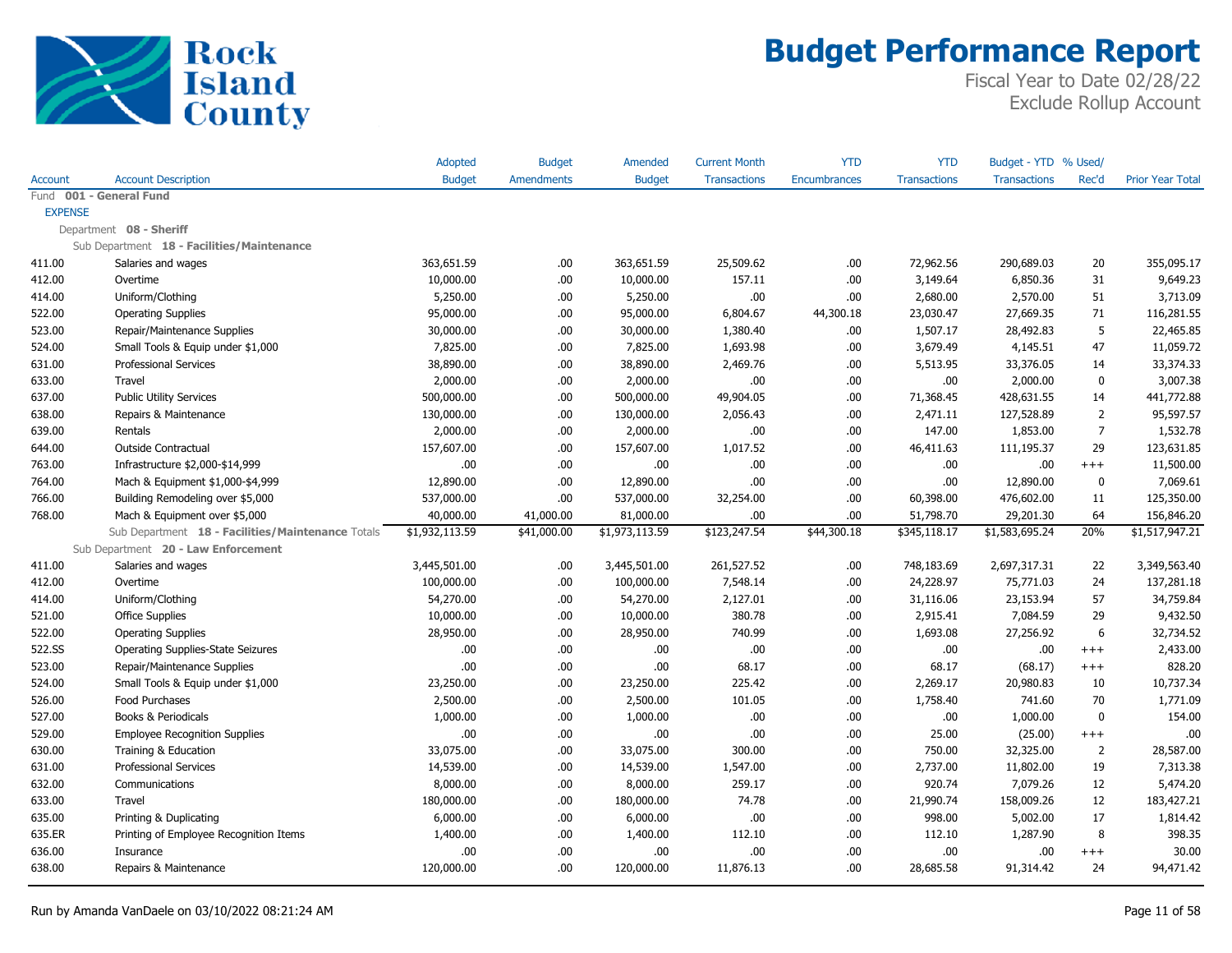

|                |                                                     | Adopted        | <b>Budget</b>     | Amended        | <b>Current Month</b> | <b>YTD</b>   | <b>YTD</b>          | Budget - YTD % Used/ |                |                         |
|----------------|-----------------------------------------------------|----------------|-------------------|----------------|----------------------|--------------|---------------------|----------------------|----------------|-------------------------|
| Account        | <b>Account Description</b>                          | <b>Budget</b>  | <b>Amendments</b> | <b>Budget</b>  | <b>Transactions</b>  | Encumbrances | <b>Transactions</b> | <b>Transactions</b>  | Rec'd          | <b>Prior Year Total</b> |
|                | Fund 001 - General Fund                             |                |                   |                |                      |              |                     |                      |                |                         |
| <b>EXPENSE</b> |                                                     |                |                   |                |                      |              |                     |                      |                |                         |
|                | Department 08 - Sheriff                             |                |                   |                |                      |              |                     |                      |                |                         |
|                | Sub Department 20 - Law Enforcement                 |                |                   |                |                      |              |                     |                      |                |                         |
| 639.00         | Rentals                                             | 1,000.00       | .00               | 1,000.00       | .00                  | .00          | .00.                | 1,000.00             | 0              | 23.33                   |
| 642.00         | Dues & memberships                                  | 6,588.00       | .00               | 6,588.00       | 1,546.00             | .00          | 2,771.00            | 3,817.00             | 42             | 8,346.99                |
| 644.00         | Outside Contractual                                 | 159,588.00     | .00               | 159,588.00     | .00.                 | .00          | .00.                | 159,588.00           | $\mathbf 0$    | 72,480.00               |
| 764.00         | Mach & Equipment \$1,000-\$4,999                    | 67,600.00      | .00               | 67,600.00      | .00.                 | .00          | 5,027.00            | 62,573.00            | $\overline{7}$ | 24,696.14               |
| 768.00         | Mach & Equipment over \$5,000                       | 470,000.00     | 277,020.00        | 747,020.00     | .00.                 | .00          | 338,955.42          | 408,064.58           | 45             | 168,264.41              |
| 991.11         | Transfer to Other Funds                             | .00            | .00               | .00            | .00                  | .00          | .00.                | .00                  | $^{+++}$       | 3,588.40                |
|                | Sub Department 20 - Law Enforcement Totals          | \$4,733,261.00 | \$277,020.00      | \$5,010,281.00 | \$288,434.26         | \$0.00       | \$1,215,205.53      | \$3,795,075.47       | 24%            | \$4,178,610.32          |
|                | Sub Department 21 - Investigations                  |                |                   |                |                      |              |                     |                      |                |                         |
| 631.00         | <b>Professional Services</b>                        | 9,000.00       | .00.              | 9,000.00       | .00.                 | .00          | .00                 | 9,000.00             | $\bf{0}$       | 5,112.50                |
| 633.00         | Travel                                              | 7,000.00       | .00.              | 7,000.00       | 914.91               | .00          | 1,912.15            | 5,087.85             | 27             | 9,127.62                |
| 638.00         | Repairs & Maintenance                               | .00.           | .00               | .00            | .00.                 | .00          | 15.00               | (15.00)              | $^{+++}$       | 10.00                   |
|                | Sub Department 21 - Investigations Totals           | \$16,000.00    | \$0.00            | \$16,000.00    | \$914.91             | \$0.00       | \$1,927.15          | \$14,072.85          | 12%            | \$14,250.12             |
|                | Sub Department 22 - Radio Dispatching               |                |                   |                |                      |              |                     |                      |                |                         |
| 411.00         | Salaries and wages                                  | 657,905.65     | .00.              | 657,905.65     | 46,132.96            | .00          | 135,606.25          | 522,299.40           | 21             | 630,060.81              |
| 412.00         | Overtime                                            | 10,000.00      | .00.              | 10,000.00      | .00.                 | .00          | 299.87              | 9,700.13             | 3              | 1,826.64                |
| 414.00         | Uniform/Clothing                                    | 5,200.00       | .00.              | 5,200.00       | .00.                 | .00          | 3,652.50            | 1,547.50             | 70             | 3,881.25                |
| 630.00         | Training & Education                                | 2,000.00       | .00               | 2,000.00       | .00.                 | .00          | 31.00               | 1,969.00             | $\overline{2}$ | .00                     |
| 633.00         | Travel                                              | .00.           | .00               | .00            | .00.                 | .00          | .00.                | .00                  | $^{+++}$       | 595.60                  |
| 644.00         | <b>Outside Contractual</b>                          | 97,000.00      | .00.              | 97,000.00      | 14,297.37            | .00          | 18,695.02           | 78,304.98            | 19             | 55,958.53               |
|                | Sub Department 22 - Radio Dispatching Totals        | \$772,105.65   | \$0.00            | \$772,105.65   | \$60,430.33          | \$0.00       | \$158,284.64        | \$613,821.01         | 21%            | \$692,322.83            |
|                | Sub Department 23 - Correctional Institution        |                |                   |                |                      |              |                     |                      |                |                         |
| 411.00         | Salaries and wages                                  | 2,553,451.44   | .00               | 2,553,451.44   | 169,761.97           | .00          | 497,774.30          | 2,055,677.14         | 19             | 2,364,895.81            |
| 412.00         | Overtime                                            | 150,000.00     | .00               | 150,000.00     | 34,585.96            | .00          | 94,969.51           | 55,030.49            | 63             | 396,064.05              |
| 414.00         | Uniform/Clothing                                    | 27,800.00      | .00               | 27,800.00      | 225.00               | .00          | 14,131.94           | 13,668.06            | 51             | 21,348.83               |
| 522.00         | <b>Operating Supplies</b>                           | 35,000.00      | .00.              | 35,000.00      | 2,940.08             | .00          | 11,420.83           | 23,579.17            | 33             | 35,617.93               |
| 523.00         | Repair/Maintenance Supplies                         | .00            | .00.              | .00.           | .00.                 | .00          | .00.                | .00                  | $^{+++}$       | 2,241.40                |
| 524.00         | Small Tools & Equip under \$1,000                   | 21,895.00      | .00.              | 21,895.00      | .00.                 | .00          | 3,591.00            | 18,304.00            | 16             | 676.60                  |
| 630.00         | Training & Education                                | 68,000.00      | .00.              | 68,000.00      | .00.                 | .00          | .00.                | 68,000.00            | $\mathbf 0$    | 31,670.00               |
| 631.00         | <b>Professional Services</b>                        | 96,800.00      | .00.              | 96,800.00      | 12,791.67            | .00          | 13,610.82           | 83,189.18            | 14             | 121,519.26              |
| 638.00         | Repairs & Maintenance                               | .00            | .00               | .00.           | .00.                 | .00          | .00.                | .00                  | $+++$          | (17.00)                 |
| 642.00         | Dues & memberships                                  | .00            | .00               | .00            | .00.                 | .00          | .00.                | .00                  | $^{+++}$       | 4,335.00                |
| 644.00         | Outside Contractual                                 | 1,245,787.00   | .00               | 1,245,787.00   | 100,256.88           | .00          | 300,878.59          | 944,908.41           | 24             | 1,240,019.08            |
| 765.00         | Construction in Progress                            | .00            | 773,470.00        | 773,470.00     | 2,277.00             | .00          | 2,277.00            | 771,193.00           | $\mathbf 0$    | 32,500.00               |
| 768.00         | Mach & Equipment over \$5,000                       | 450,000.00     | .00               | 450,000.00     | .00.                 | .00          | .00.                | 450,000.00           | $\mathbf 0$    | 21,030.00               |
|                | Sub Department 23 - Correctional Institution Totals | \$4,648,733.44 | \$773,470.00      | \$5,422,203.44 | \$322,838.56         | \$0.00       | \$938,653.99        | \$4,483,549.45       | 17%            | \$4,271,900.96          |
|                | Sub Department 27 - RMS Contracts                   |                |                   |                |                      |              |                     |                      |                |                         |
| 644.00         | <b>Outside Contractual</b>                          | 55,000.00      | .00.              | 55,000.00      | 1,834.76             | .00          | 17,765.92           | 37,234.08            | 32             | 54,103.84               |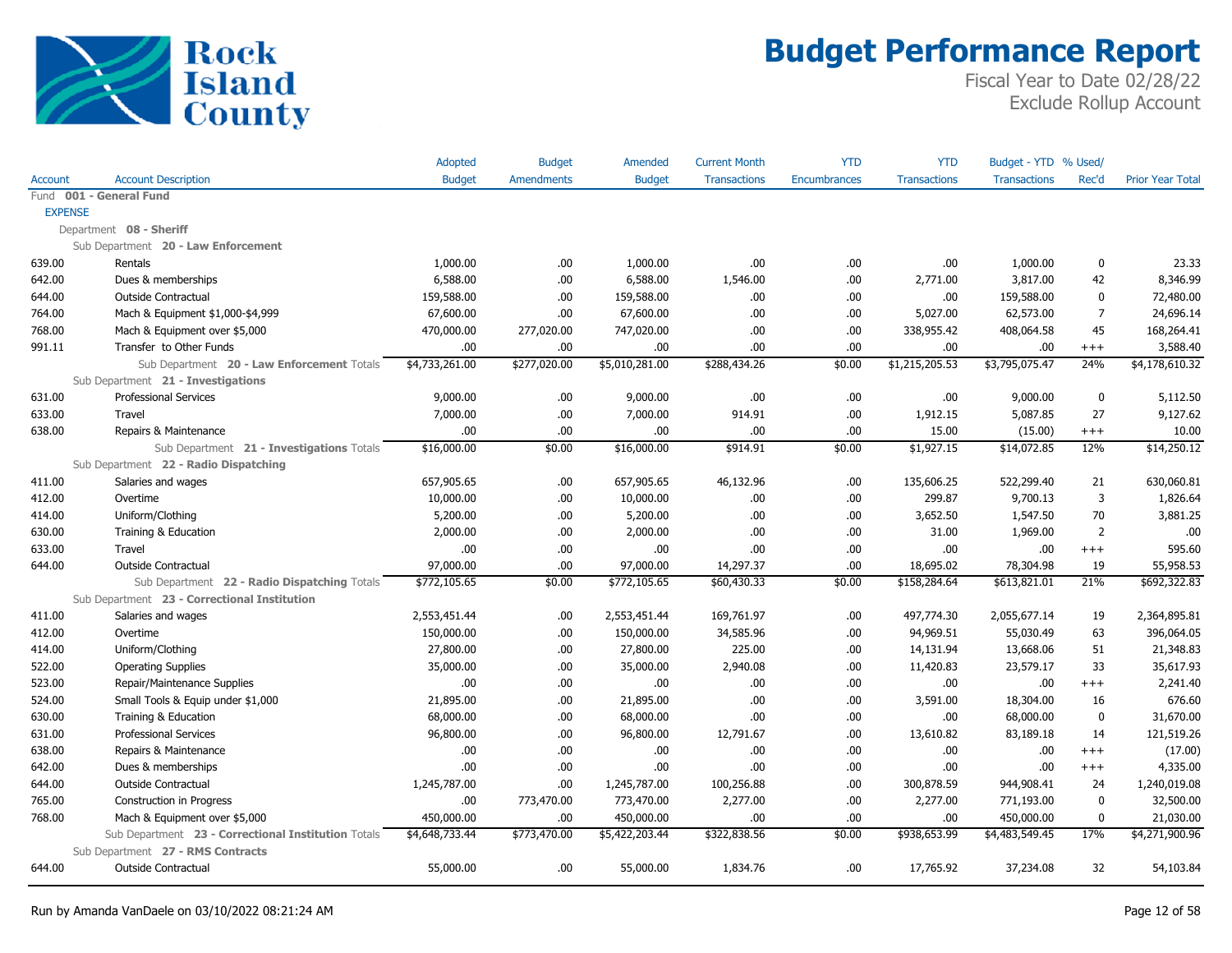

|                |                                                 | Adopted         | <b>Budget</b>     | Amended         | <b>Current Month</b> | <b>YTD</b>   | <b>YTD</b>          | Budget - YTD % Used/ |                |                         |
|----------------|-------------------------------------------------|-----------------|-------------------|-----------------|----------------------|--------------|---------------------|----------------------|----------------|-------------------------|
| Account        | <b>Account Description</b>                      | <b>Budget</b>   | <b>Amendments</b> | <b>Budget</b>   | <b>Transactions</b>  | Encumbrances | <b>Transactions</b> | <b>Transactions</b>  | Rec'd          | <b>Prior Year Total</b> |
|                | Fund 001 - General Fund                         |                 |                   |                 |                      |              |                     |                      |                |                         |
| <b>EXPENSE</b> |                                                 |                 |                   |                 |                      |              |                     |                      |                |                         |
|                | Department 08 - Sheriff                         |                 |                   |                 |                      |              |                     |                      |                |                         |
|                | Sub Department 27 - RMS Contracts Totals        | \$55,000.00     | \$0.00            | \$55,000.00     | \$1,834.76           | \$0.00       | \$17,765.92         | \$37,234.08          | 32%            | \$54,103.84             |
|                | Sub Department 35 - Grants                      |                 |                   |                 |                      |              |                     |                      |                |                         |
| 411.00         | Salaries and wages                              | 111,133.05      | .00               | 111,133.05      | 4,325.46             | .00          | 13,744.01           | 97,389.04            | 12             | 74,916.67               |
| 414.00         | Uniform/Clothing                                | .00.            | 325.00            | 325.00          | .00.                 | .00          | 325.00              | .00                  | 100            | 325.00                  |
| 522.00         | <b>Operating Supplies</b>                       | .00.            | .00.              | .00             | .00.                 | .00          | .00.                | .00                  | $^{+++}$       | 1,217.60                |
| 524.00         | Small Tools & Equip under \$1,000               | 400.00          | .00               | 400.00          | .00.                 | .00          | 43.81               | 356.19               | 11             | 164.85                  |
| 630.00         | Training & Education                            | .00.            | .00               | .00             | .00.                 | .00          | .00.                | .00                  | $+++$          | 640.00                  |
| 631.00         | <b>Professional Services</b>                    | .00             | .00               | .00             | .00.                 | .00          | .00.                | .00                  | $^{+++}$       | 5,660.00                |
| 632.00         | Communications                                  | 15,000.00       | 2,253.73          | 17,253.73       | 1,191.21             | .00          | 3,276.88            | 13,976.85            | 19             | 14,913.13               |
| 644.00         | Outside Contractual                             | 5,842.00        | 69.00             | 5,911.00        | .00                  | .00          | .00.                | 5,911.00             | $\mathbf{0}$   | 4,701.65                |
| 764.00         | Mach & Equipment \$1,000-\$4,999                | .00.            | .00               | .00.            | .00.                 | .00          | .00.                | .00                  | $^{+++}$       | 3,600.00                |
| 768.00         | Mach & Equipment over \$5,000                   | .00             | .00               | .00             | .00.                 | .00          | .00.                | .00                  | $^{+++}$       | 9,685.00                |
|                | Sub Department 35 - Grants Totals               | \$132,375.05    | \$2,647.73        | \$135,022.78    | \$5,516.67           | \$0.00       | \$17,389.70         | \$117,633.08         | 13%            | \$115,823.90            |
|                | Sub Department BS - Bomb Squad                  |                 |                   |                 |                      |              |                     |                      |                |                         |
| 522.00         | <b>Operating Supplies</b>                       | 1,000.00        | .00.              | 1,000.00        | .00.                 | .00          | 79.07               | 920.93               | 8              | 1,711.53                |
| 524.00         | Small Tools & Equip under \$1,000               | 1,514.00        | .00.              | 1,514.00        | 404.99               | .00          | 404.99              | 1,109.01             | 27             | 475.70                  |
| 631.00         | <b>Professional Services</b>                    | .00             | .00               | .00             | .00.                 | .00          | .00.                | .00                  | $+++$          | 120.00                  |
| 768.00         | Mach & Equipment over \$5,000                   | 14,000.00       | .00               | 14,000.00       | .00.                 | .00          | .00.                | 14,000.00            | 0              | .00                     |
|                | Sub Department BS - Bomb Squad Totals           | \$16,514.00     | \$0.00            | \$16,514.00     | \$404.99             | \$0.00       | \$484.06            | \$16,029.94          | 3%             | \$2,307.23              |
|                | Sub Department EM - Emergency management agency |                 |                   |                 |                      |              |                     |                      |                |                         |
| 526.00         | Food Purchases                                  | 500.00          | .00.              | 500.00          | .00.                 | .00          | .00.                | 500.00               | 0              | .00                     |
| 632.00         | Communications                                  | 352.00          | .00.              | 352.00          | 25.92                | .00          | 51.86               | 300.14               | 15             | 410.36                  |
| 633.00         | Travel                                          | 1,500.00        | .00.              | 1,500.00        | .00.                 | .00          | .00                 | 1,500.00             | $\mathbf{0}$   | .00                     |
| 637.00         | <b>Public Utility Services</b>                  | 5,676.00        | .00.              | 5,676.00        | .00                  | .00          | .00.                | 5,676.00             | $\mathbf 0$    | 4,983.00                |
| 644.00         | Outside Contractual                             | .00.            | .00               | .00             | 36.03                | .00          | 107.54              | (107.54)             | $^{+++}$       | 1,054.83                |
| 766.00         | Building Remodeling over \$5,000                | 80,636.00       | .00.              | 80,636.00       | .00.                 | .00          | .00.                | 80,636.00            | 0              | .00                     |
|                | Sub Department EM - Emergency management agency | \$88,664.00     | \$0.00            | \$88,664.00     | \$61.95              | \$0.00       | \$159.40            | \$88,504.60          | 0%             | \$6,448.19              |
|                | Totals                                          |                 |                   |                 |                      |              |                     |                      |                |                         |
|                | Department 08 - Sheriff Totals                  | \$12,566,368.73 | \$1,094,137.73    | \$13,660,506.46 | \$805,977.49         | \$44,300.18  | \$2,705,161.94      | \$10,911,044.34      | 20%            | \$11,000,472.92         |
|                | Department 09 - State's Attorney                |                 |                   |                 |                      |              |                     |                      |                |                         |
| 411.00         | Salaries and wages                              | 1,709,357.09    | .00.              | 1,709,357.09    | 109,017.86           | .00          | 319,956.74          | 1,389,400.35         | 19             | 1,332,910.55            |
| 521.00         | <b>Office Supplies</b>                          | 4,000.00        | .00.              | 4,000.00        | 43.40                | .00          | 259.30              | 3,740.70             | 6              | 3,601.70                |
| 522.00         | <b>Operating Supplies</b>                       | 200.00          | .00.              | 200.00          | .00.                 | .00          | 233.27              | (33.27)              | 117            | 24.02                   |
| 524.00         | Small Tools & Equip under \$1,000               | 22,000.00       | .00.              | 22,000.00       | 209.61               | .00          | 241.98              | 21,758.02            | $\mathbf{1}$   | 8,087.80                |
| 526.00         | <b>Food Purchases</b>                           | 1,000.00        | .00.              | 1,000.00        | .00.                 | .00          | .00.                | 1,000.00             | $\mathbf{0}$   | 57.37                   |
| 527.00         | Books & Periodicals                             | 1,000.00        | .00.              | 1,000.00        | .00.                 | .00          | 355.00              | 645.00               | 36             | 350.00                  |
| 630.00         | Training & Education                            | 5,800.00        | .00.              | 5,800.00        | 2,519.00             | .00          | 2,894.00            | 2,906.00             | 50             | 54.11                   |
| 631.00         | <b>Professional Services</b>                    | 56,000.00       | .00.              | 56,000.00       | 728.39               | .00          | 1,110.23            | 54,889.77            | $\overline{2}$ | 27,798.80               |
|                |                                                 |                 |                   |                 |                      |              |                     |                      |                |                         |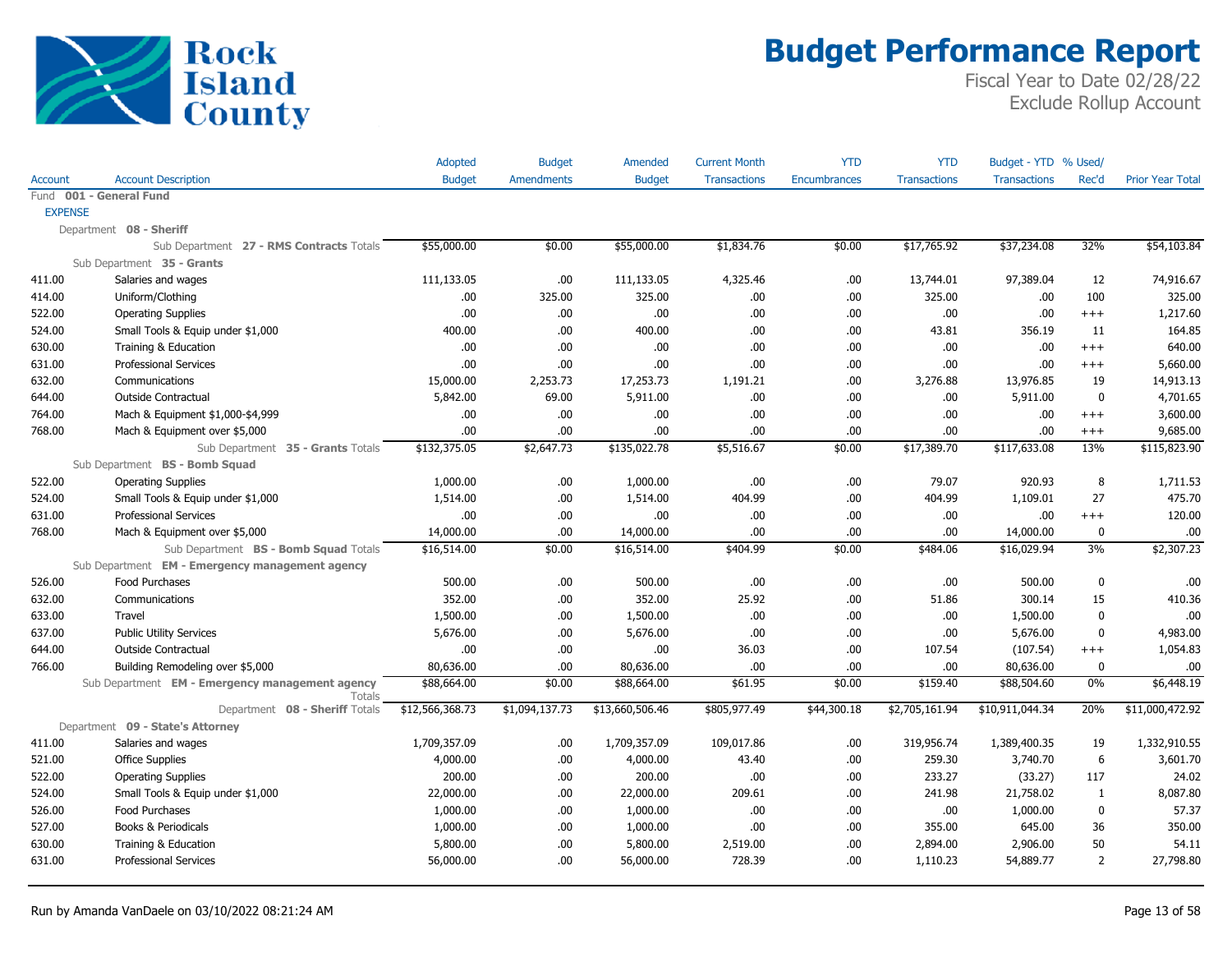

|                |                                                     | Adopted        | <b>Budget</b>     | Amended        | <b>Current Month</b> | <b>YTD</b>   | <b>YTD</b>          | Budget - YTD % Used/ |                |                         |
|----------------|-----------------------------------------------------|----------------|-------------------|----------------|----------------------|--------------|---------------------|----------------------|----------------|-------------------------|
| Account        | <b>Account Description</b>                          | <b>Budget</b>  | <b>Amendments</b> | <b>Budget</b>  | <b>Transactions</b>  | Encumbrances | <b>Transactions</b> | <b>Transactions</b>  | Rec'd          | <b>Prior Year Total</b> |
|                | Fund 001 - General Fund                             |                |                   |                |                      |              |                     |                      |                |                         |
| <b>EXPENSE</b> |                                                     |                |                   |                |                      |              |                     |                      |                |                         |
|                | Department 09 - State's Attorney                    |                |                   |                |                      |              |                     |                      |                |                         |
| 632.00         | Communications                                      | 10,800.00      | .00.              | 10,800.00      | 74.74                | .00.         | 270.55              | 10,529.45            | 3              | 5,125.96                |
| 633.00         | Travel                                              | 5,000.00       | .00.              | 5,000.00       | .00.                 | .00.         | 319.18              | 4,680.82             | 6              | 317.79                  |
| 634.00         | Publishing                                          | 2,000.00       | .00.              | 2,000.00       | 750.00               | .00.         | 750.00              | 1,250.00             | 38             | .00                     |
| 635.00         | Printing & Duplicating                              | 500.00         | .00.              | 500.00         | .00.                 | .00.         | .00.                | 500.00               | $\mathbf{0}$   | 30.00                   |
| 636.00         | Insurance                                           | 80.00          | .00.              | 80.00          | 20.00                | .00          | 20.00               | 60.00                | 25             | .00                     |
| 642.00         | Dues & memberships                                  | 10,700.00      | .00.              | 10,700.00      | 380.00               | .00.         | 4,330.00            | 6,370.00             | 40             | 3,721.00                |
| 644.00         | <b>Outside Contractual</b>                          | 80,000.00      | .00.              | 80,000.00      | 209.30               | .00.         | 78,736.48           | 1,263.52             | 98             | 62,107.98               |
| 648.00         | <b>Witness Fees</b>                                 | 5,000.00       | .00.              | 5,000.00       | .00.                 | .00.         | .00.                | 5,000.00             | $\mathbf{0}$   | .00                     |
| 764.00         | Mach & Equipment \$1,000-\$4,999                    | 19,000.00      | .00.              | 19,000.00      | .00.                 | .00.         | .00                 | 19,000.00            | $\mathbf{0}$   | .00                     |
|                | Sub Department 35 - Grants                          |                |                   |                |                      |              |                     |                      |                |                         |
| 411.00         | Salaries and wages                                  | .00            | .00.              | .00            | .00.                 | .00.         | .00                 | .00                  | $^{+++}$       | 1,916.00                |
|                | Sub Department 35 - Grants Totals                   | \$0.00         | \$0.00            | \$0.00         | \$0.00               | \$0.00       | \$0.00              | \$0.00               | $^{+++}$       | \$1,916.00              |
|                | Department 09 - State's Attorney Totals             | \$1,932,437.09 | \$0.00            | \$1,932,437.09 | \$113,952.30         | \$0.00       | \$409,476.73        | \$1,522,960.36       | 21%            | \$1,446,103.08          |
|                | Department 10 - Regional Office of Education        |                |                   |                |                      |              |                     |                      |                |                         |
| 411.00         | Salaries and wages                                  | 47,714.94      | .00.              | 47,714.94      | 3,563.21             | .00.         | 10,333.30           | 37,381.64            | 22             | 46,499.77               |
| 639.00         | Rentals                                             | 13,001.00      | .00.              | 13,001.00      | .00.                 | .00.         | .00.                | 13,001.00            | 0              | 12,622.00               |
|                | Department 10 - Regional Office of Education Totals | \$60,715.94    | \$0.00            | \$60,715.94    | \$3,563.21           | \$0.00       | \$10,333.30         | \$50,382.64          | 17%            | \$59,121.77             |
|                | Department 11 - Treasurer                           |                |                   |                |                      |              |                     |                      |                |                         |
| 411.00         | Salaries and wages                                  | 347,996.70     | .00               | 347,996.70     | 26,176.04            | .00.         | 75,594.94           | 272,401.76           | 22             | 330,788.43              |
| 521.00         | <b>Office Supplies</b>                              | 1,000.00       | .00.              | 1,000.00       | 37.99                | .00.         | 67.99               | 932.01               | $\overline{7}$ | 943.03                  |
| 522.00         | <b>Operating Supplies</b>                           | 1,000.00       | .00.              | 1,000.00       | .00.                 | .00.         | .00.                | 1,000.00             | $\mathbf 0$    | 489.31                  |
| 524.00         | Small Tools & Equip under \$1,000                   | 8,000.00       | .00.              | 8,000.00       | .00.                 | .00.         | 114.99              | 7,885.01             | 1              | .00                     |
| 632.00         | Communications                                      | 36,000.00      | .00.              | 36,000.00      | 72.10                | .00.         | 12,811.44           | 23,188.56            | 36             | 33,310.04               |
| 634.00         | Publishing                                          | 5,000.00       | .00.              | 5,000.00       | .00.                 | .00.         | 1,938.98            | 3,061.02             | 39             | 1,368.80                |
| 635.00         | Printing & Duplicating                              | 250.00         | .00.              | 250.00         | .00                  | .00.         | .00.                | 250.00               | $\mathbf{0}$   | 75.00                   |
| 644.00         | <b>Outside Contractual</b>                          | 1,200.00       | .00.              | 1,200.00       | 67.77                | .00.         | 202.28              | 997.72               | 17             | 974.39                  |
| 764.00         | Mach & Equipment \$1,000-\$4,999                    | 2,400.00       | .00.              | 2,400.00       | .00.                 | .00.         | .00.                | 2,400.00             | 0              | .00                     |
|                | Department 11 - Treasurer Totals                    | \$402,846.70   | \$0.00            | \$402,846.70   | \$26,353.90          | \$0.00       | \$90,730.62         | \$312,116.08         | 23%            | \$367,949.00            |
|                | Department 13 - Chief County Assessor               |                |                   |                |                      |              |                     |                      |                |                         |
| 411.00         | Salaries and wages                                  | 241,504.45     | .00               | 241,504.45     | 15,832.10            | .00.         | 50,154.82           | 191,349.63           | 21             | 211,627.93              |
| 412.00         | Overtime                                            | .00            | .00.              | .00            | .00.                 | .00.         | .00                 | .00                  | $+++$          | 2,033.03                |
| 521.00         | <b>Office Supplies</b>                              | 750.00         | .00.              | 750.00         | 52.15                | .00.         | 104.15              | 645.85               | 14             | 1,221.03                |
| 522.00         | <b>Operating Supplies</b>                           | 700.00         | .00.              | 700.00         | .00.                 | .00.         | 13.15               | 686.85               | $\overline{2}$ | 24.81                   |
| 524.00         | Small Tools & Equip under \$1,000                   | 1,100.00       | .00.              | 1,100.00       | .00.                 | .00.         | .00.                | 1,100.00             | $\mathbf 0$    | 2,738.48                |
| 526.00         | Food Purchases                                      | 250.00         | .00.              | 250.00         | 28.56                | .00.         | 113.76              | 136.24               | 46             | 154.61                  |
| 527.00         | Books & Periodicals                                 | 1,500.00       | .00.              | 1,500.00       | .00.                 | .00.         | .00.                | 1,500.00             | $\mathbf 0$    | 88.96                   |
| 630.00         | Training & Education                                | 3,600.00       | .00.              | 3,600.00       | .00.                 | .00          | 1,510.00            | 2,090.00             | 42             | 1,480.00                |
| 631.00         | <b>Professional Services</b>                        | 5,000.00       | 00.               | 5,000.00       | .00.                 | .00.         | .00.                | 5,000.00             | $\mathbf{0}$   | .00                     |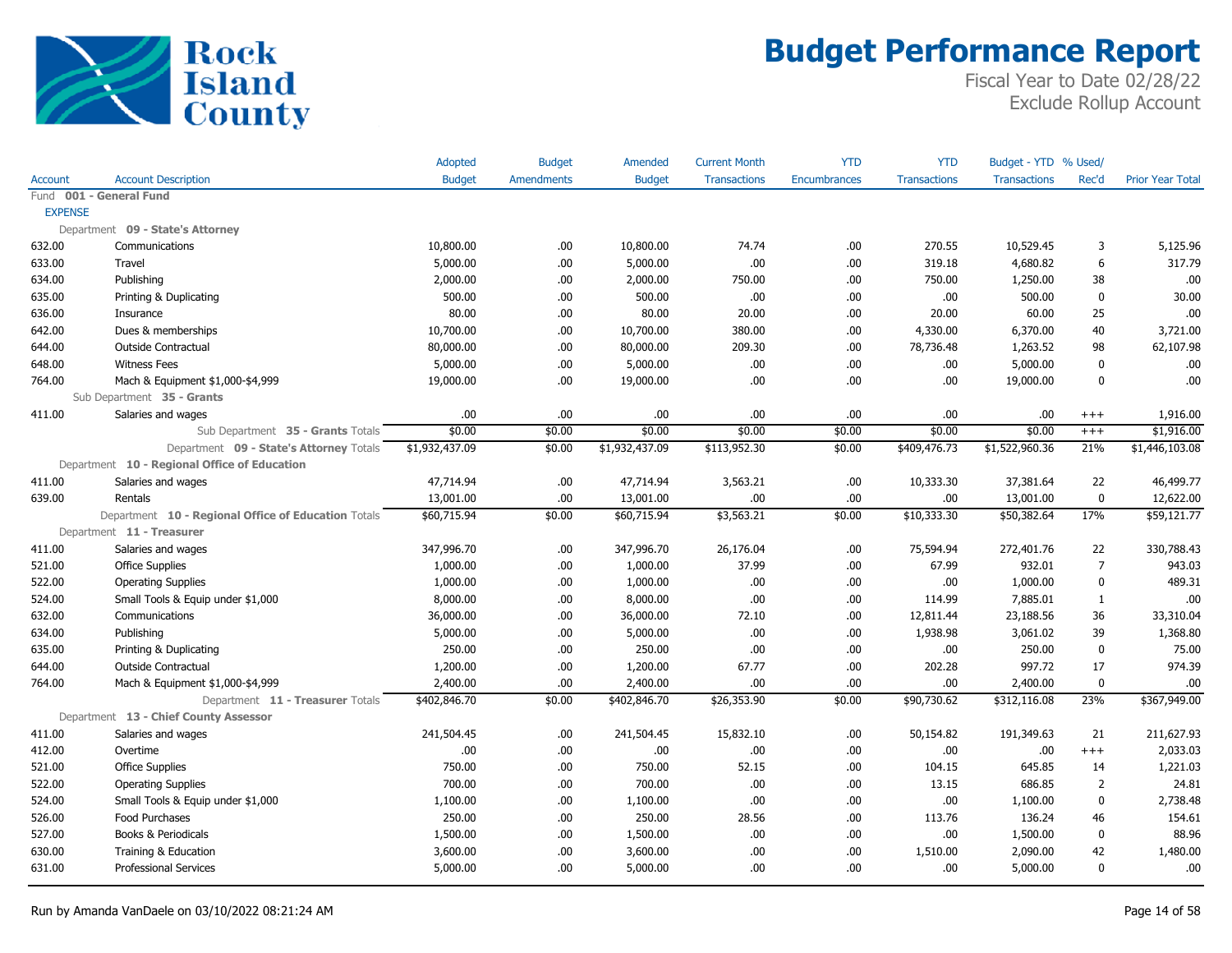

|                |                                              | Adopted       | <b>Budget</b>     | Amended       | <b>Current Month</b> | <b>YTD</b>          | <b>YTD</b>          | Budget - YTD % Used/ |                |                         |
|----------------|----------------------------------------------|---------------|-------------------|---------------|----------------------|---------------------|---------------------|----------------------|----------------|-------------------------|
| <b>Account</b> | <b>Account Description</b>                   | <b>Budget</b> | <b>Amendments</b> | <b>Budget</b> | <b>Transactions</b>  | <b>Encumbrances</b> | <b>Transactions</b> | <b>Transactions</b>  | Rec'd          | <b>Prior Year Total</b> |
|                | Fund 001 - General Fund                      |               |                   |               |                      |                     |                     |                      |                |                         |
| <b>EXPENSE</b> |                                              |               |                   |               |                      |                     |                     |                      |                |                         |
|                | Department 13 - Chief County Assessor        |               |                   |               |                      |                     |                     |                      |                |                         |
| 632.00         | Communications                               | 10,000.00     | .00.              | 10,000.00     | 265.30               | .00                 | 543.21              | 9,456.79             | 5              | 3,924.51                |
| 633.00         | Travel                                       | 5,000.00      | .00.              | 5,000.00      | .00.                 | .00.                | .00                 | 5,000.00             | 0              | 2,284.45                |
| 634.00         | Publishing                                   | 12,500.00     | .00.              | 12,500.00     | .00                  | .00.                | 55.77               | 12,444.23            | 0              | 6,249.07                |
| 635.00         | Printing & Duplicating                       | 1,100.00      | .00               | 1,100.00      | .00                  | .00.                | .00                 | 1,100.00             | $\mathbf{0}$   | 514.37                  |
| 642.00         | Dues & memberships                           | 1,100.00      | .00.              | 1,100.00      | 225.00               | .00.                | 580.00              | 520.00               | 53             | 825.00                  |
| 644.00         | Outside Contractual                          | 58,000.00     | .00.              | 58,000.00     | 8,474.13             | .00.                | 24,223.64           | 33,776.36            | 42             | 9,245.47                |
|                | Sub Department 87 - FARC                     |               |                   |               |                      |                     |                     |                      |                |                         |
| 631.00         | <b>Professional Services</b>                 | 180.00        | .00               | 180.00        | .00                  | .00.                | .00                 | 180.00               | 0              | 120.00                  |
| 633.00         | Travel                                       | 120.00        | .00.              | 120.00        | .00                  | .00.                | .00                 | 120.00               | 0              | 35.10                   |
|                | Sub Department 87 - FARC Totals              | \$300.00      | \$0.00            | \$300.00      | \$0.00               | \$0.00              | \$0.00              | \$300.00             | $0\%$          | \$155.10                |
|                | Department 13 - Chief County Assessor Totals | \$342,404.45  | \$0.00            | \$342,404.45  | \$24,877.24          | \$0.00              | \$77,298.50         | \$265,105.95         | 23%            | \$242,566.82            |
|                | Department 14 - Board of Review              |               |                   |               |                      |                     |                     |                      |                |                         |
| 411.00         | Salaries and wages                           | 56,403.00     | .00.              | 56,403.00     | 4,321.78             | .00.                | 12,533.17           | 43,869.83            | 22             | 56,399.23               |
| 521.00         | <b>Office Supplies</b>                       | 750.00        | .00               | 750.00        | .00.                 | .00.                | .00                 | 750.00               | $\mathbf{0}$   | 438.24                  |
| 522.00         | <b>Operating Supplies</b>                    | 350.00        | .00.              | 350.00        | .00.                 | .00                 | .00                 | 350.00               | $\mathbf{0}$   | 1,683.51                |
| 524.00         | Small Tools & Equip under \$1,000            | 1,100.00      | .00.              | 1,100.00      | .00                  | .00                 | .00                 | 1,100.00             | 0              | 961.20                  |
| 526.00         | Food Purchases                               | 100.00        | .00.              | 100.00        | .00.                 | .00.                | .00                 | 100.00               | 0              | 13.19                   |
| 527.00         | Books & Periodicals                          | 750.00        | .00               | 750.00        | .00.                 | .00                 | 300.00              | 450.00               | 40             | 300.00                  |
| 630.00         | Training & Education                         | 1,080.00      | .00               | 1,080.00      | .00                  | .00.                | .00                 | 1,080.00             | $\mathbf{0}$   | .00                     |
| 631.00         | Professional Services                        | 3,500.00      | .00.              | 3,500.00      | .00                  | .00                 | .00                 | 3,500.00             | 0              | 400.00                  |
| 632.00         | Communications                               | 500.00        | .00.              | 500.00        | 41.17                | .00.                | 82.11               | 417.89               | 16             | 424.35                  |
| 633.00         | Travel                                       | 1,500.00      | .00.              | 1,500.00      | .00.                 | .00.                | .00                 | 1,500.00             | 0              | .00                     |
| 634.00         | Publishing                                   | 100.00        | .00.              | 100.00        | .00                  | .00                 | .00                 | 100.00               | $\mathbf{0}$   | 88.95                   |
| 635.00         | Printing & Duplicating                       | 150.00        | .00.              | 150.00        | .00.                 | .00.                | .00                 | 150.00               | $\mathbf{0}$   | 10.00                   |
| 642.00         | Dues & memberships                           | 360.00        | .00.              | 360.00        | .00                  | .00.                | .00                 | 360.00               | 0              | .00                     |
| 644.00         | <b>Outside Contractual</b>                   | 2,500.00      | .00.              | 2,500.00      | 54.32                | .00.                | 162.13              | 2,337.87             | 6              | 665.10                  |
| 764.00         | Mach & Equipment \$1,000-\$4,999             | .00.          | .00               | .00           | .00                  | .00.                | .00                 | .00.                 | $^{+++}$       | 3,013.95                |
|                | Department 14 - Board of Review Totals       | \$69,143.00   | \$0.00            | \$69,143.00   | \$4,417.27           | \$0.00              | \$13,077.41         | \$56,065.59          | 19%            | \$64,397.72             |
|                | Department 16 - Information Systems          |               |                   |               |                      |                     |                     |                      |                |                         |
| 411.00         | Salaries and wages                           | 418,807.58    | .00.              | 418,807.58    | 31,338.65            | .00                 | 90,882.16           | 327,925.42           | 22             | 406,827.76              |
| 521.00         | <b>Office Supplies</b>                       | 676.00        | .00.              | 676.00        | .00.                 | .00.                | .00                 | 676.00               | 0              | .00                     |
| 522.00         | <b>Operating Supplies</b>                    | 7,900.00      | .00.              | 7,900.00      | 172.42               | .00                 | 278.22              | 7,621.78             | 4              | 1,103.59                |
| 524.00         | Small Tools & Equip under \$1,000            | 6,800.00      | .00               | 6,800.00      | .00                  | .00                 | 117.98              | 6,682.02             | $\overline{2}$ | 1,403.70                |
| 526.00         | Food Purchases                               | 300.00        | .00               | 300.00        | 36.75                | .00                 | 36.75               | 263.25               | 12             | 318.25                  |
| 630.00         | Training & Education                         | 400.00        | .00               | 400.00        | .00                  | .00                 | .00                 | 400.00               | 0              | .00                     |
| 631.00         | <b>Professional Services</b>                 | 19,250.00     | .00               | 19,250.00     | .00                  | .00.                | .00                 | 19,250.00            | 0              | 1,710.03                |
| 632.00         | Communications                               | 2,150.00      | .00               | 2,150.00      | 547.33               | .00                 | 1,594.69            | 555.31               | 74             | 2,434.90                |
| 633.00         | Travel                                       | 1,400.00      | .00.              | 1,400.00      | .00.                 | .00.                | 48.60               | 1,351.40             | 3              | 150.07                  |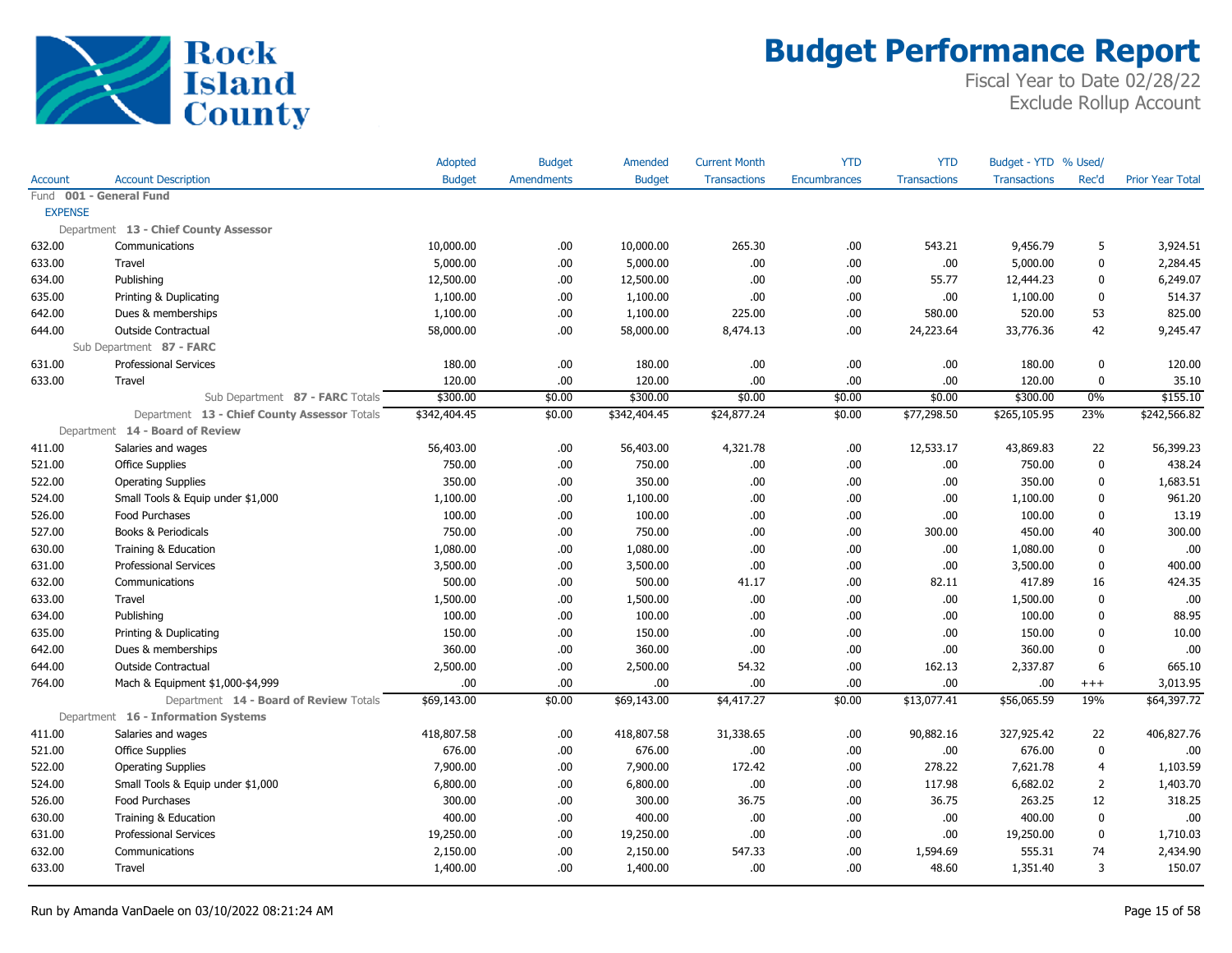

|                |                                                   | Adopted        | <b>Budget</b>     | Amended        | <b>Current Month</b> | <b>YTD</b>   | <b>YTD</b>          | Budget - YTD % Used/ |                |                         |
|----------------|---------------------------------------------------|----------------|-------------------|----------------|----------------------|--------------|---------------------|----------------------|----------------|-------------------------|
| Account        | <b>Account Description</b>                        | <b>Budget</b>  | <b>Amendments</b> | <b>Budget</b>  | <b>Transactions</b>  | Encumbrances | <b>Transactions</b> | <b>Transactions</b>  | Rec'd          | <b>Prior Year Total</b> |
|                | Fund 001 - General Fund                           |                |                   |                |                      |              |                     |                      |                |                         |
| <b>EXPENSE</b> |                                                   |                |                   |                |                      |              |                     |                      |                |                         |
|                | Department 16 - Information Systems               |                |                   |                |                      |              |                     |                      |                |                         |
| 644.00         | Outside Contractual                               | 119,994.00     | .00.              | 119,994.00     | 407.60               | .00          | 78,147.89           | 41,846.11            | 65             | 107,627.77              |
| 768.00         | Mach & Equipment over \$5,000                     | 206,580.00     | .00.              | 206,580.00     | .00                  | .00          | .00                 | 206,580.00           | $\mathbf 0$    | .00                     |
|                | Sub Department 35 - Grants                        |                |                   |                |                      |              |                     |                      |                |                         |
| 522.00         | <b>Operating Supplies</b>                         | .00.           | .00.              | .00.           | .00                  | .00          | .00.                | .00                  | $^{+++}$       | 17.28                   |
| 524.00         | Small Tools & Equip under \$1,000                 | .00.           | .00               | .00            | .00                  | .00          | .00.                | .00                  | $^{+++}$       | 36,384.57               |
| 632.00         | Communications                                    | .00            | .00               | .00            | .00                  | .00          | .00.                | .00                  | $^{+++}$       | 29.98                   |
|                | Sub Department 35 - Grants Totals                 | \$0.00         | \$0.00            | \$0.00         | \$0.00               | \$0.00       | \$0.00              | \$0.00               | $^{+++}$       | \$36,431.83             |
|                | Sub Department CC - Copy Center                   |                |                   |                |                      |              |                     |                      |                |                         |
| 522.00         | <b>Operating Supplies</b>                         | .00            | 10,000.00         | 10,000.00      | (582.73)             | .00          | 5,556.07            | 4,443.93             | 56             | 570.55                  |
|                | Sub Department CC - Copy Center Totals            | \$0.00         | \$10,000.00       | \$10,000.00    | $($ \$582.73)        | \$0.00       | \$5,556.07          | \$4,443.93           | 56%            | \$570.55                |
|                | Department 16 - Information Systems Totals        | \$784,257.58   | \$10,000.00       | \$794,257.58   | \$31,920.02          | \$0.00       | \$176,662.36        | \$617,595.22         | 22%            | \$558,578.45            |
|                | Department 19 - Liquor Commission                 |                |                   |                |                      |              |                     |                      |                |                         |
| 634.00         | Publishing                                        | 100.00         | .00.              | 100.00         | .00                  | .00          | .00.                | 100.00               | $\bf{0}$       | 100.00                  |
|                | Department 19 - Liquor Commission Totals          | \$100.00       | \$0.00            | \$100.00       | \$0.00               | \$0.00       | \$0.00              | \$100.00             | 0%             | \$100.00                |
|                | Department 20 - County Office Building            |                |                   |                |                      |              |                     |                      |                |                         |
|                | Sub Department 18 - Facilities/Maintenance        |                |                   |                |                      |              |                     |                      |                |                         |
| 411.00         | Salaries and wages                                | 115,955.11     | .00.              | 115,955.11     | 6,736.42             | .00.         | 19,535.62           | 96,419.49            | 17             | 87,240.19               |
| 412.00         | Overtime                                          | 2,000.00       | .00               | 2,000.00       | .00                  | .00          | .00.                | 2,000.00             | $\bf{0}$       | .00                     |
| 521.00         | <b>Office Supplies</b>                            | 100.00         | .00.              | 100.00         | .00                  | .00          | .00.                | 100.00               | $\pmb{0}$      | .00                     |
| 522.00         | <b>Operating Supplies</b>                         | 10,000.00      | .00.              | 10,000.00      | 272.64               | 2,827.51     | 2,211.78            | 4,960.71             | 50             | 7,997.59                |
| 523.00         | Repair/Maintenance Supplies                       | 3,000.00       | .00.              | 3,000.00       | 365.55               | .00.         | 733.44              | 2,266.56             | 24             | 878.45                  |
| 524.00         | Small Tools & Equip under \$1,000                 | 500.00         | .00.              | 500.00         | .00                  | .00          | 27.55               | 472.45               | 6              | 181.44                  |
| 631.00         | <b>Professional Services</b>                      | 5,000.00       | .00.              | 5,000.00       | 74.00                | .00          | 222.00              | 4,778.00             | $\overline{4}$ | 3,561.84                |
| 632.00         | Communications                                    | 25.00          | .00               | 25.00          | .00                  | .00.         | .00.                | 25.00                | $\bf{0}$       | 25.00                   |
| 633.00         | Travel                                            | 1,000.00       | .00.              | 1,000.00       | .00                  | .00          | 122.93              | 877.07               | 12             | 341.34                  |
| 638.00         | Repairs & Maintenance                             | 15,000.00      | .00.              | 15,000.00      | .00                  | .00          | 739.08              | 14,260.92            | 5              | 19,039.85               |
| 644.00         | Outside Contractual                               | 10,000.00      | .00.              | 10,000.00      | .00                  | .00          | 2,143.60            | 7,856.40             | 21             | 4,287.20                |
| 764.00         | Mach & Equipment \$1,000-\$4,999                  | 4,900.00       | .00.              | 4,900.00       | .00                  | .00          | .00.                | 4,900.00             | $\pmb{0}$      | 4,900.00                |
| 766.00         | Building Remodeling over \$5,000                  | 3,020,000.00   | .00               | 3,020,000.00   | .00                  | .00          | .00.                | 3,020,000.00         | $\mathbf 0$    | .00                     |
|                | Sub Department 18 - Facilities/Maintenance Totals | \$3,187,480.11 | \$0.00            | \$3,187,480.11 | \$7,448.61           | \$2,827.51   | \$25,736.00         | \$3,158,916.60       | $1\%$          | \$128,452.90            |
|                | Sub Department 35 - Grants                        |                |                   |                |                      |              |                     |                      |                |                         |
| 631.00         | <b>Professional Services</b>                      | 5,000.00       | .00.              | 5,000.00       | .00                  | .00          | .00.                | 5,000.00             | $\bf{0}$       | .00                     |
|                | Sub Department 35 - Grants Totals                 | \$5,000.00     | \$0.00            | \$5,000.00     | \$0.00               | \$0.00       | \$0.00              | \$5,000.00           | 0%             | \$0.00                  |
|                | Department 20 - County Office Building Totals     | \$3,192,480.11 | \$0.00            | \$3,192,480.11 | \$7,448.61           | \$2,827.51   | \$25,736.00         | \$3,163,916.60       | $1\%$          | \$128,452.90            |
|                | Department 22 - Zoning                            |                |                   |                |                      |              |                     |                      |                |                         |
| 411.00         | Salaries and wages                                | 304,003.84     | .00.              | 304,003.84     | 19,818.68            | .00.         | 57,579.15           | 246,424.69           | 19             | 247,613.02              |
| 414.00         | Uniform/Clothing                                  | 500.00         | .00.              | 500.00         | .00                  | .00          | .00.                | 500.00               | $\mathbf{0}$   | 507.00                  |
| 521.00         | <b>Office Supplies</b>                            | 400.00         | .00.              | 400.00         | .00                  | .00          | 56.03               | 343.97               | 14             | 409.80                  |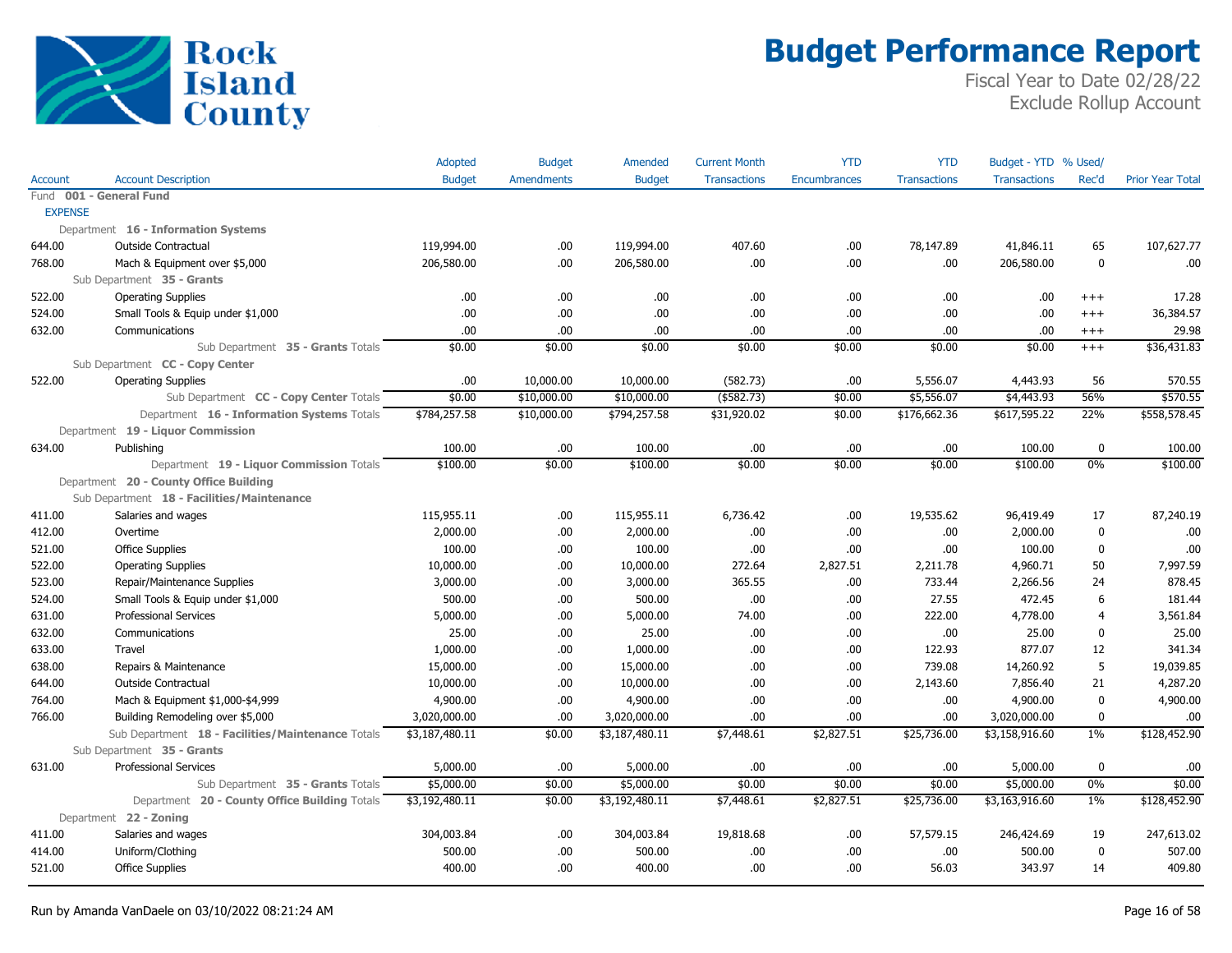

|                |                                           | Adopted       | <b>Budget</b>     | Amended       | <b>Current Month</b> | <b>YTD</b>   | <b>YTD</b>          | Budget - YTD % Used/ |              |                         |
|----------------|-------------------------------------------|---------------|-------------------|---------------|----------------------|--------------|---------------------|----------------------|--------------|-------------------------|
| Account        | <b>Account Description</b>                | <b>Budget</b> | <b>Amendments</b> | <b>Budget</b> | <b>Transactions</b>  | Encumbrances | <b>Transactions</b> | Transactions         | Rec'd        | <b>Prior Year Total</b> |
|                | Fund 001 - General Fund                   |               |                   |               |                      |              |                     |                      |              |                         |
| <b>EXPENSE</b> |                                           |               |                   |               |                      |              |                     |                      |              |                         |
|                | Department 22 - Zoning                    |               |                   |               |                      |              |                     |                      |              |                         |
| 522.00         | <b>Operating Supplies</b>                 | 150.00        | .00.              | 150.00        | 189.14               | .00          | 216.47              | (66.47)              | 144          | 272.70                  |
| 524.00         | Small Tools & Equip under \$1,000         | 200.00        | .00.              | 200.00        | .00.                 | .00.         | .00.                | 200.00               | 0            | 586.84                  |
| 527.00         | Books & Periodicals                       | 1,000.00      | .00.              | 1,000.00      | .00.                 | .00.         | .00.                | 1,000.00             | $\mathbf 0$  | 2,430.02                |
| 630.00         | Training & Education                      | 4,560.00      | .00.              | 4,560.00      | 1,655.00             | .00.         | 1,655.00            | 2,905.00             | 36           | 1,239.00                |
| 631.00         | <b>Professional Services</b>              | 9,345.00      | .00.              | 9,345.00      | .00.                 | .00.         | .00.                | 9,345.00             | $\mathbf{0}$ | 337.00                  |
| 632.00         | Communications                            | 2,970.00      | .00.              | 2,970.00      | 140.58               | .00.         | 281.13              | 2,688.87             | 9            | 1,694.88                |
| 633.00         | Travel                                    | 13,129.00     | .00.              | 13,129.00     | 214.42               | .00.         | 1,115.62            | 12,013.38            | 8            | 6,811.01                |
| 634.00         | Publishing                                | 1,500.00      | .00.              | 1,500.00      | .00.                 | .00.         | .00.                | 1,500.00             | $\mathbf 0$  | 1,919.26                |
| 635.00         | Printing & Duplicating                    | 250.00        | .00.              | 250.00        | .00.                 | .00.         | 90.00               | 160.00               | 36           | 198.73                  |
| 638.00         | Repairs & Maintenance                     | 4,730.00      | .00.              | 4,730.00      | .00.                 | .00.         | 1,004.76            | 3,725.24             | 21           | 3,263.34                |
| 642.00         | Dues & memberships                        | 550.00        | .00.              | 550.00        | 25.00                | .00.         | 290.00              | 260.00               | 53           | 595.00                  |
| 644.00         | <b>Outside Contractual</b>                | 11,700.00     | .00.              | 11,700.00     | .00.                 | .00.         | 2,736.12            | 8,963.88             | 23           | 946.87                  |
| 766.00         | Building Remodeling over \$5,000          | 8,000.00      | .00.              | 8,000.00      | .00.                 | .00.         | .00                 | 8,000.00             | 0            | .00                     |
| 768.00         | Mach & Equipment over \$5,000             | 32,601.00     | .00.              | 32,601.00     | .00.                 | .00.         | .00                 | 32,601.00            | 0            | .00                     |
| 991.12         | Transfer to Other Agencies                | 7,000.00      | .00.              | 7,000.00      | 4,202.50             | .00.         | 4,202.50            | 2,797.50             | 60           | 8,651.74                |
|                | Department 22 - Zoning Totals             | \$402,588.84  | \$0.00            | \$402,588.84  | \$26,245.32          | \$0.00       | \$69,226.78         | \$333,362.06         | 17%          | \$277,476.21            |
|                | Department 25 - General County            |               |                   |               |                      |              |                     |                      |              |                         |
|                | Sub Department 10 - Administration        |               |                   |               |                      |              |                     |                      |              |                         |
| 521.00         | <b>Office Supplies</b>                    | 100.00        | .00.              | 100.00        | .00.                 | .00.         | .00                 | 100.00               | 0            | 43.80                   |
| 631.00         | <b>Professional Services</b>              | 112,000.00    | .00.              | 112,000.00    | .00.                 | .00.         | .00.                | 112,000.00           | 0            | 81,275.00               |
| 632.00         | Communications                            | 21,000.00     | .00.              | 21,000.00     | 2,394.79             | .00.         | 9,807.35            | 11,192.65            | 47           | 19,041.53               |
| 634.00         | Publishing                                | 5,000.00      | .00               | 5,000.00      | .00.                 | .00.         | .00.                | 5,000.00             | $\mathbf{0}$ | .00                     |
| 635.00         | Printing & Duplicating                    | 100.00        | .00.              | 100.00        | .00.                 | .00.         | .00.                | 100.00               | $\mathbf{0}$ | 20.00                   |
| 635.ER         | Printing of Employee Recognition Items    | 100.00        | .00.              | 100.00        | .00.                 | .00.         | .00.                | 100.00               | 0            | .00                     |
| 638.00         | Repairs & Maintenance                     | 2,000.00      | .00.              | 2,000.00      | .00.                 | .00.         | .00                 | 2,000.00             | $\mathbf 0$  | .00                     |
| 644.00         | <b>Outside Contractual</b>                | 25,000.00     | .00.              | 25,000.00     | 429.24               | .00.         | 7,283.18            | 17,716.82            | 29           | 2,431.00                |
| 699.00         | Property Taxes Expense                    | 7,000.00      | .00.              | 7,000.00      | .00.                 | .00.         | .00.                | 7,000.00             | $\mathbf{0}$ | 7,515.64                |
|                | Sub Department 10 - Administration Totals | \$172,300.00  | \$0.00            | \$172,300.00  | \$2,824.03           | \$0.00       | \$17,090.53         | \$155,209.47         | 10%          | \$110,326.97            |
|                | Sub Department 29 - Commissions           |               |                   |               |                      |              |                     |                      |              |                         |
| 411.00         | Salaries and wages                        | 720.00        | .00.              | 720.00        | 120.00               | .00.         | 120.00              | 600.00               | 17           | 240.00                  |
| 631.00         | <b>Professional Services</b>              | 3,000.00      | .00               | 3,000.00      | .00.                 | .00.         | 188.00              | 2,812.00             | 6            | .00                     |
| 634.00         | Publishing                                | 2,700.00      | .00.              | 2,700.00      | .00.                 | .00.         | .00                 | 2,700.00             | 0            | 1,457.19                |
|                | Sub Department 29 - Commissions Totals    | \$6,420.00    | \$0.00            | \$6,420.00    | \$120.00             | \$0.00       | \$308.00            | \$6,112.00           | 5%           | \$1,697.19              |
|                | Sub Department 35 - Grants                |               |                   |               |                      |              |                     |                      |              |                         |
| 631.00         | <b>Professional Services</b>              | .00           | 8,542.61          | 8,542.61      | .00.                 | .00.         | 8,542.61            | .00                  | 100          | 6,701.64                |
|                | Sub Department 35 - Grants Totals         | \$0.00        | \$8,542.61        | \$8,542.61    | \$0.00               | \$0.00       | \$8,542.61          | \$0.00               | 100%         | \$6,701.64              |
|                | Sub Department 48 - Recording & Reporting |               |                   |               |                      |              |                     |                      |              |                         |
| 991.60         | Transfer to Rec. Document                 | 350,000.00    | .00               | 350,000.00    | 31,786.95            | .00          | 102,178.13          | 247,821.87           | 29           | 471,532.99              |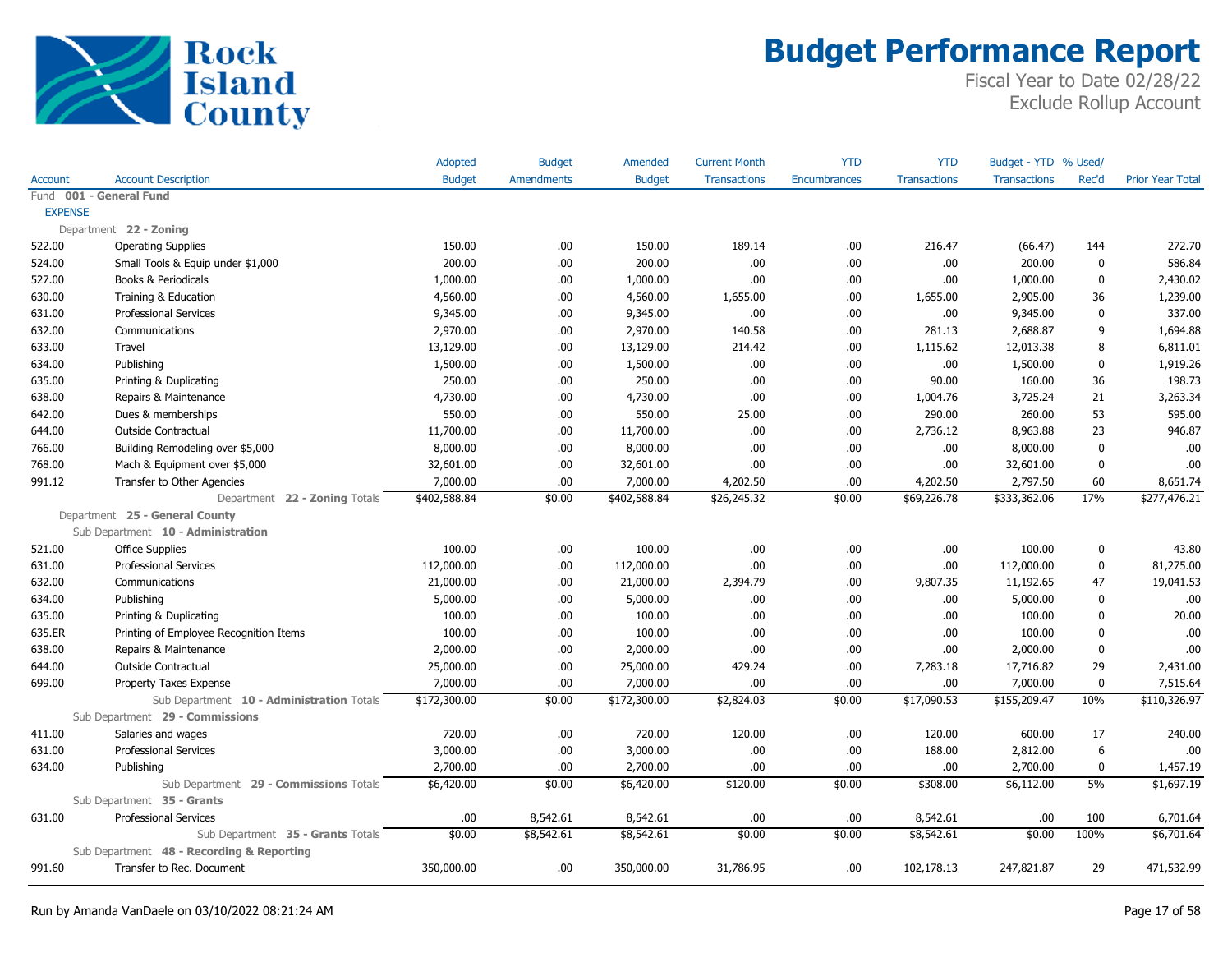

|                |                                                        | Adopted        | <b>Budget</b>     | <b>Amended</b> | <b>Current Month</b> | <b>YTD</b>          | <b>YTD</b>          | Budget - YTD % Used/ |                |                         |
|----------------|--------------------------------------------------------|----------------|-------------------|----------------|----------------------|---------------------|---------------------|----------------------|----------------|-------------------------|
| <b>Account</b> | <b>Account Description</b>                             | <b>Budget</b>  | <b>Amendments</b> | <b>Budget</b>  | <b>Transactions</b>  | <b>Encumbrances</b> | <b>Transactions</b> | <b>Transactions</b>  | Rec'd          | <b>Prior Year Total</b> |
|                | Fund 001 - General Fund                                |                |                   |                |                      |                     |                     |                      |                |                         |
| <b>EXPENSE</b> |                                                        |                |                   |                |                      |                     |                     |                      |                |                         |
|                | Department 25 - General County                         |                |                   |                |                      |                     |                     |                      |                |                         |
|                | Sub Department 48 - Recording & Reporting              |                |                   |                |                      |                     |                     |                      |                |                         |
| 991.70         | Transfer to GIS                                        | 225,000.00     | .00               | 225,000.00     | 17,051.00            | .00                 | 55,728.00           | 169,272.00           | 25             | 266,403.00              |
|                | Sub Department 48 - Recording & Reporting Totals       | \$575,000.00   | \$0.00            | \$575,000.00   | \$48,837.95          | \$0.00              | \$157,906.13        | \$417,093.87         | 27%            | \$737,935.99            |
|                | Sub Department 61 - Other Governmental Services        |                |                   |                |                      |                     |                     |                      |                |                         |
| 991.50         | Transfer to Bi-State                                   | 31,085.00      | .00.              | 31,085.00      | .00.                 | .00                 | 4,783.33            | 26,301.67            | 15             | 34,141.67               |
| 991.60         | Transfer to Rec. Document                              | 150,521.00     | .00.              | 150,521.00     | 137,977.61           | .00                 | 150,521.00          | .00                  | 100            | 150,520.68              |
| 991.72         | <b>Transfer to Animal Control</b>                      | 299,666.00     | .00.              | 299,666.00     | 20,000.00            | .00                 | 60,000.00           | 239,666.00           | 20             | 110,000.00              |
| 991.86         | Transfer to Soil & Water                               | 21,500.00      | .00.              | 21,500.00      | .00.                 | .00                 | .00.                | 21,500.00            | $\mathbf 0$    | 21,500.00               |
| 991.87         | Transfer to TBA                                        | 2,500.00       | .00.              | 2,500.00       | 1,750.00             | .00                 | 1,750.00            | 750.00               | 70             | 1,500.00                |
| 991.HM         | Transfer to Humility Homes & Services                  | .00.           | .00.              | .00            | .00.                 | .00                 | 3,500.00            | (3,500.00)           | $^{+++}$       | .00                     |
|                | Sub Department 61 - Other Governmental Services Totals | \$505,272.00   | \$0.00            | \$505,272.00   | \$159,727.61         | \$0.00              | \$220,554.33        | \$284,717.67         | 44%            | \$317,662.35            |
|                | Sub Department 71 - Professional Services              |                |                   |                |                      |                     |                     |                      |                |                         |
| 632.00         | Communications                                         | 95,000.00      | .00.              | 95,000.00      | 10,434.87            | .00                 | 27,680.09           | 67,319.91            | 29             | 114,737.89              |
| 632.CP         | Cellular phone communications                          | 10,000.00      | .00.              | 10,000.00      | (36.81)              | .00                 | 1,572.00            | 8,428.00             | 16             | 1,664.67                |
| 637.00         | <b>Public Utility Services</b>                         | 62,000.00      | .00.              | 62,000.00      | 7,211.29             | .00                 | 9,796.60            | 52,203.40            | 16             | 60,755.60               |
| 644.00         | Outside Contractual                                    | 10,000.00      | .00.              | 10,000.00      | .00.                 | .00                 | 14,422.06           | (4,422.06)           | 144            | 27,634.08               |
|                | Sub Department 71 - Professional Services Totals       | \$177,000.00   | \$0.00            | \$177,000.00   | \$17,609.35          | \$0.00              | \$53,470.75         | \$123,529.25         | 30%            | \$204,792.24            |
|                | Department 25 - General County Totals                  | \$1,435,992.00 | \$8,542.61        | \$1,444,534.61 | \$229,118.94         | \$0.00              | \$457,872.35        | \$986,662.26         | 32%            | \$1,379,116.38          |
|                | Department 26 - Court Services                         |                |                   |                |                      |                     |                     |                      |                |                         |
| 991.90         | Inner Fund Transfer to Gen Fund Sheriff                | 2,000.00       | .00.              | 2,000.00       | .00.                 | .00                 | .00                 | 2,000.00             | 0              | 3,460.73                |
|                | Sub Department 35 - Grants                             |                |                   |                |                      |                     |                     |                      |                |                         |
| 632.00         | Communications                                         | .00.           | .00.              | .00            | .00.                 | .00                 | .00.                | .00                  | $^{+++}$       | 14.99                   |
|                | Sub Department 35 - Grants Totals                      | \$0.00         | \$0.00            | \$0.00         | \$0.00               | \$0.00              | \$0.00              | \$0.00               | $^{+++}$       | \$14.99                 |
|                | Sub Department 70 - Judicial                           |                |                   |                |                      |                     |                     |                      |                |                         |
| 411.00         | Salaries and wages                                     | 1,988,348.00   | .00.              | 1,988,348.00   | 143,712.60           | .00                 | 419,827.68          | 1,568,520.32         | 21             | 1,830,707.55            |
| 412.00         | Overtime                                               | 25,000.00      | .00.              | 25,000.00      | .00.                 | .00                 | .00                 | 25,000.00            | 0              | .00                     |
| 991.11         | Transfer to Other Funds                                | 10,000.00      | .00.              | 10,000.00      | .00.                 | .00                 | .00                 | 10,000.00            | $\mathbf 0$    | .00                     |
| 991.85         | Transfer to YSB                                        | 14,000.00      | .00.              | 14,000.00      | .00.                 | .00                 | .00                 | 14,000.00            | $\mathbf{0}$   | 14,000.00               |
|                | Sub Department 70 - Judicial Totals                    | \$2,037,348.00 | \$0.00            | \$2,037,348.00 | \$143,712.60         | \$0.00              | \$419,827.68        | \$1,617,520.32       | 21%            | \$1,844,707.55          |
|                | Sub Department 76 - Electronic Monitoring              |                |                   |                |                      |                     |                     |                      |                |                         |
| 644.00         | <b>Outside Contractual</b>                             | 10,000.00      | .00               | 10,000.00      | 1,572.25             | .00                 | 3,652.75            | 6,347.25             | 37             | 14,340.25               |
|                | Sub Department 76 - Electronic Monitoring Totals       | \$10,000.00    | \$0.00            | \$10,000.00    | \$1,572.25           | \$0.00              | \$3,652.75          | \$6,347.25           | 37%            | \$14,340.25             |
|                | Sub Department 77 - Ostrum Hall                        |                |                   |                |                      |                     |                     |                      |                |                         |
| 411.00         | Salaries and wages                                     | 16,631.00      | .00.              | 16,631.00      | 1,216.76             | .00                 | 3,528.60            | 13,102.40            | 21             | 15,939.61               |
| 522.00         | <b>Operating Supplies</b>                              | 3,233.00       | .00.              | 3,233.00       | 394.46               | .00                 | 394.46              | 2,838.54             | 12             | 6,258.01                |
| 523.00         | Repair/Maintenance Supplies                            | 700.00         | .00.              | 700.00         | .00.                 | .00                 | 186.69              | 513.31               | 27             | 681.37                  |
| 524.00         | Small Tools & Equip under \$1,000                      | 1,000.00       | .00.              | 1,000.00       | .00.                 | .00                 | .00.                | 1,000.00             | 0              | .00                     |
| 631.00         | <b>Professional Services</b>                           | 1,680.00       | .00.              | 1,680.00       | 40.00                | .00                 | 120.00              | 1,560.00             | $\overline{7}$ | 522.90                  |
|                |                                                        |                |                   |                |                      |                     |                     |                      |                |                         |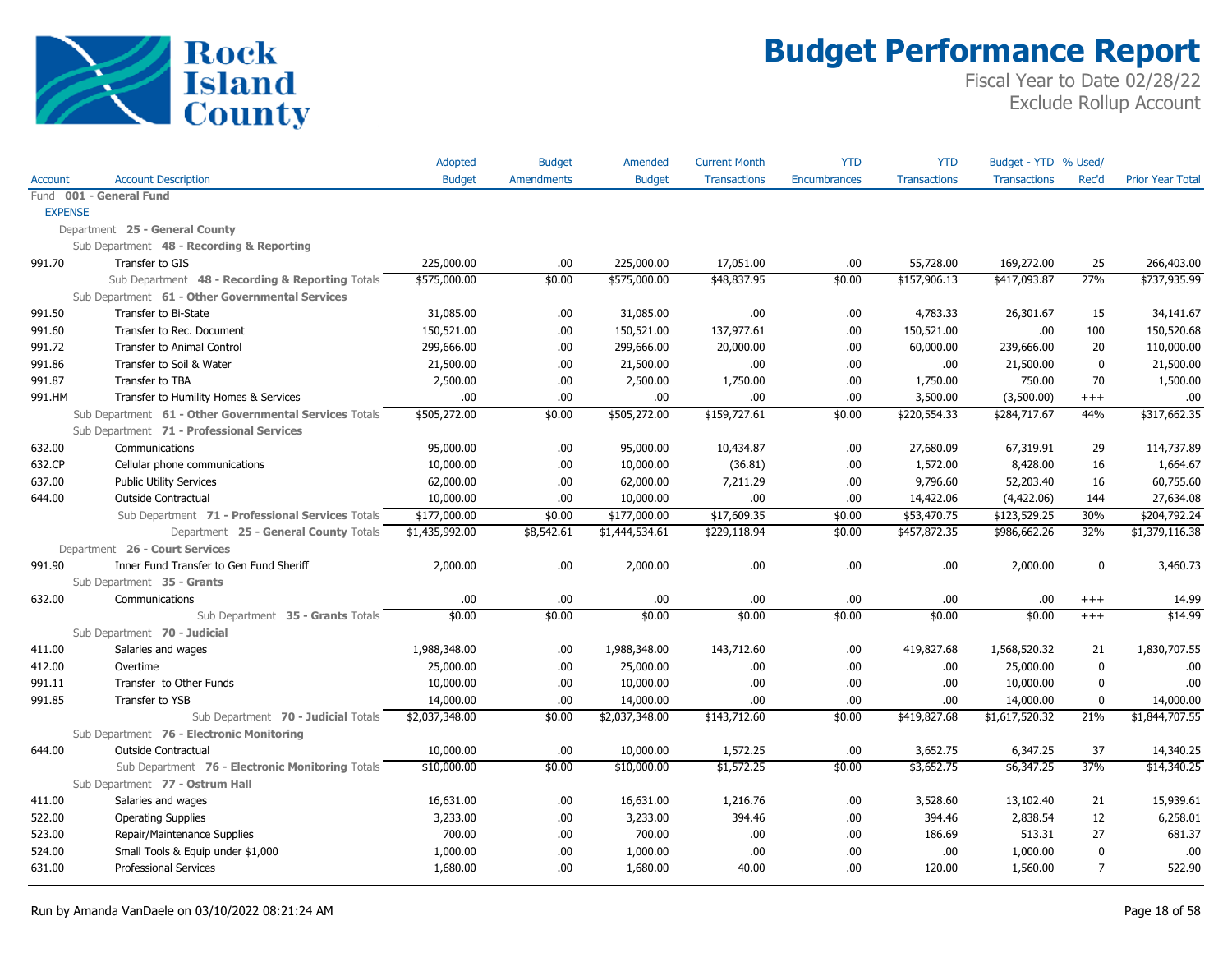

|                |                                            | Adopted        | <b>Budget</b>     | Amended        | <b>Current Month</b> | <b>YTD</b>   | <b>YTD</b>          | Budget - YTD % Used/ |                |                         |
|----------------|--------------------------------------------|----------------|-------------------|----------------|----------------------|--------------|---------------------|----------------------|----------------|-------------------------|
| <b>Account</b> | <b>Account Description</b>                 | <b>Budget</b>  | <b>Amendments</b> | <b>Budget</b>  | <b>Transactions</b>  | Encumbrances | <b>Transactions</b> | <b>Transactions</b>  | Rec'd          | <b>Prior Year Total</b> |
|                | Fund 001 - General Fund                    |                |                   |                |                      |              |                     |                      |                |                         |
| <b>EXPENSE</b> |                                            |                |                   |                |                      |              |                     |                      |                |                         |
|                | Department 26 - Court Services             |                |                   |                |                      |              |                     |                      |                |                         |
|                | Sub Department 77 - Ostrum Hall            |                |                   |                |                      |              |                     |                      |                |                         |
| 637.00         | <b>Public Utility Services</b>             | 16,480.00      | .00.              | 16,480.00      | 2,574.10             | .00.         | 5,838.59            | 10,641.41            | 35             | 12,408.27               |
| 638.00         | Repairs & Maintenance                      | 2,500.00       | .00.              | 2,500.00       | .00.                 | .00.         | .00.                | 2,500.00             | $\mathbf 0$    | 416.00                  |
| 644.00         | <b>Outside Contractual</b>                 | 1,000.00       | .00.              | 1,000.00       | .00.                 | .00.         | 847.80              | 152.20               | 85             | 2,186.15                |
| 766.00         | Building Remodeling over \$5,000           | 300,000.00     | .00.              | 300,000.00     | .00.                 | .00.         | .00.                | 300,000.00           | $\mathbf 0$    | .00                     |
|                | Sub Department 77 - Ostrum Hall Totals     | \$343,224.00   | \$0.00            | \$343,224.00   | \$4,225.32           | \$0.00       | \$10,916.14         | \$332,307.86         | 3%             | \$38,412.31             |
|                | Sub Department 78 - Child Placement        |                |                   |                |                      |              |                     |                      |                |                         |
| 991.11         | Transfer to Other Funds                    | 10,000.00      | .00.              | 10,000.00      | 2,688.50             | .00          | 5,372.25            | 4,627.75             | 54             | 14,915.00               |
| 991.73         | Transfer to Child Placement                | 900,000.00     | 00.               | 900,000.00     | 52,946.00            | .00.         | 84,746.00           | 815,254.00           | 9              | 456,043.72              |
|                | Sub Department 78 - Child Placement Totals | \$910,000.00   | \$0.00            | \$910,000.00   | \$55,634.50          | \$0.00       | \$90,118.25         | \$819,881.75         | 10%            | \$470,958.72            |
|                | Department 26 - Court Services Totals      | \$3,302,572.00 | \$0.00            | \$3,302,572.00 | \$205,144.67         | \$0.00       | \$524,514.82        | \$2,778,057.18       | 16%            | \$2,371,894.55          |
|                | Department 27 - Public Defender            |                |                   |                |                      |              |                     |                      |                |                         |
| 411.00         | Salaries and wages                         | 763,046.29     | (116, 433.41)     | 646,612.88     | 41,784.49            | .00.         | 119,488.37          | 527,124.51           | 18             | 499,742.52              |
| 521.00         | <b>Office Supplies</b>                     | 5,000.00       | .00.              | 5,000.00       | 796.35               | .00.         | 876.61              | 4,123.39             | 18             | 2,171.17                |
| 524.00         | Small Tools & Equip under \$1,000          | 4,000.00       | .00.              | 4,000.00       | .00.                 | .00.         | .00.                | 4,000.00             | $\mathbf{0}$   | 111.05                  |
| 527.00         | Books & Periodicals                        | 3,000.00       | .00.              | 3,000.00       | .00.                 | .00.         | .00.                | 3,000.00             | $\mathbf{0}$   | 716.69                  |
| 630.00         | Training & Education                       | 8,500.00       | 00.               | 8,500.00       | .00.                 | .00.         | .00                 | 8,500.00             | $\Omega$       | 752.00                  |
| 631.00         | <b>Professional Services</b>               | 10,000.00      | .00.              | 10,000.00      | .00.                 | .00.         | .00.                | 10,000.00            | $\mathbf{0}$   | .00                     |
| 632.00         | Communications                             | 4,500.00       | .00.              | 4,500.00       | 19.95                | .00.         | 39.72               | 4,460.28             | $\mathbf{1}$   | 457.73                  |
| 633.00         | Travel                                     | 4,500.00       | .00.              | 4,500.00       | .00.                 | .00.         | 54.32               | 4,445.68             | $\mathbf{1}$   | 10.26                   |
| 635.00         | Printing & Duplicating                     | 12,000.00      | .00.              | 12,000.00      | .00.                 | .00.         | .00.                | 12,000.00            | $\mathbf{0}$   | 54.43                   |
| 642.00         | Dues & memberships                         | 6,000.00       | .00.              | 6,000.00       | .00                  | .00.         | 2,816.00            | 3,184.00             | 47             | 2,310.00                |
| 644.00         | Outside Contractual                        | 10,000.00      | .00.              | 10,000.00      | 130.72               | .00.         | 390.16              | 9,609.84             | $\overline{4}$ | 4,296.56                |
| 764.00         | Mach & Equipment \$1,000-\$4,999           | 55,000.00      | .00.              | 55,000.00      | .00.                 | .00.         | .00.                | 55,000.00            | $\Omega$       | 1,669.99                |
|                | Sub Department 35 - Grants                 |                |                   |                |                      |              |                     |                      |                |                         |
| 411.00         | Salaries and wages                         | .00            | 116,433.41        | 116,433.41     | 8,956.32             | .00.         | 25,973.33           | 90,460.08            | 22             | 47,855.36               |
| 764.00         | Mach & Equipment \$1,000-\$4,999           | .00            | .00.              | .00            | .00.                 | .00          | .00.                | .00                  | $^{+++}$       | 11,486.56               |
|                | Sub Department 35 - Grants Totals          | \$0.00         | \$116,433.41      | \$116,433.41   | \$8,956.32           | \$0.00       | \$25,973.33         | \$90,460.08          | 22%            | \$59,341.92             |
|                | Department 27 - Public Defender Totals     | \$885,546.29   | \$0.00            | \$885,546.29   | \$51,687.83          | \$0.00       | \$149,638.51        | \$735,907.78         | 17%            | \$571,634.32            |
|                | Department 29 - Human Resources            |                |                   |                |                      |              |                     |                      |                |                         |
| 411.00         | Salaries and wages                         | 54,326.00      | .00               | 54,326.00      | 4,081.24             | .00.         | 11,835.59           | 42,490.41            | 22             | 53,260.12               |
| 413.00         | <b>Employee Health Benefits</b>            | 4,448,416.11   | .00.              | 4,448,416.11   | 298,754.70           | .00.         | 741,661.87          | 3,706,754.24         | 17             | 3,664,898.33            |
| 413.09         | Retirees Employee Health Benefits          | 686,146.00     | .00.              | 686,146.00     | 63,114.99            | .00          | 124,542.20          | 561,603.80           | 18             | 774,564.58              |
|                | Department 29 - Human Resources Totals     | \$5,188,888.11 | \$0.00            | \$5,188,888.11 | \$365,950.93         | \$0.00       | \$878,039.66        | \$4,310,848.45       | 17%            | \$4,492,723.03          |
|                | Department 53 - County Administration      |                |                   |                |                      |              |                     |                      |                |                         |
| 411.00         | Salaries and wages                         | 297,139.22     | .00.              | 297,139.22     | 13,270.22            | .00.         | 38,867.99           | 258,271.23           | 13             | 91,367.09               |
| 411.50         | Auto allowance                             | 4,200.00       | .00.              | 4,200.00       | 150.00               | .00.         | 150.00              | 4,050.00             | $\overline{4}$ | 4,200.00                |
| 412.00         | Overtime                                   | 1,000.00       | .00.              | 1,000.00       | .00.                 | .00.         | .00.                | 1,000.00             | $\mathbf{0}$   | .00                     |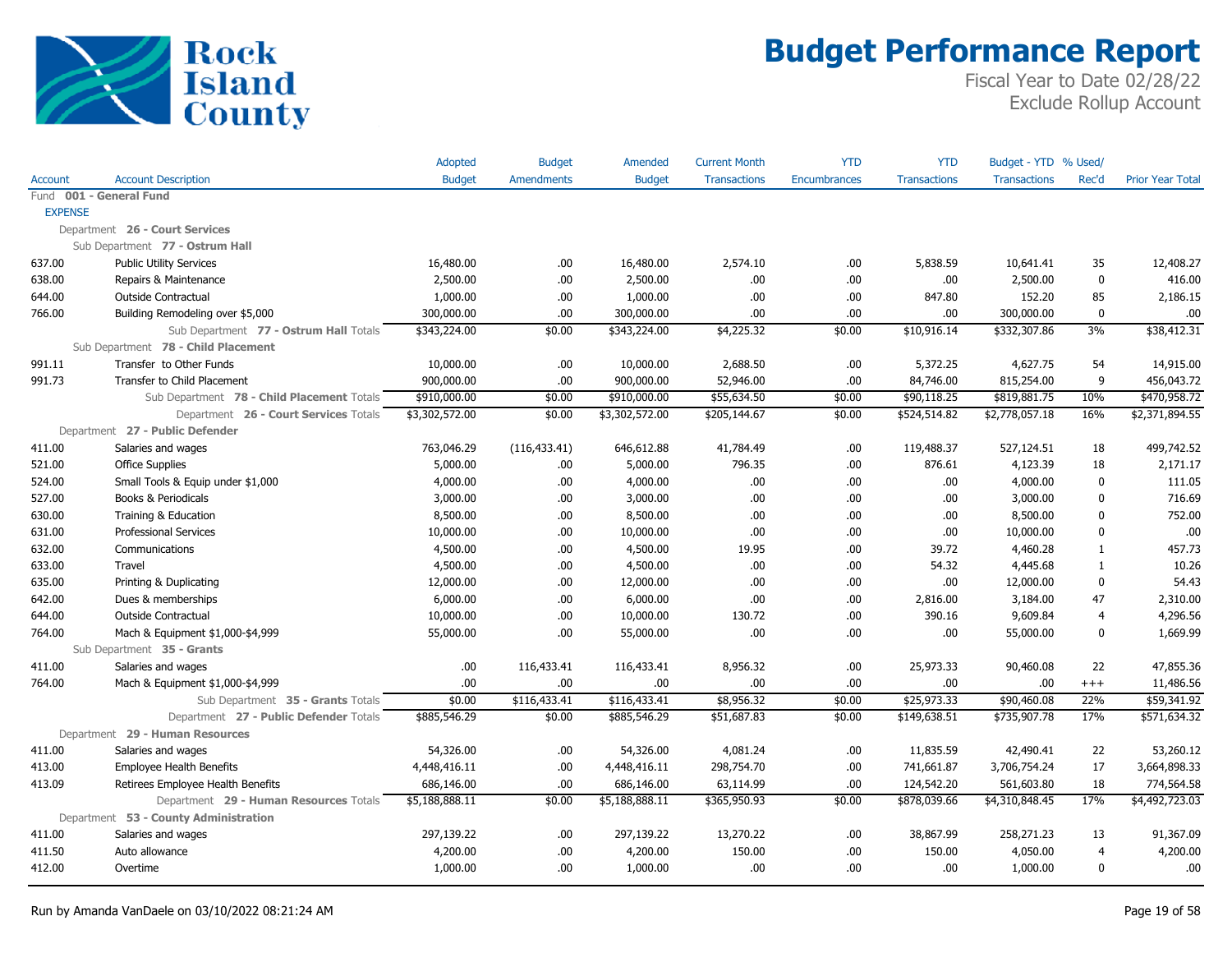

|                |                                                  | Adopted          | <b>Budget</b>     | Amended             | <b>Current Month</b> | <b>YTD</b>          | <b>YTD</b>          | Budget - YTD % Used/ |             |                         |
|----------------|--------------------------------------------------|------------------|-------------------|---------------------|----------------------|---------------------|---------------------|----------------------|-------------|-------------------------|
| Account        | <b>Account Description</b>                       | <b>Budget</b>    | <b>Amendments</b> | <b>Budget</b>       | <b>Transactions</b>  | <b>Encumbrances</b> | <b>Transactions</b> | <b>Transactions</b>  | Rec'd       | <b>Prior Year Total</b> |
|                | Fund 001 - General Fund                          |                  |                   |                     |                      |                     |                     |                      |             |                         |
| <b>EXPENSE</b> |                                                  |                  |                   |                     |                      |                     |                     |                      |             |                         |
|                | Department 53 - County Administration            |                  |                   |                     |                      |                     |                     |                      |             |                         |
| 521.00         | <b>Office Supplies</b>                           | 400.00           | .00.              | 400.00              | .00                  | .00                 | .00                 | 400.00               | $\mathbf 0$ | 607.35                  |
| 522.00         | <b>Operating Supplies</b>                        | 100.00           | .00.              | 100.00              | .00                  | .00                 | .00                 | 100.00               | $\mathbf 0$ | 38.78                   |
| 523.00         | Repair/Maintenance Supplies                      | 100.00           | .00.              | 100.00              | .00                  | .00                 | .00                 | 100.00               | $\mathbf 0$ | .00                     |
| 524.00         | Small Tools & Equip under \$1,000                | 500.00           | .00.              | 500.00              | .00                  | .00                 | .00                 | 500.00               | $\mathbf 0$ | .00                     |
| 526.00         | Food Purchases                                   | .00              | .00               | .00.                | .00                  | .00                 | 76.08               | (76.08)              | $^{+++}$    | 167.74                  |
| 527.00         | Books & Periodicals                              | .00              | .00               | .00.                | .00.                 | .00                 | .00                 | .00                  | $+++$       | 1.00                    |
| 630.00         | Training & Education                             | 2,000.00         | .00.              | 2,000.00            | .00                  | .00                 | .00                 | 2,000.00             | 0           | .00.                    |
| 631.00         | <b>Professional Services</b>                     | 2,000.00         | .00               | 2,000.00            | .00                  | .00                 | .00                 | 2,000.00             | $\mathbf 0$ | 371.00                  |
| 632.00         | Communications                                   | 1,000.00         | .00.              | 1,000.00            | 25.92                | .00                 | 89.23               | 910.77               | 9           | 510.63                  |
| 633.00         | Travel                                           | .00.             | .00.              | .00                 | .00                  | .00                 | .00.                | .00                  | $^{+++}$    | 79.10                   |
| 634.00         | Publishing                                       | 200.00           | .00.              | 200.00              | .00                  | .00                 | .00                 | 200.00               | $\mathbf 0$ | 225.00                  |
| 635.00         | Printing & Duplicating                           | 200.00           | .00.              | 200.00              | .00                  | .00                 | .00                 | 200.00               | $\mathbf 0$ | .00.                    |
| 638.00         | Repairs & Maintenance                            | 1,000.00         | .00.              | 1,000.00            | .00                  | .00                 | .00                 | 1,000.00             | $\mathbf 0$ | .00                     |
| 642.00         | Dues & memberships                               | 750.00           | .00.              | 750.00              | .00                  | .00                 | 600.00              | 150.00               | 80          | .00                     |
| 644.00         | Outside Contractual                              | 1,500.00         | .00.              | 1,500.00            | 100.58               | .00                 | 300.21              | 1,199.79             | 20          | 1,471.81                |
|                | Department 53 - County Administration Totals     | \$312,089.22     | \$0.00            | \$312,089.22        | \$13,546.72          | \$0.00              | \$40,083.51         | \$272,005.71         | 13%         | \$99,039.50             |
|                | <b>EXPENSE TOTALS</b>                            | \$38,774,474.09  | \$1,113,707.86    | \$39,888,181.95     | \$2,230,998.40       | \$47,127.69         | \$6,519,147.64      | \$33,321,906.62      | 16%         | \$26,611,301.33         |
|                |                                                  |                  |                   |                     |                      |                     |                     |                      |             |                         |
|                | Fund 001 - General Fund Totals                   |                  |                   |                     |                      |                     |                     |                      |             |                         |
|                | <b>REVENUE TOTALS</b>                            | 31,573,958.00    | 12,747.37         | 31,586,705.37       | 1,527,975.60         | .00                 | 4,069,491.06        | 27,517,214.31        | 13%         | 37,429,578.58           |
|                | <b>EXPENSE TOTALS</b>                            | 38,774,474.09    | 1,113,707.86      | 39,888,181.95       | 2,230,998.40         | 47,127.69           | 6,519,147.64        | 33,321,906.62        | 16%         | 26,611,301.33           |
|                | Fund 001 - General Fund Totals                   | (\$7,200,516.09) | (\$1,100,960.49)  | $($ \$8,301,476.58) | ( \$703,022.80)      | (47, 127.69)        | ( \$2,449,656.58)   | $($ \$5,804,692.31)  |             | \$10,818,277.25         |
|                | Fund 101 - Coroner Fee Fund                      |                  |                   |                     |                      |                     |                     |                      |             |                         |
| <b>REVENUE</b> |                                                  |                  |                   |                     |                      |                     |                     |                      |             |                         |
|                | Department 06 - Coroner                          |                  |                   |                     |                      |                     |                     |                      |             |                         |
| 342.20         | Coroner Dupl & Cremation Fee                     | 40,000.00        | .00               | 40,000.00           | 3,650.00             | .00                 | 8,250.00            | 31,750.00            | 21          | 47,475.00               |
| 342.21         | Northwestern Medicine-IL Violent Death Reporting | .00.             | .00.              | .00.                | .00                  | .00                 | .00                 | .00                  | $^{+++}$    | 1,632.45                |
| 361.10         | Investment earnings                              | 300.00           | .00.              | 300.00              | 32.79                | .00                 | 52.73               | 247.27               | 18          | 266.06                  |
| 391.59         | Transfer from American Rescue Plan Act Fund      | .00              | .00.              | .00                 | .00                  | .00                 | .00                 | .00                  | $^{+++}$    | 45,229.65               |
|                | Department 06 - Coroner Totals                   | \$40,300.00      | \$0.00            | \$40,300.00         | \$3,682.79           | \$0.00              | \$8,302.73          | \$31,997.27          | 21%         | \$94,603.16             |
|                | <b>REVENUE TOTALS</b>                            | \$40,300.00      | \$0.00            | \$40,300.00         | \$3,682.79           | \$0.00              | \$8,302.73          | \$31,997.27          | 21%         | \$94,603.16             |
| <b>EXPENSE</b> |                                                  |                  |                   |                     |                      |                     |                     |                      |             |                         |
|                | Department 06 - Coroner                          |                  |                   |                     |                      |                     |                     |                      |             |                         |
| 521.00         | <b>Office Supplies</b>                           | 800.00           | .00.              | 800.00              | 94.42                | .00                 | 230.42              | 569.58               | 29          | 627.98                  |
| 522.00         | <b>Operating Supplies</b>                        | 2,500.00         | .00.              | 2,500.00            | .00                  | .00                 | 661.15              | 1,838.85             | 26          | 1,137.48                |
| 524.00         | Small Tools & Equip under \$1,000                | 1,500.00         | .00               | 1,500.00            | .00                  | .00                 | 287.87              | 1,212.13             | 19          | .00.                    |
| 630.00         | Training & Education                             | 3,000.00         | .00.              | 3,000.00            | .00                  | .00                 | 450.00              | 2,550.00             | 15          | 587.19                  |
| 631.00         | <b>Professional Services</b>                     | .00.             | .00.              | .00.                | .00                  | .00                 | .00                 | .00                  | $^{+++}$    | 160.00                  |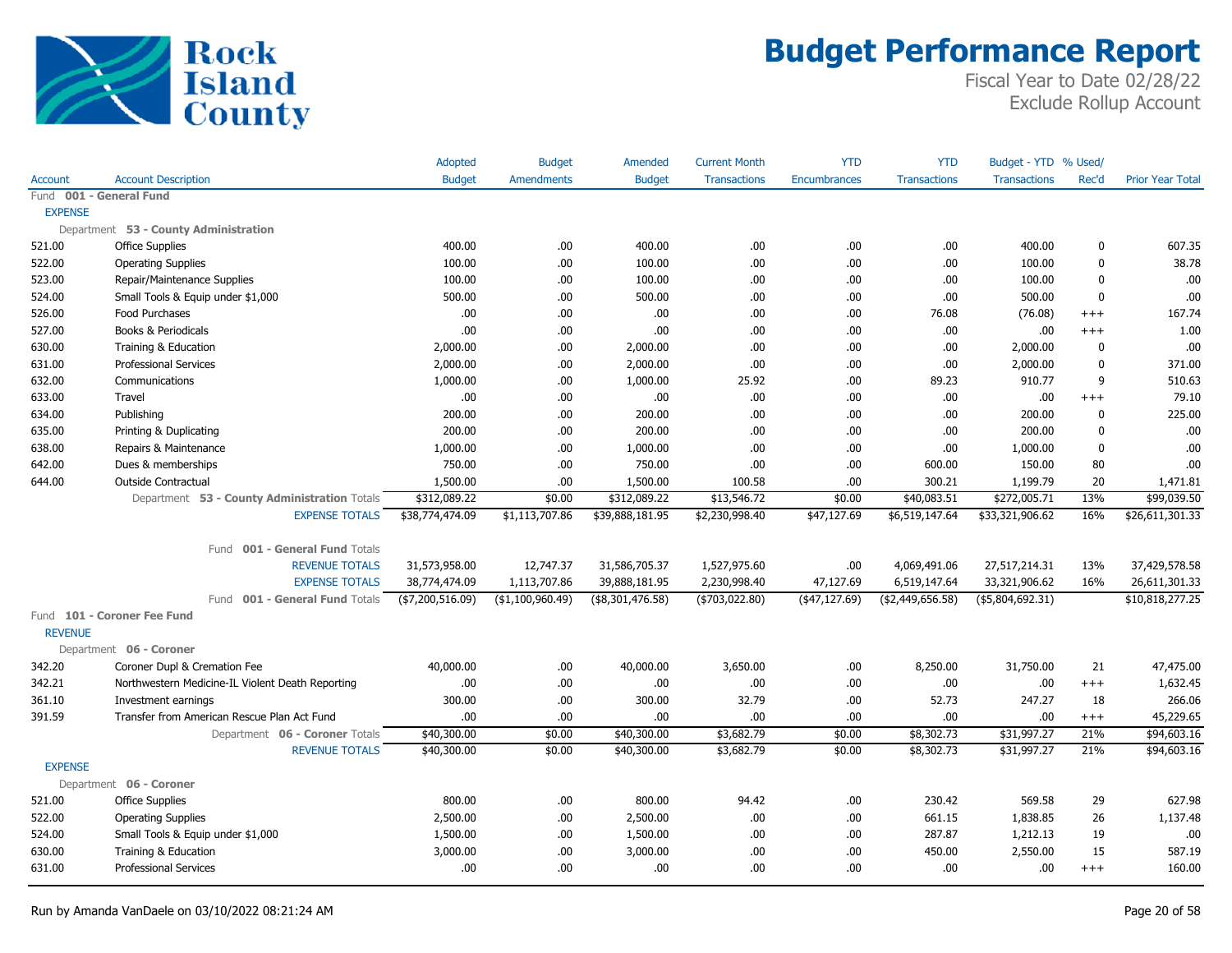

|                    |                                     | Adopted        | <b>Budget</b>     | <b>Amended</b> | <b>Current Month</b> | <b>YTD</b>   | <b>YTD</b>          | Budget - YTD % Used/ |              |                         |
|--------------------|-------------------------------------|----------------|-------------------|----------------|----------------------|--------------|---------------------|----------------------|--------------|-------------------------|
| <b>Account</b>     | <b>Account Description</b>          | <b>Budget</b>  | <b>Amendments</b> | <b>Budget</b>  | <b>Transactions</b>  | Encumbrances | <b>Transactions</b> | <b>Transactions</b>  | Rec'd        | <b>Prior Year Total</b> |
|                    | Fund 101 - Coroner Fee Fund         |                |                   |                |                      |              |                     |                      |              |                         |
| <b>EXPENSE</b>     |                                     |                |                   |                |                      |              |                     |                      |              |                         |
|                    | Department 06 - Coroner             |                |                   |                |                      |              |                     |                      |              |                         |
| 632.00             | Communications                      | 4,250.00       | .00.              | 4,250.00       | 292.74               | .00          | 557.55              | 3,692.45             | 13           | 3,430.18                |
| 633.00             | Travel                              | 5,000.00       | .00.              | 5,000.00       | 386.20               | .00          | 386.20              | 4,613.80             | 8            | 5,023.11                |
| 635.00             | Printing & Duplicating              | 1,000.00       | .00.              | 1,000.00       | 51.00                | .00          | 152.22              | 847.78               | 15           | 796.22                  |
| 638.00             | Repairs & Maintenance               | 1,000.00       | .00.              | 1,000.00       | 464.05               | .00          | 514.03              | 485.97               | 51           | 396.78                  |
| 642.00             | Dues & memberships                  | 575.00         | .00.              | 575.00         | .00.                 | .00          | .00.                | 575.00               | $\mathbf 0$  | .00                     |
| 643.00             | Juror Fees                          | 150.00         | .00.              | 150.00         | .00.                 | .00          | .00.                | 150.00               | $\mathbf 0$  | .00                     |
| 644.00             | <b>Outside Contractual</b>          | 725.00         | .00.              | 725.00         | .00.                 | .00          | .00.                | 725.00               | $\mathbf{0}$ | 60.48                   |
| 764.00             | Mach & Equipment \$1,000-\$4,999    | 2,000.00       | .00.              | 2,000.00       | .00.                 | .00          | .00.                | 2,000.00             | $\mathbf 0$  | .00                     |
| 768.00             | Mach & Equipment over \$5,000       | .00.           | .00.              | .00            | .00.                 | .00          | .00                 | .00                  | $^{+++}$     | 45,040.00               |
|                    | Department 06 - Coroner Totals      | \$22,500.00    | \$0.00            | \$22,500.00    | \$1,288.41           | \$0.00       | \$3,239.44          | \$19,260.56          | 14%          | \$57,259.42             |
|                    | <b>EXPENSE TOTALS</b>               | \$22,500.00    | \$0.00            | \$22,500.00    | \$1,288.41           | \$0.00       | \$3,239.44          | \$19,260.56          | 14%          | \$57,259.42             |
|                    | Fund 101 - Coroner Fee Fund Totals  |                |                   |                |                      |              |                     |                      |              |                         |
|                    | <b>REVENUE TOTALS</b>               | 40,300.00      | .00               | 40,300.00      | 3,682.79             | .00          | 8,302.73            | 31,997.27            | 21%          | 94,603.16               |
|                    | <b>EXPENSE TOTALS</b>               | 22,500.00      | .00.              | 22,500.00      | 1,288.41             | .00          | 3,239.44            | 19,260.56            | 14%          | 57,259.42               |
|                    | Fund 101 - Coroner Fee Fund Totals  | \$17,800.00    | \$0.00            | \$17,800.00    | \$2,394.38           | \$0.00       | \$5,063.29          | \$12,736.71          |              | \$37,343.74             |
| Fund 103 - Highway |                                     |                |                   |                |                      |              |                     |                      |              |                         |
| <b>REVENUE</b>     |                                     |                |                   |                |                      |              |                     |                      |              |                         |
|                    | Department 18 - Public Works        |                |                   |                |                      |              |                     |                      |              |                         |
| 311.10             | Property taxes                      | 2,100,000.00   | .00               | 2,100,000.00   | .00                  | .00          | .00.                | 2,100,000.00         | 0            | 2,041,619.02            |
| 311.12             | Collectors auction account          | 500.00         | .00               | 500.00         | .00                  | .00          | .00.                | 500.00               | 0            | 14,289.72               |
| 338.20             | Township maint patrol               | 15,000.00      | .00.              | 15,000.00      | .00.                 | .00          | .00.                | 15,000.00            | $\mathbf 0$  | 24,407.05               |
| 344.00             | Truck permit fees                   | 1,500.00       | .00.              | 1,500.00       | 48.00                | .00          | 78.00               | 1,422.00             | 5            | 276.50                  |
| 361.10             | Investment earnings                 | 10,000.00      | .00.              | 10,000.00      | 510.30               | .00          | 1,084.44            | 8,915.56             | 11           | 6,341.80                |
| 361.30             | Collector's interest '90            | 110.00         | .00.              | 110.00         | .00.                 | .00          | .00.                | 110.00               | $\mathbf 0$  | 273.46                  |
| 362.20             | Equipment rentals                   | 125,000.00     | .00.              | 125,000.00     | .00.                 | .00          | .00.                | 125,000.00           | $\mathbf 0$  | 126,563.00              |
| 369.94             | Miscellaneous - other revenue       | 10,000.00      | .00.              | 10,000.00      | 392.85               | .00          | 1,179.92            | 8,820.08             | 12           | 15,765.92               |
| 391.43             | Transfer from MFT Fund              | 625,000.00     | .00.              | 625,000.00     | .00                  | .00          | .00.                | 625,000.00           | 0            | .00                     |
| 392.10             | Sales of capital assets             | 30,000.00      | .00.              | 30,000.00      | .00.                 | .00          | .00.                | 30,000.00            | 0            | 27,660.00               |
|                    | Sub Department 35 - Grants          |                |                   |                |                      |              |                     |                      |              |                         |
| 331.50             | Federal grants-public works         | .00            | .00.              | .00            | .00.                 | .00          | .00.                | .00                  | $^{+++}$     | 15,375.86               |
|                    | Sub Department 35 - Grants Totals   | \$0.00         | \$0.00            | \$0.00         | \$0.00               | \$0.00       | \$0.00              | \$0.00               | $^{+++}$     | \$15,375.86             |
|                    | Department 18 - Public Works Totals | \$2,917,110.00 | \$0.00            | \$2,917,110.00 | \$951.15             | \$0.00       | \$2,342.36          | \$2,914,767.64       | 0%           | \$2,272,572.33          |
|                    | <b>REVENUE TOTALS</b>               | \$2,917,110.00 | \$0.00            | \$2,917,110.00 | \$951.15             | \$0.00       | \$2,342.36          | \$2,914,767.64       | 0%           | \$2,272,572.33          |
| <b>EXPENSE</b>     |                                     |                |                   |                |                      |              |                     |                      |              |                         |
|                    | Department 18 - Public Works        |                |                   |                |                      |              |                     |                      |              |                         |
|                    | Sub Department 10 - Administration  |                |                   |                |                      |              |                     |                      |              |                         |
| 411.00             | Salaries and wages                  | 50,196.00      | 11,463.00         | 61,659.00      | 4,724.80             | .00          | 13,701.92           | 47,957.08            | 22           | 48,733.92               |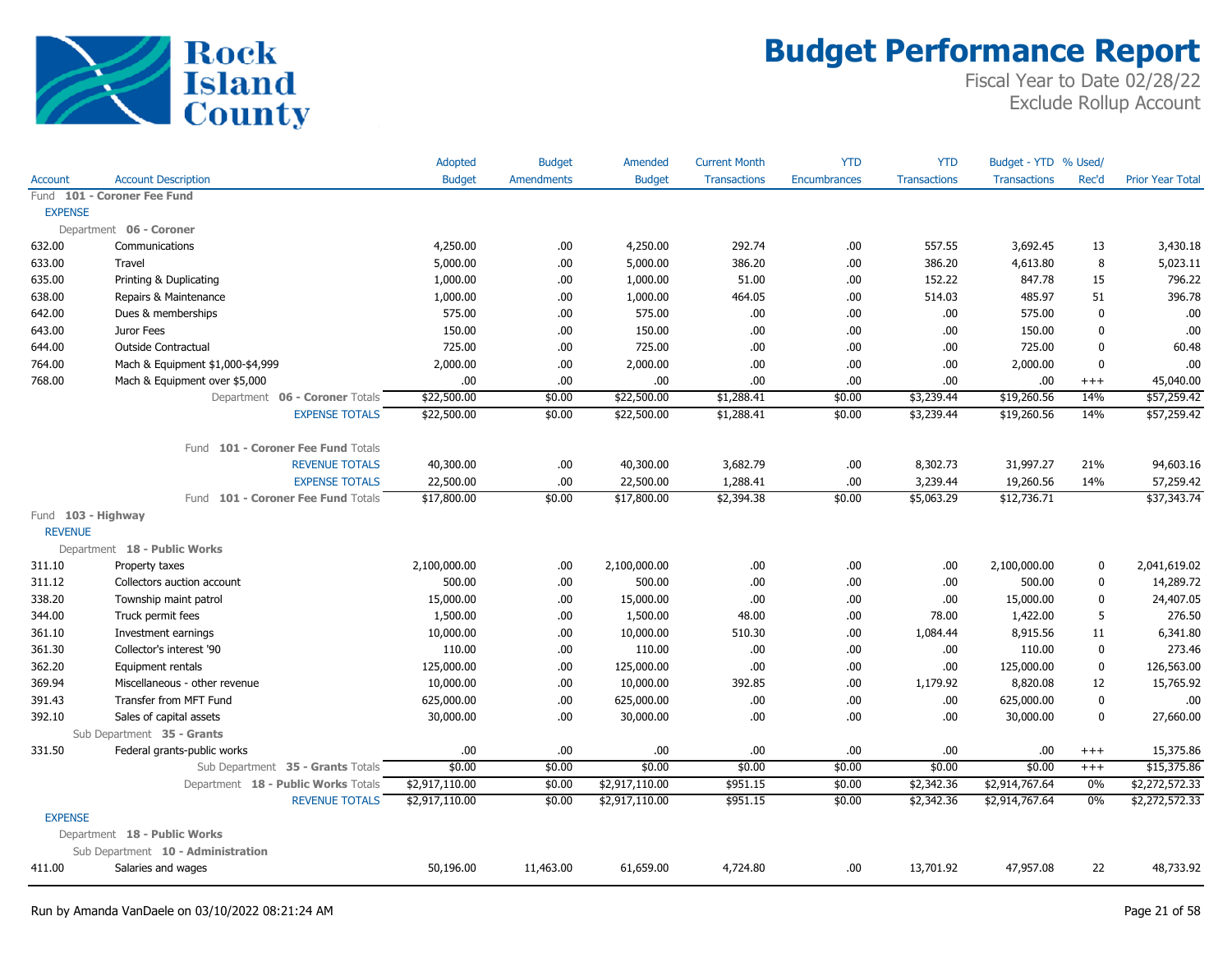

|                    |                                           | Adopted       | <b>Budget</b> | Amended       | <b>Current Month</b> | <b>YTD</b>          | <b>YTD</b>          | Budget - YTD % Used/ |                |                         |
|--------------------|-------------------------------------------|---------------|---------------|---------------|----------------------|---------------------|---------------------|----------------------|----------------|-------------------------|
| <b>Account</b>     | <b>Account Description</b>                | <b>Budget</b> | Amendments    | <b>Budget</b> | <b>Transactions</b>  | <b>Encumbrances</b> | <b>Transactions</b> | <b>Transactions</b>  | Rec'd          | <b>Prior Year Total</b> |
| Fund 103 - Highway |                                           |               |               |               |                      |                     |                     |                      |                |                         |
| <b>EXPENSE</b>     |                                           |               |               |               |                      |                     |                     |                      |                |                         |
|                    | Department 18 - Public Works              |               |               |               |                      |                     |                     |                      |                |                         |
|                    | Sub Department 10 - Administration        |               |               |               |                      |                     |                     |                      |                |                         |
| 413.00             | <b>Employee Health Benefits</b>           | 18,449.36     | .00.          | 18,449.36     | 1,537.40             | .00.                | 3,821.10            | 14,628.26            | 21             | 18,657.50               |
| 413.09             | Retirees Employee Health Benefits         | .00.          | 22,095.00     | 22,095.00     | 3,813.80             | .00                 | 5,306.40            | 16,788.60            | 24             | 18,110.30               |
| 413.10             | FICA/Medicare                             | 3,840.00      | 877.00        | 4,717.00      | 361.45               | .00.                | 1,048.18            | 3,668.82             | 22             | 3,728.15                |
| 413.20             | <b>IMRF</b>                               | 7,992.00      | 1,831.00      | 9,823.00      | 752.66               | .00                 | 2,177.19            | 7,645.81             | 22             | 7,689.72                |
| 521.00             | <b>Office Supplies</b>                    | 1,000.00      | .00           | 1,000.00      | 76.45                | .00.                | 193.51              | 806.49               | 19             | 774.14                  |
| 522.00             | <b>Operating Supplies</b>                 | 1,000.00      | .00.          | 1,000.00      | 22.73                | .00                 | 22.73               | 977.27               | $\overline{2}$ | 634.16                  |
| 523.00             | Repair/Maintenance Supplies               | .00           | .00.          | .00.          | 877.33               | .00                 | 877.33              | (877.33)             | $^{+++}$       | .00                     |
| 524.00             | Small Tools & Equip under \$1,000         | 500.00        | .00.          | 500.00        | 432.30               | .00                 | 561.28              | (61.28)              | 112            | 1,335.01                |
| 527.00             | Books & Periodicals                       | 450.00        | .00           | 450.00        | .00.                 | .00                 | .00.                | 450.00               | 0              | 158.00                  |
| 630.00             | Training & Education                      | 150.00        | .00.          | 150.00        | .00                  | .00                 | .00                 | 150.00               | 0              | 45.00                   |
| 631.00             | <b>Professional Services</b>              | 1,000.00      | .00.          | 1,000.00      | .00                  | .00                 | .00                 | 1,000.00             | 0              | .00                     |
| 632.00             | Communications                            | 6,000.00      | .00.          | 6,000.00      | 468.79               | .00                 | 941.77              | 5,058.23             | 16             | 6,928.30                |
| 633.00             | Travel                                    | 300.00        | .00.          | 300.00        | .00.                 | .00                 | .00                 | 300.00               | 0              | .00                     |
| 634.00             | Publishing                                | 1,200.00      | .00.          | 1,200.00      | .00                  | .00                 | 80.52               | 1,119.48             | $\overline{7}$ | 1,792.98                |
| 635.00             | Printing & Duplicating                    | .00           | .00.          | .00           | .00                  | .00                 | 300.00              | (300.00)             | $^{+++}$       | .00.                    |
| 636.00             | Insurance                                 | 4,000.00      | .00.          | 4,000.00      | .00                  | .00                 | .00                 | 4,000.00             | 0              | 2,958.29                |
| 639.00             | Rentals                                   | 350.00        | .00.          | 350.00        | .00                  | .00                 | .00                 | 350.00               | 0              | 322.00                  |
| 642.00             | Dues & memberships                        | 2,250.00      | .00.          | 2,250.00      | .00                  | .00                 | 500.00              | 1,750.00             | 22             | 2,720.69                |
| 644.00             | <b>Outside Contractual</b>                | 2,500.00      | .00.          | 2,500.00      | 46.09                | .00                 | 164.93              | 2,335.07             | $\overline{7}$ | 1,320.65                |
| 764.00             | Mach & Equipment \$1,000-\$4,999          | .00           | .00.          | .00.          | .00                  | .00                 | .00                 | .00.                 | $+++$          | 3,919.52                |
| 991.00             | Transfer to General Fund                  | 293,679.00    | .00           | 293,679.00    | .00                  | .00                 | .00                 | 293,679.00           | 0              | 293,679.00              |
|                    | Sub Department 10 - Administration Totals | \$394,856.36  | \$36,266.00   | \$431,122.36  | \$13,113.80          | \$0.00              | \$29,696.86         | \$401,425.50         | 7%             | \$413,507.33            |
|                    | Sub Department 12 - Engineering           |               |               |               |                      |                     |                     |                      |                |                         |
| 411.00             | Salaries and wages                        | 21,974.12     | 1,096.88      | 23,071.00     | 1,298.26             | .00                 | 3,802.72            | 19,268.28            | 16             | 12,726.38               |
| 412.00             | Overtime                                  | 500.00        | .00.          | 500.00        | .00                  | .00                 | .00                 | 500.00               | 0              | .00                     |
| 413.00             | <b>Employee Health Benefits</b>           | 5,161.92      | .00           | 5,161.92      | 1,433.90             | .00                 | 3,563.85            | 1,598.07             | 69             | 17,401.25               |
| 413.10             | FICA/Medicare                             | 1,719.35      | 93.65         | 1,813.00      | 99.32                | .00                 | 304.86              | 1,508.14             | 17             | 974.66                  |
| 413.20             | <b>IMRF</b>                               | 3,498.56      | 256.44        | 3,755.00      | 938.72               | .00.                | 2,691.00            | 1,064.00             | 72             | 11,774.82               |
| 522.00             | <b>Operating Supplies</b>                 | 1,500.00      | .00.          | 1,500.00      | .00.                 | .00                 | .00                 | 1,500.00             | 0              | .00                     |
| 523.00             | Repair/Maintenance Supplies               | 550.00        | .00           | 550.00        | .00                  | .00                 | .00                 | 550.00               | 0              | 2,857.30                |
| 524.00             | Small Tools & Equip under \$1,000         | 1,500.00      | .00.          | 1,500.00      | .00.                 | .00                 | .00                 | 1,500.00             | $\mathbf{0}$   | 485.75                  |
| 630.00             | Training & Education                      | 500.00        | .00.          | 500.00        | .00.                 | .00                 | .00                 | 500.00               | 0              | 65.00                   |
| 631.00             | <b>Professional Services</b>              | 7,000.00      | .00.          | 7,000.00      | .00                  | .00                 | 1,120.00            | 5,880.00             | 16             | 5,853.10                |
| 633.00             | Travel                                    | 200.00        | .00.          | 200.00        | .00                  | .00                 | .00                 | 200.00               | $\mathbf{0}$   | .00.                    |
| 638.00             | Repairs & Maintenance                     | 250.00        | .00           | 250.00        | .00                  | .00                 | .00                 | 250.00               | 0              | .00                     |
|                    | Sub Department 12 - Engineering Totals    | \$44,353.95   | \$1,446.97    | \$45,800.92   | \$3,770.20           | \$0.00              | \$11,482.43         | \$34,318.49          | 25%            | \$52,138.26             |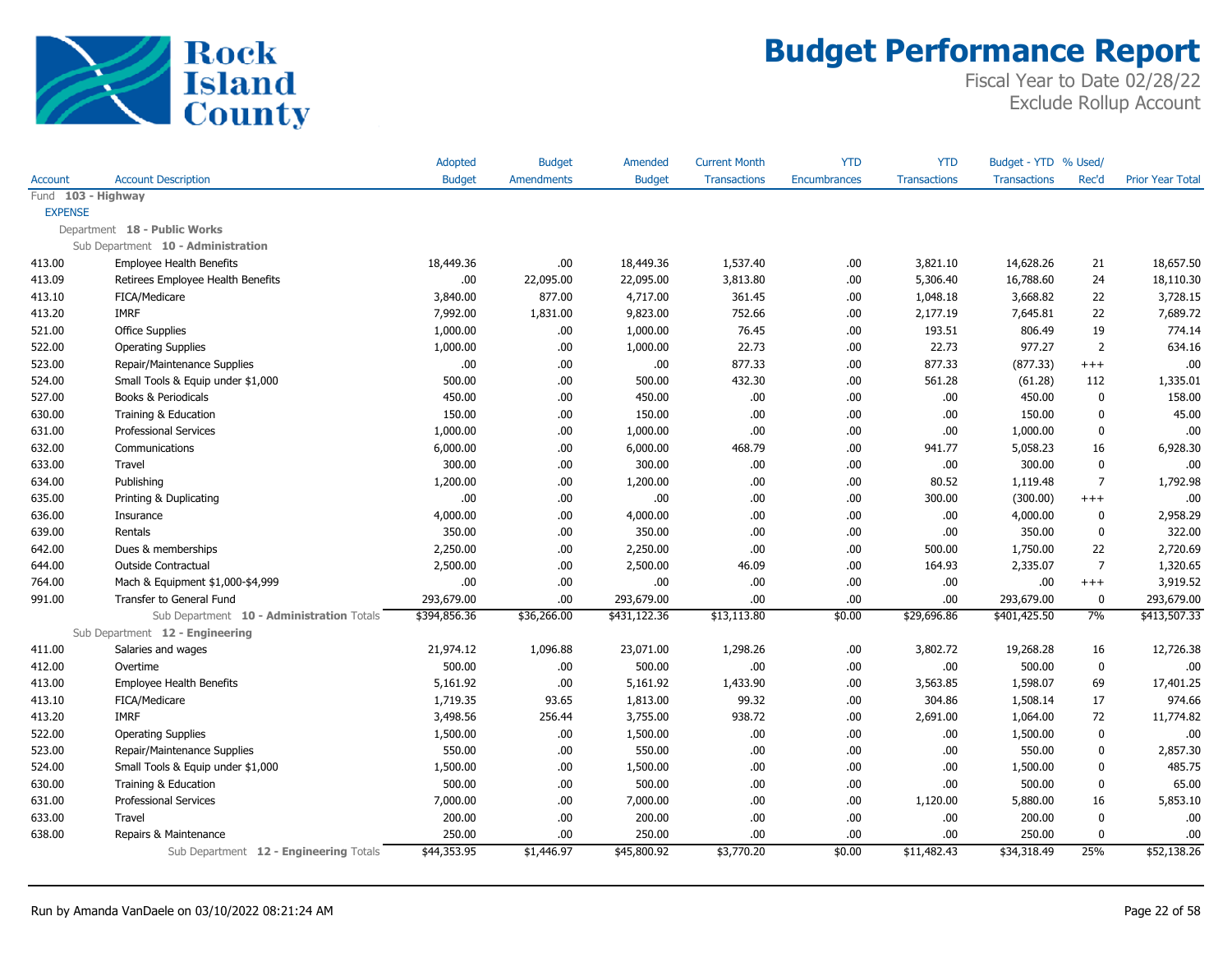

|                |                                                   | Adopted        | <b>Budget</b>     | Amended        | <b>Current Month</b> | <b>YTD</b>          | <b>YTD</b>          | Budget - YTD % Used/ |                |                         |
|----------------|---------------------------------------------------|----------------|-------------------|----------------|----------------------|---------------------|---------------------|----------------------|----------------|-------------------------|
| Account        | <b>Account Description</b>                        | <b>Budget</b>  | <b>Amendments</b> | <b>Budget</b>  | <b>Transactions</b>  | <b>Encumbrances</b> | <b>Transactions</b> | <b>Transactions</b>  | Rec'd          | <b>Prior Year Total</b> |
|                | Fund 103 - Highway                                |                |                   |                |                      |                     |                     |                      |                |                         |
| <b>EXPENSE</b> |                                                   |                |                   |                |                      |                     |                     |                      |                |                         |
|                | Department 18 - Public Works                      |                |                   |                |                      |                     |                     |                      |                |                         |
|                | Sub Department 18 - Facilities/Maintenance        |                |                   |                |                      |                     |                     |                      |                |                         |
| 411.00         | Salaries and wages                                | .00            | 20,000.00         | 20,000.00      | 1,090.80             | .00                 | 5,044.95            | 14,955.05            | 25             | 21,913.23               |
| 413.10         | FICA/Medicare                                     | .00            | 1,500.00          | 1,500.00       | 78.39                | .00                 | 353.13              | 1,146.87             | 24             | 1,546.85                |
| 522.00         | <b>Operating Supplies</b>                         | 1,700.00       | .00.              | 1,700.00       | 42.18                | .00                 | 203.57              | 1,496.43             | 12             | 2,074.56                |
| 523.00         | Repair/Maintenance Supplies                       | 5,000.00       | .00.              | 5,000.00       | 40.96                | .00                 | 40.96               | 4,959.04             | $\mathbf{1}$   | 1,542.60                |
| 524.00         | Small Tools & Equip under \$1,000                 | 1,000.00       | .00.              | 1,000.00       | .00.                 | .00                 | 19.98               | 980.02               | $\overline{2}$ | 286.51                  |
| 526.00         | Food Purchases                                    | 500.00         | .00.              | 500.00         | 30.90                | .00                 | 64.60               | 435.40               | 13             | 239.00                  |
| 631.00         | <b>Professional Services</b>                      | 6,500.00       | .00.              | 6,500.00       | 936.92               | .00                 | 2,405.62            | 4,094.38             | 37             | 7,918.42                |
| 637.00         | <b>Public Utility Services</b>                    | 40,000.00      | .00.              | 40,000.00      | 14,257.04            | .00.                | 22,231.07           | 17,768.93            | 56             | 27,629.62               |
| 638.00         | Repairs & Maintenance                             | 15,000.00      | .00.              | 15,000.00      | 460.67               | .00.                | 7,041.20            | 7,958.80             | 47             | 12,764.75               |
| 644.00         | <b>Outside Contractual</b>                        | 5,000.00       | .00.              | 5,000.00       | 181.19               | .00.                | 3,554.59            | 1,445.41             | 71             | 7,637.33                |
| 766.00         | Building Remodeling over \$5,000                  | 75,000.00      | .00.              | 75,000.00      | .00.                 | .00                 | .00                 | 75,000.00            | 0              | 43,420.00               |
| 767.00         | Infrastructure over \$15,000                      | 255,000.00     | .00.              | 255,000.00     | .00.                 | .00                 | .00                 | 255,000.00           | $\mathbf{0}$   | .00                     |
| 768.00         | Mach & Equipment over \$5,000                     | 45,000.00      | 7,499.04          | 52,499.04      | .00                  | .00                 | 6,614.75            | 45,884.29            | 13             | .00                     |
|                | Sub Department 18 - Facilities/Maintenance Totals | \$449,700.00   | \$28,999.04       | \$478,699.04   | \$17,119.05          | \$0.00              | \$47,574.42         | \$431,124.62         | 10%            | \$126,972.87            |
|                | Sub Department 19 - Capital Outlay                |                |                   |                |                      |                     |                     |                      |                |                         |
| 768.00         | Mach & Equipment over \$5,000                     | 280,000.00     | 221,413.82        | 501,413.82     | 14,707.65            | .00                 | 14,707.65           | 486,706.17           | 3              | 431,576.00              |
|                | Sub Department 19 - Capital Outlay Totals         | \$280,000.00   | \$221,413.82      | \$501,413.82   | \$14,707.65          | \$0.00              | \$14,707.65         | \$486,706.17         | 3%             | \$431,576.00            |
|                | Sub Department 31 - Road Maintenance              |                |                   |                |                      |                     |                     |                      |                |                         |
| 411.00         | Salaries and wages                                | 1,021,803.00   | (44,500.00)       | 977,303.00     | 59,996.64            | .00                 | 177,767.33          | 799,535.67           | 18             | 897,980.43              |
| 412.00         | Overtime                                          | 39,000.00      | .00.              | 39,000.00      | 5,246.60             | .00                 | 24,655.68           | 14,344.32            | 63             | 53,224.15               |
| 413.00         | <b>Employee Health Benefits</b>                   | 239,408.64     | .00.              | 239,408.64     | 17,599.50            | .00.                | 43,942.37           | 195,466.27           | 18             | 213,477.46              |
| 413.10         | FICA/Medicare                                     | 81,270.76      | (3,280.00)        | 77,990.76      | 4,734.68             | .00                 | 15,001.49           | 62,989.27            | 19             | 69,095.38               |
| 413.20         | <b>IMRF</b>                                       | 169,146.24     | .00.              | 169,146.24     | 11,934.15            | .00.                | 36,553.91           | 132,592.33           | 22             | 147,260.92              |
| 414.00         | Uniform/Clothing                                  | 6,500.00       | .00.              | 6,500.00       | 274.80               | .00                 | 274.80              | 6,225.20             | 4              | 6,713.74                |
| 522.00         | <b>Operating Supplies</b>                         | 2,000.00       | .00.              | 2,000.00       | 5.51                 | .00                 | 5.51                | 1,994.49             | $\mathbf{0}$   | 1,299.53                |
| 523.00         | Repair/Maintenance Supplies                       | 25,000.00      | .00.              | 25,000.00      | 527.00               | .00                 | 1,186.00            | 23,814.00            | 5              | 31,086.82               |
| 524.00         | Small Tools & Equip under \$1,000                 | 1,500.00       | .00               | 1,500.00       | .00.                 | .00                 | .00                 | 1,500.00             | 0              | 405.19                  |
| 630.00         | Training & Education                              | 4,000.00       | 5,000.00          | 9,000.00       | .00                  | .00                 | 8,500.00            | 500.00               | 94             | 611.00                  |
| 631.00         | <b>Professional Services</b>                      | 2,100.00       | .00.              | 2,100.00       | 557.00               | .00                 | 1,084.00            | 1,016.00             | 52             | 5,539.34                |
| 632.00         | Communications                                    | 4,330.00       | .00.              | 4,330.00       | 248.93               | .00                 | 497.82              | 3,832.18             | 11             | 2,077.33                |
| 636.00         | Insurance                                         | .00            | .00.              | .00            | .00.                 | .00                 | .00                 | .00                  | $^{+++}$       | 500.00                  |
| 637.00         | <b>Public Utility Services</b>                    | 7,700.00       | .00.              | 7,700.00       | (1,522.24)           | .00.                | 4,139.51            | 3,560.49             | 54             | 6,747.38                |
| 638.00         | Repairs & Maintenance                             | 6,500.00       | .00.              | 6,500.00       | .00                  | .00                 | .00                 | 6,500.00             | 0              | 1,654.67                |
| 644.00         | <b>Outside Contractual</b>                        | 5,000.00       | .00.              | 5,000.00       | .00.                 | .00                 | 683.17              | 4,316.83             | 14             | 23,704.80               |
|                | Sub Department 31 - Road Maintenance Totals       | \$1,615,258.64 | ( \$42,780.00)    | \$1,572,478.64 | \$99,602.57          | \$0.00              | \$314,291.59        | \$1,258,187.05       | 20%            | \$1,461,378.14          |
|                | Sub Department 32 - Machinery Maintenance         |                |                   |                |                      |                     |                     |                      |                |                         |
| 411.00         | Salaries and wages                                | 96,152.00      | .00.              | 96,152.00      | 7,853.89             | .00                 | 22,061.87           | 74,090.13            | 23             | 82,790.36               |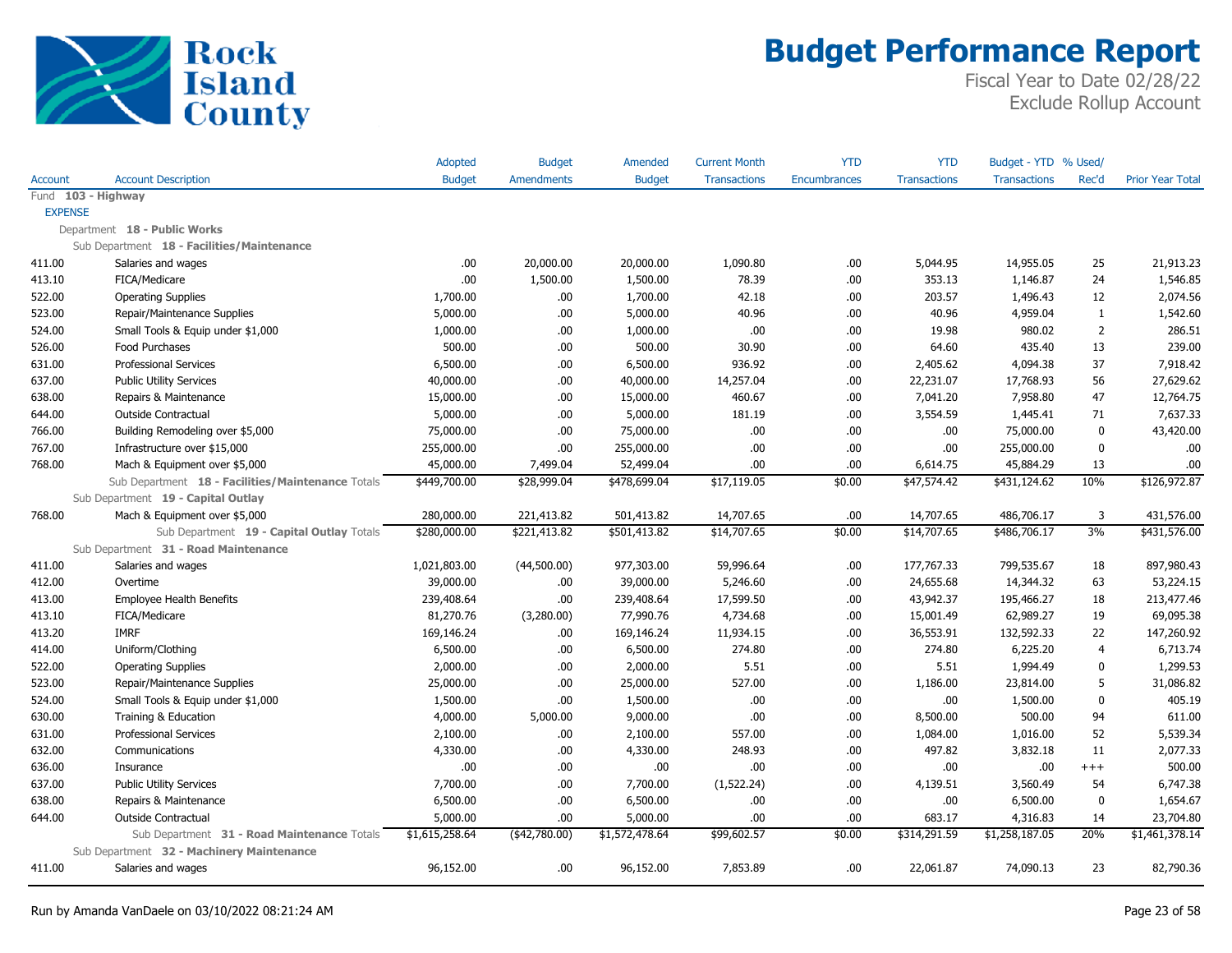

|                   |                                                  | Adopted          | <b>Budget</b>     | Amended         | <b>Current Month</b> | <b>YTD</b>   | <b>YTD</b>          | Budget - YTD % Used/ |                |                         |
|-------------------|--------------------------------------------------|------------------|-------------------|-----------------|----------------------|--------------|---------------------|----------------------|----------------|-------------------------|
| <b>Account</b>    | <b>Account Description</b>                       | <b>Budget</b>    | <b>Amendments</b> | <b>Budget</b>   | <b>Transactions</b>  | Encumbrances | <b>Transactions</b> | <b>Transactions</b>  | Rec'd          | <b>Prior Year Total</b> |
|                   | Fund 103 - Highway                               |                  |                   |                 |                      |              |                     |                      |                |                         |
| <b>EXPENSE</b>    |                                                  |                  |                   |                 |                      |              |                     |                      |                |                         |
|                   | Department 18 - Public Works                     |                  |                   |                 |                      |              |                     |                      |                |                         |
|                   | Sub Department 32 - Machinery Maintenance        |                  |                   |                 |                      |              |                     |                      |                |                         |
| 412.00            | Overtime                                         | 9,000.00         | .00.              | 9,000.00        | 324.81               | .00          | 370.85              | 8,629.15             | $\overline{4}$ | 3,620.56                |
| 413.00            | <b>Employee Health Benefits</b>                  | 20,257.36        | .00.              | 20,257.36       | .00.                 | .00          | 897.78              | 19,359.58            | $\overline{4}$ | 18,578.44               |
| 413.10            | FICA/Medicare                                    | 8,044.12         | .00.              | 8,044.12        | 604.81               | .00          | 1,689.63            | 6,354.49             | 21             | 6,474.77                |
| 413.20            | <b>IMRF</b>                                      | 16,744.88        | .00.              | 16,744.88       | 403.73               | .00          | 1,217.21            | 15,527.67            | $\overline{7}$ | 10,436.08               |
| 414.00            | Uniform/Clothing                                 | 500.00           | .00.              | 500.00          | .00.                 | .00          | .00.                | 500.00               | $\pmb{0}$      | 500.00                  |
| 522.00            | <b>Operating Supplies</b>                        | 175,000.00       | .00.              | 175,000.00      | 7,672.19             | .00          | 41,210.76           | 133,789.24           | 24             | 100,606.51              |
| 523.00            | Repair/Maintenance Supplies                      | 120,000.00       | .00.              | 120,000.00      | 11,876.01            | .00          | 28,656.23           | 91,343.77            | 24             | 95,317.56               |
| 524.00            | Small Tools & Equip under \$1,000                | 6,000.00         | .00.              | 6,000.00        | 1,212.09             | .00          | 2,615.90            | 3,384.10             | 44             | 2,689.98                |
| 631.00            | <b>Professional Services</b>                     | 5,000.00         | 892.27            | 5,892.27        | 969.00               | .00          | 992.27              | 4,900.00             | 17             | 4,868.37                |
| 638.00            | Repairs & Maintenance                            | 35,000.00        | (892.27)          | 34,107.73       | 286.47               | .00          | 3,660.13            | 30,447.60            | 11             | 29,125.28               |
| 639.00            | Rentals                                          | .00.             | .00.              | .00.            | 1,150.00             | .00          | 1,150.00            | (1, 150.00)          | $^{+++}$       | .00                     |
| 764.00            | Mach & Equipment \$1,000-\$4,999                 | .00              | .00.              | .00             | .00.                 | .00          | .00.                | .00                  | $+++$          | 4,123.75                |
|                   | Sub Department 32 - Machinery Maintenance Totals | \$491,698.36     | \$0.00            | \$491,698.36    | \$32,353.00          | \$0.00       | \$104,522.63        | \$387,175.73         | 21%            | \$359,131.66            |
|                   | Sub Department 34 - Sign Maintenance             |                  |                   |                 |                      |              |                     |                      |                |                         |
| 411.00            | Salaries and wages                               | 500.00           | 24,500.00         | 25,000.00       | 6,887.19             | .00          | 16,855.89           | 8,144.11             | 67             | .00                     |
| 412.00            | Overtime                                         | .00              | .00.              | .00             | 5.45                 | .00          | 5.45                | (5.45)               | $^{+++}$       | .00                     |
| 413.10            | FICA/Medicare                                    | 38.25            | 1,780.00          | 1,818.25        | 508.99               | .00          | 1,249.41            | 568.84               | 69             | 15.98                   |
| 413.20            | <b>IMRF</b>                                      | 79.65            | .00.              | 79.65           | .00                  | .00          | .00.                | 79.65                | $\mathbf{0}$   | .00                     |
| 522.00            | <b>Operating Supplies</b>                        | 1,000.00         | .00.              | 1,000.00        | 98.40                | .00          | 98.40               | 901.60               | 10             | 89.10                   |
| 523.00            | Repair/Maintenance Supplies                      | 1,000.00         | .00.              | 1,000.00        | .00.                 | .00          | 218.49              | 781.51               | 22             | 390.24                  |
| 524.00            | Small Tools & Equip under \$1,000                | 500.00           | .00.              | 500.00          | .00.                 | .00          | 26.97               | 473.03               | 5              | 6.49                    |
| 631.00            | <b>Professional Services</b>                     | 1,500.00         | .00.              | 1,500.00        | .00.                 | .00          | .00.                | 1,500.00             | $\mathbf 0$    | 1,500.00                |
|                   | Sub Department 34 - Sign Maintenance Totals      | \$4,617.90       | \$26,280.00       | \$30,897.90     | \$7,500.03           | \$0.00       | \$18,454.61         | \$12,443.29          | 60%            | \$2,001.81              |
|                   | Department 18 - Public Works Totals              | \$3,280,485.21   | \$271,625.83      | \$3,552,111.04  | \$188,166.30         | \$0.00       | \$540,730.19        | \$3,011,380.85       | 15%            | \$2,846,706.07          |
|                   | <b>EXPENSE TOTALS</b>                            | \$3,280,485.21   | \$271,625.83      | \$3,552,111.04  | \$188,166.30         | \$0.00       | \$540,730.19        | \$3,011,380.85       | 15%            | \$2,846,706.07          |
|                   |                                                  |                  |                   |                 |                      |              |                     |                      |                |                         |
|                   | Fund 103 - Highway Totals                        |                  |                   |                 |                      |              |                     |                      |                |                         |
|                   | <b>REVENUE TOTALS</b>                            | 2,917,110.00     | .00.              | 2,917,110.00    | 951.15               | .00          | 2,342.36            | 2,914,767.64         | $0\%$          | 2,272,572.33            |
|                   | <b>EXPENSE TOTALS</b>                            | 3,280,485.21     | 271,625.83        | 3,552,111.04    | 188,166.30           | .00          | 540,730.19          | 3,011,380.85         | 15%            | 2,846,706.07            |
|                   | Fund 103 - Highway Totals                        | ( \$363, 375.21) | ( \$271, 625.83)  | $(*635,001.04)$ | ( \$187, 215.15)     | \$0.00       | $($ \$538,387.83)   | $(*96,613.21)$       |                | $($ \$574,133.74 $)$    |
| Fund 104 - Bridge |                                                  |                  |                   |                 |                      |              |                     |                      |                |                         |
| <b>REVENUE</b>    |                                                  |                  |                   |                 |                      |              |                     |                      |                |                         |
|                   | Department 18 - Public Works                     |                  |                   |                 |                      |              |                     |                      |                |                         |
| 311.10            | Property taxes                                   | 670,000.00       | .00.              | 670,000.00      | .00.                 | .00          | .00.                | 670,000.00           | 0              | 673,281.04              |
| 311.12            | Collectors auction account                       | 250.00           | .00.              | 250.00          | .00.                 | .00          | .00.                | 250.00               | 0              | 4,712.43                |
| 361.10            | Investment earnings                              | 5,000.00         | .00               | 5,000.00        | 522.26               | .00          | 1,049.42            | 3,950.58             | 21             | 6,535.19                |
| 361.30            | Collector's interest '90                         | .00              | .00.              | .00             | .00.                 | .00          | .00.                | .00                  | $^{+++}$       | 90.18                   |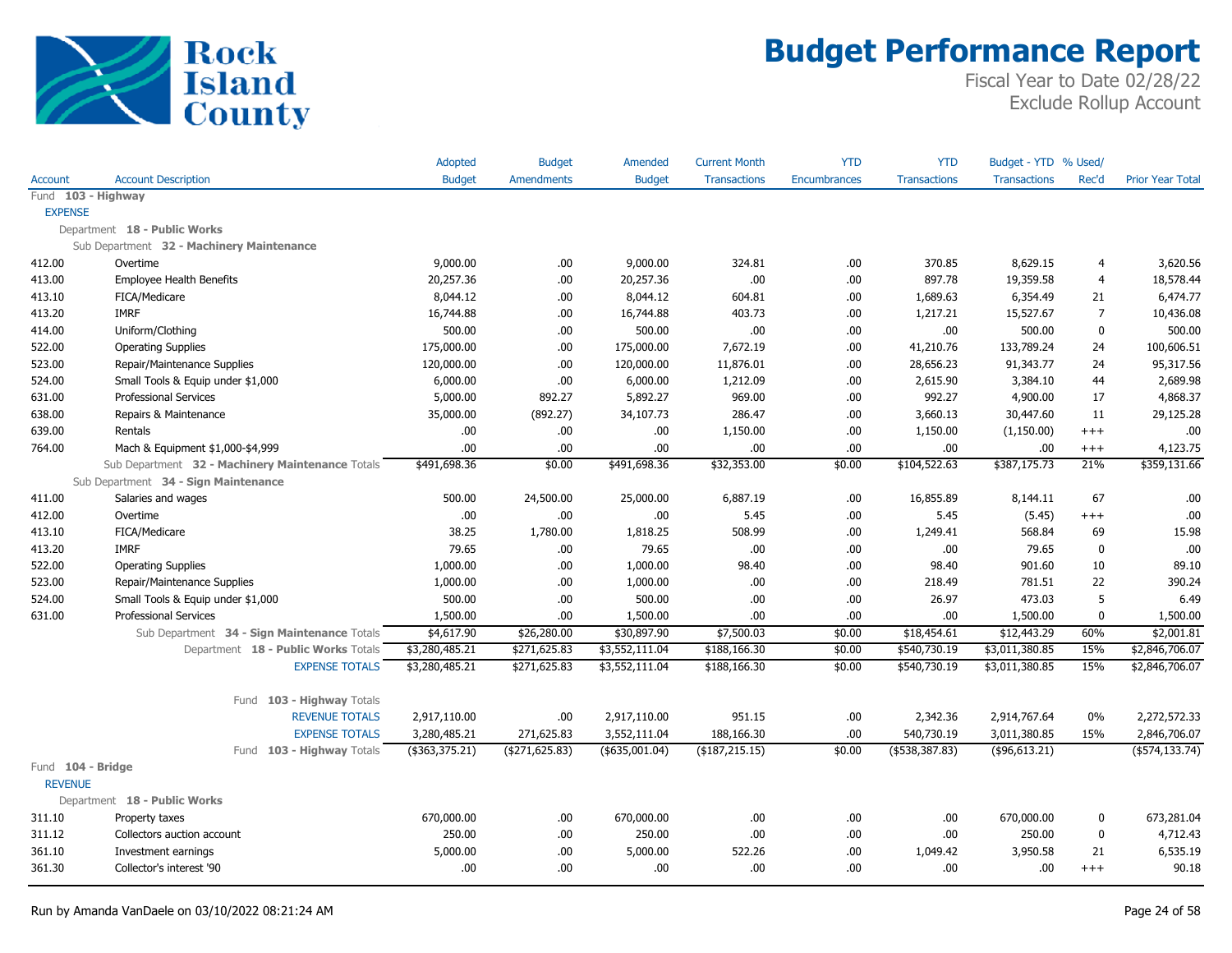

|                |                                                                        | Adopted        | <b>Budget</b>     | Amended        | <b>Current Month</b> | <b>YTD</b>   | <b>YTD</b>          | Budget - YTD % Used/ |              |                         |
|----------------|------------------------------------------------------------------------|----------------|-------------------|----------------|----------------------|--------------|---------------------|----------------------|--------------|-------------------------|
| <b>Account</b> | <b>Account Description</b>                                             | <b>Budget</b>  | <b>Amendments</b> | <b>Budget</b>  | <b>Transactions</b>  | Encumbrances | <b>Transactions</b> | <b>Transactions</b>  | Rec'd        | <b>Prior Year Total</b> |
|                | Fund 104 - Bridge                                                      |                |                   |                |                      |              |                     |                      |              |                         |
| <b>REVENUE</b> |                                                                        |                |                   |                |                      |              |                     |                      |              |                         |
|                | Department 18 - Public Works                                           |                |                   |                |                      |              |                     |                      |              |                         |
| 369.94         | Miscellaneous - other revenue                                          | 78,000.00      | .00.              | 78,000.00      | .00.                 | .00          | .00                 | 78,000.00            | 0            | .00.                    |
|                | Sub Department B9 - Bowling Twp Bridge19-03114-00-                     |                |                   |                |                      |              |                     |                      |              |                         |
| 390.10         | <b>BR</b><br>Transfer from twp bridge agency                           | .00.           | .00               | .00            | .00                  | .00          | .00                 | .00                  | $^{+++}$     | 141,822.91              |
|                | Sub Department B9 - Bowling Twp Bridge19-03114-00-<br><b>BR</b> Totals | \$0.00         | \$0.00            | \$0.00         | \$0.00               | \$0.00       | \$0.00              | \$0.00               | $+++$        | \$141,822.91            |
|                | Department 18 - Public Works Totals                                    | \$753,250.00   | \$0.00            | \$753,250.00   | \$522.26             | \$0.00       | \$1,049.42          | \$752,200.58         | 0%           | \$826,441.75            |
|                | <b>REVENUE TOTALS</b>                                                  | \$753,250.00   | \$0.00            | \$753,250.00   | \$522.26             | \$0.00       | \$1,049.42          | \$752,200.58         | 0%           | \$826,441.75            |
| <b>EXPENSE</b> |                                                                        |                |                   |                |                      |              |                     |                      |              |                         |
|                | Department 18 - Public Works                                           |                |                   |                |                      |              |                     |                      |              |                         |
|                | Sub Department 63 - Construction County Bridges                        |                |                   |                |                      |              |                     |                      |              |                         |
| 411.00         | Salaries and wages                                                     | 40,000.00      | (165.74)          | 39,834.26      | .00                  | .00          | .00                 | 39,834.26            | 0            | .00                     |
| 413.10         | FICA/Medicare                                                          | 3,060.00       | (12.68)           | 3,047.32       | .00                  | .00          | .00                 | 3,047.32             | 0            | .00                     |
| 413.20         | <b>IMRF</b>                                                            | 6,372.00       | .00               | 6,372.00       | .00                  | .00          | .00                 | 6,372.00             | 0            | .00                     |
| 523.00         | Repair/Maintenance Supplies                                            | 40,000.00      | .00               | 40,000.00      | .00                  | .00          | .00                 | 40,000.00            | 0            | .00                     |
| 631.00         | <b>Professional Services</b>                                           | 130,000.00     | .00               | 130,000.00     | .00                  | .00          | .00                 | 130,000.00           | 0            | .00                     |
| 644.00         | <b>Outside Contractual</b>                                             | 1,300,000.00   | .00               | 1,300,000.00   | .00                  | .00          | .00                 | 1,300,000.00         | $\mathbf{0}$ | .00                     |
| 991.00         | Transfer to General Fund                                               | 37,150.00      | .00               | 37,150.00      | .00                  | .00          | .00                 | 37,150.00            | 0            | 37,150.00               |
|                | Sub Department 63 - Construction County Bridges Totals                 | \$1,556,582.00 | (\$178.42)        | \$1,556,403.58 | \$0.00               | \$0.00       | \$0.00              | \$1,556,403.58       | 0%           | \$37,150.00             |
|                | Sub Department B9 - Bowling Twp Bridge19-03114-00-                     |                |                   |                |                      |              |                     |                      |              |                         |
|                | <b>BR</b>                                                              |                |                   |                |                      |              |                     |                      |              |                         |
| 644.00         | <b>Outside Contractual</b>                                             | .00            | .00.              | .00            | .00                  | .00          | .00                 | .00                  | $^{+++}$     | 8,124.97                |
|                | Sub Department B9 - Bowling Twp Bridge19-03114-00-<br><b>BR</b> Totals | \$0.00         | \$0.00            | \$0.00         | \$0.00               | \$0.00       | \$0.00              | \$0.00               | $+++$        | \$8,124.97              |
|                | Sub Department C2 - Bridge on CH78 #20-00380-00-BR                     |                |                   |                |                      |              |                     |                      |              |                         |
| 411.00         | Salaries and wages                                                     | .00            | .00.              | .00.           | .00                  | .00          | .00                 | .00                  | $^{++}$      | 9,551.03                |
| 412.00         | Overtime                                                               | .00            | .00               | .00            | .00                  | .00          | .00                 | .00                  | $^{+++}$     | 2,209.00                |
| 413.10         | FICA/Medicare                                                          | .00            | .00               | .00            | .00                  | .00          | .00                 | .00                  | $^{++}$      | 850.95                  |
| 631.00         | <b>Professional Services</b>                                           | .00.           | .00               | .00            | .00                  | .00          | .00                 | .00                  | $^{+++}$     | 247.50                  |
| 767.00         | Infrastructure over \$15,000                                           | .00            | .00               | .00            | .00                  | .00          | .00                 | .00                  | $^{+++}$     | 576,913.48              |
|                | Sub Department C2 - Bridge on CH78 #20-00380-00-BR<br><b>Totals</b>    | \$0.00         | \$0.00            | \$0.00         | \$0.00               | \$0.00       | \$0.00              | \$0.00               | $+++$        | \$589,771.96            |
|                | Sub Department C3 - Bridge on CH9 #20-00382-00-BR                      |                |                   |                |                      |              |                     |                      |              |                         |
| 411.00         | Salaries and wages                                                     | .00.           | 165.74            | 165.74         | 165.74               | .00          | 165.74              | .00                  | 100          | 1,362.00                |
| 413.10         | FICA/Medicare                                                          | .00            | 12.68             | 12.68          | 12.68                | .00          | 12.68               | .00                  | 100          | 96.92                   |
| 631.00         | <b>Professional Services</b>                                           | .00            | .00               | .00            | .00                  | .00          | .00                 | .00                  | $^{+++}$     | 6,027.36                |
|                | Sub Department C3 - Bridge on CH9 #20-00382-00-BR                      | \$0.00         | \$178.42          | \$178.42       | \$178.42             | \$0.00       | \$178.42            | \$0.00               | 100%         | \$7,486.28              |
|                | Totals<br>Sub Department ZT - Zuma Township 1-CA-21                    |                |                   |                |                      |              |                     |                      |              |                         |
| 523.00         | Repair/Maintenance Supplies                                            | .00            | .00               | .00            | .00                  | .00          | .00                 | .00                  | $+++$        | 5,536.55                |
|                |                                                                        |                |                   |                |                      |              |                     |                      |              |                         |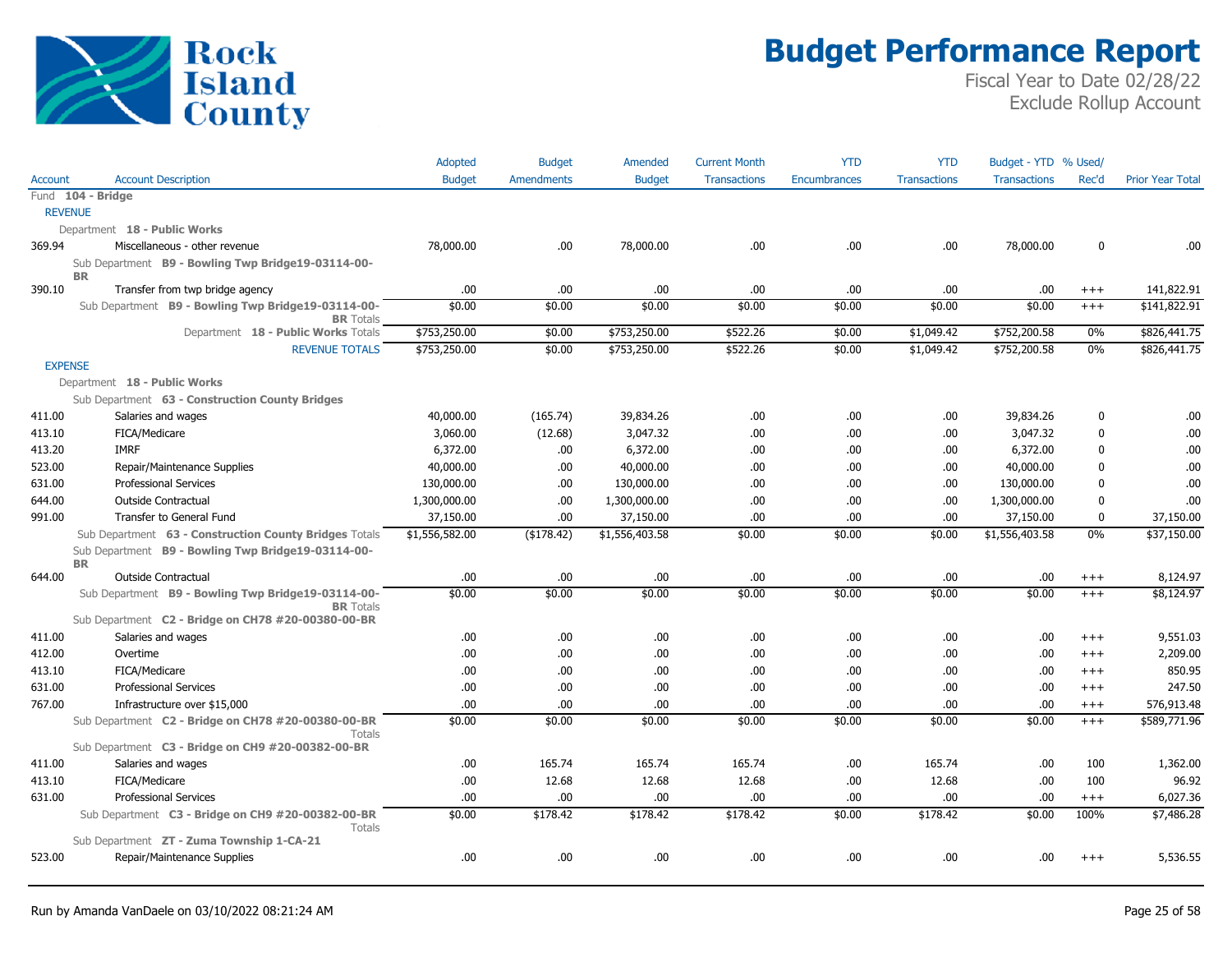

|                   |                                                                        | <b>Adopted</b> | <b>Budget</b> | Amended        | <b>Current Month</b> | <b>YTD</b>          | <b>YTD</b>          | Budget - YTD % Used/ |              |                         |
|-------------------|------------------------------------------------------------------------|----------------|---------------|----------------|----------------------|---------------------|---------------------|----------------------|--------------|-------------------------|
| Account           | <b>Account Description</b>                                             | <b>Budget</b>  | Amendments    | <b>Budget</b>  | <b>Transactions</b>  | <b>Encumbrances</b> | <b>Transactions</b> | <b>Transactions</b>  | Rec'd        | <b>Prior Year Total</b> |
| Fund 104 - Bridge |                                                                        |                |               |                |                      |                     |                     |                      |              |                         |
| <b>EXPENSE</b>    |                                                                        |                |               |                |                      |                     |                     |                      |              |                         |
|                   | Department 18 - Public Works                                           |                |               |                |                      |                     |                     |                      |              |                         |
|                   | Sub Department ZT - Zuma Township 1-CA-21 Totals                       | \$0.00         | \$0.00        | \$0.00         | \$0.00               | \$0.00              | \$0.00              | \$0.00               | $^{+++}$     | \$5,536.55              |
|                   | Department 18 - Public Works Totals                                    | \$1,556,582.00 | \$0.00        | \$1,556,582.00 | \$178.42             | \$0.00              | \$178.42            | \$1,556,403.58       | 0%           | \$648,069.76            |
|                   | <b>EXPENSE TOTALS</b>                                                  | \$1,556,582.00 | \$0.00        | \$1,556,582.00 | \$178.42             | \$0.00              | \$178.42            | \$1,556,403.58       | 0%           | \$648,069.76            |
|                   | Fund 104 - Bridge Totals                                               |                |               |                |                      |                     |                     |                      |              |                         |
|                   | <b>REVENUE TOTALS</b>                                                  | 753,250.00     | .00.          | 753,250.00     | 522.26               | .00                 | 1,049.42            | 752,200.58           | $0\%$        | 826,441.75              |
|                   | <b>EXPENSE TOTALS</b>                                                  | 1,556,582.00   | .00           | 1,556,582.00   | 178.42               | .00                 | 178.42              | 1,556,403.58         | $0\%$        | 648,069.76              |
|                   | Fund 104 - Bridge Totals                                               | (\$803,332.00) | \$0.00        | (\$803,332.00) | \$343.84             | \$0.00              | \$871.00            | $($ \$804,203.00)    |              | \$178,371.99            |
|                   | Fund 105 - Motor Fuel Tax Fund                                         |                |               |                |                      |                     |                     |                      |              |                         |
| <b>REVENUE</b>    |                                                                        |                |               |                |                      |                     |                     |                      |              |                         |
|                   | Department 18 - Public Works                                           |                |               |                |                      |                     |                     |                      |              |                         |
| 335.34            | Consolidated County Funds                                              | 312,000.00     | .00           | 312,000.00     | .00.                 | .00                 | .00.                | 312,000.00           | 0            | 525,557.00              |
| 335.35            | Motor fuel tax                                                         | 2,600,000.00   | .00           | 2,600,000.00   | 239,470.49           | .00                 | 501,254.65          | 2,098,745.35         | 19           | 2,694,531.81            |
| 335.90            | County engineer salary reimburse                                       | 63,000.00      | .00.          | 63,000.00      | .00.                 | .00                 | .00.                | 63,000.00            | $\mathbf 0$  | 62,852.30               |
| 361.10            | Investment earnings                                                    | 25,000.00      | .00.          | 25,000.00      | 2,462.21             | .00                 | 4,884.16            | 20,115.84            | 20           | 25,337.04               |
| 369.94            | Miscellaneous - other revenue                                          | 5,000.00       | .00.          | 5,000.00       | .00                  | .00                 | .00                 | 5,000.00             | $\mathbf 0$  | 3,387.78                |
|                   | Sub Department 17 - Contract Construction                              |                |               |                |                      |                     |                     |                      |              |                         |
| 331.10            | Federal grants-general govt                                            | .00            | .00           | .00.           | .00                  | .00                 | .00.                | .00                  | $^{+++}$     | (1,565,828.14)          |
|                   | Sub Department 17 - Contract Construction Totals                       | \$0.00         | \$0.00        | \$0.00         | \$0.00               | \$0.00              | \$0.00              | \$0.00               | $+++$        | (\$1,565,828.14)        |
|                   | Sub Department 35 - Grants                                             |                |               |                |                      |                     |                     |                      |              |                         |
| 331.10            | Federal grants-general govt                                            | 1,565,800.00   | .00           | 1,565,800.00   | .00.                 | .00                 | .00                 | 1,565,800.00         | $\mathbf 0$  | 3,131,656.28            |
| 331.50            | Federal grants-public works                                            | .00.           | 26,685.97     | 26,685.97      | 10,506.00            | .00                 | 10,506.00           | 16,179.97            | 39           | 36,813.52               |
|                   | Sub Department 35 - Grants Totals                                      | \$1,565,800.00 | \$26,685.97   | \$1,592,485.97 | \$10,506.00          | \$0.00              | \$10,506.00         | \$1,581,979.97       | $1\%$        | \$3,168,469.80          |
| <b>GR</b>         | Sub Department G2 - Guardrail-Phase 2#19-00379-00-                     |                |               |                |                      |                     |                     |                      |              |                         |
| 335.42            | State Construction reimbursement                                       | .00            | .00           | .00.           | .00                  | .00                 | .00                 | .00.                 | $^{+++}$     | 38,510.79               |
|                   | Sub Department G2 - Guardrail-Phase 2#19-00379-00-<br><b>GR</b> Totals | \$0.00         | \$0.00        | \$0.00         | \$0.00               | \$0.00              | \$0.00              | \$0.00               | $^{+++}$     | \$38,510.79             |
|                   | Department 18 - Public Works Totals                                    | \$4,570,800.00 | \$26,685.97   | \$4,597,485.97 | \$252,438.70         | \$0.00              | \$516,644.81        | \$4,080,841.16       | 11%          | \$4,952,818.38          |
|                   | <b>REVENUE TOTALS</b>                                                  | \$4,570,800.00 | \$26,685.97   | \$4,597,485.97 | \$252,438.70         | \$0.00              | \$516,644.81        | \$4,080,841.16       | 11%          | \$4,952,818.38          |
| <b>EXPENSE</b>    |                                                                        |                |               |                |                      |                     |                     |                      |              |                         |
|                   | Department 18 - Public Works                                           |                |               |                |                      |                     |                     |                      |              |                         |
|                   | Sub Department 10 - Administration                                     |                |               |                |                      |                     |                     |                      |              |                         |
| 411.00            | Salaries and wages                                                     | 128,431.71     | .00.          | 128,431.71     | 9,724.16             | .00                 | 28,200.07           | 100,231.64           | 22           | 125,704.67              |
| 413.00            | <b>Employee Health Benefits</b>                                        | 17,206.32      | .00.          | 17,206.32      | 1,433.90             | .00                 | 3,563.85            | 13,642.47            | 21           | 17,401.25               |
| 413.10            | FICA/Medicare                                                          | 9,884.70       | .00.          | 9,884.70       | 748.26               | .00                 | 2,159.11            | 7,725.59             | 22           | 9,389.45                |
| 413.20            | <b>IMRF</b>                                                            | 20,571.98      | .00.          | 20,571.98      | 1,558.14             | .00                 | 4,484.78            | 16,087.20            | 22           | 19,366.23               |
| 630.00            | Training & Education                                                   | 1,000.00       | .00.          | 1,000.00       | .00                  | .00                 | .00.                | 1,000.00             | $\mathbf{0}$ | .00                     |
| 633.00            | Travel                                                                 | 1,000.00       | .00.          | 1,000.00       | .00.                 | .00                 | .00                 | 1,000.00             | $\mathbf{0}$ | .00                     |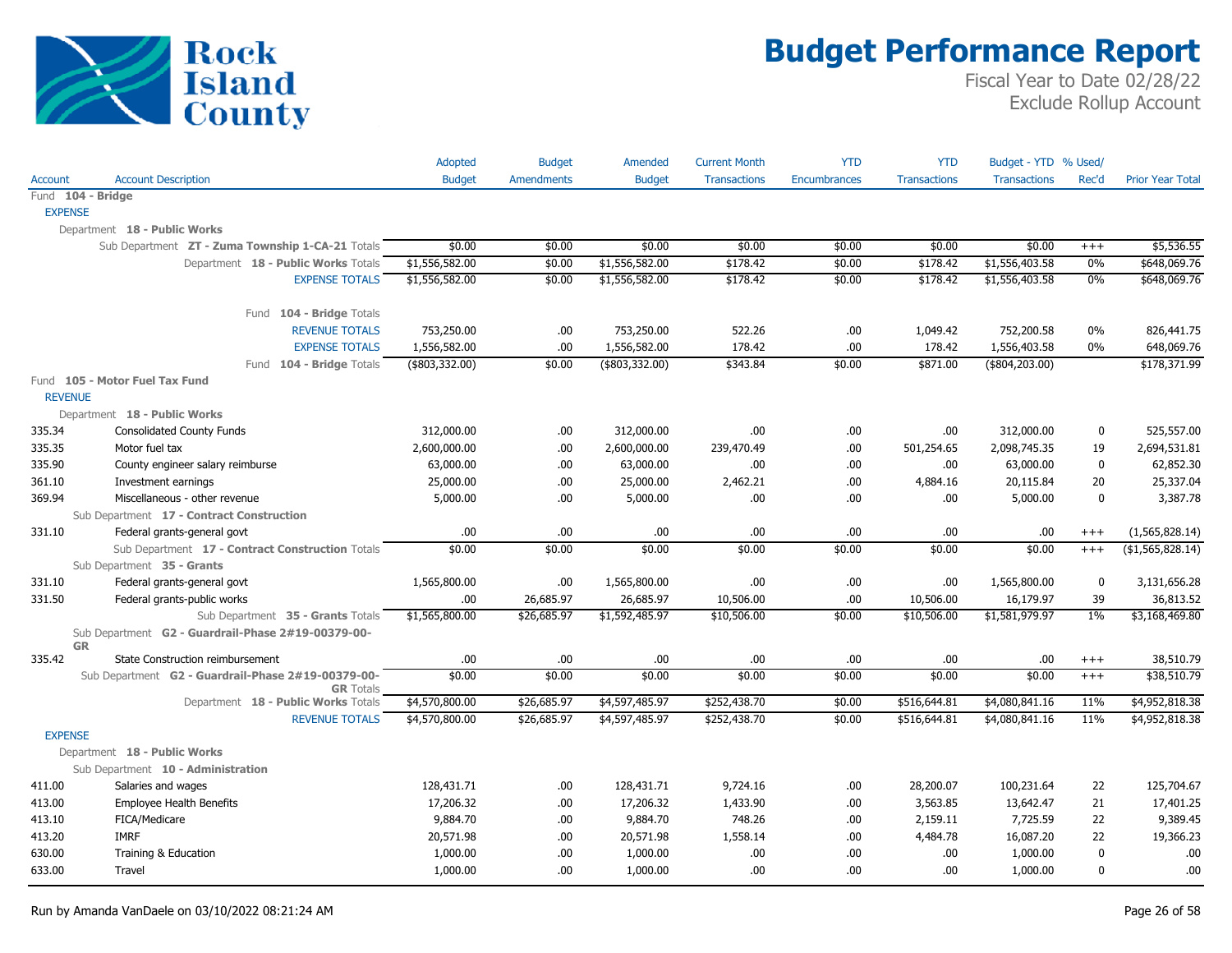

|                |                                                  | Adopted        | <b>Budget</b>     | Amended        | <b>Current Month</b> | YTD                 | <b>YTD</b>          | Budget - YTD % Used/ |                |                         |
|----------------|--------------------------------------------------|----------------|-------------------|----------------|----------------------|---------------------|---------------------|----------------------|----------------|-------------------------|
| Account        | <b>Account Description</b>                       | <b>Budget</b>  | <b>Amendments</b> | <b>Budget</b>  | <b>Transactions</b>  | <b>Encumbrances</b> | <b>Transactions</b> | <b>Transactions</b>  | Rec'd          | <b>Prior Year Total</b> |
|                | Fund 105 - Motor Fuel Tax Fund                   |                |                   |                |                      |                     |                     |                      |                |                         |
| <b>EXPENSE</b> |                                                  |                |                   |                |                      |                     |                     |                      |                |                         |
|                | Department 18 - Public Works                     |                |                   |                |                      |                     |                     |                      |                |                         |
|                | Sub Department 10 - Administration Totals        | \$178,094.71   | \$0.00            | \$178,094.71   | \$13,464.46          | \$0.00              | \$38,407.81         | \$139,686.90         | 22%            | \$171,861.60            |
|                | Sub Department 12 - Engineering                  |                |                   |                |                      |                     |                     |                      |                |                         |
| 411.00         | Salaries and wages                               | 51,272.92      | 2,558.08          | 53,831.00      | 4,428.81             | .00                 | 13,120.70           | 40,710.30            | 24             | 48,759.63               |
| 412.00         | Overtime                                         | 7,500.00       | .00.              | 7,500.00       | .00.                 | .00.                | .00                 | 7,500.00             | 0              | 4,532.89                |
| 413.00         | <b>Employee Health Benefits</b>                  | 12,044.40      | .00.              | 12,044.40      | .00.                 | .00                 | .00                 | 12,044.40            | 0              | .00                     |
| 413.10         | FICA/Medicare                                    | 3,922.30       | 769.70            | 4,692.00       | 338.80               | .00                 | 977.98              | 3,714.02             | 21             | 3,785.70                |
| 413.20         | <b>IMRF</b>                                      | 8,163.14       | 1,606.86          | 9,770.00       | .00.                 | .00                 | .00                 | 9,770.00             | $\mathbf 0$    | .00                     |
| 631.00         | <b>Professional Services</b>                     | 60,775.00      | .00.              | 60,775.00      | .00.                 | .00                 | 4,469.28            | 56,305.72            | $\overline{7}$ | 35,000.00               |
|                | Sub Department 12 - Engineering Totals           | \$143,677.76   | \$4,934.64        | \$148,612.40   | \$4,767.61           | \$0.00              | \$18,567.96         | \$130,044.44         | 12%            | \$92,078.22             |
|                | Sub Department 17 - Contract Construction        |                |                   |                |                      |                     |                     |                      |                |                         |
| 644.00         | <b>Outside Contractual</b>                       | 4,600,000.00   | .00.              | 4,600,000.00   | .00.                 | .00                 | .00                 | 4,600,000.00         | $\mathbf 0$    | .00                     |
|                | Sub Department 17 - Contract Construction Totals | \$4,600,000.00 | \$0.00            | \$4,600,000.00 | \$0.00               | \$0.00              | \$0.00              | \$4,600,000.00       | 0%             | \$0.00                  |
|                | Sub Department 31 - Road Maintenance             |                |                   |                |                      |                     |                     |                      |                |                         |
| 412.00         | Overtime                                         | 50,000.00      | .00.              | 50,000.00      | .00.                 | .00                 | .00                 | 50,000.00            | 0              | .00                     |
| 413.10         | FICA/Medicare                                    | 3,825.00       | .00.              | 3,825.00       | .00.                 | .00.                | .00                 | 3,825.00             | $\mathbf 0$    | .00                     |
| 413.20         | <b>IMRF</b>                                      | 7,965.00       | .00.              | 7,965.00       | .00.                 | .00.                | .00                 | 7,965.00             | 0              | .00                     |
| 522.00         | <b>Operating Supplies</b>                        | 525,000.00     | .00.              | 525,000.00     | 165,224.00           | .00                 | 227,962.64          | 297,037.36           | 43             | 330,727.91              |
| 523.00         | Repair/Maintenance Supplies                      | 175,000.00     | .00.              | 175,000.00     | .00.                 | .00                 | (2,883.27)          | 177,883.27           | $-2$           | 111,313.72              |
| 631.00         | <b>Professional Services</b>                     | .00            | .00.              | .00.           | 255.62               | .00                 | 8,706.78            | (8,706.78)           | $+++$          | .00                     |
| 639.00         | Rentals                                          | 125,000.00     | .00.              | 125,000.00     | .00.                 | .00                 | .00                 | 125,000.00           | 0              | 126,563.00              |
| 644.00         | <b>Outside Contractual</b>                       | 1,000,000.00   | (26, 685.97)      | 973,314.03     | .00.                 | .00                 | .00                 | 973,314.03           | $\mathbf 0$    | 182,428.50              |
| 767.00         | Infrastructure over \$15,000                     | .00            | .00               | .00            | .00                  | .00                 | .00                 | .00                  | $+++$          | 584.96                  |
| 991.11         | Transfer to Other Funds                          | 485,000.00     | .00.              | 485,000.00     | .00                  | .00                 | .00                 | 485,000.00           | $\mathbf 0$    | .00                     |
|                | Sub Department 31 - Road Maintenance Totals      | \$2,371,790.00 | (426, 685.97)     | \$2,345,104.03 | \$165,479.62         | \$0.00              | \$233,786.15        | \$2,111,317.88       | 10%            | \$751,618.09            |
|                | Sub Department 34 - Sign Maintenance             |                |                   |                |                      |                     |                     |                      |                |                         |
| 412.00         | Overtime                                         | 2,000.00       | .00               | 2,000.00       | .00.                 | .00.                | .00                 | 2,000.00             | 0              | .00                     |
| 413.10         | FICA/Medicare                                    | 153.00         | .00.              | 153.00         | .00.                 | .00                 | .00                 | 153.00               | $\mathbf 0$    | .00                     |
| 413.20         | <b>IMRF</b>                                      | 319.00         | .00               | 319.00         | .00.                 | .00                 | .00                 | 319.00               | 0              | .00                     |
| 522.00         | <b>Operating Supplies</b>                        | 5,000.00       | .00.              | 5,000.00       | .00.                 | .00.                | .00                 | 5,000.00             | $\mathbf 0$    | .00                     |
| 523.00         | Repair/Maintenance Supplies                      | 30,000.00      | .00.              | 30,000.00      | 502.08               | .00                 | 2,939.58            | 27,060.42            | 10             | 14,337.50               |
| 991.11         | Transfer to Other Funds                          | 140,000.00     | .00               | 140,000.00     | .00.                 | .00                 | .00                 | 140,000.00           | 0              | .00                     |
|                | Sub Department 34 - Sign Maintenance Totals      | \$177,472.00   | \$0.00            | \$177,472.00   | \$502.08             | \$0.00              | \$2,939.58          | \$174,532.42         | 2%             | \$14,337.50             |
|                | Sub Department 35 - Grants                       |                |                   |                |                      |                     |                     |                      |                |                         |
| 631.00         | <b>Professional Services</b>                     | .00            | .00               | .00.           | .00.                 | .00                 | .00                 | .00                  | $+++$          | 38,813.22               |
| 991.12         | Transfer to Other Agencies                       | .00            | 26,685.97         | 26,685.97      | .00.                 | .00                 | 26,685.97           | .00                  | 100            | 297,951.74              |
|                | Sub Department 35 - Grants Totals                | \$0.00         | \$26,685.97       | \$26,685.97    | \$0.00               | \$0.00              | \$26,685.97         | \$0.00               | 100%           | \$336,764.96            |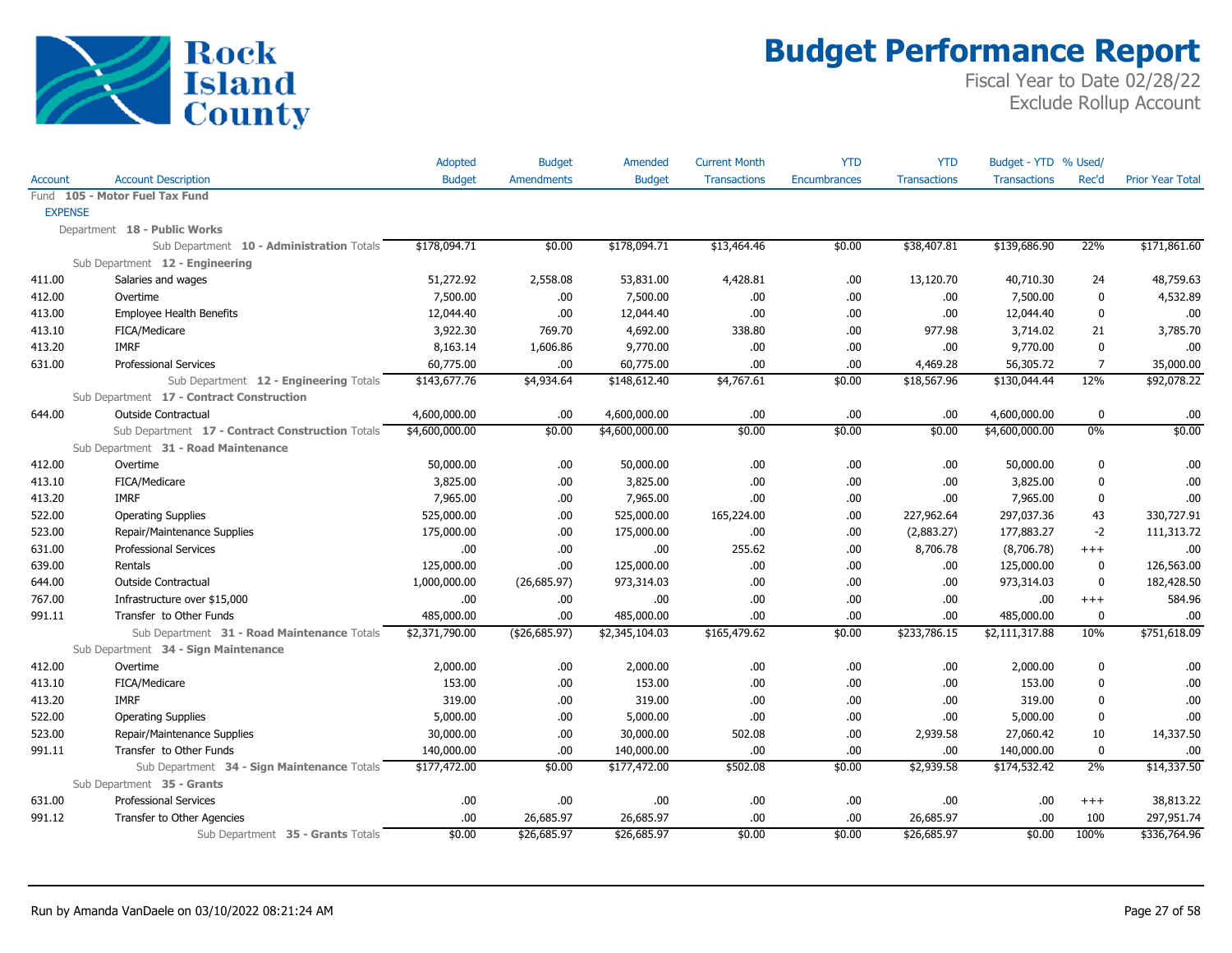

|                |                                                                        | Adopted          | <b>Budget</b>     | Amended           | <b>Current Month</b> | <b>YTD</b>          | <b>YTD</b>          | Budget - YTD % Used/ |          |                         |
|----------------|------------------------------------------------------------------------|------------------|-------------------|-------------------|----------------------|---------------------|---------------------|----------------------|----------|-------------------------|
| Account        | <b>Account Description</b>                                             | <b>Budget</b>    | <b>Amendments</b> | <b>Budget</b>     | <b>Transactions</b>  | <b>Encumbrances</b> | <b>Transactions</b> | <b>Transactions</b>  | Rec'd    | <b>Prior Year Total</b> |
|                | Fund 105 - Motor Fuel Tax Fund                                         |                  |                   |                   |                      |                     |                     |                      |          |                         |
| <b>EXPENSE</b> |                                                                        |                  |                   |                   |                      |                     |                     |                      |          |                         |
|                | Department 18 - Public Works                                           |                  |                   |                   |                      |                     |                     |                      |          |                         |
| <b>GR</b>      | Sub Department G2 - Guardrail-Phase 2#19-00379-00-                     |                  |                   |                   |                      |                     |                     |                      |          |                         |
| 631.00         | <b>Professional Services</b>                                           | .00.             | .00.              | .00               | .00.                 | .00                 | .00.                | .00                  | $+++$    | 8,835.04                |
|                | Sub Department G2 - Guardrail-Phase 2#19-00379-00-<br><b>GR</b> Totals | \$0.00           | \$0.00            | \$0.00            | \$0.00               | \$0.00              | \$0.00              | \$0.00               | $^{+++}$ | \$8,835.04              |
|                | Department 18 - Public Works Totals                                    | \$7,471,034.47   | \$4,934.64        | \$7,475,969.11    | \$184,213.77         | \$0.00              | \$320,387.47        | \$7,155,581.64       | 4%       | \$1,375,495.41          |
|                | <b>EXPENSE TOTALS</b>                                                  | \$7,471,034.47   | \$4,934.64        | \$7,475,969.11    | \$184,213.77         | \$0.00              | \$320,387.47        | \$7,155,581.64       | 4%       | \$1,375,495.41          |
|                | Fund 105 - Motor Fuel Tax Fund Totals                                  |                  |                   |                   |                      |                     |                     |                      |          |                         |
|                | <b>REVENUE TOTALS</b>                                                  | 4,570,800.00     | 26,685.97         | 4,597,485.97      | 252,438.70           | .00                 | 516,644.81          | 4,080,841.16         | 11%      | 4,952,818.38            |
|                | <b>EXPENSE TOTALS</b>                                                  | 7,471,034.47     | 4,934.64          | 7,475,969.11      | 184,213.77           | .00                 | 320,387.47          | 7,155,581.64         | 4%       | 1,375,495.41            |
|                | Fund 105 - Motor Fuel Tax Fund Totals                                  | (\$2,900,234.47) | \$21,751.33       | ( \$2,878,483.14) | \$68,224.93          | \$0.00              | \$196,257.34        | (\$3,074,740.48)     |          | \$3,577,322.97          |
|                | Fund 106 - State's Attorney Drug Enforce                               |                  |                   |                   |                      |                     |                     |                      |          |                         |
| <b>REVENUE</b> |                                                                        |                  |                   |                   |                      |                     |                     |                      |          |                         |
|                | Department 09 - State's Attorney                                       |                  |                   |                   |                      |                     |                     |                      |          |                         |
| 348.52         | Drug enforcement forfeitures                                           | .00.             | .00.              | .00.              | 3,158.53             | .00                 | 8,548.54<br>29.76   | (8,548.54)           | $^{+++}$ | 25,002.01<br>254.76     |
| 361.25         | St attny seized property interes                                       | .00.             | .00<br>.00        | .00               | 14.61<br>.00.        | .00                 | .00                 | (29.76)              | $+++$    |                         |
| 391.80         | Transfer from general fund<br>Sub Department 35 - Grants               | .00              |                   | .00.              |                      | .00                 |                     | .00                  | $+++$    | 3,588.40                |
| 334.40         | State grants - judiciary & legal                                       | .00              | .00.              | .00               | .00.                 | .00                 | .00.                | .00                  | $^{+++}$ | 24,405.69               |
|                | Sub Department 35 - Grants Totals                                      | \$0.00           | \$0.00            | \$0.00            | \$0.00               | \$0.00              | \$0.00              | \$0.00               | $^{+++}$ | \$24,405.69             |
|                | Department 09 - State's Attorney Totals                                | \$0.00           | \$0.00            | \$0.00            | \$3,173.14           | \$0.00              | \$8,578.30          | $($ \$8,578.30)      | $^{+++}$ | \$53,250.86             |
|                | <b>REVENUE TOTALS</b>                                                  | \$0.00           | \$0.00            | \$0.00            | \$3,173.14           | \$0.00              | \$8,578.30          | $($ \$8,578.30)      | $+++$    | \$53,250.86             |
| <b>EXPENSE</b> |                                                                        |                  |                   |                   |                      |                     |                     |                      |          |                         |
|                | Department 09 - State's Attorney                                       |                  |                   |                   |                      |                     |                     |                      |          |                         |
| 411.00         | Salaries and wages                                                     | .00.             | .00.              | .00               | 2,472.96             | .00                 | 7,171.59            | (7, 171.59)          | $^{+++}$ | 18,547.22               |
| 413.00         | <b>Employee Health Benefits</b>                                        | .00.             | .00.              | .00.              | 584.30               | .00                 | 1,452.25            | (1,452.25)           | $^{+++}$ | 3,687.45                |
| 413.10         | FICA/Medicare                                                          | .00              | .00.              | .00               | 222.78               | .00                 | 682.46              | (682.46)             | $^{+++}$ | 1,273.92                |
| 413.20         | <b>IMRF</b>                                                            | .00              | .00.              | .00               | 463.88               | .00                 | 1,369.52            | (1,369.52)           | $+++$    | 4,044.54                |
| 521.00         | <b>Office Supplies</b>                                                 | .00              | .00.              | .00.              | .00.                 | .00                 | .00.                | .00                  | $+++$    | 674.91                  |
| 524.00         | Small Tools & Equip under \$1,000                                      | .00.             | .00.              | .00               | .00                  | .00                 | .00.                | .00                  | $^{+++}$ | 951.43                  |
| 631.00         | <b>Professional Services</b>                                           | .00              | .00.              | .00.              | 186.89               | .00                 | 186.89              | (186.89)             | $^{+++}$ | 5,024.76                |
| 632.00         | Communications                                                         | .00              | .00.              | .00.              | 422.01               | .00                 | 474.37              | (474.37)             | $^{+++}$ | 1,040.55                |
| 634.00         | Publishing                                                             | .00              | .00.              | .00.              | .00.                 | .00                 | .00                 | .00                  | $^{+++}$ | 1,528.20                |
| 638.00         | Repairs & Maintenance                                                  | .00              | .00.              | .00.              | .00.                 | .00                 | .00                 | .00                  | $^{+++}$ | 1,131.00                |
| 642.00         | Dues & memberships                                                     | .00.             | .00               | .00               | .00.                 | .00                 | 385.00              | (385.00)             | $^{+++}$ | .00                     |
| 644.00         | <b>Outside Contractual</b>                                             | .00.             | .00.              | .00.              | .00.                 | .00                 | 834.42              | (834.42)             | $+++$    | 3,742.17                |
|                | Sub Department 35 - Grants                                             |                  |                   |                   |                      |                     |                     |                      |          |                         |
| 411.00         | Salaries and wages                                                     | .00              | .00.              | .00.              | .00.                 | .00                 | .00.                | .00.                 | $+++$    | 12,714.65               |
|                |                                                                        |                  |                   |                   |                      |                     |                     |                      |          |                         |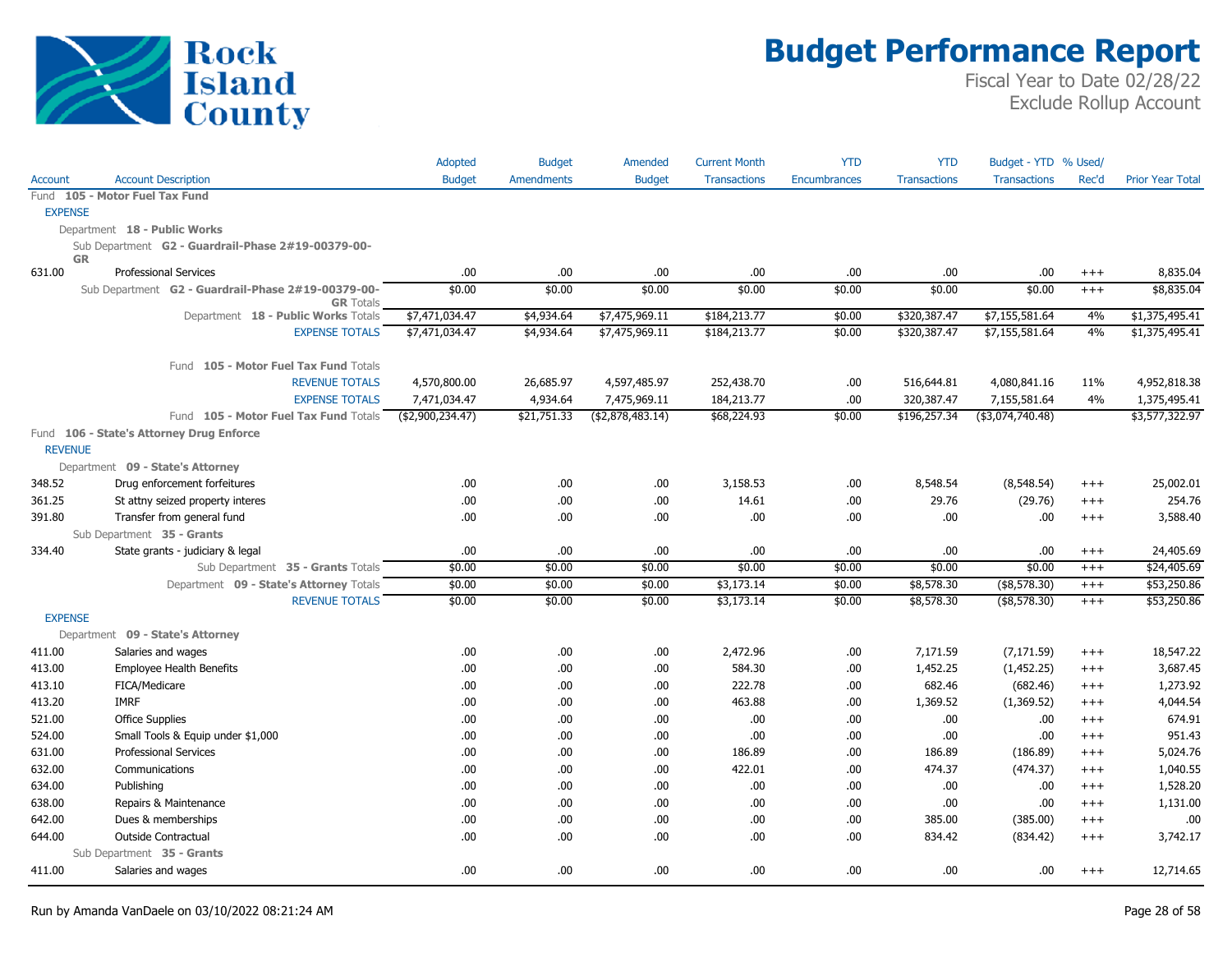

|                |                                                 | Adopted        | <b>Budget</b>     | Amended        | <b>Current Month</b> | <b>YTD</b>          | <b>YTD</b>          | Budget - YTD % Used/ |                |                         |
|----------------|-------------------------------------------------|----------------|-------------------|----------------|----------------------|---------------------|---------------------|----------------------|----------------|-------------------------|
| Account        | <b>Account Description</b>                      | <b>Budget</b>  | <b>Amendments</b> | <b>Budget</b>  | <b>Transactions</b>  | <b>Encumbrances</b> | <b>Transactions</b> | <b>Transactions</b>  | Rec'd          | <b>Prior Year Total</b> |
|                | Fund 106 - State's Attorney Drug Enforce        |                |                   |                |                      |                     |                     |                      |                |                         |
| <b>EXPENSE</b> |                                                 |                |                   |                |                      |                     |                     |                      |                |                         |
|                | Department 09 - State's Attorney                |                |                   |                |                      |                     |                     |                      |                |                         |
|                | Sub Department 35 - Grants                      |                |                   |                |                      |                     |                     |                      |                |                         |
| 413.00         | <b>Employee Health Benefits</b>                 | .00            | .00               | .00.           | .00                  | .00                 | .00                 | .00.                 | $^{+++}$       | 3,403.80                |
| 413.10         | FICA/Medicare                                   | .00.           | .00.              | .00.           | .00                  | .00.                | .00                 | .00.                 | $^{+++}$       | 1,714.32                |
| 413.20         | <b>IMRF</b>                                     | .00.           | .00               | .00.           | .00                  | .00.                | .00                 | .00.                 | $+++$          | 1,974.91                |
| 991.12         | Transfer to Other Agencies                      | .00.           | .00               | .00.           | .00                  | .00                 | .00                 | .00.                 | $^{+++}$       | 1,155.88                |
|                | Sub Department 35 - Grants Totals               | \$0.00         | \$0.00            | \$0.00         | \$0.00               | \$0.00              | \$0.00              | \$0.00               | $^{+++}$       | \$20,963.56             |
|                | Department 09 - State's Attorney Totals         | \$0.00         | \$0.00            | \$0.00         | \$4,352.82           | \$0.00              | \$12,556.50         | (\$12,556.50)        | $^{+++}$       | \$62,609.71             |
|                | <b>EXPENSE TOTALS</b>                           | \$0.00         | \$0.00            | \$0.00         | \$4,352.82           | \$0.00              | \$12,556.50         | (\$12,556.50)        | $^{+++}$       | \$62,609.71             |
|                | Fund 106 - State's Attorney Drug Enforce Totals |                |                   |                |                      |                     |                     |                      |                |                         |
|                | <b>REVENUE TOTALS</b>                           | .00.           | .00.              | .00            | 3,173.14             | .00                 | 8,578.30            | (8,578.30)           | $^{+++}$       | 53,250.86               |
|                | <b>EXPENSE TOTALS</b>                           | .00.           | .00               | .00.           | 4,352.82             | .00.                | 12,556.50           | (12, 556.50)         | $^{+++}$       | 62,609.71               |
|                | Fund 106 - State's Attorney Drug Enforce Totals | \$0.00         | \$0.00            | \$0.00         | (\$1,179.68)         | \$0.00              | $($ \$3,978.20)     | \$3,978.20           |                | $($ \$9,358.85)         |
| <b>REVENUE</b> | Fund 108 - Hope Creek                           |                |                   |                |                      |                     |                     |                      |                |                         |
|                | Department 21 - Hope Creek                      |                |                   |                |                      |                     |                     |                      |                |                         |
| 332.20         | Medicare A                                      | .00.           | .00.              | .00.           | .00                  | .00.                | .00                 | .00                  | $^{+++}$       | 3,520.00                |
| 335.61         | Public aid medicaid                             | .00.           | .00               | .00.           | .00                  | .00.                | .00                 | .00.                 | $+++$          | 30,980.10               |
| 335.63         | IGT- Inter governmental transfer funds          | .00.           | .00               | .00.           | .00                  | .00.                | .00                 | .00                  | $^{+++}$       | 31,699.40               |
| 346.03         | I P A resident fees                             | .00.           | .00               | .00.           | 13.00                | .00                 | 39.00               | (39.00)              | $^{+++}$       | 3,531.47                |
| 346.06         | <b>VA Revenues</b>                              | .00.           | .00.              | .00.           | .00                  | .00.                | .00                 | .00                  | $^{+++}$       | 170.50                  |
| 361.10         | Investment earnings                             | 2,200.00       | .00               | 2,200.00       | 45.44                | .00.                | 152.75              | 2,047.25             | $\overline{7}$ | 2,723.87                |
| 391.35         | Transfer from nurse home taxlevy                | 2,799,806.00   | .00               | 2,799,806.00   | .00                  | .00.                | .00                 | 2,799,806.00         | 0              | 2,734,265.92            |
|                | Department 21 - Hope Creek Totals               | \$2,802,006.00 | \$0.00            | \$2,802,006.00 | \$58.44              | \$0.00              | \$191.75            | \$2,801,814.25       | $0\%$          | \$2,806,891.26          |
|                | <b>REVENUE TOTALS</b>                           | \$2,802,006.00 | \$0.00            | \$2,802,006.00 | \$58.44              | \$0.00              | \$191.75            | \$2,801,814.25       | 0%             | \$2,806,891.26          |
| <b>EXPENSE</b> |                                                 |                |                   |                |                      |                     |                     |                      |                |                         |
|                | Department 21 - Hope Creek                      |                |                   |                |                      |                     |                     |                      |                |                         |
|                | Sub Department 10 - Administration              |                |                   |                |                      |                     |                     |                      |                |                         |
| 631.00         | <b>Professional Services</b>                    | .00            | .00               | .00.           | .00                  | .00                 | .00                 | .00.                 | $^{+++}$       | 10,810.00               |
| 632.CB         | Cable for Residents                             | .00.           | .00.              | .00.           | .00                  | .00.                | .00                 | .00.                 | $^{+++}$       | 1,813.96                |
| 633.00         | Travel                                          | .00            | .00               | .00.           | .00                  | .00.                | .00                 | .00.                 | $+++$          | 2,334.00                |
| 644.00         | <b>Outside Contractual</b>                      | 950.00         | .00.              | 950.00         | .00                  | .00.                | .00                 | 950.00               | $\mathbf 0$    | 1,941.40                |
| 871.00         | Principal                                       | 825,000.00     | .00.              | 825,000.00     | .00                  | .00.                | .00                 | 825,000.00           | 0              | 825,000.00              |
| 872.00         | Interest                                        | 206,150.00     | .00.              | 206,150.00     | .00                  | .00.                | .00                 | 206,150.00           | 0              | 318,781.11              |
| 877.00         | Rev/Tax anticipation loan interest due          | 55,000.00      | .00.              | 55,000.00      | .00                  | .00                 | .00                 | 55,000.00            | 0              | .00                     |
| 991.12         | Transfer to Other Agencies                      | 100,000.00     | .00               | 100,000.00     | .00                  | .00                 | .00                 | 100,000.00           | $\mathbf 0$    | 197,581.25              |
|                | Sub Department 10 - Administration Totals       | \$1,187,100.00 | \$0.00            | \$1,187,100.00 | \$0.00               | \$0.00              | \$0.00              | \$1,187,100.00       | 0%             | \$1,358,261.72          |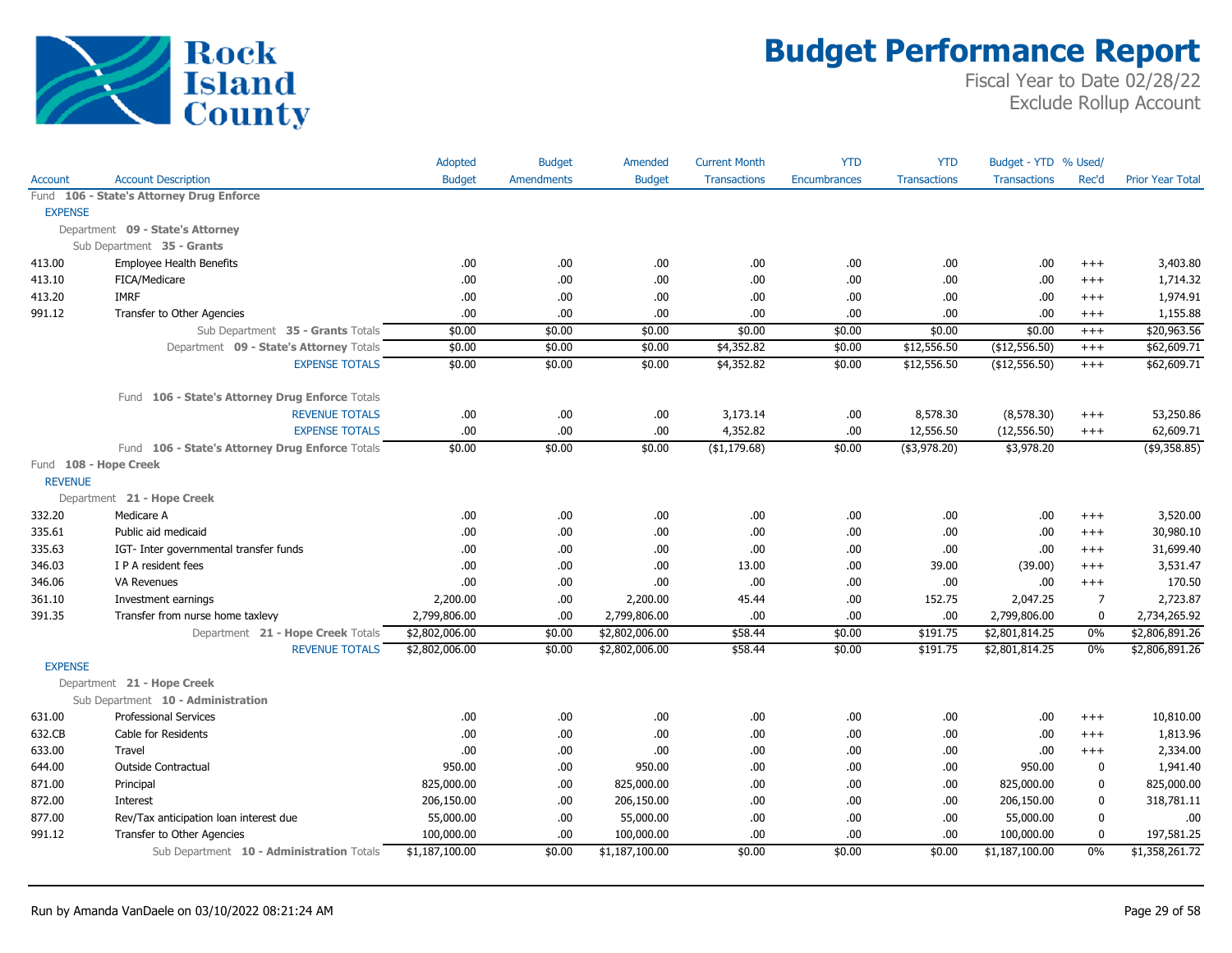

|                |                                                   | Adopted        | <b>Budget</b>     | Amended        | <b>Current Month</b> | <b>YTD</b>   | <b>YTD</b>          | Budget - YTD % Used/ |              |                         |
|----------------|---------------------------------------------------|----------------|-------------------|----------------|----------------------|--------------|---------------------|----------------------|--------------|-------------------------|
| Account        | <b>Account Description</b>                        | <b>Budget</b>  | <b>Amendments</b> | <b>Budget</b>  | <b>Transactions</b>  | Encumbrances | <b>Transactions</b> | <b>Transactions</b>  | Rec'd        | <b>Prior Year Total</b> |
|                | Fund 108 - Hope Creek                             |                |                   |                |                      |              |                     |                      |              |                         |
| <b>EXPENSE</b> |                                                   |                |                   |                |                      |              |                     |                      |              |                         |
|                | Department 21 - Hope Creek                        |                |                   |                |                      |              |                     |                      |              |                         |
|                | Sub Department 18 - Facilities/Maintenance        |                |                   |                |                      |              |                     |                      |              |                         |
| 644.00         | Outside Contractual                               | .00.           | .00.              | .00            | .00.                 | .00          | .00.                | .00                  | $^{+++}$     | (1,931.36)              |
|                | Sub Department 18 - Facilities/Maintenance Totals | \$0.00         | \$0.00            | \$0.00         | \$0.00               | \$0.00       | \$0.00              | \$0.00               | $^{+++}$     | ( \$1,931.36)           |
|                | Sub Department 41 - Patient Care                  |                |                   |                |                      |              |                     |                      |              |                         |
| 631.00         | Professional Services                             | .00            | .00               | .00            | .00                  | .00          | .00.                | .00                  | $^{+++}$     | 2,767.36                |
|                | Sub Department 41 - Patient Care Totals           | \$0.00         | \$0.00            | \$0.00         | \$0.00               | \$0.00       | \$0.00              | \$0.00               | $^{+++}$     | \$2,767.36              |
|                | Department 21 - Hope Creek Totals                 | \$1,187,100.00 | \$0.00            | \$1,187,100.00 | \$0.00               | \$0.00       | \$0.00              | \$1,187,100.00       | 0%           | \$1,359,097.72          |
|                | <b>EXPENSE TOTALS</b>                             | \$1,187,100.00 | \$0.00            | \$1,187,100.00 | \$0.00               | \$0.00       | \$0.00              | \$1,187,100.00       | 0%           | \$1,359,097.72          |
|                | Fund 108 - Hope Creek Totals                      |                |                   |                |                      |              |                     |                      |              |                         |
|                | <b>REVENUE TOTALS</b>                             | 2,802,006.00   | .00.              | 2,802,006.00   | 58.44                | .00          | 191.75              | 2,801,814.25         | $0\%$        | 2,806,891.26            |
|                | <b>EXPENSE TOTALS</b>                             | 1,187,100.00   | .00.              | 1,187,100.00   | .00.                 | .00          | .00.                | 1,187,100.00         | $0\%$        | 1,359,097.72            |
|                | Fund 108 - Hope Creek Totals                      | \$1,614,906.00 | \$0.00            | \$1,614,906.00 | \$58.44              | \$0.00       | \$191.75            | \$1,614,714.25       |              | \$1,447,793.54          |
|                | Fund 109 - Veterans Assistance                    |                |                   |                |                      |              |                     |                      |              |                         |
| <b>REVENUE</b> |                                                   |                |                   |                |                      |              |                     |                      |              |                         |
|                | Department 23 - Veteran's Assistance              |                |                   |                |                      |              |                     |                      |              |                         |
| 311.10         | Property taxes                                    | 100,000.00     | .00.              | 100,000.00     | .00.                 | .00          | .00.                | 100,000.00           | $\mathbf 0$  | 358,363.26              |
| 311.12         | Collectors auction account                        | .00            | .00.              | .00            | .00.                 | .00          | .00.                | .00                  | $^{+++}$     | 2,508.25                |
| 361.10         | Investment earnings                               | 2,500.00       | .00               | 2,500.00       | 185.16               | .00          | 685.48              | 1,814.52             | 27           | 4,662.79                |
| 361.30         | Collector's interest '90                          | .00            | .00.              | .00            | .00.                 | .00          | .00.                | .00                  | $^{+++}$     | 48.00                   |
|                | Department 23 - Veteran's Assistance Totals       | \$102,500.00   | \$0.00            | \$102,500.00   | \$185.16             | \$0.00       | \$685.48            | \$101,814.52         | $1\%$        | \$365,582.30            |
| <b>EXPENSE</b> | <b>REVENUE TOTALS</b>                             | \$102,500.00   | \$0.00            | \$102,500.00   | \$185.16             | \$0.00       | \$685.48            | \$101,814.52         | $1\%$        | \$365,582.30            |
|                | Department 23 - Veteran's Assistance              |                |                   |                |                      |              |                     |                      |              |                         |
|                | Sub Department 10 - Administration                |                |                   |                |                      |              |                     |                      |              |                         |
| 411.00         | Salaries and wages                                | 115,221.67     | .00.              | 115,221.67     | 9,443.12             | .00          | 26,749.27           | 88,472.40            | 23           | 108,768.94              |
| 413.00         | <b>Employee Health Benefits</b>                   | 24,748.96      | .00.              | 24,748.96      | 584.30               | .00          | 1,452.25            | 23,296.71            | 6            | 21,441.25               |
| 413.10         | FICA/Medicare                                     | 8,815.00       | .00               | 8,815.00       | 715.91               | .00          | 2,033.43            | 6,781.57             | 23           | 7,976.75                |
| 413.20         | <b>IMRF</b>                                       | 18,344.82      | .00.              | 18,344.82      | 1,210.42             | .00          | 3,117.61            | 15,227.21            | 17           | 15,339.47               |
| 521.00         | <b>Office Supplies</b>                            | 400.00         | .00.              | 400.00         | .00.                 | .00          | 34.00               | 366.00               | 8            | 254.40                  |
| 522.00         | <b>Operating Supplies</b>                         | 100.00         | .00.              | 100.00         | .00.                 | .00          | 100.00              | .00                  | 100          | 233.98                  |
| 523.00         | Repair/Maintenance Supplies                       | 500.00         | .00.              | 500.00         | .00                  | .00          | .00                 | 500.00               | $\pmb{0}$    | .00                     |
| 524.00         | Small Tools & Equip under \$1,000                 | 200.00         | .00               | 200.00         | 119.99               | .00          | 119.99              | 80.01                | 60           | 154.98                  |
| 527.00         | Books & Periodicals                               | 200.00         | .00.              | 200.00         | .00.                 | .00          | .00.                | 200.00               | $\mathbf 0$  | 112.00                  |
| 630.00         | Training & Education                              | 600.00         | .00.              | 600.00         | .00.                 | .00          | .00.                | 600.00               | $\mathbf{0}$ | 350.00                  |
| 632.00         | Communications                                    | 100.00         | .00.              | 100.00         | 3.99                 | .00          | 7.95                | 92.05                | 8            | 106.60                  |
| 633.00         | Travel                                            | 300.00         | .00               | 300.00         | .00.                 | .00          | .00                 | 300.00               | $\mathbf{0}$ | .00                     |
| 635.00         | Printing & Duplicating                            | 250.00         | .00.              | 250.00         | .00.                 | .00          | .00                 | 250.00               | $\mathbf{0}$ | .00                     |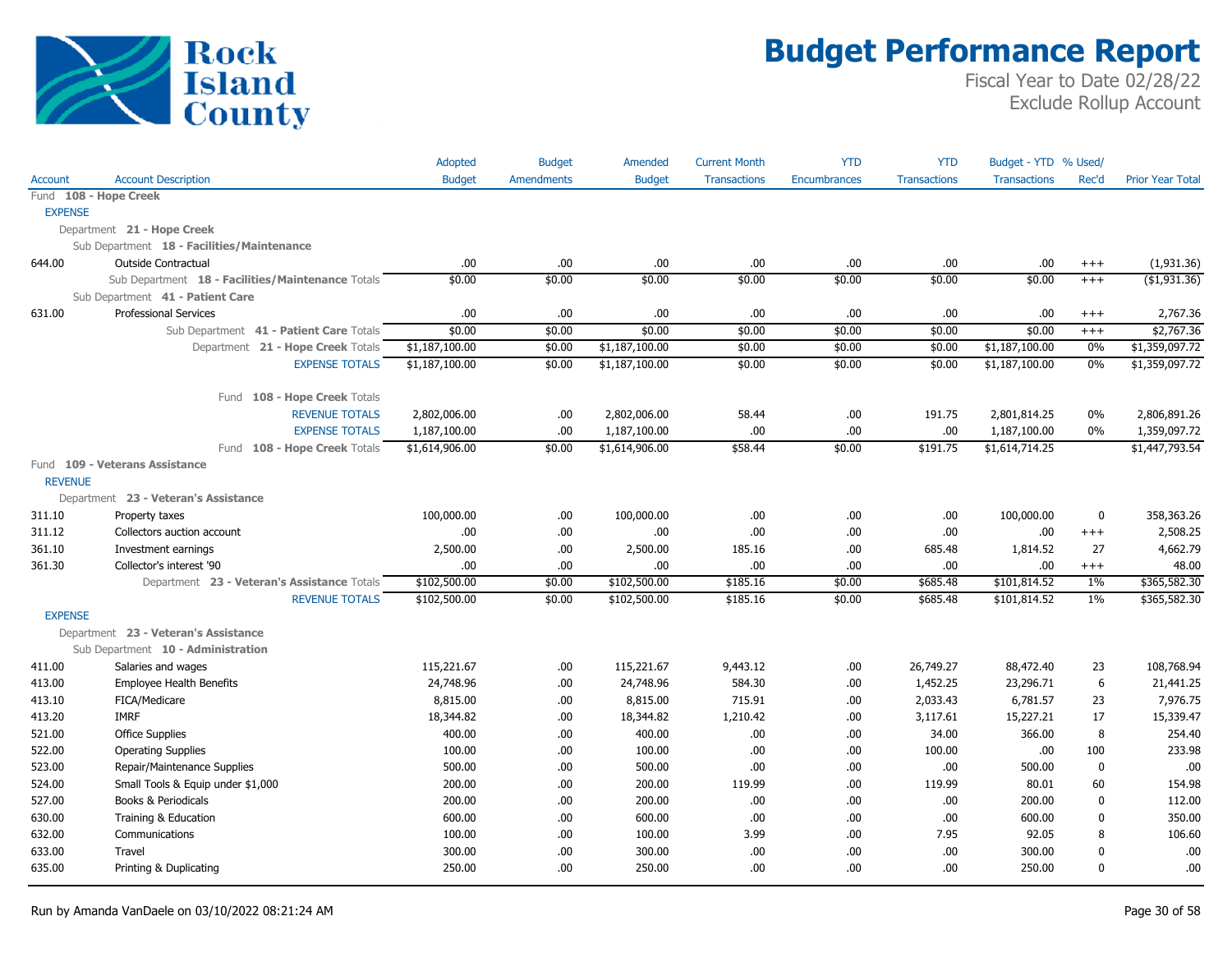

|                |                                             | Adopted          | <b>Budget</b>     | Amended          | <b>Current Month</b> | <b>YTD</b>          | <b>YTD</b>          | Budget - YTD % Used/ |                |                         |
|----------------|---------------------------------------------|------------------|-------------------|------------------|----------------------|---------------------|---------------------|----------------------|----------------|-------------------------|
| Account        | <b>Account Description</b>                  | <b>Budget</b>    | <b>Amendments</b> | <b>Budget</b>    | <b>Transactions</b>  | <b>Encumbrances</b> | <b>Transactions</b> | <b>Transactions</b>  | Rec'd          | <b>Prior Year Total</b> |
|                | Fund 109 - Veterans Assistance              |                  |                   |                  |                      |                     |                     |                      |                |                         |
| <b>EXPENSE</b> |                                             |                  |                   |                  |                      |                     |                     |                      |                |                         |
|                | Department 23 - Veteran's Assistance        |                  |                   |                  |                      |                     |                     |                      |                |                         |
|                | Sub Department 10 - Administration          |                  |                   |                  |                      |                     |                     |                      |                |                         |
| 638.00         | Repairs & Maintenance                       | 500.00           | .00.              | 500.00           | .00                  | .00                 | .00                 | 500.00               | $\mathbf 0$    | .00                     |
| 642.00         | Dues & memberships                          | 300.00           | .00               | 300.00           | .00                  | .00                 | 200.00              | 100.00               | 67             | 275.00                  |
| 644.00         | <b>Outside Contractual</b>                  | 1,500.00         | .00.              | 1,500.00         | 26.94                | .00.                | 80.40               | 1,419.60             | 5              | 383.80                  |
| 764.00         | Mach & Equipment \$1,000-\$4,999            | 1,500.00         | .00.              | 1,500.00         | .00                  | .00                 | .00                 | 1,500.00             | $\mathbf 0$    | .00                     |
| 991.00         | Transfer to General Fund                    | 23,763.00        | .00               | 23,763.00        | .00.                 | .00.                | .00.                | 23,763.00            | $\mathbf 0$    | 23,763.00               |
|                | Sub Department 10 - Administration Totals   | \$197,343.45     | \$0.00            | \$197,343.45     | \$12,104.67          | \$0.00              | \$33,894.90         | \$163,448.55         | 17%            | \$179,160.17            |
|                | Sub Department 24 - Veteran's Relief        |                  |                   |                  |                      |                     |                     |                      |                |                         |
| 522.00         | <b>Operating Supplies</b>                   | .00              | .00.              | .00              | .00.                 | .00.                | .00                 | .00.                 | $^{+++}$       | 100.00                  |
| 526.00         | Food Purchases                              | 24,500.00        | .00               | 24,500.00        | 1,351.87             | .00.                | 2,444.22            | 22,055.78            | 10             | 20,590.73               |
| 637.00         | <b>Public Utility Services</b>              | 12,000.00        | .00.              | 12,000.00        | 400.00               | .00                 | 850.00              | 11,150.00            | $\overline{7}$ | 8,217.30                |
| 639.00         | Rentals                                     | 113,000.00       | .00.              | 113,000.00       | 5,618.00             | .00.                | 14,842.00           | 98,158.00            | 13             | 82,344.00               |
| 641.00         | Assistance to Veterans                      | 15,500.00        | .00               | 15,500.00        | 849.36               | .00.                | 1,628.12            | 13,871.88            | 11             | 11,450.99               |
|                | Sub Department 24 - Veteran's Relief Totals | \$165,000.00     | \$0.00            | \$165,000.00     | \$8,219.23           | \$0.00              | \$19,764.34         | \$145,235.66         | 12%            | \$122,703.02            |
|                | Department 23 - Veteran's Assistance Totals | \$362,343.45     | \$0.00            | \$362,343.45     | \$20,323.90          | \$0.00              | \$53,659.24         | \$308,684.21         | 15%            | \$301,863.19            |
|                | <b>EXPENSE TOTALS</b>                       | \$362,343.45     | \$0.00            | \$362,343.45     | \$20,323.90          | \$0.00              | \$53,659.24         | \$308,684.21         | 15%            | \$301,863.19            |
|                | Fund 109 - Veterans Assistance Totals       |                  |                   |                  |                      |                     |                     |                      |                |                         |
|                | <b>REVENUE TOTALS</b>                       | 102,500.00       | .00.              | 102,500.00       | 185.16               | .00.                | 685.48              | 101,814.52           | 1%             | 365,582.30              |
|                | <b>EXPENSE TOTALS</b>                       | 362,343.45       | .00               | 362,343.45       | 20,323.90            | .00.                | 53,659.24           | 308,684.21           | 15%            | 301,863.19              |
|                | Fund 109 - Veterans Assistance Totals       | ( \$259, 843.45) | \$0.00            | ( \$259, 843.45) | ( \$20,138.74)       | \$0.00              | $($ \$52,973.76)    | ( \$206, 869.69)     |                | \$63,719.11             |
|                | Fund 110 - Illinois Municipal Retirement    |                  |                   |                  |                      |                     |                     |                      |                |                         |
| <b>REVENUE</b> |                                             |                  |                   |                  |                      |                     |                     |                      |                |                         |
|                | Department 24 - IMRF/FICA                   |                  |                   |                  |                      |                     |                     |                      |                |                         |
| 311.10         | Property taxes                              | 4,256,756.00     | .00.              | 4,256,756.00     | .00.                 | .00.                | .00                 | 4,256,756.00         | $\mathbf 0$    | 4,132,100.97            |
| 311.12         | Collectors auction account                  | 1,000.00         | .00               | 1,000.00         | .00.                 | .00.                | .00                 | 1,000.00             | $\mathbf 0$    | 28,921.46               |
| 361.10         | Investment earnings                         | 9,000.00         | .00.              | 9,000.00         | 1,039.46             | .00.                | 2,019.97            | 6,980.03             | 22             | 9,974.49                |
| 361.30         | Collector's interest '90                    | .00              | .00.              | .00.             | .00.                 | .00                 | .00                 | .00                  | $^{+++}$       | 553.46                  |
| 391.59         | Transfer from American Rescue Plan Act Fund | .00.             | .00.              | .00.             | .00.                 | .00.                | 62,015.01           | (62, 015.01)         | $^{+++}$       | 557,159.45              |
|                | Department 24 - IMRF/FICA Totals            | \$4,266,756.00   | \$0.00            | \$4,266,756.00   | \$1,039.46           | \$0.00              | \$64,034.98         | \$4,202,721.02       | 2%             | \$4,728,709.83          |
|                | <b>REVENUE TOTALS</b>                       | \$4,266,756.00   | \$0.00            | \$4,266,756.00   | \$1,039.46           | \$0.00              | \$64,034.98         | \$4,202,721.02       | 2%             | \$4,728,709.83          |
| <b>EXPENSE</b> |                                             |                  |                   |                  |                      |                     |                     |                      |                |                         |
|                | Department 24 - IMRF/FICA                   |                  |                   |                  |                      |                     |                     |                      |                |                         |
| 413.20         | <b>IMRF</b>                                 | 4,081,744.47     | .00.              | 4,081,744.47     | 274,178.88           | .00.                | 832,473.45          | 3,249,271.02         | 20             | 3,854,219.96            |
| 991.00         | Transfer to General Fund                    | 27,014.00        | .00               | 27,014.00        | .00                  | .00.                | .00                 | 27,014.00            | $\mathbf 0$    | 27,014.00               |
|                | Department 24 - IMRF/FICA Totals            | \$4,108,758.47   | \$0.00            | \$4,108,758.47   | \$274,178.88         | \$0.00              | \$832,473.45        | \$3,276,285.02       | 20%            | \$3,881,233.96          |
|                | <b>EXPENSE TOTALS</b>                       | \$4,108,758.47   | \$0.00            | \$4,108,758.47   | \$274,178.88         | \$0.00              | \$832,473.45        | \$3,276,285.02       | 20%            | \$3,881,233.96          |
|                |                                             |                  |                   |                  |                      |                     |                     |                      |                |                         |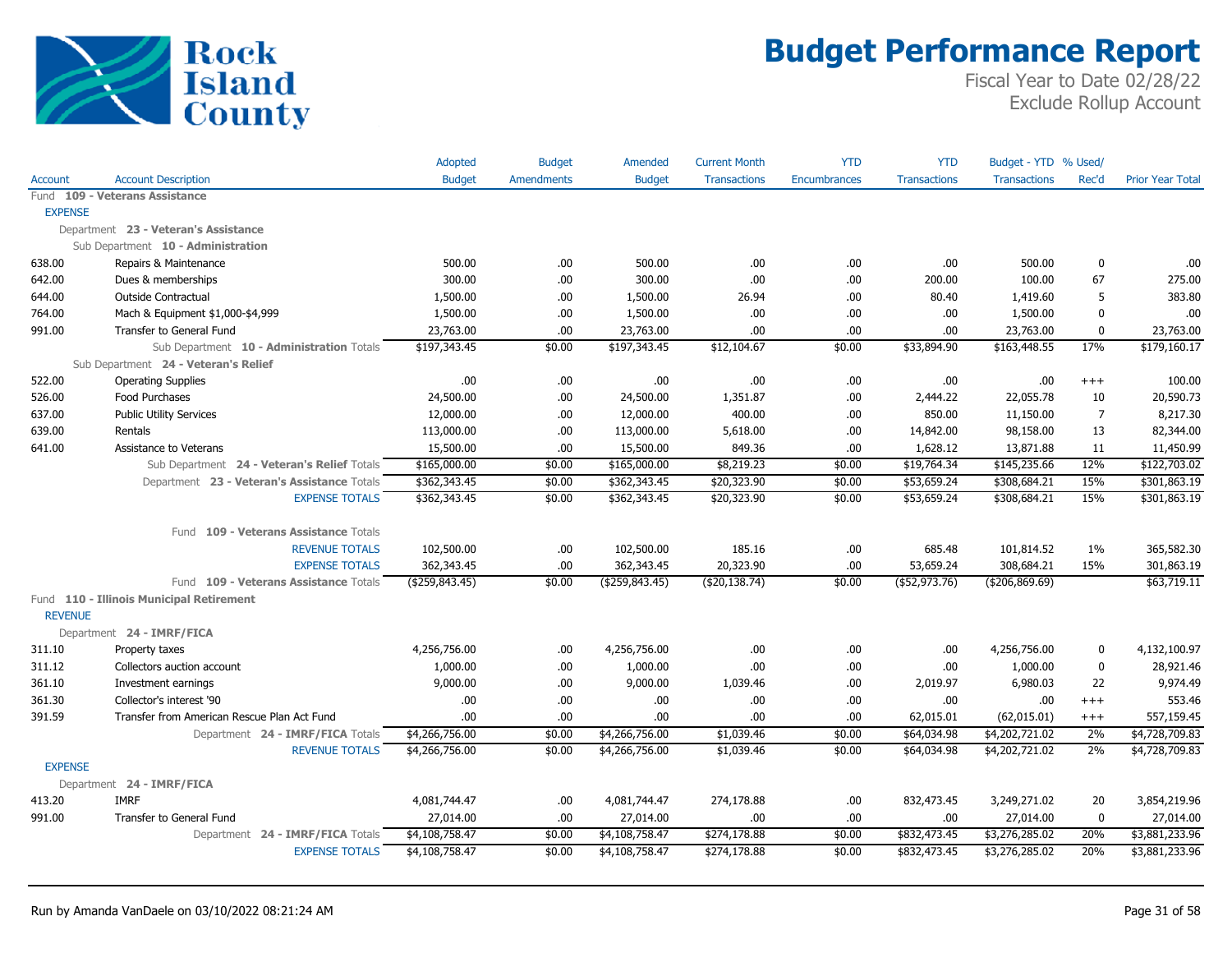

|                |                                                 | Adopted        | <b>Budget</b>     | Amended        | <b>Current Month</b> | <b>YTD</b>          | <b>YTD</b>          | Budget - YTD % Used/ |             |                         |
|----------------|-------------------------------------------------|----------------|-------------------|----------------|----------------------|---------------------|---------------------|----------------------|-------------|-------------------------|
| <b>Account</b> | <b>Account Description</b>                      | <b>Budget</b>  | <b>Amendments</b> | <b>Budget</b>  | <b>Transactions</b>  | <b>Encumbrances</b> | <b>Transactions</b> | <b>Transactions</b>  | Rec'd       | <b>Prior Year Total</b> |
|                | Fund 110 - Illinois Municipal Retirement Totals |                |                   |                |                      |                     |                     |                      |             |                         |
|                | <b>REVENUE TOTALS</b>                           | 4,266,756.00   | .00.              | 4,266,756.00   | 1,039.46             | .00.                | 64,034.98           | 4,202,721.02         | 2%          | 4,728,709.83            |
|                | <b>EXPENSE TOTALS</b>                           | 4,108,758.47   | .00.              | 4,108,758.47   | 274,178.88           | .00                 | 832,473.45          | 3,276,285.02         | 20%         | 3,881,233.96            |
|                | Fund 110 - Illinois Municipal Retirement Totals | \$157,997.53   | \$0.00            | \$157,997.53   | ( \$273,139.42)      | \$0.00              | ( \$768, 438.47)    | \$926,436.00         |             | \$847,475.87            |
|                | Fund 111 - Federal Social Security              |                |                   |                |                      |                     |                     |                      |             |                         |
| <b>REVENUE</b> |                                                 |                |                   |                |                      |                     |                     |                      |             |                         |
|                | Department 24 - IMRF/FICA                       |                |                   |                |                      |                     |                     |                      |             |                         |
| 311.10         | Property taxes                                  | 1,640,428.00   | .00.              | 1,640,428.00   | .00                  | .00.                | .00                 | 1,640,428.00         | $\mathbf 0$ | 1,588,220.98            |
| 311.12         | Collectors auction account                      | 500.00         | .00.              | 500.00         | .00                  | .00                 | .00                 | 500.00               | $\mathbf 0$ | 11,116.32               |
| 361.10         | Investment earnings                             | 6,000.00       | .00.              | 6,000.00       | 474.22               | .00.                | 923.75              | 5,076.25             | 15          | 4,870.20                |
| 361.30         | Collector's interest '90                        | .00.           | .00.              | .00.           | .00                  | .00.                | .00                 | .00                  | $^{+++}$    | 212.73                  |
| 364.11         | Private donations - PAWS                        | 1,000.00       | .00.              | 1,000.00       | .00                  | .00.                | 317.11              | 682.89               | 32          | 1,936.33                |
| 391.59         | Transfer from American Rescue Plan Act Fund     | .00.           | .00.              | .00            | .00                  | .00.                | 25,366.37           | (25, 366.37)         | $^{+++}$    | 220,244.91              |
|                | Department 24 - IMRF/FICA Totals                | \$1,647,928.00 | \$0.00            | \$1,647,928.00 | \$474.22             | \$0.00              | \$26,607.23         | \$1,621,320.77       | 2%          | \$1,826,601.47          |
|                | <b>REVENUE TOTALS</b>                           | \$1,647,928.00 | \$0.00            | \$1,647,928.00 | \$474.22             | \$0.00              | \$26,607.23         | \$1,621,320.77       | 2%          | \$1,826,601.47          |
| <b>EXPENSE</b> |                                                 |                |                   |                |                      |                     |                     |                      |             |                         |
|                | Department 24 - IMRF/FICA                       |                |                   |                |                      |                     |                     |                      |             |                         |
| 413.10         | FICA/Medicare                                   | 1,679,044.72   | .00.              | 1,679,044.72   | 115,958.85           | .00.                | 344,733.52          | 1,334,311.20         | 21          | 1,496,642.04            |
| 991.00         | Transfer to General Fund                        | 8,109.00       | .00               | 8,109.00       | .00                  | .00.                | .00                 | 8,109.00             | $\mathbf 0$ | 8,109.00                |
|                | Department 24 - IMRF/FICA Totals                | \$1,687,153.72 | \$0.00            | \$1,687,153.72 | \$115,958.85         | \$0.00              | \$344,733.52        | \$1,342,420.20       | 20%         | \$1,504,751.04          |
|                | <b>EXPENSE TOTALS</b>                           | \$1,687,153.72 | \$0.00            | \$1,687,153.72 | \$115,958.85         | \$0.00              | \$344,733.52        | \$1,342,420.20       | 20%         | \$1,504,751.04          |
|                |                                                 |                |                   |                |                      |                     |                     |                      |             |                         |
|                | Fund 111 - Federal Social Security Totals       |                |                   |                |                      |                     |                     |                      |             |                         |
|                | <b>REVENUE TOTALS</b>                           | 1,647,928.00   | .00.              | 1,647,928.00   | 474.22               | .00.                | 26,607.23           | 1,621,320.77         | 2%          | 1,826,601.47            |
|                | <b>EXPENSE TOTALS</b>                           | 1,687,153.72   | .00               | 1,687,153.72   | 115,958.85           | .00.                | 344,733.52          | 1,342,420.20         | 20%         | 1,504,751.04            |
|                | Fund 111 - Federal Social Security Totals       | (\$39,225.72)  | \$0.00            | $(*39,225.72)$ | (\$115,484.63)       | \$0.00              | $($ \$318,126.29)   | \$278,900.57         |             | \$321,850.43            |
| <b>REVENUE</b> | Fund 113 - Animal Control                       |                |                   |                |                      |                     |                     |                      |             |                         |
|                | Department 12 - Animal Control                  |                |                   |                |                      |                     |                     |                      |             |                         |
| 342.30         | Animal adoption                                 | 95,000.00      | .00.              | 95,000.00      | 14,320.00            | .00.                | 35,845.00           | 59,155.00            | 38          | 127,505.61              |
| 342.31         | Animal registrations                            | 230,000.00     | .00               | 230,000.00     | 11,579.00            | .00.                | 26,222.00           | 203,778.00           | 11          | 215,595.27              |
| 342.32         | Animal containment fee                          | 40,000.00      | .00               | 40,000.00      | 2,570.00             | .00                 | 6,868.62            | 33,131.38            | 17          | 43,218.39               |
| 342.33         | Animal clinical & surgical                      | 320,000.00     | .00.              | 320,000.00     | 16,210.40            | .00.                | 42,905.40           | 277,094.60           | 13          | 269,959.00              |
| 342.34         | Cremations & euthanasias                        | 12,000.00      | .00.              | 12,000.00      | 727.00               | .00.                | 1,572.00            | 10,428.00            | 13          | 12,360.50               |
| 351.40         | Co. Portion Running At Large Fines              | 1,800.00       | .00.              | 1,800.00       | 110.00               | .00.                | 420.00              | 1,380.00             | 23          | 2,149.00                |
| 351.42         | Animal ordinance fines                          | 250.00         | .00.              | 250.00         | .00                  | .00                 | .00.                | 250.00               | $\mathbf 0$ | 225.00                  |
| 361.10         |                                                 | .00.           | .00.              | .00.           | 2.65                 | .00.                | 7.06                |                      | $^{+++}$    | 62.28                   |
| 362.10         | Investment earnings<br>Rents                    | 3,900.00       | .00.              | 3,900.00       | 325.00               | .00.                | 975.00              | (7.06)<br>2,925.00   | 25          | 3,900.00                |
| 364.10         | Contributions fr private sources                | 5,000.00       | .00               | 5,000.00       | 1,073.00             | .00.                | 2,990.00            | 2,010.00             | 60          | 5,131.39                |
| 364.11         | Private donations - PAWS                        | 50,000.00      | .00.              | 50,000.00      | 4,167.00             | .00                 | 16,651.25           | 33,348.75            | 33          | 64,378.83               |
| 369.94         | Miscellaneous - other revenue                   | .00.           | .00               | .00.           | .00                  | .00                 | .00                 | .00.                 | $^{+++}$    | 54.00                   |
|                |                                                 |                |                   |                |                      |                     |                     |                      |             |                         |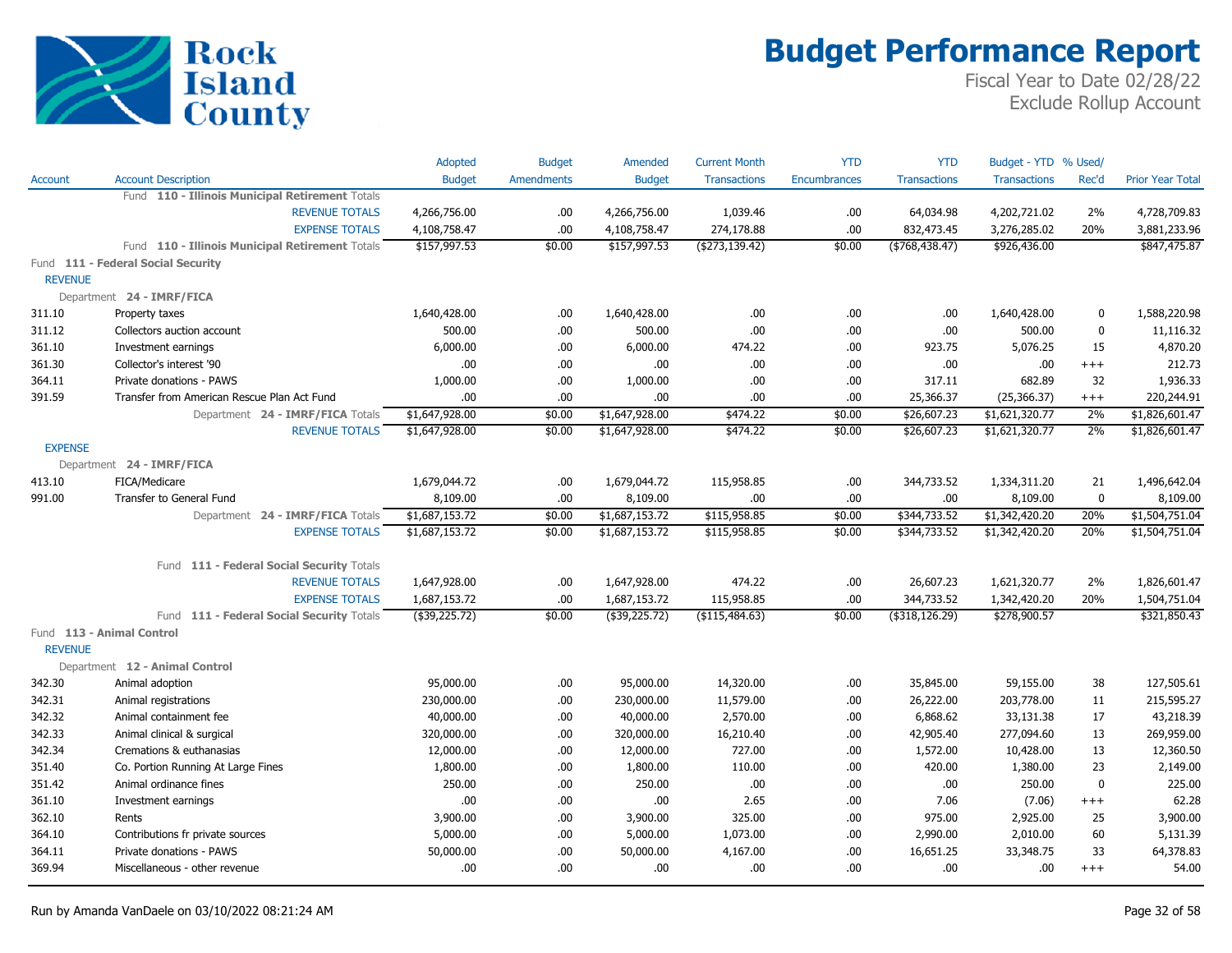

|                |                                            | Adopted         | <b>Budget</b>     | Amended         | <b>Current Month</b> | <b>YTD</b>          | <b>YTD</b>          | Budget - YTD % Used/ |                |                         |
|----------------|--------------------------------------------|-----------------|-------------------|-----------------|----------------------|---------------------|---------------------|----------------------|----------------|-------------------------|
| <b>Account</b> | <b>Account Description</b>                 | <b>Budget</b>   | <b>Amendments</b> | <b>Budget</b>   | <b>Transactions</b>  | <b>Encumbrances</b> | <b>Transactions</b> | <b>Transactions</b>  | Rec'd          | <b>Prior Year Total</b> |
|                | Fund 113 - Animal Control                  |                 |                   |                 |                      |                     |                     |                      |                |                         |
| <b>REVENUE</b> |                                            |                 |                   |                 |                      |                     |                     |                      |                |                         |
|                | Department 12 - Animal Control             |                 |                   |                 |                      |                     |                     |                      |                |                         |
| 369.95         | Credit card bank charges on non Co revenue | .00             | .00               | .00             | .00                  | .00                 | .00                 | .00                  | $^{+++}$       | 3,811.37                |
| 391.80         | Transfer from general fund                 | 299,666.00      | .00               | 299,666.00      | 20,000.00            | .00                 | 60,000.00           | 239,666.00           | 20             | 110,000.00              |
|                | Department 12 - Animal Control Totals      | \$1,057,616.00  | \$0.00            | \$1,057,616.00  | \$71,084.05          | \$0.00              | \$194,456.33        | \$863,159.67         | 18%            | \$858,350.64            |
|                | <b>REVENUE TOTALS</b>                      | \$1,057,616.00  | \$0.00            | \$1,057,616.00  | \$71,084.05          | \$0.00              | \$194,456.33        | \$863,159.67         | 18%            | \$858,350.64            |
| <b>EXPENSE</b> |                                            |                 |                   |                 |                      |                     |                     |                      |                |                         |
|                | Department 12 - Animal Control             |                 |                   |                 |                      |                     |                     |                      |                |                         |
| 411.00         | Salaries and wages                         | 492,495.82      | .00.              | 492,495.82      | 43,890.04            | .00.                | 112,026.73          | 380,469.09           | 23             | 436,173.11              |
| 412.00         | Overtime                                   | 20,000.00       | .00               | 20,000.00       | 25.08                | .00.                | 601.09              | 19,398.91            | 3              | 6,914.87                |
| 413.20         | <b>IMRF</b>                                | 5,123.68        | .00.              | 5,123.68        | .00.                 | .00                 | .00                 | 5,123.68             | 0              | .00                     |
| 414.00         | Uniform/Clothing                           | 700.00          | .00               | 700.00          | .00                  | .00                 | 376.00              | 324.00               | 54             | 376.00                  |
| 521.00         | <b>Office Supplies</b>                     | 1,000.00        | .00.              | 1,000.00        | .00.                 | .00.                | 136.00              | 864.00               | 14             | 628.52                  |
| 522.00         | <b>Operating Supplies</b>                  | 35,000.00       | .00               | 35,000.00       | 572.72               | .00                 | 5,125.67            | 29,874.33            | 15             | 33,515.98               |
| 523.00         | Repair/Maintenance Supplies                | 5,000.00        | .00               | 5,000.00        | 357.84               | .00.                | 391.24              | 4,608.76             | 8              | 3,352.99                |
| 524.00         | Small Tools & Equip under \$1,000          | 1,000.00        | .00               | 1,000.00        | .00                  | .00                 | 115.71              | 884.29               | 12             | 2,451.18                |
| 526.00         | Food Purchases                             | 500.00          | .00               | 500.00          | 9.99                 | .00                 | 9.99                | 490.01               | $\overline{2}$ | 8.33                    |
| 630.00         | Training & Education                       | 1,000.00        | .00.              | 1,000.00        | .00                  | .00                 | .00                 | 1,000.00             | 0              | 128.85                  |
| 631.00         | Professional Services                      | 360,000.00      | .00               | 360,000.00      | 20,542.04            | .00                 | 47,781.29           | 312,218.71           | 13             | 313,328.21              |
| 632.00         | Communications                             | 39,000.00       | .00               | 39,000.00       | 2,586.71             | .00                 | 5,456.41            | 33,543.59            | 14             | 32,383.19               |
| 633.00         | Travel                                     | 6,000.00        | .00.              | 6,000.00        | 726.44               | .00.                | 798.48              | 5,201.52             | 13             | 4,162.87                |
| 635.00         | Printing & Duplicating                     | 750.00          | .00.              | 750.00          | .00                  | .00.                | .00                 | 750.00               | $\mathbf 0$    | 75.00                   |
| 636.00         | Insurance                                  | 1,800.00        | .00               | 1,800.00        | .00                  | .00                 | .00                 | 1,800.00             | 0              | 1,025.44                |
| 637.00         | <b>Public Utility Services</b>             | 40,000.00       | .00               | 40,000.00       | 2,783.93             | .00                 | 5,974.80            | 34,025.20            | 15             | 36,410.03               |
| 638.00         | Repairs & Maintenance                      | 10,000.00       | .00               | 10,000.00       | 1,106.75             | .00                 | 1,419.70            | 8,580.30             | 14             | 7,034.75                |
| 639.00         | Rentals                                    | 4,000.00        | .00               | 4,000.00        | 245.18               | .00                 | 644.16              | 3,355.84             | 16             | 2,485.02                |
| 642.00         | Dues & memberships                         | 500.00          | .00.              | 500.00          | .00                  | .00                 | 50.00               | 450.00               | 10             | 459.00                  |
| 644.00         | Outside Contractual                        | 5,000.00        | .00               | 5,000.00        | 71.54                | .00                 | 1,063.53            | 3,936.47             | 21             | 3,309.29                |
| 764.00         | Mach & Equipment \$1,000-\$4,999           | 30,000.00       | .00               | 30,000.00       | .00.                 | .00                 | .00                 | 30,000.00            | 0              | .00                     |
| 873.00         | Credit Card Service Fee                    | 8,500.00        | .00               | 8,500.00        | 447.25               | .00                 | 896.53              | 7,603.47             | 11             | 6,982.53                |
|                | Department 12 - Animal Control Totals      | \$1,067,369.50  | \$0.00            | \$1,067,369.50  | \$73,365.51          | \$0.00              | \$182,867.33        | \$884,502.17         | 17%            | \$891,205.16            |
|                | <b>EXPENSE TOTALS</b>                      | \$1,067,369.50  | \$0.00            | \$1,067,369.50  | \$73,365.51          | \$0.00              | \$182,867.33        | \$884,502.17         | 17%            | \$891,205.16            |
|                | Fund 113 - Animal Control Totals           |                 |                   |                 |                      |                     |                     |                      |                |                         |
|                | <b>REVENUE TOTALS</b>                      | 1,057,616.00    | .00               | 1,057,616.00    | 71,084.05            | .00                 | 194,456.33          | 863,159.67           | 18%            | 858,350.64              |
|                | <b>EXPENSE TOTALS</b>                      | 1,067,369.50    | .00               | 1,067,369.50    | 73,365.51            | .00                 | 182,867.33          | 884,502.17           | 17%            | 891,205.16              |
|                | Fund 113 - Animal Control Totals           | $($ \$9,753.50) | \$0.00            | $($ \$9,753.50) | ( \$2,281.46)        | \$0.00              | \$11,589.00         | (\$21,342.50)        |                | $($ \$32,854.52)        |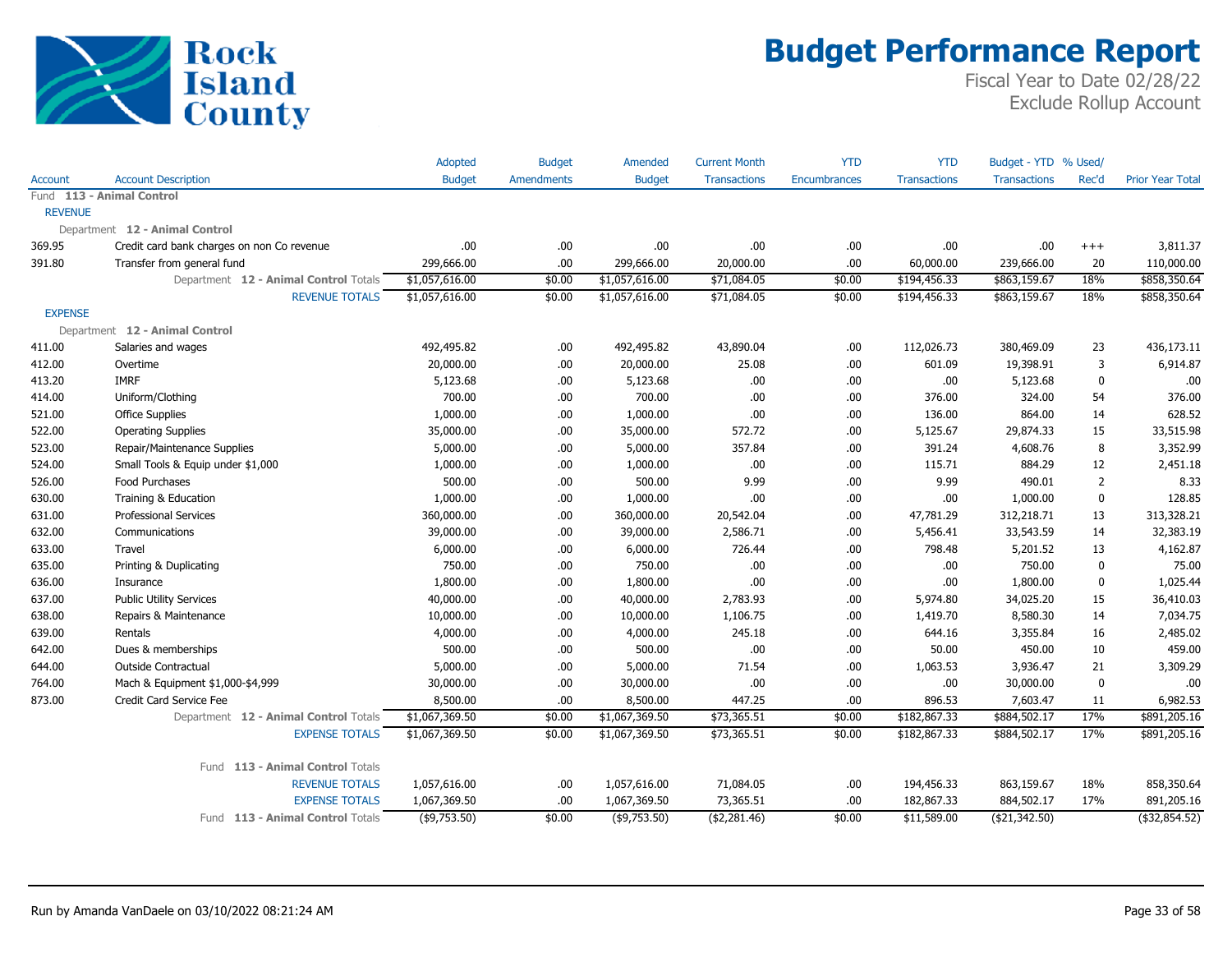

|                   |                                                    | <b>Adopted</b> | <b>Budget</b>     | <b>Amended</b> | <b>Current Month</b> | <b>YTD</b>   | <b>YTD</b>          | Budget - YTD % Used/ |                |                         |
|-------------------|----------------------------------------------------|----------------|-------------------|----------------|----------------------|--------------|---------------------|----------------------|----------------|-------------------------|
| <b>Account</b>    | <b>Account Description</b>                         | <b>Budget</b>  | <b>Amendments</b> | <b>Budget</b>  | <b>Transactions</b>  | Encumbrances | <b>Transactions</b> | <b>Transactions</b>  | Rec'd          | <b>Prior Year Total</b> |
| Fund 115 - Health |                                                    |                |                   |                |                      |              |                     |                      |                |                         |
| <b>REVENUE</b>    |                                                    |                |                   |                |                      |              |                     |                      |                |                         |
|                   | Department 17 - Health                             |                |                   |                |                      |              |                     |                      |                |                         |
| 311.10            | Property taxes                                     | 1,253,707.00   | .00.              | 1,253,707.00   | .00.                 | .00          | .00.                | 1,253,707.00         | 0              | 1,254,289.13            |
| 311.12            | Collectors auction account                         | 250.00         | .00.              | 250.00         | .00                  | .00          | .00.                | 250.00               | $\mathbf 0$    | 8,779.04                |
| 361.10            | Investment earnings                                | 8,000.00       | .00.              | 8,000.00       | 745.82               | .00          | 1,508.08            | 6,491.92             | 19             | 9,385.95                |
| 361.30            | Collector's interest '90                           | .00            | .00               | .00            | .00.                 | .00          | .00                 | .00                  | $^{+++}$       | 168.00                  |
| 369.94            | Miscellaneous - other revenue                      | 1,000.00       | .00.              | 1,000.00       | 20.00                | .00          | 20.00               | 980.00               | $\overline{2}$ | 60.00                   |
|                   | Sub Department 10 - Administration                 |                |                   |                |                      |              |                     |                      |                |                         |
| 331.10            | Federal grants-general govt                        | .00            | .00.              | .00            | .00                  | .00          | .00.                | .00                  | $^{+++}$       | 85,575.81               |
|                   | Sub Department 10 - Administration Totals          | \$0.00         | \$0.00            | \$0.00         | \$0.00               | \$0.00       | \$0.00              | \$0.00               | $^{+++}$       | \$85,575.81             |
|                   | Sub Department 50 - Health Dept. Operations        |                |                   |                |                      |              |                     |                      |                |                         |
| 331.61            | Federal grants-social service HD                   | 1,037,380.00   | .00.              | 1,037,380.00   | 295,704.50           | .00          | 354,917.84          | 682,462.16           | 34             | 2,048,214.46            |
| 334.61            | State grants-social service HD                     | 1,662,692.00   | .00.              | 1,662,692.00   | 90,212.01            | .00          | 146,396.11          | 1,516,295.89         | 9              | 1,438,838.64            |
| 335.50            | State reimbursements-Health Dept                   | 96,900.00      | .00.              | 96,900.00      | 30,562.70            | .00          | 53,453.59           | 43,446.41            | 55             | 375,937.11              |
| 345.10            | Health department fees                             | 362,070.00     | 64,300.00         | 426,370.00     | 44,687.36            | .00          | 81,257.60           | 345,112.40           | 19             | 387,038.43              |
| 391.13            | Transfer from county clerk docum                   | 4,000.00       | 00.               | 4,000.00       | .00.                 | .00          | .00.                | 4,000.00             | $\mathbf 0$    | 3,355.00                |
|                   | Sub Department 50 - Health Dept. Operations Totals | \$3,163,042.00 | \$64,300.00       | \$3,227,342.00 | \$461,166.57         | \$0.00       | \$636,025.14        | \$2,591,316.86       | 20%            | \$4,253,383.64          |
|                   | Department 17 - Health Totals                      | \$4,425,999.00 | \$64,300.00       | \$4,490,299.00 | \$461,932.39         | \$0.00       | \$637,553.22        | \$3,852,745.78       | 14%            | \$5,611,641.57          |
|                   | <b>REVENUE TOTALS</b>                              | \$4,425,999.00 | \$64,300.00       | \$4,490,299.00 | \$461,932.39         | \$0.00       | \$637,553.22        | \$3,852,745.78       | 14%            | \$5,611,641.57          |
| <b>EXPENSE</b>    |                                                    |                |                   |                |                      |              |                     |                      |                |                         |
|                   | Department 17 - Health                             |                |                   |                |                      |              |                     |                      |                |                         |
|                   | Sub Department 10 - Administration                 |                |                   |                |                      |              |                     |                      |                |                         |
| 411.00            | Salaries and wages                                 | 142,122.00     | .00.              | 142,122.00     | 8,311.12             | .00          | 27,002.25           | 115,119.75           | 19             | 157,300.85              |
| 412.00            | Overtime                                           | .00            | .00.              | .00            | .00.                 | .00          | .00.                | .00                  | $^{+++}$       | 21.95                   |
| 413.00            | <b>Employee Health Benefits</b>                    | 45,863.60      | .00.              | 45,863.60      | 3,207.06             | .00          | 7,970.75            | 37,892.85            | 17             | 47,502.68               |
| 413.09            | Retirees Employee Health Benefits                  | .00            | .00.              | .00            | 2,571.65             | .00          | 4,867.00            | (4,867.00)           | $^{+++}$       | 36,435.95               |
| 413.10            | FICA/Medicare                                      | 10,873.00      | .00.              | 10,873.00      | 596.68               | .00          | 2,005.14            | 8,867.86             | 18             | 11,718.19               |
| 413.20            | <b>IMRF</b>                                        | 22,628.00      | .00.              | 22,628.00      | 1,242.50             | .00          | 4,161.92            | 18,466.08            | 18             | 24,168.71               |
| 521.00            | <b>Office Supplies</b>                             | 14,050.00      | .00.              | 14,050.00      | 41.37                | .00          | 486.87              | 13,563.13            | 3              | 887.07                  |
| 522.00            | <b>Operating Supplies</b>                          | 1,750.00       | .00.              | 1,750.00       | 2,438.25             | .00          | 2,438.25            | (688.25)             | 139            | 5,576.69                |
| 523.00            | Repair/Maintenance Supplies                        | 2,250.00       | .00.              | 2,250.00       | .00.                 | .00          | .00.                | 2,250.00             | $\mathbf 0$    | .00                     |
| 524.00            | Small Tools & Equip under \$1,000                  | 10,000.00      | .00.              | 10,000.00      | .00.                 | .00          | 62.64               | 9,937.36             | 1              | 124.43                  |
| 526.00            | Food Purchases                                     | 1,456.00       | .00.              | 1,456.00       | .00.                 | .00          | .00.                | 1,456.00             | $\mathbf{0}$   | 6.98                    |
| 630.00            | Training & Education                               | 1,200.00       | .00.              | 1,200.00       | .00.                 | .00          | .00                 | 1,200.00             | $\mathbf 0$    | 895.00                  |
| 631.00            | <b>Professional Services</b>                       | 21,500.00      | .00.              | 21,500.00      | 105.00               | .00          | 140.00              | 21,360.00            | 1              | 899.51                  |
| 632.00            | Communications                                     | 19,000.00      | .00.              | 19,000.00      | 269.64               | .00          | 780.19              | 18,219.81            | $\overline{4}$ | 4,513.08                |
| 633.00            | Travel                                             | 1,500.00       | .00.              | 1,500.00       | 10.00                | .00          | 18.76               | 1,481.24             | 1              | 234.71                  |
| 634.00            | Publishing                                         | 500.00         | .00.              | 500.00         | .00.                 | .00          | .00.                | 500.00               | $\pmb{0}$      | .00                     |
| 635.00            | Printing & Duplicating                             | 500.00         | .00.              | 500.00         | .00.                 | .00          | 26.00               | 474.00               | 5              | 1,324.75                |
| 636.00            | Insurance                                          | 15,000.00      | .00.              | 15,000.00      | .00.                 | .00          | 244.00              | 14,756.00            | $\overline{2}$ | 1,781.16                |
|                   |                                                    |                |                   |                |                      |              |                     |                      |                |                         |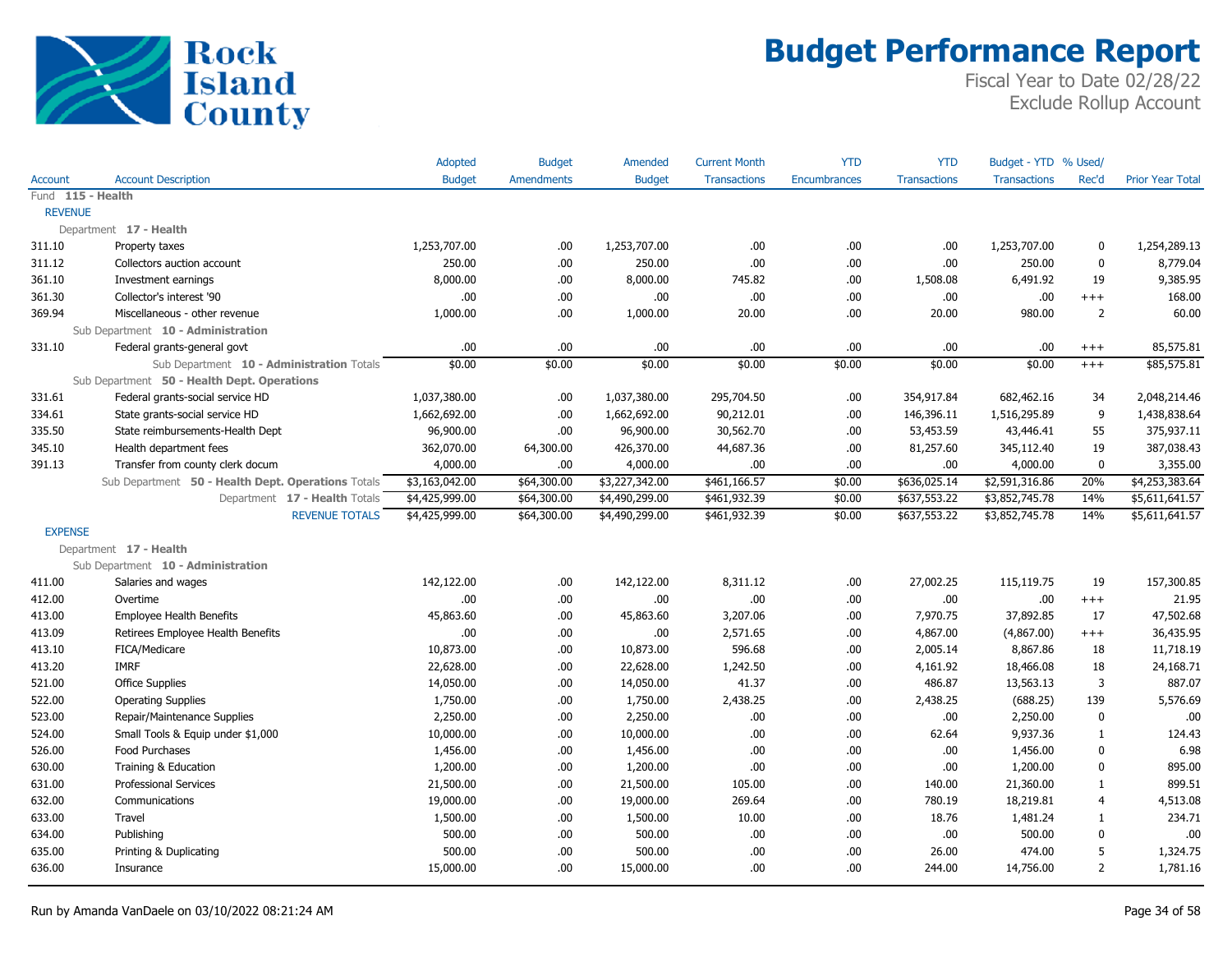

|                |                                                   | Adopted       | <b>Budget</b>     | Amended       | <b>Current Month</b> | <b>YTD</b>   | <b>YTD</b>          | Budget - YTD % Used/ |                |                         |
|----------------|---------------------------------------------------|---------------|-------------------|---------------|----------------------|--------------|---------------------|----------------------|----------------|-------------------------|
| <b>Account</b> | <b>Account Description</b>                        | <b>Budget</b> | <b>Amendments</b> | <b>Budget</b> | <b>Transactions</b>  | Encumbrances | <b>Transactions</b> | <b>Transactions</b>  | Rec'd          | <b>Prior Year Total</b> |
|                | Fund 115 - Health                                 |               |                   |               |                      |              |                     |                      |                |                         |
| <b>EXPENSE</b> |                                                   |               |                   |               |                      |              |                     |                      |                |                         |
|                | Department 17 - Health                            |               |                   |               |                      |              |                     |                      |                |                         |
|                | Sub Department 10 - Administration                |               |                   |               |                      |              |                     |                      |                |                         |
| 637.00         | <b>Public Utility Services</b>                    | .00           | .00.              | .00.          | 998.80               | .00          | 2,184.38            | (2, 184.38)          | $^{+++}$       | 6,484.33                |
| 639.00         | Rentals                                           | 16,367.00     | .00.              | 16,367.00     | 113.92               | .00          | 341.76              | 16,025.24            | $\overline{2}$ | 1,367.04                |
| 642.00         | Dues & memberships                                | 4,135.00      | .00.              | 4,135.00      | 300.00               | .00          | 2,974.98            | 1,160.02             | 72             | 1,967.85                |
| 644.00         | Outside Contractual                               | 20,131.00     | .00.              | 20,131.00     | 112.86               | .00          | 336.85              | 19,794.15            | $\overline{2}$ | 10,786.23               |
| 762.00         | Buildings \$2,000-\$4999                          | 2,000.00      | .00.              | 2,000.00      | .00.                 | .00          | .00.                | 2,000.00             | $\mathbf{0}$   | .00                     |
| 763.00         | Infrastructure \$2,000-\$14,999                   | .00.          | .00.              | .00           | .00                  | .00          | .00.                | .00                  | $^{+++}$       | 17,948.00               |
| 764.00         | Mach & Equipment \$1,000-\$4,999                  | 6,000.00      | .00.              | 6,000.00      | .00.                 | .00          | .00.                | 6,000.00             | $\mathbf{0}$   | .00                     |
| 766.00         | Building Remodeling over \$5,000                  | 10,000.00     | .00.              | 10,000.00     | .00.                 | .00          | .00.                | 10,000.00            | $\mathbf{0}$   | .00                     |
| 767.00         | Infrastructure over \$15,000                      | 16,500.00     | .00.              | 16,500.00     | .00.                 | .00          | .00.                | 16,500.00            | $\mathbf{0}$   | .00                     |
| 768.00         | Mach & Equipment over \$5,000                     | 40,000.00     | .00.              | 40,000.00     | .00.                 | .00          | .00.                | 40,000.00            | 0              | 129,455.54              |
| 991.00         | Transfer to General Fund                          | 205,411.00    | .00.              | 205,411.00    | .00.                 | .00          | .00.                | 205,411.00           | $\mathbf 0$    | 205,411.00              |
| 991.10         | Transfer to Liability Insurance                   | 8,374.00      | .00.              | 8,374.00      | .00.                 | .00          | .00.                | 8,374.00             | $\mathbf 0$    | 8,374.00                |
|                | Sub Department 10 - Administration Totals         | \$639,110.60  | \$0.00            | \$639,110.60  | \$20,318.85          | \$0.00       | \$56,041.74         | \$583,068.86         | 9%             | \$675,185.70            |
|                | Sub Department 18 - Facilities/Maintenance        |               |                   |               |                      |              |                     |                      |                |                         |
| 411.00         | Salaries and wages                                | 76,456.00     | .00.              | 76,456.00     | 5,836.64             | .00          | 18,826.26           | 57,629.74            | 25             | 77,118.11               |
| 413.00         | <b>Employee Health Benefits</b>                   | 33,934.56     | .00.              | 33,934.56     | 2,827.90             | .00          | 7,028.54            | 26,906.02            | 21             | 35,143.82               |
| 413.10         | FICA/Medicare                                     | 5,849.00      | .00.              | 5,849.00      | 397.05               | .00          | 1,346.57            | 4,502.43             | 23             | 5,299.30                |
| 413.20         | <b>IMRF</b>                                       | 12,173.00     | .00.              | 12,173.00     | 826.78               | .00          | 2,795.02            | 9,377.98             | 23             | 10,929.13               |
| 522.00         | <b>Operating Supplies</b>                         | 9,500.00      | .00.              | 9,500.00      | 420.31               | .00          | 2,032.73            | 7,467.27             | 21             | 6,776.04                |
| 523.00         | Repair/Maintenance Supplies                       | 3,500.00      | .00.              | 3,500.00      | 22.56                | .00          | 262.35              | 3,237.65             | $\overline{7}$ | 4,855.18                |
| 524.00         | Small Tools & Equip under \$1,000                 | 2,000.00      | .00.              | 2,000.00      | 179.99               | .00          | 302.91              | 1,697.09             | 15             | 2,748.05                |
| 631.00         | <b>Professional Services</b>                      | 5,000.00      | .00.              | 5,000.00      | 824.25               | .00          | 3,488.78            | 1,511.22             | 70             | 14,076.24               |
| 632.00         | Communications                                    | .00           | .00.              | .00.          | .00.                 | .00          | .00.                | .00                  | $+++$          | 933.88                  |
| 633.00         | Travel                                            | 750.00        | .00.              | 750.00        | 7.94                 | .00          | 14.84               | 735.16               | $\overline{2}$ | 586.38                  |
| 637.00         | <b>Public Utility Services</b>                    | 3,500.00      | .00.              | 3,500.00      | .00.                 | .00          | .00.                | 3,500.00             | $\mathbf{0}$   | 3,476.88                |
| 638.00         | Repairs & Maintenance                             | 13,000.00     | .00               | 13,000.00     | .00.                 | .00          | .00                 | 13,000.00            | $\mathbf 0$    | 10,686.96               |
| 644.00         | <b>Outside Contractual</b>                        | 4,250.00      | .00.              | 4,250.00      | .00.                 | .00          | .00.                | 4,250.00             | $\mathbf 0$    | 1,367.64                |
| 768.00         | Mach & Equipment over \$5,000                     | .00           | .00.              | .00.          | .00.                 | .00          | .00.                | .00                  | $^{+++}$       | 5,901.35                |
|                | Sub Department 18 - Facilities/Maintenance Totals | \$169,912.56  | \$0.00            | \$169,912.56  | \$11,343.42          | \$0.00       | \$36,098.00         | \$133,814.56         | 21%            | \$179,898.96            |
|                | Sub Department 50 - Health Dept. Operations       |               |                   |               |                      |              |                     |                      |                |                         |
| 411.00         | Salaries and wages                                | 2,124,399.00  | .00.              | 2,124,399.00  | 150,304.60           | .00          | 479,058.61          | 1,645,340.39         | 23             | 1,957,372.01            |
| 412.00         | Overtime                                          | .00           | .00.              | .00           | 175.54               | .00          | 601.77              | (601.77)             | $^{+++}$       | 9,347.06                |
| 413.00         | <b>Employee Health Benefits</b>                   | 540,619.64    | .00.              | 540,619.64    | 38,758.94            | .00          | 96,035.06           | 444,584.58           | 18             | 481,819.70              |
| 413.10         | FICA/Medicare                                     | 162,516.00    | .00.              | 162,516.00    | 11,347.86            | .00          | 36,016.20           | 126,499.80           | 22             | 144,514.74              |
| 413.20         | <b>IMRF</b>                                       | 338,227.00    | .00.              | 338,227.00    | 23,630.11            | .00          | 74,771.73           | 263,455.27           | 22             | 297,879.33              |
| 521.00         | <b>Office Supplies</b>                            | 3,937.00      | .00.              | 3,937.00      | 96.76                | .00          | 849.35              | 3,087.65             | 22             | 3,729.26                |
| 522.00         | <b>Operating Supplies</b>                         | 149,008.00    | .00               | 149,008.00    | 2,894.77             | .00          | 4,419.77            | 144,588.23           | 3              | 165,850.56              |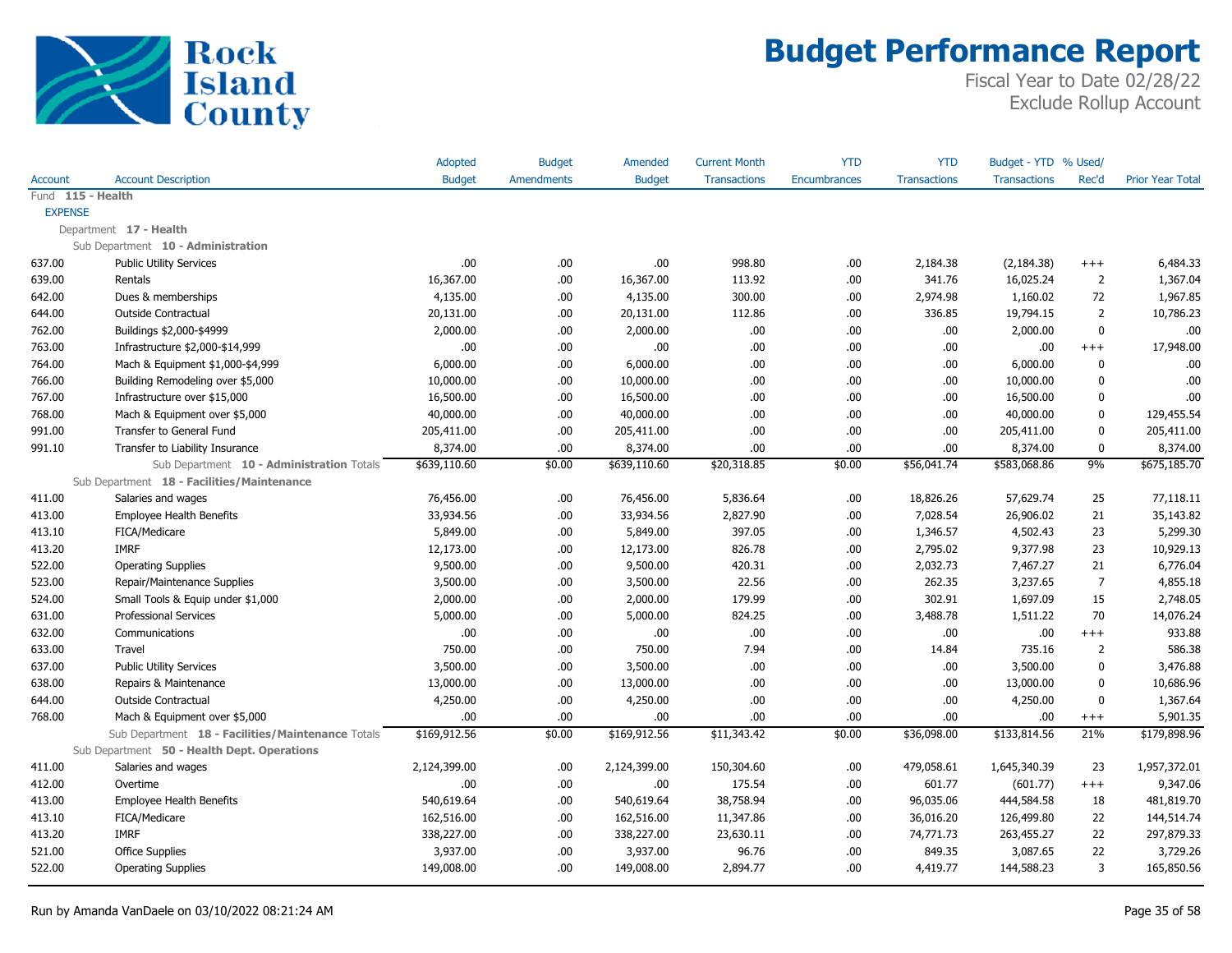

|                   |                                                         | Adopted          | <b>Budget</b>     | Amended        | <b>Current Month</b> | <b>YTD</b>   | <b>YTD</b>          | Budget - YTD % Used/ |                |                         |
|-------------------|---------------------------------------------------------|------------------|-------------------|----------------|----------------------|--------------|---------------------|----------------------|----------------|-------------------------|
| Account           | <b>Account Description</b>                              | <b>Budget</b>    | <b>Amendments</b> | <b>Budget</b>  | <b>Transactions</b>  | Encumbrances | <b>Transactions</b> | <b>Transactions</b>  | Rec'd          | <b>Prior Year Total</b> |
| Fund 115 - Health |                                                         |                  |                   |                |                      |              |                     |                      |                |                         |
| <b>EXPENSE</b>    |                                                         |                  |                   |                |                      |              |                     |                      |                |                         |
|                   | Department 17 - Health                                  |                  |                   |                |                      |              |                     |                      |                |                         |
|                   | Sub Department 50 - Health Dept. Operations             |                  |                   |                |                      |              |                     |                      |                |                         |
| 524.00            | Small Tools & Equip under \$1,000                       | 290.00           | .00.              | 290.00         | 960.27               | .00          | 1,000.26            | (710.26)             | 345            | 16,180.45               |
| 526.00            | Food Purchases                                          | 1,025.00         | .00.              | 1,025.00       | .00                  | .00          | .00                 | 1,025.00             | $\pmb{0}$      | 59.57                   |
| 527.00            | <b>Books &amp; Periodicals</b>                          | .00              | .00               | .00.           | .00                  | .00          | .00                 | .00                  | $^{+++}$       | 3,472.34                |
| 630.00            | Training & Education                                    | 2,326.00         | .00.              | 2,326.00       | .00                  | .00          | .00                 | 2,326.00             | 0              | 704.50                  |
| 631.00            | <b>Professional Services</b>                            | 27,310.00        | .00               | 27,310.00      | 19,531.73            | .00          | 32,159.11           | (4,849.11)           | 118            | 114,804.59              |
| 632.00            | Communications                                          | 30,779.00        | .00               | 30,779.00      | 1,986.38             | .00          | 5,336.71            | 25,442.29            | 17             | 31,264.67               |
| 633.00            | Travel                                                  | 13,750.00        | .00               | 13,750.00      | 188.85               | .00          | 381.64              | 13,368.36            | 3              | 4,047.68                |
| 634.00            | Publishing                                              | 480.00           | .00               | 480.00         | .00                  | .00          | .00                 | 480.00               | $\mathbf 0$    | 1,300.00                |
| 635.00            | Printing & Duplicating                                  | 2,797.00         | .00.              | 2,797.00       | .00                  | .00          | 64.00               | 2,733.00             | $\overline{2}$ | 5,003.20                |
| 636.00            | Insurance                                               | 700.00           | .00.              | 700.00         | .00                  | .00          | 1,506.00            | (806.00)             | 215            | 1,506.00                |
| 637.00            | <b>Public Utility Services</b>                          | 33,357.00        | .00.              | 33,357.00      | 3,829.45             | .00          | 8,500.71            | 24,856.29            | 25             | 28,056.38               |
| 639.00            | Rentals                                                 | 730.00           | .00.              | 730.00         | 1,518.27             | .00          | 6,010.08            | (5,280.08)           | 823            | 52,176.47               |
| 642.00            | Dues & memberships                                      | 55.00            | .00.              | 55.00          | 100.00               | .00          | 187.58              | (132.58)             | 341            | 314.78                  |
| 644.00            | <b>Outside Contractual</b>                              | 200,985.00       | .00.              | 200,985.00     | 19,727.98            | .00          | 45,543.13           | 155,441.87           | 23             | 436,500.43              |
| 768.00            | Mach & Equipment over \$5,000                           | .00              | .00               | .00            | .00                  | .00          | .00                 | .00                  | $++++$         | 43,468.21               |
| 873.00            | Credit Card Service Fee                                 | 875.00           | .00               | 875.00         | 80.32                | .00          | 225.14              | 649.86               | 26             | 1,417.93                |
| 991.12            | Transfer to Other Agencies                              | .00.             | 64,300.00         | 64,300.00      | 3,412.00             | .00          | 12,076.00           | 52,224.00            | 19             | 41,140.00               |
|                   | Sub Department 50 - Health Dept. Operations Totals      | \$3,634,165.64   | \$64,300.00       | \$3,698,465.64 | \$278,543.83         | \$0.00       | \$804,742.85        | \$2,893,722.79       | 22%            | \$3,841,929.86          |
|                   | Department 17 - Health Totals                           | \$4,443,188.80   | \$64,300.00       | \$4,507,488.80 | \$310,206.10         | \$0.00       | \$896,882.59        | \$3,610,606.21       | 20%            | \$4,697,014.52          |
|                   | <b>EXPENSE TOTALS</b>                                   | \$4,443,188.80   | \$64,300.00       | \$4,507,488.80 | \$310,206.10         | \$0.00       | \$896,882.59        | \$3,610,606.21       | 20%            | \$4,697,014.52          |
|                   | Fund 115 - Health Totals                                |                  |                   |                |                      |              |                     |                      |                |                         |
|                   | <b>REVENUE TOTALS</b>                                   | 4,425,999.00     | 64,300.00         | 4,490,299.00   | 461,932.39           | .00          | 637,553.22          | 3,852,745.78         | 14%            | 5,611,641.57            |
|                   | <b>EXPENSE TOTALS</b>                                   | 4,443,188.80     | 64,300.00         | 4,507,488.80   | 310,206.10           | .00          | 896,882.59          | 3,610,606.21         | 20%            | 4,697,014.52            |
|                   | Fund 115 - Health Totals                                | $($ \$17,189.80) | \$0.00            | (\$17,189.80)  | \$151,726.29         | \$0.00       | ( \$259, 329.37)    | \$242,139.57         |                | \$914,627.05            |
|                   | Fund 116 - American Rescue Plan Act Fund                |                  |                   |                |                      |              |                     |                      |                |                         |
| <b>REVENUE</b>    |                                                         |                  |                   |                |                      |              |                     |                      |                |                         |
|                   | Department 90 - Amer Rescue Plan-County Sect 603        |                  |                   |                |                      |              |                     |                      |                |                         |
|                   | Sub Department 35 - Grants                              |                  |                   |                |                      |              |                     |                      |                |                         |
| 331.10            | Federal grants-general govt                             | .00              | .00               | .00.           | .00                  | .00          | .00                 | .00                  | $^{+++}$       | 13,779,166.50           |
| 361.10            | Investment earnings                                     | .00              | .00.              | .00.           | 4,382.34             | .00          | 14,725.08           | (14, 725.08)         | $^{+++}$       | 36,039.05               |
|                   | Sub Department 35 - Grants Totals                       | \$0.00           | \$0.00            | \$0.00         | \$4,382.34           | \$0.00       | \$14,725.08         | (\$14,725.08)        | $+++$          | \$13,815,205.55         |
|                   | Department 90 - Amer Rescue Plan-County Sect 603 Totals | \$0.00           | \$0.00            | \$0.00         | \$4,382.34           | \$0.00       | \$14,725.08         | (\$14,725.08)        | $^{+++}$       | \$13,815,205.55         |
|                   | <b>REVENUE TOTALS</b>                                   | \$0.00           | \$0.00            | \$0.00         | \$4,382.34           | \$0.00       | \$14,725.08         | (\$14,725.08)        | $+++$          | \$13,815,205.55         |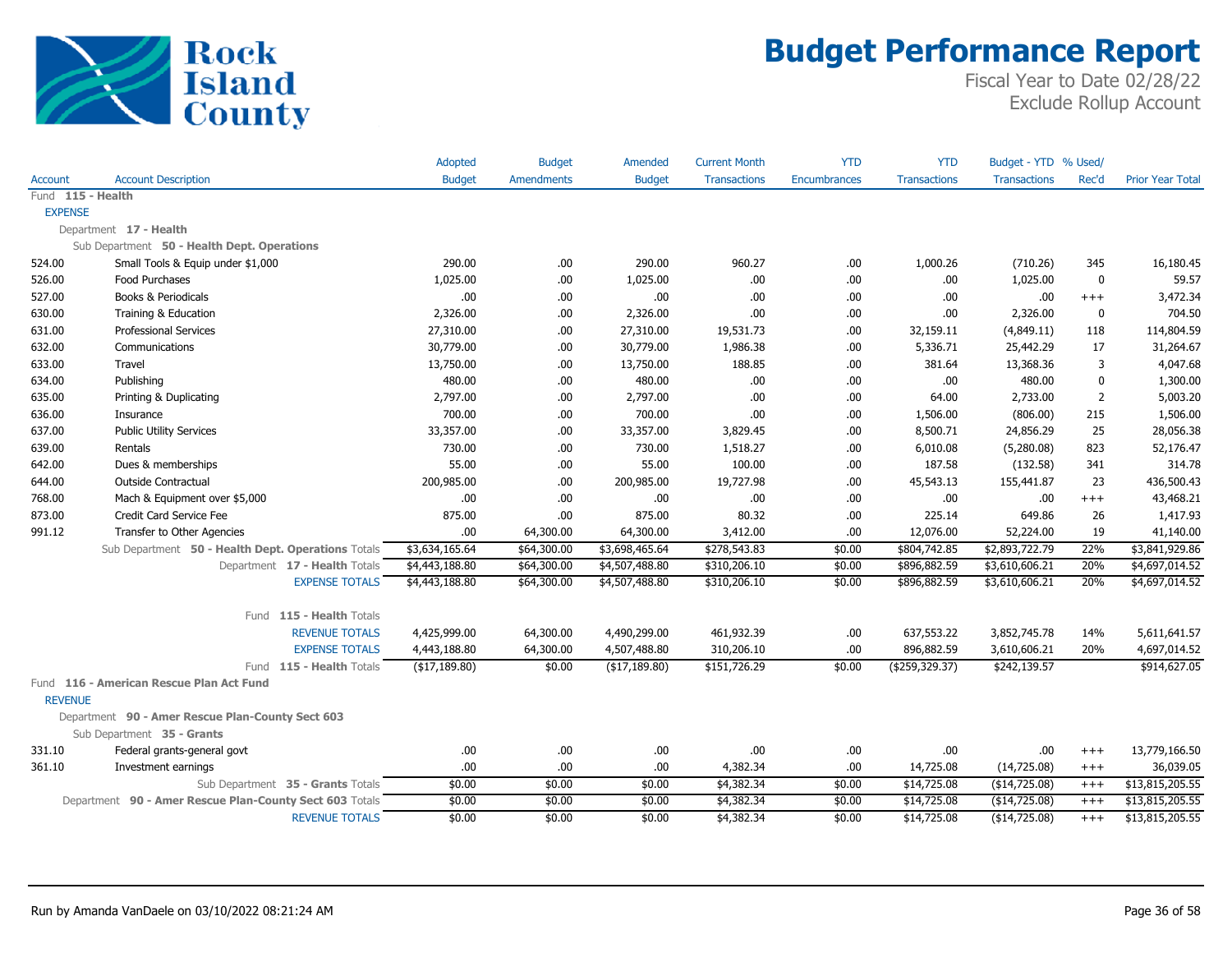

|                |                                                         | Adopted       | <b>Budget</b>     | Amended       | <b>Current Month</b> | <b>YTD</b>   | <b>YTD</b>          | Budget - YTD % Used/ |          |                         |
|----------------|---------------------------------------------------------|---------------|-------------------|---------------|----------------------|--------------|---------------------|----------------------|----------|-------------------------|
| Account        | <b>Account Description</b>                              | <b>Budget</b> | <b>Amendments</b> | <b>Budget</b> | <b>Transactions</b>  | Encumbrances | <b>Transactions</b> | <b>Transactions</b>  | Rec'd    | <b>Prior Year Total</b> |
|                | Fund 116 - American Rescue Plan Act Fund                |               |                   |               |                      |              |                     |                      |          |                         |
| <b>EXPENSE</b> |                                                         |               |                   |               |                      |              |                     |                      |          |                         |
|                | Department 90 - Amer Rescue Plan-County Sect 603        |               |                   |               |                      |              |                     |                      |          |                         |
|                | Sub Department 35 - Grants                              |               |                   |               |                      |              |                     |                      |          |                         |
| 991.00         | Transfer to General Fund                                | .00.          | .00.              | .00.          | .00                  | .00.         | 566,755.67          | (566, 755.67)        | $+++$    | 2,843,663.03            |
| 991.11         | Transfer to Other Funds                                 | .00.          | .00.              | .00           | .00                  | .00          | 189,189.52          | (189, 189.52)        | $^{+++}$ | 1,762,349.75            |
|                | Sub Department 35 - Grants Totals                       | \$0.00        | \$0.00            | \$0.00        | \$0.00               | \$0.00       | \$755,945.19        | $($ \$755,945.19)    | $^{+++}$ | \$4,606,012.78          |
|                | Department 90 - Amer Rescue Plan-County Sect 603 Totals | \$0.00        | \$0.00            | \$0.00        | \$0.00               | \$0.00       | \$755,945.19        | $($ \$755,945.19)    | $^{+++}$ | \$4,606,012.78          |
|                | <b>EXPENSE TOTALS</b>                                   | \$0.00        | \$0.00            | \$0.00        | \$0.00               | \$0.00       | \$755,945.19        | $($ \$755,945.19)    | $+++$    | \$4,606,012.78          |
|                | Fund 116 - American Rescue Plan Act Fund Totals         |               |                   |               |                      |              |                     |                      |          |                         |
|                | <b>REVENUE TOTALS</b>                                   | .00           | .00.              | .00.          | 4,382.34             | .00.         | 14,725.08           | (14,725.08)          | $^{+++}$ | 13,815,205.55           |
|                | <b>EXPENSE TOTALS</b>                                   | .00.          | .00.              | .00           | .00                  | .00          | 755,945.19          | (755, 945.19)        | $^{+++}$ | 4,606,012.78            |
|                | Fund 116 - American Rescue Plan Act Fund Totals         | \$0.00        | \$0.00            | \$0.00        | \$4,382.34           | \$0.00       | $($ \$741,220.11)   | \$741,220.11         |          | \$9,209,192.77          |
|                | Fund 117 - Child Welfare                                |               |                   |               |                      |              |                     |                      |          |                         |
| <b>REVENUE</b> |                                                         |               |                   |               |                      |              |                     |                      |          |                         |
|                | Department 26 - Court Services                          |               |                   |               |                      |              |                     |                      |          |                         |
| 391.80         | Transfer from general fund                              | 910,000.00    | .00.              | 910,000.00    | 34,483.75            | .00          | 34,483.75           | 875,516.25           | 4        | 470,958.72              |
|                | Department 26 - Court Services Totals                   | \$910,000.00  | \$0.00            | \$910,000.00  | \$34,483.75          | \$0.00       | \$34,483.75         | \$875,516.25         | 4%       | \$470,958.72            |
|                | <b>REVENUE TOTALS</b>                                   | \$910,000.00  | \$0.00            | \$910,000.00  | \$34,483.75          | \$0.00       | \$34,483.75         | \$875,516.25         | 4%       | \$470,958.72            |
| <b>EXPENSE</b> |                                                         |               |                   |               |                      |              |                     |                      |          |                         |
|                | Department 26 - Court Services                          |               |                   |               |                      |              |                     |                      |          |                         |
| 644.00         | <b>Outside Contractual</b>                              | 10,000.00     | .00.              | 10,000.00     | 2,688.50             | .00          | 5,372.25            | 4,627.75             | 54       | 16,097.75               |
| 649.00         | Child Placement                                         | 900,000.00    | .00.              | 900,000.00    | 52,946.00            | .00          | 84,746.00           | 815,254.00           | 9        | 454,860.97              |
|                | Department 26 - Court Services Totals                   | \$910,000.00  | \$0.00            | \$910,000.00  | \$55,634.50          | \$0.00       | \$90,118.25         | \$819,881.75         | 10%      | \$470,958.72            |
|                | <b>EXPENSE TOTALS</b>                                   | \$910,000.00  | \$0.00            | \$910,000.00  | \$55,634.50          | \$0.00       | \$90,118.25         | \$819,881.75         | 10%      | \$470,958.72            |
|                | Fund 117 - Child Welfare Totals                         |               |                   |               |                      |              |                     |                      |          |                         |
|                | <b>REVENUE TOTALS</b>                                   | 910,000.00    | .00.              | 910,000.00    | 34,483.75            | .00          | 34,483.75           | 875,516.25           | 4%       | 470,958.72              |
|                | <b>EXPENSE TOTALS</b>                                   | 910,000.00    | .00               | 910,000.00    | 55,634.50            | .00          | 90,118.25           | 819,881.75           | 10%      | 470,958.72              |
|                | Fund 117 - Child Welfare Totals                         | \$0.00        | \$0.00            | \$0.00        | ( \$21,150.75)       | \$0.00       | (\$55,634.50)       | \$55,634.50          |          | \$0.00                  |
|                | Fund 119 - Law Library                                  |               |                   |               |                      |              |                     |                      |          |                         |
| <b>REVENUE</b> |                                                         |               |                   |               |                      |              |                     |                      |          |                         |
|                | Department 04 - Circuit Court                           |               |                   |               |                      |              |                     |                      |          |                         |
| 348.40         | Law library from st attny fees                          | 70,000.00     | .00.              | 70,000.00     | 6,269.00             | .00          | 13,976.00           | 56,024.00            | 20       | 90,312.25               |
| 361.10         | Investment earnings                                     | 1,500.00      | .00.              | 1,500.00      | 47.33                | .00          | 94.46               | 1,405.54             | 6        | 596.73                  |
|                | Department 04 - Circuit Court Totals                    | \$71,500.00   | \$0.00            | \$71,500.00   | \$6,316.33           | \$0.00       | \$14,070.46         | \$57,429.54          | 20%      | \$90,908.98             |
|                | <b>REVENUE TOTALS</b>                                   | \$71,500.00   | \$0.00            | \$71,500.00   | \$6,316.33           | \$0.00       | \$14,070.46         | \$57,429.54          | 20%      | \$90,908.98             |
| <b>EXPENSE</b> |                                                         |               |                   |               |                      |              |                     |                      |          |                         |
|                | Department 04 - Circuit Court                           |               |                   |               | 604.91               |              |                     |                      | 22       |                         |
| 411.00         | Salaries and wages                                      | 7,896.83      | .00.              | 7,896.83      |                      | .00          | 1,754.26            | 6,142.57             |          | 8,130.91                |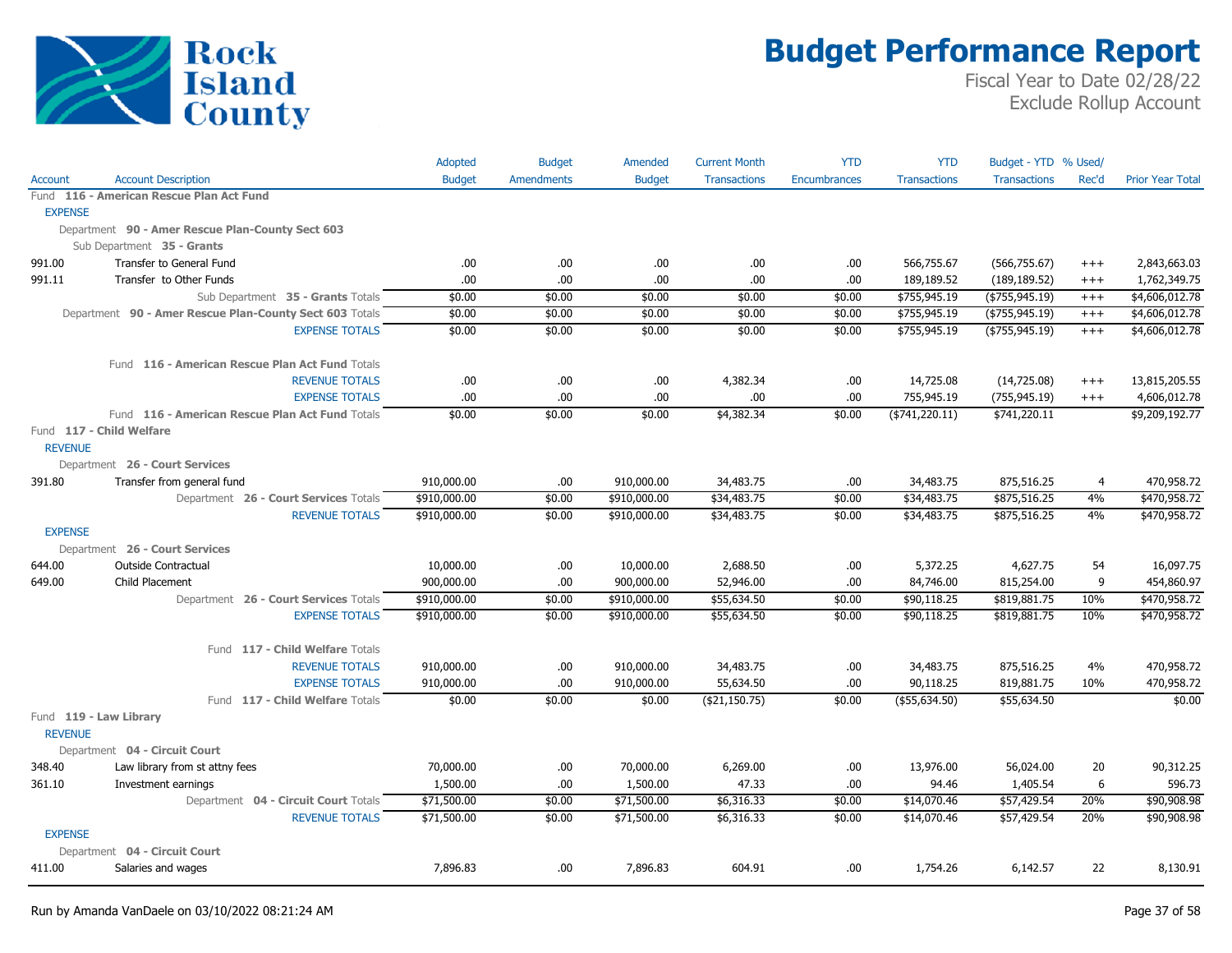

|                |                                                             | Adopted         | <b>Budget</b>     | Amended         | <b>Current Month</b> | <b>YTD</b>          | <b>YTD</b>          | Budget - YTD % Used/ |             |                         |
|----------------|-------------------------------------------------------------|-----------------|-------------------|-----------------|----------------------|---------------------|---------------------|----------------------|-------------|-------------------------|
| Account        | <b>Account Description</b>                                  | <b>Budget</b>   | <b>Amendments</b> | <b>Budget</b>   | <b>Transactions</b>  | <b>Encumbrances</b> | <b>Transactions</b> | <b>Transactions</b>  | Rec'd       | <b>Prior Year Total</b> |
|                | Fund 119 - Law Library                                      |                 |                   |                 |                      |                     |                     |                      |             |                         |
| <b>EXPENSE</b> |                                                             |                 |                   |                 |                      |                     |                     |                      |             |                         |
|                | Department 04 - Circuit Court                               |                 |                   |                 |                      |                     |                     |                      |             |                         |
| 521.00         | <b>Office Supplies</b>                                      | 2,000.00        | .00.              | 2,000.00        | .00.                 | .00.                | .00                 | 2,000.00             | $\mathbf 0$ | 776.00                  |
| 521.AL         | Office supplies-Attny Lounge                                | 2,000.00        | .00               | 2,000.00        | 51.17                | .00.                | 198.59              | 1,801.41             | 10          | 961.42                  |
| 522.AL         | Operating Supplies-Attny Lounge                             | 2,000.00        | .00.              | 2,000.00        | .00.                 | .00.                | 272.11              | 1,727.89             | 14          | 720.98                  |
| 524.AL         | Small Tools & Equip under \$1,000-Attny Lounge              | .00             | .00.              | .00.            | .00                  | .00                 | 100.72              | (100.72)             | $+++$       | .00                     |
| 526.AL         | Food Purchases-Attny Lounge                                 | 500.00          | .00               | 500.00          | 365.19               | .00                 | 379.44              | 120.56               | 76          | 37.63                   |
| 527.00         | Books & Periodicals                                         | 80,000.00       | .00               | 80,000.00       | 5,710.09             | .00.                | 11,420.18           | 68,579.82            | 14          | 62,058.04               |
| 631.00         | <b>Professional Services</b>                                | 500.00          | .00               | 500.00          | .00.                 | .00.                | .00                 | 500.00               | $\mathbf 0$ | .00                     |
| 631.AL         | Professional Services-Atty Lounge                           | 500.00          | .00               | 500.00          | .00.                 | .00.                | .00                 | 500.00               | $\mathbf 0$ | .00                     |
| 635.00         | Printing & Duplicating                                      | 500.00          | .00               | 500.00          | .00.                 | .00.                | .00                 | 500.00               | $\mathbf 0$ | .00.                    |
| 635.AL         | Printing & duplicating-Attny Lounge                         | 500.00          | .00.              | 500.00          | .00.                 | .00.                | .00                 | 500.00               | $\mathbf 0$ | .00                     |
|                | Department 04 - Circuit Court Totals                        | \$96,396.83     | \$0.00            | \$96,396.83     | \$6,731.36           | \$0.00              | \$14,125.30         | \$82,271.53          | 15%         | \$72,684.98             |
|                | <b>EXPENSE TOTALS</b>                                       | \$96,396.83     | \$0.00            | \$96,396.83     | \$6,731.36           | \$0.00              | \$14,125.30         | \$82,271.53          | 15%         | \$72,684.98             |
|                | Fund 119 - Law Library Totals                               |                 |                   |                 |                      |                     |                     |                      |             |                         |
|                | <b>REVENUE TOTALS</b>                                       | 71,500.00       | .00               | 71,500.00       | 6,316.33             | .00.                | 14,070.46           | 57,429.54            | 20%         | 90,908.98               |
|                | <b>EXPENSE TOTALS</b>                                       | 96,396.83       | .00               | 96,396.83       | 6,731.36             | .00.                | 14,125.30           | 82,271.53            | 15%         | 72,684.98               |
|                | Fund 119 - Law Library Totals                               | ( \$24, 896.83) | \$0.00            | ( \$24, 896.83) | $($ \$415.03)        | \$0.00              | $($ \$54.84)        | ( \$24, 841.99)      |             | \$18,224.00             |
|                | Fund 124 - Sheriff Crime Laboratory Fund                    |                 |                   |                 |                      |                     |                     |                      |             |                         |
| <b>REVENUE</b> |                                                             |                 |                   |                 |                      |                     |                     |                      |             |                         |
|                | Department 08 - Sheriff                                     |                 |                   |                 |                      |                     |                     |                      |             |                         |
| 342.08         | Sheriff crime laboratory fees                               | 500.00          | .00               | 500.00          | 45.25                | .00.                | 45.25               | 454.75               | 9           | 45.00                   |
| 361.10         | Investment earnings                                         | .00             | .00               | .00             | 2.17                 | .00.                | 4.34                | (4.34)               | $^{+++}$    | 28.57                   |
|                | Department 08 - Sheriff Totals                              | \$500.00        | \$0.00            | \$500.00        | \$47.42              | \$0.00              | \$49.59             | \$450.41             | 10%         | \$73.57                 |
|                | <b>REVENUE TOTALS</b>                                       | \$500.00        | \$0.00            | \$500.00        | \$47.42              | \$0.00              | \$49.59             | \$450.41             | 10%         | \$73.57                 |
|                | Fund 124 - Sheriff Crime Laboratory Fund Totals             |                 |                   |                 |                      |                     |                     |                      |             |                         |
|                | <b>REVENUE TOTALS</b>                                       | 500.00          | .00.              | 500.00          | 47.42                | .00                 | 49.59               | 450.41               | 10%         | 73.57                   |
|                | <b>EXPENSE TOTALS</b>                                       | .00.            | .00.              | .00.            | .00                  | .00                 | .00                 | .00                  | $^{+++}$    | .00                     |
|                | Fund 124 - Sheriff Crime Laboratory Fund Totals             | \$500.00        | \$0.00            | \$500.00        | \$47.42              | \$0.00              | \$49.59             | \$450.41             |             | \$73.57                 |
|                | Fund 125 - Federal Seize & Forfeit Property                 |                 |                   |                 |                      |                     |                     |                      |             |                         |
| <b>REVENUE</b> |                                                             |                 |                   |                 |                      |                     |                     |                      |             |                         |
|                | Department 08 - Sheriff                                     |                 |                   |                 |                      |                     |                     |                      |             |                         |
|                | Sub Department 28 - Seized and Forfieted Property           |                 |                   |                 |                      |                     |                     |                      |             |                         |
| 332.50         | Federally seized property                                   | .00.            | .00               | .00.            | .00                  | .00                 | .00                 | .00                  | $^{+++}$    | 63,019.82               |
| 361.10         | Investment earnings                                         | .00.            | .00.              | .00.            | 18.29                | .00.                | 36.89               | (36.89)              | $^{+++}$    | 122.63                  |
|                | Sub Department 28 - Seized and Forfieted Property<br>Totals | \$0.00          | \$0.00            | \$0.00          | \$18.29              | \$0.00              | \$36.89             | ( \$36.89)           | $^{+++}$    | \$63,142.45             |
|                | Department 08 - Sheriff Totals                              | \$0.00          | \$0.00            | \$0.00          | \$18.29              | \$0.00              | \$36.89             | ( \$36.89)           | $+++$       | \$63,142.45             |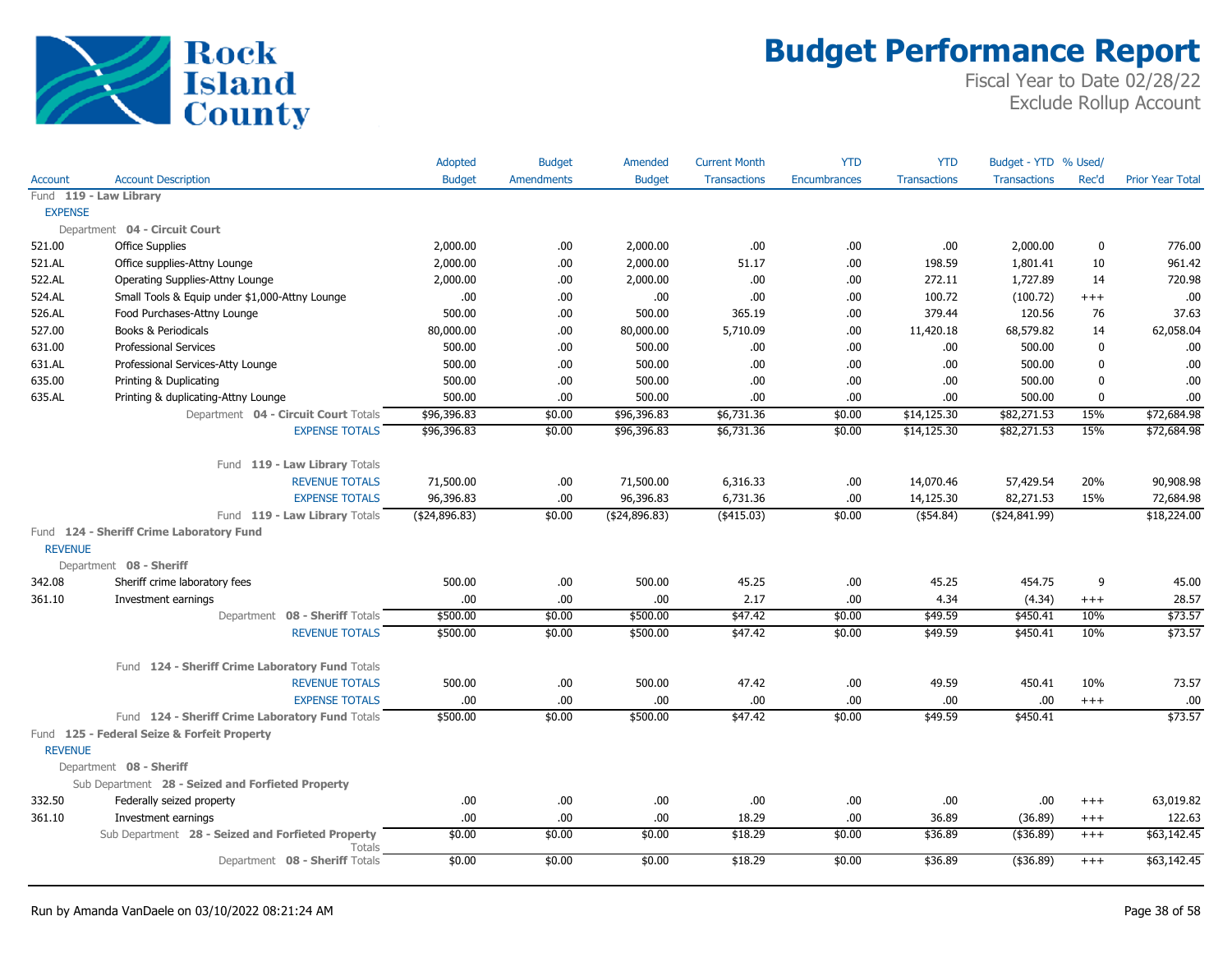

|                |                                                             | Adopted       | <b>Budget</b>     | Amended       | <b>Current Month</b> | <b>YTD</b>          | <b>YTD</b>          | Budget - YTD % Used/ |          |                         |
|----------------|-------------------------------------------------------------|---------------|-------------------|---------------|----------------------|---------------------|---------------------|----------------------|----------|-------------------------|
| Account        | <b>Account Description</b>                                  | <b>Budget</b> | <b>Amendments</b> | <b>Budget</b> | <b>Transactions</b>  | <b>Encumbrances</b> | <b>Transactions</b> | <b>Transactions</b>  | Rec'd    | <b>Prior Year Total</b> |
|                | Fund 125 - Federal Seize & Forfeit Property                 |               |                   |               |                      |                     |                     |                      |          |                         |
|                | <b>REVENUE TOTALS</b>                                       | \$0.00        | \$0.00            | \$0.00        | \$18.29              | \$0.00              | \$36.89             | ( \$36.89)           | $+++$    | \$63,142.45             |
| <b>EXPENSE</b> |                                                             |               |                   |               |                      |                     |                     |                      |          |                         |
|                | Department 08 - Sheriff                                     |               |                   |               |                      |                     |                     |                      |          |                         |
|                | Sub Department 28 - Seized and Forfieted Property           |               |                   |               |                      |                     |                     |                      |          |                         |
| 414.00         | Uniform/Clothing                                            | .00           | 230.57            | 230.57        | 5.94                 | .00.                | 230.57              | .00.                 | 100      | .00                     |
| 522.00         | <b>Operating Supplies</b>                                   | .00           | 1,250.20          | 1,250.20      | 28.67                | .00                 | 1,250.20            | .00.                 | 100      | .00                     |
| 524.00         | Small Tools & Equip under \$1,000                           | .00           | 9.99              | 9.99          | 9.99                 | .00                 | 9.99                | .00                  | 100      | .00                     |
| 633.00         | Travel                                                      | .00.          | 530.99            | 530.99        | 52.62                | .00                 | 530.99              | .00.                 | 100      | .00                     |
|                | Sub Department 28 - Seized and Forfieted Property<br>Totals | \$0.00        | \$2,021.75        | \$2,021.75    | \$97.22              | \$0.00              | \$2,021.75          | \$0.00               | 100%     | \$0.00                  |
|                | Department 08 - Sheriff Totals                              | \$0.00        | \$2,021.75        | \$2,021.75    | \$97.22              | \$0.00              | \$2,021.75          | \$0.00               | 100%     | \$0.00                  |
|                | <b>EXPENSE TOTALS</b>                                       | \$0.00        | \$2,021.75        | \$2,021.75    | \$97.22              | \$0.00              | \$2,021.75          | \$0.00               | 100%     | \$0.00                  |
|                | Fund 125 - Federal Seize & Forfeit Property Totals          |               |                   |               |                      |                     |                     |                      |          |                         |
|                | <b>REVENUE TOTALS</b>                                       | .00           | .00.              | .00.          | 18.29                | .00.                | 36.89               | (36.89)              | $^{+++}$ | 63,142.45               |
|                | <b>EXPENSE TOTALS</b>                                       | .00.          | 2,021.75          | 2,021.75      | 97.22                | .00                 | 2,021.75            | .00                  | 100%     | .00.                    |
|                | Fund 125 - Federal Seize & Forfeit Property Totals          | \$0.00        | $($ \$2,021.75)   | ( \$2,021.75) | ( \$78.93)           | \$0.00              | (\$1,984.86)        | (\$36.89)            |          | \$63,142.45             |
|                | Fund 126 - IDOT Grant Fund                                  |               |                   |               |                      |                     |                     |                      |          |                         |
| <b>REVENUE</b> |                                                             |               |                   |               |                      |                     |                     |                      |          |                         |
|                | Department 25 - General County                              |               |                   |               |                      |                     |                     |                      |          |                         |
|                | Sub Department 35 - Grants                                  |               |                   |               |                      |                     |                     |                      |          |                         |
| 331.60         | Federal grants-social services                              | .00           | .00.              | .00           | .00                  | .00.                | .00.                | .00.                 | $^{+++}$ | 260,894.76              |
| 334.60         | State grants - social services                              | .00.          | .00.              | .00.          | .00                  | .00                 | .00                 | .00                  | $^{+++}$ | 167,198.73              |
| 361.10         | Investment earnings                                         | .00           | .00.              | .00           | 6.50                 | .00                 | 21.39               | (21.39)              | $^{+++}$ | 45.77                   |
| 392.10         | Sales of capital assets                                     | .00           | .00.              | .00.          | .00.                 | .00.                | .00                 | .00                  | $^{+++}$ | 1,600.00                |
|                | Sub Department 35 - Grants Totals                           | \$0.00        | \$0.00            | \$0.00        | \$6.50               | \$0.00              | \$21.39             | (\$21.39)            | $^{+++}$ | \$429,739.26            |
|                | Department 25 - General County Totals                       | \$0.00        | \$0.00            | \$0.00        | \$6.50               | \$0.00              | \$21.39             | (\$21.39)            | $^{+++}$ | \$429,739.26            |
|                | <b>REVENUE TOTALS</b>                                       | \$0.00        | \$0.00            | \$0.00        | \$6.50               | \$0.00              | \$21.39             | (\$21.39)            | $^{+++}$ | \$429,739.26            |
| <b>EXPENSE</b> |                                                             |               |                   |               |                      |                     |                     |                      |          |                         |
|                | Department 25 - General County                              |               |                   |               |                      |                     |                     |                      |          |                         |
|                | Sub Department 35 - Grants                                  |               |                   |               |                      |                     |                     |                      |          |                         |
| 991.12         | Transfer to Other Agencies                                  | .00           | .00.              | .00.          | .00                  | .00                 | .00                 | .00                  | $^{+++}$ | 428,077.00              |
|                | Sub Department 35 - Grants Totals                           | \$0.00        | \$0.00            | \$0.00        | \$0.00               | \$0.00              | \$0.00              | \$0.00               | $^{+++}$ | \$428,077.00            |
|                | Department 25 - General County Totals                       | \$0.00        | \$0.00            | \$0.00        | \$0.00               | \$0.00              | \$0.00              | \$0.00               | $^{+++}$ | \$428,077.00            |
|                | <b>EXPENSE TOTALS</b>                                       | \$0.00        | \$0.00            | \$0.00        | \$0.00               | \$0.00              | \$0.00              | \$0.00               | $^{+++}$ | \$428,077.00            |
|                | Fund 126 - IDOT Grant Fund Totals                           |               |                   |               |                      |                     |                     |                      |          |                         |
|                | <b>REVENUE TOTALS</b>                                       | .00.          | .00.              | .00.          | 6.50                 | .00.                | 21.39               | (21.39)              | $^{+++}$ | 429,739.26              |
|                | <b>EXPENSE TOTALS</b>                                       | .00.          | .00.              | .00.          | .00                  | .00                 | .00                 | .00                  | $^{+++}$ | 428,077.00              |
|                | Fund 126 - IDOT Grant Fund Totals                           | \$0.00        | \$0.00            | \$0.00        | \$6.50               | \$0.00              | \$21.39             | ( \$21.39)           |          | \$1,662.26              |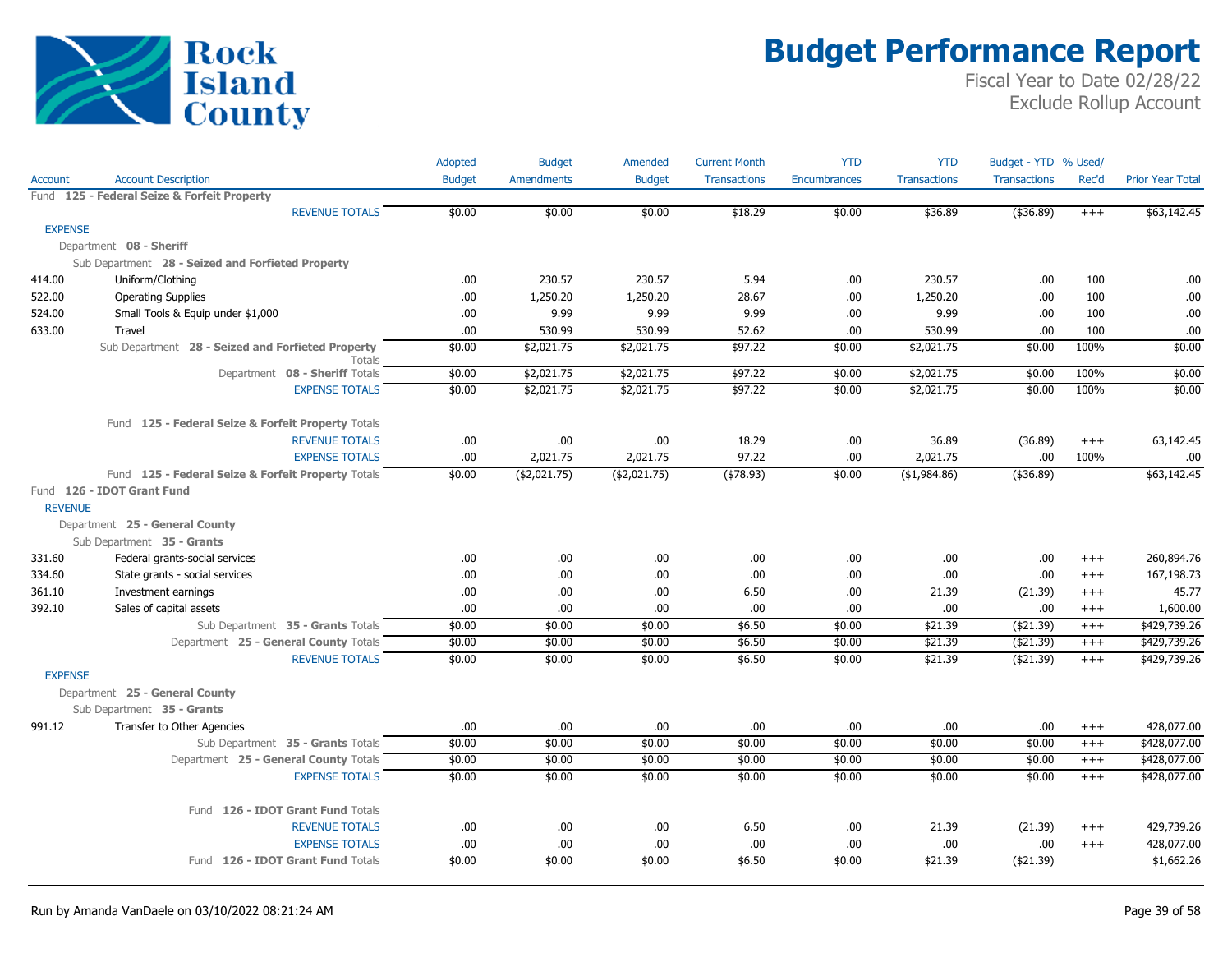

|                |                                             | Adopted        | <b>Budget</b>     | Amended        | <b>Current Month</b> | <b>YTD</b>   | <b>YTD</b>          | Budget - YTD % Used/ |                |                         |
|----------------|---------------------------------------------|----------------|-------------------|----------------|----------------------|--------------|---------------------|----------------------|----------------|-------------------------|
| Account        | <b>Account Description</b>                  | <b>Budget</b>  | <b>Amendments</b> | <b>Budget</b>  | <b>Transactions</b>  | Encumbrances | <b>Transactions</b> | <b>Transactions</b>  | Rec'd          | <b>Prior Year Total</b> |
|                | Fund 127 - Liability Insurance              |                |                   |                |                      |              |                     |                      |                |                         |
| <b>REVENUE</b> |                                             |                |                   |                |                      |              |                     |                      |                |                         |
|                | Department 09 - State's Attorney            |                |                   |                |                      |              |                     |                      |                |                         |
|                | Sub Department 14 - Legal                   |                |                   |                |                      |              |                     |                      |                |                         |
| 335.80         | State attny salary reimbursement            | 80,801.00      | .00.              | 80,801.00      | 6,733.46             | .00          | 13,466.92           | 67,334.08            | 17             | 79,496.65               |
|                | Sub Department 14 - Legal Totals            | \$80,801.00    | \$0.00            | \$80,801.00    | \$6,733.46           | \$0.00       | \$13,466.92         | \$67,334.08          | 17%            | \$79,496.65             |
|                | Department 09 - State's Attorney Totals     | \$80,801.00    | \$0.00            | \$80,801.00    | \$6,733.46           | \$0.00       | \$13,466.92         | \$67,334.08          | 17%            | \$79,496.65             |
|                | Department 29 - Human Resources             |                |                   |                |                      |              |                     |                      |                |                         |
| 311.10         | Property taxes                              | 8,910,000.00   | .00.              | 8,910,000.00   | .00                  | .00.         | .00.                | 8,910,000.00         | 0              | 8,684,989.27            |
| 311.12         | Collectors auction account                  | 5,000.00       | .00.              | 5,000.00       | .00                  | .00          | .00.                | 5,000.00             | $\mathbf 0$    | 60,788.11               |
| 361.10         | Investment earnings                         | 12,000.00      | .00.              | 12,000.00      | 1,787.27             | .00          | 3,461.78            | 8,538.22             | 29             | 11,624.84               |
| 361.30         | Collector's interest '90                    | .00.           | .00.              | .00            | .00.                 | .00          | .00                 | .00                  | $^{+++}$       | 1,163.28                |
| 369.93         | Refunds/rebates for prior years             | .00.           | .00.              | .00            | .00                  | .00          | .00.                | .00                  | $^{+++}$       | 60.00                   |
| 369.96         | Settlement refunds                          | .00.           | .00.              | .00            | .00                  | .00          | .00.                | .00                  | $^{+++}$       | 9,811.88                |
| 391.22         | Transfer from health department             | 8,374.00       | .00.              | 8,374.00       | .00                  | .00          | .00.                | 8,374.00             | $\mathbf{0}$   | 8,374.00                |
| 391.59         | Transfer from American Rescue Plan Act Fund | .00.           | .00.              | .00            | .00                  | .00          | 84,215.50           | (84, 215.50)         | $^{+++}$       | 814,591.84              |
|                | Department 29 - Human Resources Totals      | \$8,935,374.00 | \$0.00            | \$8,935,374.00 | \$1,787.27           | \$0.00       | \$87,677.28         | \$8,847,696.72       | 1%             | \$9,591,403.22          |
|                | <b>REVENUE TOTALS</b>                       | \$9,016,175.00 | \$0.00            | \$9,016,175.00 | \$8,520.73           | \$0.00       | \$101,144.20        | \$8,915,030.80       | $1\%$          | \$9,670,899.87          |
| <b>EXPENSE</b> |                                             |                |                   |                |                      |              |                     |                      |                |                         |
|                | Department 02 - County Board                |                |                   |                |                      |              |                     |                      |                |                         |
| 411.00         | Salaries and wages                          | 8,749.80       | (8,749.80)        | .00            | .00                  | .00          | .00.                | .00                  | $^{+++}$       | .00                     |
|                | Department 02 - County Board Totals         | \$8,749.80     | (\$8,749.80)      | \$0.00         | \$0.00               | \$0.00       | \$0.00              | \$0.00               | $+++$          | \$0.00                  |
|                | Department 08 - Sheriff                     |                |                   |                |                      |              |                     |                      |                |                         |
| 991.11         | Transfer to Other Funds                     | .00.           | .00               | .00            | .00                  | .00          | .00.                | .00                  | $^{+++}$       | 534,114.04              |
|                | Department 08 - Sheriff Totals              | \$0.00         | \$0.00            | \$0.00         | \$0.00               | \$0.00       | \$0.00              | \$0.00               | $^{+++}$       | \$534,114.04            |
|                | Department 09 - State's Attorney            |                |                   |                |                      |              |                     |                      |                |                         |
|                | Sub Department 14 - Legal                   |                |                   |                |                      |              |                     |                      |                |                         |
| 411.00         | Salaries and wages                          | 790,609.01     | .00               | 790,609.01     | 59,425.89            | .00          | 172,306.44          | 618,302.57           | 22             | 752,606.12              |
| 413.00         | <b>Employee Health Benefits</b>             | 83,910.16      | .00.              | 83,910.16      | 6,408.10             | .00          | 16,210.60           | 67,699.56            | 19             | 84,860.00               |
| 413.10         | FICA/Medicare                               | 40,509.22      | .00.              | 40,509.22      | 3,521.59             | .00.         | 9,520.83            | 30,988.39            | 24             | 40,463.34               |
| 413.20         | <b>IMRF</b>                                 | 100,639.87     | .00.              | 100,639.87     | 6,790.12             | .00          | 19,848.90           | 80,790.97            | 20             | 92,496.45               |
| 521.00         | <b>Office Supplies</b>                      | 2,500.00       | .00               | 2,500.00       | 53.36                | .00          | 475.49              | 2,024.51             | 19             | 1,188.81                |
| 522.00         | <b>Operating Supplies</b>                   | 300.00         | .00.              | 300.00         | .00                  | .00          | .00.                | 300.00               | 0              | 160.45                  |
| 524.00         | Small Tools & Equip under \$1,000           | 4,000.00       | .00.              | 4,000.00       | 89.94                | .00          | 89.94               | 3,910.06             | $\overline{2}$ | 406.17                  |
| 527.00         | Books & Periodicals                         | 2,750.00       | .00.              | 2,750.00       | 941.92               | .00          | 1,026.92            | 1,723.08             | 37             | 1,691.71                |
| 630.00         | Training & Education                        | 6,500.00       | .00.              | 6,500.00       | 295.00               | .00          | 295.00              | 6,205.00             | 5              | 2,395.00                |
| 631.00         | <b>Professional Services</b>                | 90,000.00      | .00.              | 90,000.00      | 4,375.00             | .00          | 6,288.70            | 83,711.30            | 7              | 1,908.64                |
| 632.00         | Communications                              | 3,000.00       | .00.              | 3,000.00       | 104.26               | .00          | 606.93              | 2,393.07             | 20             | 2,258.95                |
| 633.00         | Travel                                      | 11,000.00      | .00.              | 11,000.00      | .00                  | .00          | .00.                | 11,000.00            | $\mathbf 0$    | .00                     |
| 634.00         | Publishing                                  | 300.00         | .00               | 300.00         | .00                  | .00          | .00.                | 300.00               | $\mathbf{0}$   | .00                     |
| 635.00         | Printing & Duplicating                      | 1,500.00       | .00               | 1,500.00       | .00.                 | .00          | .00                 | 1,500.00             | $\mathbf{0}$   | 70.51                   |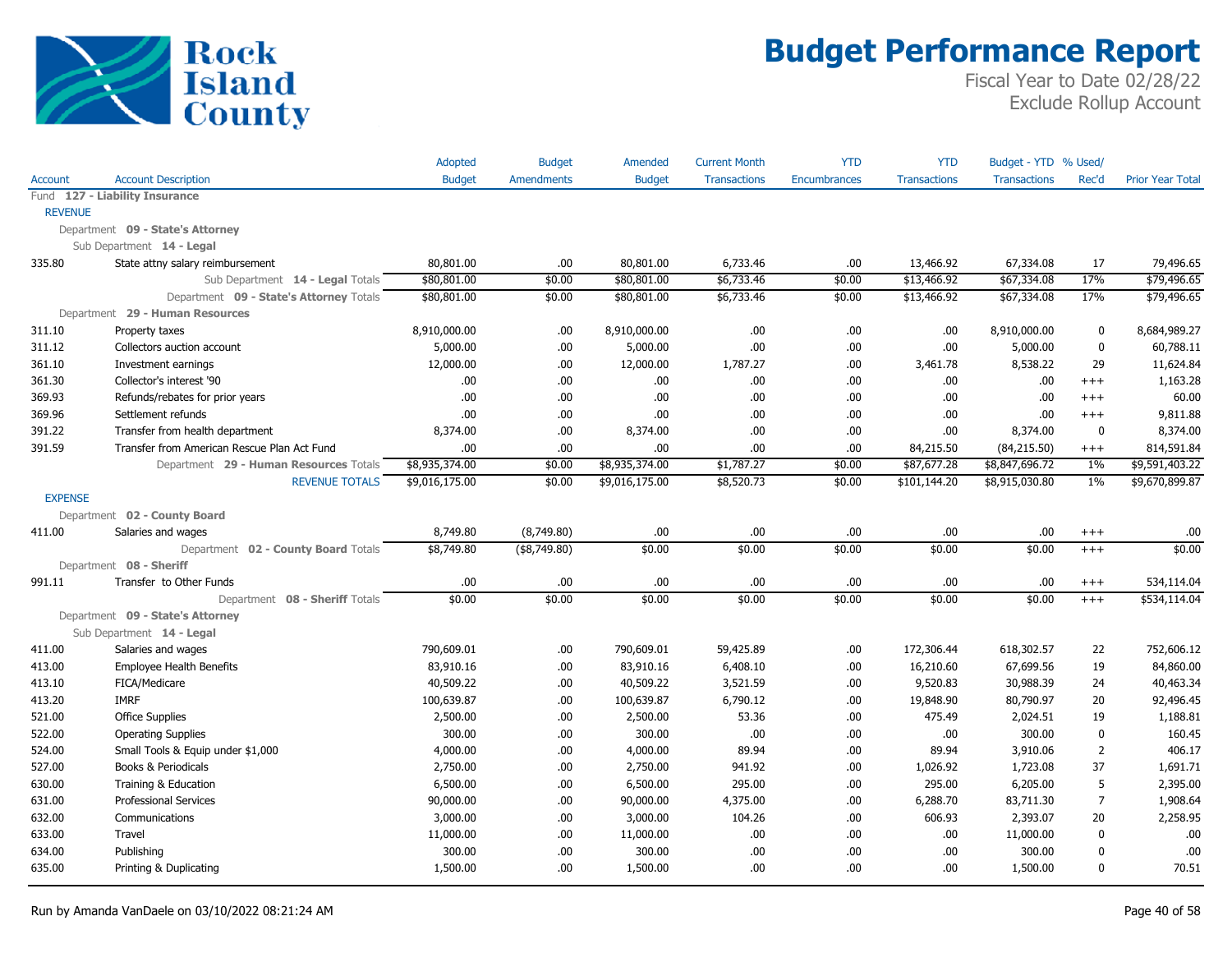

|                |                                                        | Adopted        | <b>Budget</b>     | Amended        | <b>Current Month</b> | <b>YTD</b>   | <b>YTD</b>          | Budget - YTD % Used/ |              |                         |
|----------------|--------------------------------------------------------|----------------|-------------------|----------------|----------------------|--------------|---------------------|----------------------|--------------|-------------------------|
| <b>Account</b> | <b>Account Description</b>                             | <b>Budget</b>  | <b>Amendments</b> | <b>Budget</b>  | <b>Transactions</b>  | Encumbrances | <b>Transactions</b> | <b>Transactions</b>  | Rec'd        | <b>Prior Year Total</b> |
|                | Fund 127 - Liability Insurance                         |                |                   |                |                      |              |                     |                      |              |                         |
| <b>EXPENSE</b> |                                                        |                |                   |                |                      |              |                     |                      |              |                         |
|                | Department 09 - State's Attorney                       |                |                   |                |                      |              |                     |                      |              |                         |
|                | Sub Department 14 - Legal                              |                |                   |                |                      |              |                     |                      |              |                         |
| 636.00         | Insurance                                              | 20.00          | .00               | 20.00          | .00.                 | .00          | .00                 | 20.00                | $\mathbf{0}$ | 20.00                   |
| 642.00         | Dues & memberships                                     | 2,800.00       | .00               | 2,800.00       | .00                  | .00          | 1,276.00            | 1,524.00             | 46           | 2,625.79                |
| 644.00         | Outside Contractual                                    | 15,500.00      | 00.               | 15,500.00      | 1,612.06             | .00          | 2,754.26            | 12,745.74            | 18           | 16,028.67               |
| 648.00         | <b>Witness Fees</b>                                    | 2,000.00       | .00               | 2,000.00       | .00                  | .00          | .00                 | 2,000.00             | $\mathbf{0}$ | 44.82                   |
| 764.00         | Mach & Equipment \$1,000-\$4,999                       | 4,000.00       | .00.              | 4,000.00       | .00.                 | .00          | .00                 | 4,000.00             | $\mathbf{0}$ | 1,320.70                |
|                | Sub Department 14 - Legal Totals                       | \$1,161,838.26 | \$0.00            | \$1,161,838.26 | \$83,617.24          | \$0.00       | \$230,700.01        | \$931,138.25         | 20%          | \$1,000,546.13          |
|                | Department 09 - State's Attorney Totals                | \$1,161,838.26 | \$0.00            | \$1,161,838.26 | \$83,617.24          | \$0.00       | \$230,700.01        | \$931,138.25         | 20%          | \$1,000,546.13          |
|                | Department 25 - General County                         |                |                   |                |                      |              |                     |                      |              |                         |
| 411.00         | Salaries and wages                                     | 3,748,936.70   | 8,749.80          | 3,757,686.50   | 269,056.80           | .00          | 779,302.98          | 2,978,383.52         | 21           | 3,473,373.53            |
| 412.00         | Overtime                                               | 80,000.00      | .00.              | 80,000.00      | 13,501.31            | .00          | 41,273.86           | 38,726.14            | 52           | 174,241.28              |
| 414.00         | Uniform/Clothing                                       | 25,000.00      | 00.               | 25,000.00      | .00.                 | .00.         | 14,620.00           | 10,380.00            | 58           | 15,719.00               |
|                | Sub Department 61 - Other Governmental Services        |                |                   |                |                      |              |                     |                      |              |                         |
| 636.00         | Insurance                                              | 90,000.00      | .00               | 90,000.00      | .00.                 | .00          | 75,847.00           | 14,153.00            | 84           | 76,077.11               |
| 644.00         | <b>Outside Contractual</b>                             | 12,000.00      | .00.              | 12,000.00      | .00.                 | .00          | .00                 | 12,000.00            | $\mathbf 0$  | .00                     |
|                | Sub Department 61 - Other Governmental Services Totals | \$102,000.00   | \$0.00            | \$102,000.00   | \$0.00               | \$0.00       | \$75,847.00         | \$26,153.00          | 74%          | \$76,077.11             |
|                | Department 25 - General County Totals                  | \$3,955,936.70 | \$8,749.80        | \$3,964,686.50 | \$282,558.11         | \$0.00       | \$911,043.84        | \$3,053,642.66       | 23%          | \$3,739,410.92          |
|                | Department 29 - Human Resources                        |                |                   |                |                      |              |                     |                      |              |                         |
|                | Sub Department 10 - Administration                     |                |                   |                |                      |              |                     |                      |              |                         |
| 411.00         | Salaries and wages                                     | 42,782.16      | .00               | 42,782.16      | 3,213.96             | .00.         | 9,320.48            | 33,461.68            | 22           | 41,942.27               |
| 521.00         | <b>Office Supplies</b>                                 | 1,000.00       | .00               | 1,000.00       | .00                  | .00          | .00                 | 1,000.00             | $\mathbf{0}$ | 65.12                   |
| 522.00         | <b>Operating Supplies</b>                              | 3,000.00       | .00.              | 3,000.00       | .00.                 | .00          | .00                 | 3,000.00             | 0            | .00                     |
| 524.00         | Small Tools & Equip under \$1,000                      | 1,000.00       | .00.              | 1,000.00       | .00.                 | .00          | .00                 | 1,000.00             | $\mathbf{0}$ | .00                     |
| 526.00         | Food Purchases                                         | 200.00         | .00.              | 200.00         | .00.                 | .00          | .00                 | 200.00               | $\mathbf{0}$ | .00                     |
| 630.00         | Training & Education                                   | 1,000.00       | .00               | 1,000.00       | .00.                 | .00          | .00                 | 1,000.00             | $\mathbf{0}$ | .00                     |
| 632.00         | Communications                                         | 500.00         | .00               | 500.00         | 20.78                | .00          | 41.38               | 458.62               | 8            | 593.09                  |
| 635.00         | Printing & Duplicating                                 | .00            | 00.               | .00.           | .00.                 | .00          | .00                 | .00                  | $^{+++}$     | 221.13                  |
| 642.00         | Dues & memberships                                     | .00            | .00.              | .00            | .00.                 | .00          | .00                 | .00                  | $^{+++}$     | 219.00                  |
| 644.00         | <b>Outside Contractual</b>                             | 2,000.00       | .00.              | 2,000.00       | 178.70               | .00          | 533.38              | 1,466.62             | 27           | 2,012.35                |
| 991.00         | Transfer to General Fund                               | 86,081.00      | .00               | 86,081.00      | .00.                 | .00          | .00                 | 86,081.00            | $\mathbf 0$  | 96,754.70               |
|                | Sub Department 10 - Administration Totals              | \$137,563.16   | \$0.00            | \$137,563.16   | \$3,413.44           | \$0.00       | \$9,895.24          | \$127,667.92         | 7%           | \$141,807.66            |
|                | Sub Department 13 - Tort                               |                |                   |                |                      |              |                     |                      |              |                         |
| 631.00         | <b>Professional Services</b>                           | 500,000.00     | .00.              | 500,000.00     | 3,524.50             | .00          | 5,027.50            | 494,972.50           | 1            | 191,596.76              |
| 636.00         | Insurance                                              | 4,496,851.00   | .00               | 4,496,851.00   | 104.00               | .00          | 168.60              | 4,496,682.40         | $\mathbf 0$  | 192,656.93              |
| 638.00         | Repairs & Maintenance                                  | .00            | .00               | .00            | .00.                 | .00          | .00                 | .00                  | $^{+++}$     | 8,148.65                |
| 768.00         | Mach & Equipment over \$5,000                          | 8,148.00       | 00.               | 8,148.00       | .00.                 | .00          | .00                 | 8,148.00             | $\Omega$     | .00                     |
|                | Sub Department 13 - Tort Totals                        | \$5,004,999.00 | \$0.00            | \$5,004,999.00 | \$3,628.50           | \$0.00       | \$5,196.10          | \$4,999,802.90       | 0%           | \$392,402.34            |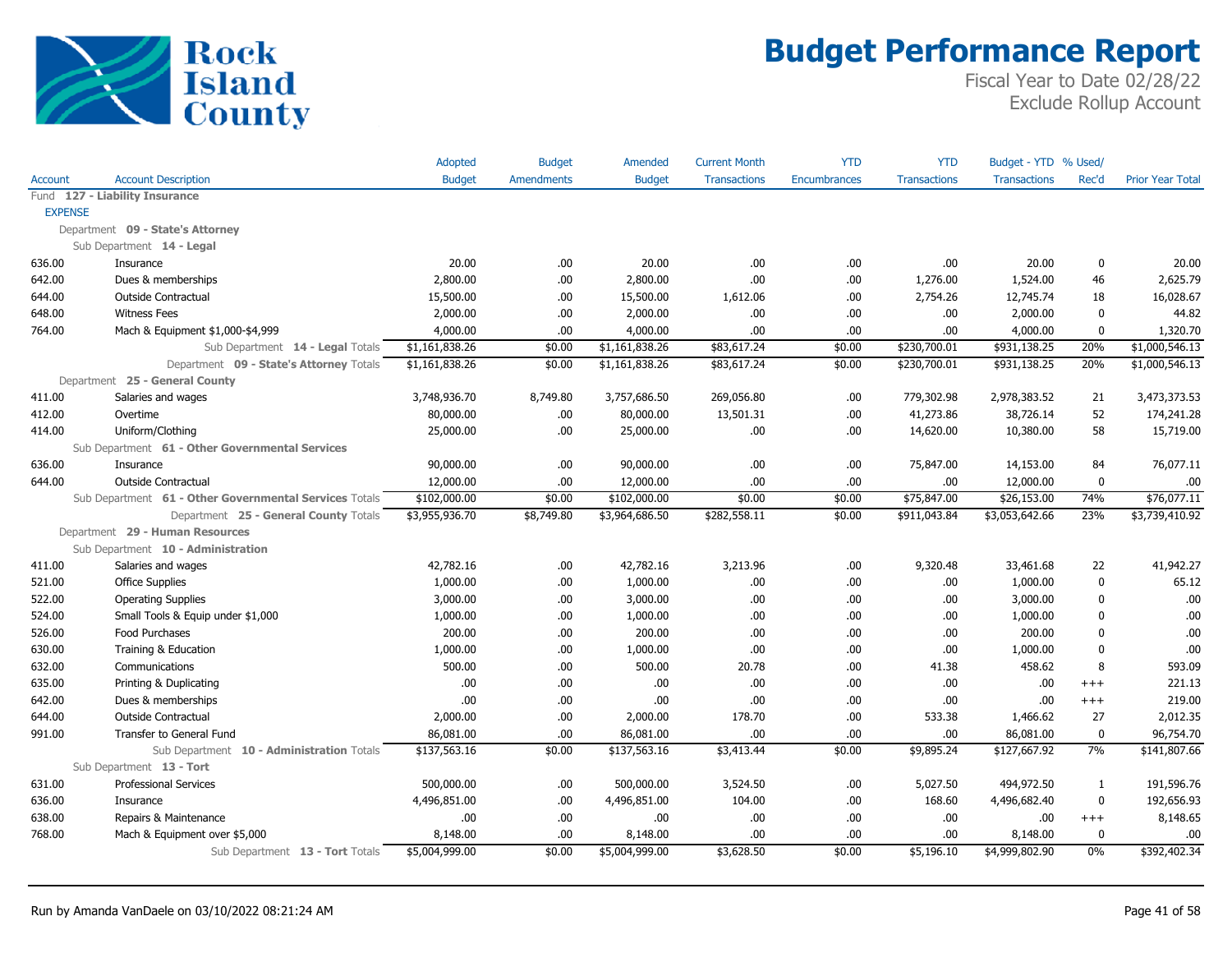

|                |                                                                | Adopted          | <b>Budget</b>     | Amended             | <b>Current Month</b> | <b>YTD</b>   | <b>YTD</b>          | Budget - YTD % Used/ |                |                         |
|----------------|----------------------------------------------------------------|------------------|-------------------|---------------------|----------------------|--------------|---------------------|----------------------|----------------|-------------------------|
| Account        | <b>Account Description</b>                                     | <b>Budget</b>    | <b>Amendments</b> | <b>Budget</b>       | <b>Transactions</b>  | Encumbrances | <b>Transactions</b> | <b>Transactions</b>  | Rec'd          | <b>Prior Year Total</b> |
|                | Fund 127 - Liability Insurance                                 |                  |                   |                     |                      |              |                     |                      |                |                         |
| <b>EXPENSE</b> |                                                                |                  |                   |                     |                      |              |                     |                      |                |                         |
|                | Department 29 - Human Resources                                |                  |                   |                     |                      |              |                     |                      |                |                         |
|                | Sub Department 25 - Worker Compensation                        |                  |                   |                     |                      |              |                     |                      |                |                         |
| 631.00         | <b>Professional Services</b>                                   | 25,000.00        | .00.              | 25,000.00           | .00.                 | .00          | .00.                | 25,000.00            | 0              | .00                     |
| 636.00         | Insurance                                                      | 300,000.00       | .00               | 300,000.00          | 8,123.95             | .00          | 31,827.69           | 268,172.31           | 11             | 254,594.69              |
|                | Sub Department 25 - Worker Compensation Totals                 | \$325,000.00     | \$0.00            | \$325,000.00        | \$8,123.95           | \$0.00       | \$31,827.69         | \$293,172.31         | 10%            | \$254,594.69            |
|                | Sub Department 26 - Unemployment Compensation                  |                  |                   |                     |                      |              |                     |                      |                |                         |
| 636.00         | Insurance                                                      | 50,000.00        | .00               | 50,000.00           | .00.                 | .00          | .00.                | 50,000.00            | 0              | (36, 504.99)            |
|                | Sub Department 26 - Unemployment Compensation<br><b>Totals</b> | \$50,000.00      | \$0.00            | \$50,000.00         | \$0.00               | \$0.00       | \$0.00              | \$50,000.00          | $0\%$          | $($ \$36,504.99)        |
|                | Department 29 - Human Resources Totals                         | \$5,517,562.16   | \$0.00            | \$5,517,562.16      | \$15,165.89          | \$0.00       | \$46,919.03         | \$5,470,643.13       | $1\%$          | \$752,299.70            |
|                | Department 53 - County Administration                          |                  |                   |                     |                      |              |                     |                      |                |                         |
| 411.00         | Salaries and wages                                             | 97,892.49        | .00.              | 97,892.49           | 5,399.06             | .00          | 15,478.09           | 82,414.40            | 16             | 95,972.33               |
|                | Department 53 - County Administration Totals                   | \$97,892.49      | \$0.00            | \$97,892.49         | \$5,399.06           | \$0.00       | \$15,478.09         | \$82,414.40          | 16%            | \$95,972.33             |
|                | <b>EXPENSE TOTALS</b>                                          | \$10,741,979.41  | \$0.00            | \$10,741,979.41     | \$386,740.30         | \$0.00       | \$1,204,140.97      | \$9,537,838.44       | 11%            | \$6,122,343.12          |
|                |                                                                |                  |                   |                     |                      |              |                     |                      |                |                         |
|                | Fund 127 - Liability Insurance Totals                          |                  |                   |                     |                      |              |                     |                      |                |                         |
|                | <b>REVENUE TOTALS</b>                                          | 9,016,175.00     | .00.              | 9,016,175.00        | 8,520.73             | .00          | 101,144.20          | 8,915,030.80         | $1\%$          | 9,670,899.87            |
|                | <b>EXPENSE TOTALS</b>                                          | 10,741,979.41    | .00.              | 10,741,979.41       | 386,740.30           | .00          | 1,204,140.97        | 9,537,838.44         | 11%            | 6,122,343.12            |
|                | Fund 127 - Liability Insurance Totals                          | (\$1,725,804.41) | \$0.00            | $($ \$1,725,804.41) | $($ \$378,219.57)    | \$0.00       | $($ \$1,102,996.77) | $($ \$622,807.64)    |                | \$3,548,556.75          |
| <b>REVENUE</b> | Fund 128 - Court Security                                      |                  |                   |                     |                      |              |                     |                      |                |                         |
|                |                                                                |                  |                   |                     |                      |              |                     |                      |                |                         |
| 342.54         | Department 08 - Sheriff<br>Court security fees                 | 230,000.00       | .00.              | 230,000.00          | 18,771.36            | .00          | 38,619.66           | 191,380.34           | 17             | 245,786.43              |
| 342.55         | Security Access fees                                           | 500.00           | .00.              | 500.00              | 40.00                | .00          | 200.00              | 300.00               | 40             | 2,960.00                |
| 361.10         | Investment earnings                                            | .00              | .00.              | .00                 | 133.98               | .00          | 240.71              | (240.71)             | $+++$          | 309.21                  |
| 391.30         | Transfer from Public bldg commis                               | 751,365.00       | .00.              | 751,365.00          | .00.                 | .00          | .00.                | 751,365.00           | 0              | 706,867.00              |
| 391.59         | Transfer from American Rescue Plan Act Fund                    | .00              | .00               | .00                 | .00.                 | .00          | 11,959.14           | (11, 959.14)         | $+++$          | 124,534.78              |
|                | Department 08 - Sheriff Totals                                 | \$981,865.00     | \$0.00            | \$981,865.00        | \$18,945.34          | \$0.00       | \$51,019.51         | \$930,845.49         | 5%             | \$1,080,457.42          |
|                | <b>REVENUE TOTALS</b>                                          | \$981,865.00     | \$0.00            | \$981,865.00        | \$18,945.34          | \$0.00       | \$51,019.51         | \$930,845.49         | 5%             | \$1,080,457.42          |
| <b>EXPENSE</b> |                                                                |                  |                   |                     |                      |              |                     |                      |                |                         |
|                | Department 08 - Sheriff                                        |                  |                   |                     |                      |              |                     |                      |                |                         |
| 411.00         | Salaries and wages                                             | 734,910.20       | .00.              | 734,910.20          | 42,876.23            | .00          | 119,709.87          | 615,200.33           | 16             | 526,884.67              |
| 412.00         | Overtime                                                       | 4,000.00         | .00.              | 4,000.00            | 88.64                | .00          | 144.04              | 3,855.96             | 4              | 4,459.35                |
| 413.10         | FICA/Medicare                                                  | 916.00           | .00.              | 916.00              | .00.                 | .00          | .00.                | 916.00               | $\mathbf{0}$   | 651.74                  |
| 414.00         | Uniform/Clothing                                               | 3,000.00         | .00.              | 3,000.00            | .00.                 | .00          | 2,853.50            | 146.50               | 95             | 2,925.15                |
| 522.00         | <b>Operating Supplies</b>                                      | 700.00           | .00.              | 700.00              | 46.00                | .00          | 46.00               | 654.00               | $\overline{7}$ | 303.20                  |
| 631.00         | <b>Professional Services</b>                                   | 2,600.00         | .00.              | 2,600.00            | .00                  | .00          | .00.                | 2,600.00             | 0              | 600.00                  |
| 644.00         | <b>Outside Contractual</b>                                     | 8,000.00         | .00.              | 8,000.00            | .00.                 | .00          | .00                 | 8,000.00             | 0              | 3,216.00                |
| 764.00         | Mach & Equipment \$1,000-\$4,999                               | 3,900.00         | .00               | 3,900.00            | .00                  | .00          | .00                 | 3,900.00             | 0              | 3,165.30                |
|                |                                                                |                  |                   |                     |                      |              |                     |                      |                |                         |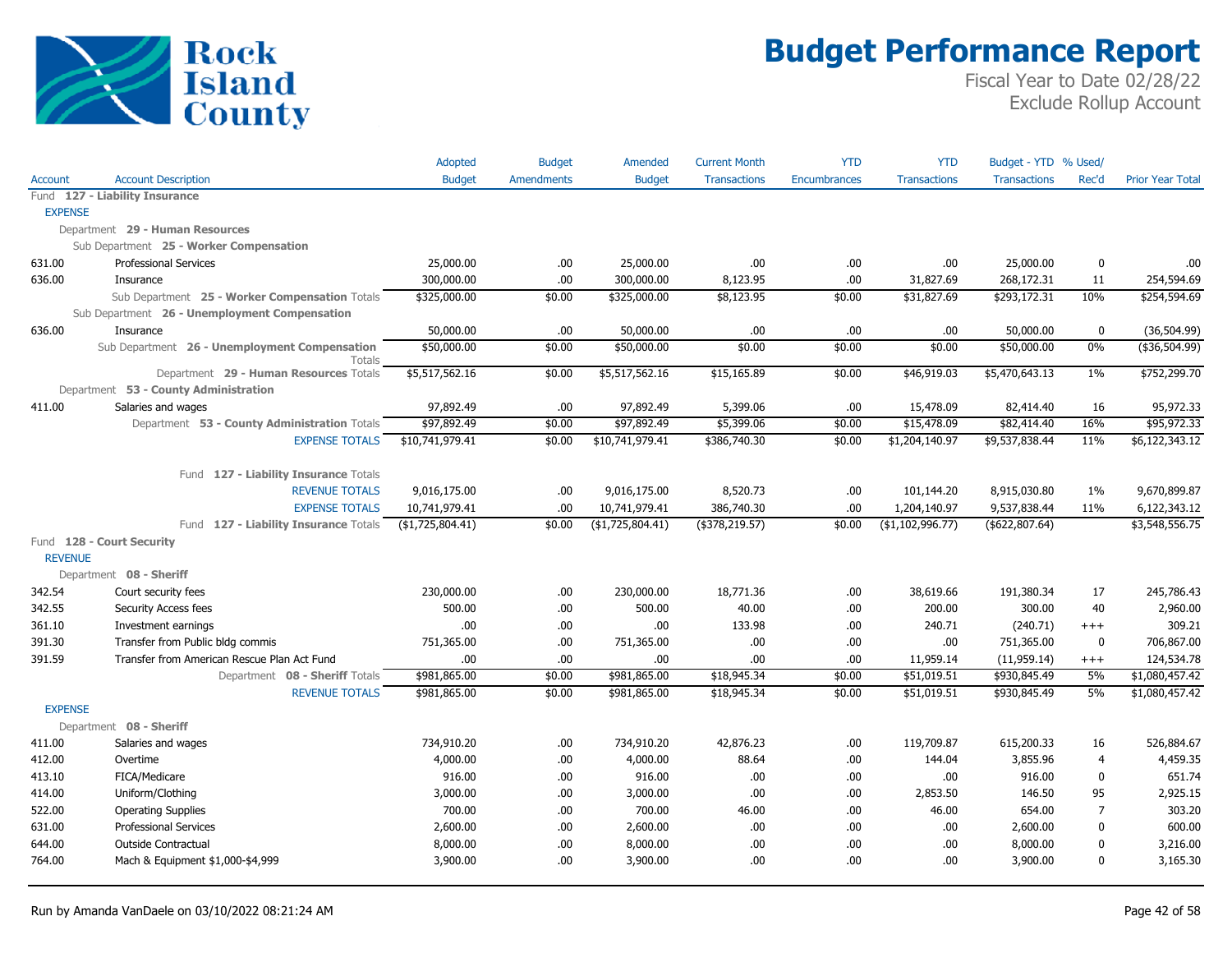

|                |                                              | Adopted        | <b>Budget</b>     | Amended        | <b>Current Month</b> | <b>YTD</b>          | <b>YTD</b>          | Budget - YTD % Used/ |             |                         |
|----------------|----------------------------------------------|----------------|-------------------|----------------|----------------------|---------------------|---------------------|----------------------|-------------|-------------------------|
| Account        | <b>Account Description</b>                   | <b>Budget</b>  | <b>Amendments</b> | <b>Budget</b>  | <b>Transactions</b>  | <b>Encumbrances</b> | <b>Transactions</b> | <b>Transactions</b>  | Rec'd       | <b>Prior Year Total</b> |
|                | Fund 128 - Court Security                    |                |                   |                |                      |                     |                     |                      |             |                         |
| <b>EXPENSE</b> |                                              |                |                   |                |                      |                     |                     |                      |             |                         |
|                | Department 08 - Sheriff                      |                |                   |                |                      |                     |                     |                      |             |                         |
| 768.00         | Mach & Equipment over \$5,000                | .00.           | .00.              | .00            | .00                  | .00.                | .00                 | .00                  | $^{+++}$    | 21,973.00               |
|                | Department 08 - Sheriff Totals               | \$758,026.20   | \$0.00            | \$758,026.20   | \$43,010.87          | \$0.00              | \$122,753.41        | \$635,272.79         | 16%         | \$564,178.41            |
|                | <b>EXPENSE TOTALS</b>                        | \$758,026.20   | \$0.00            | \$758,026.20   | \$43,010.87          | \$0.00              | \$122,753.41        | \$635,272.79         | 16%         | \$564,178.41            |
|                | Fund 128 - Court Security Totals             |                |                   |                |                      |                     |                     |                      |             |                         |
|                | <b>REVENUE TOTALS</b>                        | 981,865.00     | .00.              | 981,865.00     | 18,945.34            | .00.                | 51,019.51           | 930,845.49           | 5%          | 1,080,457.42            |
|                | <b>EXPENSE TOTALS</b>                        | 758,026.20     | .00.              | 758,026.20     | 43,010.87            | .00.                | 122,753.41          | 635,272.79           | 16%         | 564,178.41              |
|                | Fund 128 - Court Security Totals             | \$223,838.80   | \$0.00            | \$223,838.80   | ( \$24,065.53)       | \$0.00              | (\$71,733.90)       | \$295,572.70         |             | \$516,279.01            |
| <b>REVENUE</b> | Fund 129 - Public Defender Automation        |                |                   |                |                      |                     |                     |                      |             |                         |
|                | Department 27 - Public Defender              |                |                   |                |                      |                     |                     |                      |             |                         |
| 348.70         | Public defender fees                         | .00            | .00.              | .00.           | 78.00                | .00.                | 136.00              | (136.00)             | $+++$       | 803.98                  |
| 361.10         | Investment earnings                          | .00            | .00.              | .00.           | .31                  | .00.                | .62                 | (.62)                | $++++$      | 1.37                    |
|                | Department 27 - Public Defender Totals       | \$0.00         | \$0.00            | \$0.00         | \$78.31              | \$0.00              | \$136.62            | $($ \$136.62)        | $^{+++}$    | \$805.35                |
|                | <b>REVENUE TOTALS</b>                        | \$0.00         | \$0.00            | \$0.00         | \$78.31              | \$0.00              | \$136.62            | (\$136.62)           | $^{+++}$    | \$805.35                |
|                | Fund 129 - Public Defender Automation Totals |                |                   |                |                      |                     |                     |                      |             |                         |
|                | <b>REVENUE TOTALS</b>                        | .00.           | .00.              | .00.           | 78.31                | .00.                | 136.62              | (136.62)             | $^{+++}$    | 805.35                  |
|                | <b>EXPENSE TOTALS</b>                        | .00            | .00               | .00            | .00                  | .00                 | .00.                | .00                  | $^{+++}$    | .00.                    |
|                | Fund 129 - Public Defender Automation Totals | \$0.00         | \$0.00            | \$0.00         | \$78.31              | \$0.00              | \$136.62            | (\$136.62)           |             | \$805.35                |
|                | Fund 138 - Nursing Home Tax Levy             |                |                   |                |                      |                     |                     |                      |             |                         |
| <b>REVENUE</b> |                                              |                |                   |                |                      |                     |                     |                      |             |                         |
|                | Department 38 - Nursing Home Tax Levy        |                |                   |                |                      |                     |                     |                      |             |                         |
| 311.10         | Property taxes                               | 2,798,806.00   | .00.              | 2,798,806.00   | .00                  | .00.                | .00                 | 2,798,806.00         | $\pmb{0}$   | 2,714,900.11            |
| 311.12         | Collectors auction account                   | 600.00         | .00.              | 600.00         | .00                  | .00.                | .00                 | 600.00               | $\pmb{0}$   | 19,002.17               |
| 361.30         | Collector's interest '90                     | 400.00         | .00               | 400.00         | .00                  | .00.                | .00.                | 400.00               | $\mathbf 0$ | 363.64                  |
|                | Department 38 - Nursing Home Tax Levy Totals | \$2,799,806.00 | \$0.00            | \$2,799,806.00 | \$0.00               | \$0.00              | \$0.00              | \$2,799,806.00       | 0%          | \$2,734,265.92          |
|                | <b>REVENUE TOTALS</b>                        | \$2,799,806.00 | \$0.00            | \$2,799,806.00 | \$0.00               | \$0.00              | \$0.00              | \$2,799,806.00       | 0%          | \$2,734,265.92          |
| <b>EXPENSE</b> |                                              |                |                   |                |                      |                     |                     |                      |             |                         |
|                | Department 38 - Nursing Home Tax Levy        |                |                   |                |                      |                     |                     |                      |             |                         |
| 991.75         | Transfer to Hope Creek                       | 2,799,806.00   | .00.              | 2,799,806.00   | .00                  | .00.                | .00                 | 2,799,806.00         | $\mathbf 0$ | 2,734,265.92            |
|                | Department 38 - Nursing Home Tax Levy Totals | \$2,799,806.00 | \$0.00            | \$2,799,806.00 | \$0.00               | \$0.00              | \$0.00              | \$2,799,806.00       | $0\%$       | \$2,734,265.92          |
|                | <b>EXPENSE TOTALS</b>                        | \$2,799,806.00 | \$0.00            | \$2,799,806.00 | \$0.00               | \$0.00              | \$0.00              | \$2,799,806.00       | 0%          | \$2,734,265.92          |
|                | Fund 138 - Nursing Home Tax Levy Totals      |                |                   |                |                      |                     |                     |                      |             |                         |
|                | <b>REVENUE TOTALS</b>                        | 2,799,806.00   | .00.              | 2,799,806.00   | .00                  | .00.                | .00                 | 2,799,806.00         | $0\%$       | 2,734,265.92            |
|                | <b>EXPENSE TOTALS</b>                        | 2,799,806.00   | .00.              | 2,799,806.00   | .00                  | .00                 | .00                 | 2,799,806.00         | 0%          | 2,734,265.92            |
|                | Fund 138 - Nursing Home Tax Levy Totals      | \$0.00         | \$0.00            | \$0.00         | \$0.00               | \$0.00              | \$0.00              | \$0.00               |             | \$0.00                  |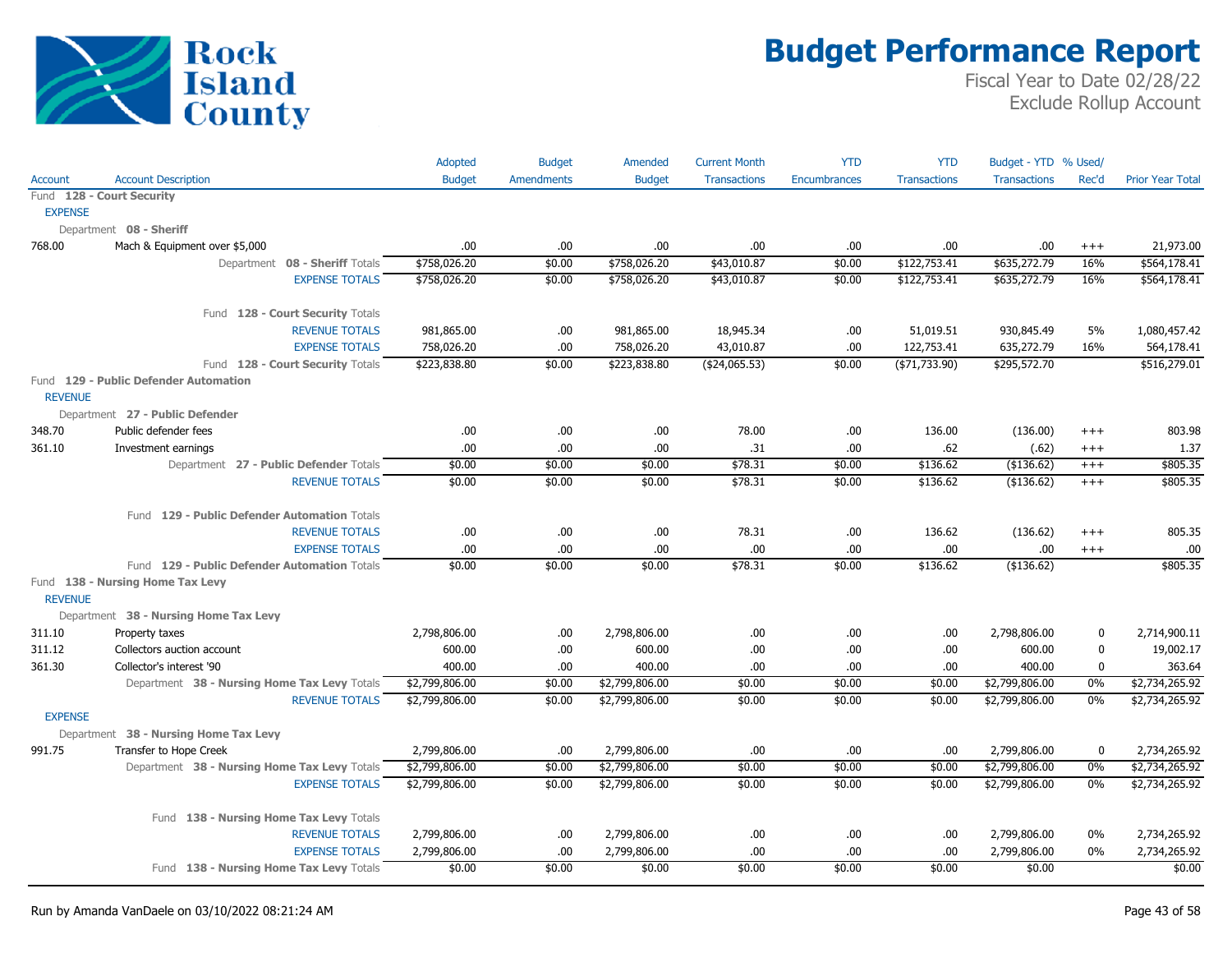

|                                       |                                          | Adopted       | <b>Budget</b>     | Amended       | <b>Current Month</b> | <b>YTD</b>   | <b>YTD</b>          | Budget - YTD % Used/ |                |                         |
|---------------------------------------|------------------------------------------|---------------|-------------------|---------------|----------------------|--------------|---------------------|----------------------|----------------|-------------------------|
| <b>Account</b>                        | <b>Account Description</b>               | <b>Budget</b> | <b>Amendments</b> | <b>Budget</b> | <b>Transactions</b>  | Encumbrances | <b>Transactions</b> | <b>Transactions</b>  | Rec'd          | <b>Prior Year Total</b> |
|                                       | Fund 139 - Treasurer's Automation        |               |                   |               |                      |              |                     |                      |                |                         |
| <b>REVENUE</b>                        |                                          |               |                   |               |                      |              |                     |                      |                |                         |
|                                       | Department 11 - Treasurer                |               |                   |               |                      |              |                     |                      |                |                         |
| 341.30                                | Treasurers fees                          | 33,500.00     | .00.              | 33,500.00     | 80.00                | .00          | 695.00              | 32,805.00            | $\overline{2}$ | 34,060.00               |
| 341.32                                | Auto Agent Fees                          | 15,000.00     | .00.              | 15,000.00     | .00                  | .00          | .00                 | 15,000.00            | $\pmb{0}$      | 13,593.50               |
| 361.10                                | Investment earnings                      | 650.00        | .00               | 650.00        | 631.51               | .00          | 660.63              | (10.63)              | 102            | 500.08                  |
|                                       | Department 11 - Treasurer Totals         | \$49,150.00   | \$0.00            | \$49,150.00   | \$711.51             | \$0.00       | \$1,355.63          | \$47,794.37          | 3%             | \$48,153.58             |
|                                       | <b>REVENUE TOTALS</b>                    | \$49,150.00   | \$0.00            | \$49,150.00   | \$711.51             | \$0.00       | \$1,355.63          | \$47,794.37          | 3%             | \$48,153.58             |
| <b>EXPENSE</b>                        |                                          |               |                   |               |                      |              |                     |                      |                |                         |
|                                       | Department 11 - Treasurer                |               |                   |               |                      |              |                     |                      |                |                         |
| 523.00                                | Repair/Maintenance Supplies              | .00           | .00.              | .00.          | .00                  | .00          | .00                 | .00                  | $^{+++}$       | 731.07                  |
| 524.00                                | Small Tools & Equip under \$1,000        | 1,500.00      | .00               | 1,500.00      | .00                  | .00          | .00                 | 1,500.00             | $\mathbf 0$    | 2,716.43                |
| 630.00                                | Training & Education                     | 500.00        | .00.              | 500.00        | .00                  | .00          | .00.                | 500.00               | $\pmb{0}$      | 255.00                  |
| 632.00                                | Communications                           | 180.00        | .00.              | 180.00        | .00                  | .00          | .00                 | 180.00               | $\pmb{0}$      | 175.00                  |
| 633.00                                | Travel                                   | 1,400.00      | .00.              | 1,400.00      | 138.99               | .00          | 138.99              | 1,261.01             | 10             | 1,236.60                |
| 639.00                                | Rentals                                  | 275.00        | .00               | 275.00        | .00                  | .00          | 322.00              | (47.00)              | 117            | .00.                    |
| 642.00                                | Dues & memberships                       | 1,350.00      | .00.              | 1,350.00      | 840.00               | .00          | 840.00              | 510.00               | 62             | 1,340.00                |
| 644.00                                | Outside Contractual                      | 33,945.00     | .00.              | 33,945.00     | 910.57               | .00          | 21,286.47           | 12,658.53            | 63             | 31,485.70               |
| 991.00                                | Transfer to General Fund                 | 10,000.00     | .00               | 10,000.00     | .00                  | .00          | .00                 | 10,000.00            | $\mathbf 0$    | 10,000.00               |
|                                       | Department 11 - Treasurer Totals         | \$49,150.00   | \$0.00            | \$49,150.00   | \$1,889.56           | \$0.00       | \$22,587.46         | \$26,562.54          | 46%            | \$47,939.80             |
|                                       | <b>EXPENSE TOTALS</b>                    | \$49,150.00   | \$0.00            | \$49,150.00   | \$1,889.56           | \$0.00       | \$22,587.46         | \$26,562.54          | 46%            | \$47,939.80             |
|                                       | Fund 139 - Treasurer's Automation Totals |               |                   |               |                      |              |                     |                      |                |                         |
|                                       | <b>REVENUE TOTALS</b>                    | 49,150.00     | .00.              | 49,150.00     | 711.51               | .00          | 1,355.63            | 47,794.37            | 3%             | 48,153.58               |
|                                       | <b>EXPENSE TOTALS</b>                    | 49,150.00     | .00               | 49,150.00     | 1,889.56             | .00          | 22,587.46           | 26,562.54            | 46%            | 47,939.80               |
|                                       | Fund 139 - Treasurer's Automation Totals | \$0.00        | \$0.00            | \$0.00        | ( \$1,178.05)        | \$0.00       | ( \$21, 231.83)     | \$21,231.83          |                | \$213.78                |
| Fund 140 - GIS 2005<br><b>REVENUE</b> |                                          |               |                   |               |                      |              |                     |                      |                |                         |
|                                       | Department 28 - GIS                      |               |                   |               |                      |              |                     |                      |                |                         |
| 341.39                                | GIS map & data fees                      | 2,000.00      | .00.              | 2,000.00      | .00                  | .00          | .00                 | 2,000.00             | $\pmb{0}$      | 1,750.00                |
| 341.41                                | GIS plat map fees                        | 2,000.00      | .00.              | 2,000.00      | .00                  | .00          | .00.                | 2,000.00             | $\pmb{0}$      | 2,474.50                |
| 341.43                                | GIS E911 contract fees                   | 18,000.00     | .00               | 18,000.00     | 18,000.00            | .00          | 18,000.00           | .00                  | 100            | 18,000.00               |
| 361.10                                | Investment earnings                      | 500.00        | .00               | 500.00        | 20.68                | .00          | 43.14               | 456.86               | 9              | 230.32                  |
| 369.94                                | Miscellaneous - other revenue            | .00.          | .00               | .00           | .00                  | .00          | .00                 | .00                  | $^{+++}$       | .10                     |
| 391.81                                | Transfer from gen fund recorder          | 225,000.00    | .00               | 225,000.00    | 17,051.00            | .00          | 55,728.00           | 169,272.00           | 25             | 266,403.00              |
|                                       | Department 28 - GIS Totals               | \$247,500.00  | \$0.00            | \$247,500.00  | \$35,071.68          | \$0.00       | \$73,771.14         | \$173,728.86         | 30%            | \$288,857.92            |
|                                       | <b>REVENUE TOTALS</b>                    | \$247,500.00  | \$0.00            | \$247,500.00  | \$35,071.68          | \$0.00       | \$73,771.14         | \$173,728.86         | 30%            | \$288,857.92            |
| <b>EXPENSE</b>                        |                                          |               |                   |               |                      |              |                     |                      |                |                         |
|                                       | Department 28 - GIS                      |               |                   |               |                      |              |                     |                      |                |                         |
| 411.00                                | Salaries and wages                       | 142,382.95    | .00.              | 142,382.95    | 10,696.48            | .00          | 31,019.81           | 111,363.14           | 22             | 139,589.13              |
| 413.00                                | Employee Health Benefits                 | 35,473.44     | .00.              | 35,473.44     | 2,956.00             | .00          | 7,347.00            | 28,126.44            | 21             | 35,875.00               |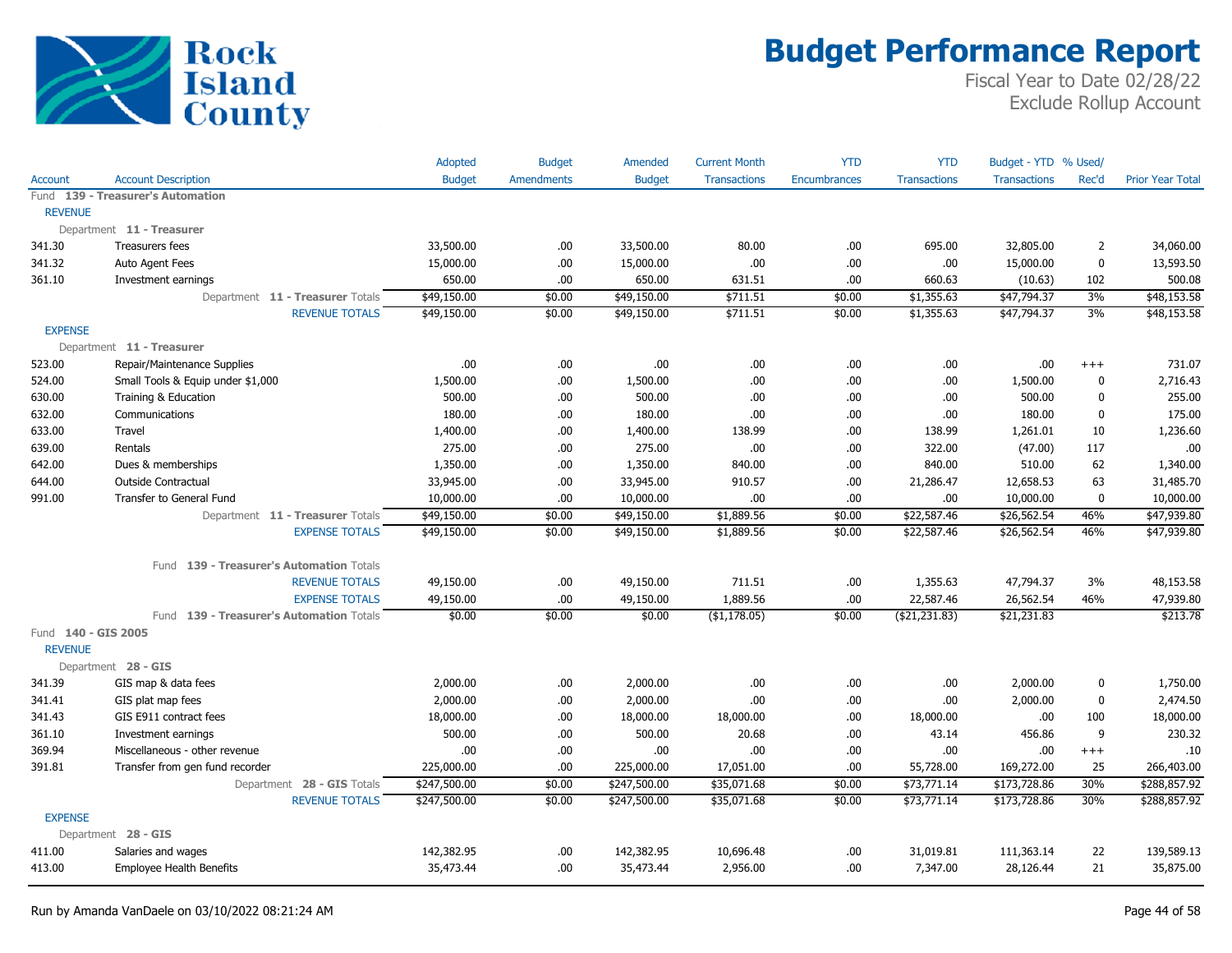

|                     |                                      | Adopted        | <b>Budget</b>     | Amended        | <b>Current Month</b> | <b>YTD</b>   | <b>YTD</b>          | Budget - YTD % Used/ |                |                         |
|---------------------|--------------------------------------|----------------|-------------------|----------------|----------------------|--------------|---------------------|----------------------|----------------|-------------------------|
| Account             | <b>Account Description</b>           | <b>Budget</b>  | <b>Amendments</b> | <b>Budget</b>  | <b>Transactions</b>  | Encumbrances | <b>Transactions</b> | <b>Transactions</b>  | Rec'd          | <b>Prior Year Total</b> |
| Fund 140 - GIS 2005 |                                      |                |                   |                |                      |              |                     |                      |                |                         |
| <b>EXPENSE</b>      |                                      |                |                   |                |                      |              |                     |                      |                |                         |
|                     | Department 28 - GIS                  |                |                   |                |                      |              |                     |                      |                |                         |
| 413.10              | FICA/Medicare                        | 11,787.22      | .00.              | 11,787.22      | 826.13               | .00.         | 2,459.67            | 9,327.55             | 21             | 10,737.79               |
| 413.20              | <b>IMRF</b>                          | 24,531.27      | .00.              | 24,531.27      | 1,720.26             | .00.         | 5,108.85            | 19,422.42            | 21             | 22,146.72               |
| 521.00              | <b>Office Supplies</b>               | 1,000.00       | .00.              | 1,000.00       | .00.                 | .00.         | .00.                | 1,000.00             | $\mathbf 0$    | 479.85                  |
| 524.00              | Small Tools & Equip under \$1,000    | 100.00         | .00.              | 100.00         | .00                  | .00.         | .00.                | 100.00               | $\mathbf 0$    | 28.10                   |
| 630.00              | Training & Education                 | 2,500.00       | .00.              | 2,500.00       | .00                  | .00          | .00.                | 2,500.00             | $\mathbf 0$    | .00                     |
| 631.00              | <b>Professional Services</b>         | .00.           | .00.              | .00.           | .00                  | .00.         | .00.                | .00                  | $^{+++}$       | 130.00                  |
| 632.00              | Communications                       | 100.00         | .00.              | 100.00         | 2.69                 | .00.         | 5.36                | 94.64                | 5              | 88.13                   |
| 633.00              | Travel                               | 1,620.00       | .00.              | 1,620.00       | .00.                 | .00          | .00.                | 1,620.00             | $\mathbf 0$    | .00                     |
| 634.00              | Publishing                           | .00.           | .00.              | .00.           | .00                  | .00          | .00.                | .00                  | $^{+++}$       | 2,000.00                |
| 635.00              | Printing & Duplicating               | 1,500.00       | .00.              | 1,500.00       | .00                  | .00.         | .00.                | 1,500.00             | $\mathbf 0$    | 1,062.00                |
| 642.00              | Dues & memberships                   | 200.00         | .00.              | 200.00         | .00                  | .00.         | 170.00              | 30.00                | 85             | 191.98                  |
| 644.00              | Outside Contractual                  | 17,040.00      | .00.              | 17,040.00      | 207.74               | .00.         | 14,670.05           | 2,369.95             | 86             | 17,640.54               |
| 991.00              | <b>Transfer to General Fund</b>      | 34,020.00      | .00.              | 34,020.00      | .00                  | .00.         | .00.                | 34,020.00            | $\bf{0}$       | 34,020.00               |
|                     | Department 28 - GIS Totals           | \$272,254.88   | \$0.00            | \$272,254.88   | \$16,409.30          | \$0.00       | \$60,780.74         | \$211,474.14         | 22%            | \$263,989.24            |
|                     | <b>EXPENSE TOTALS</b>                | \$272,254.88   | \$0.00            | \$272,254.88   | \$16,409.30          | \$0.00       | \$60,780.74         | \$211,474.14         | 22%            | \$263,989.24            |
|                     | Fund 140 - GIS 2005 Totals           |                |                   |                |                      |              |                     |                      |                |                         |
|                     | <b>REVENUE TOTALS</b>                | 247,500.00     | .00.              | 247,500.00     | 35,071.68            | .00.         | 73,771.14           | 173,728.86           | 30%            | 288,857.92              |
|                     | <b>EXPENSE TOTALS</b>                | 272,254.88     | .00               | 272,254.88     | 16,409.30            | .00          | 60,780.74           | 211,474.14           | 22%            | 263,989.24              |
|                     | Fund 140 - GIS 2005 Totals           | ( \$24,754.88) | \$0.00            | ( \$24,754.88) | \$18,662.38          | \$0.00       | \$12,990.40         | $($ \$37,745.28)     |                | \$24,868.68             |
|                     | Fund 141 - Collectors Tax Fee        |                |                   |                |                      |              |                     |                      |                |                         |
| <b>REVENUE</b>      |                                      |                |                   |                |                      |              |                     |                      |                |                         |
|                     | Department 11 - Treasurer            |                |                   |                |                      |              |                     |                      |                |                         |
| 341.21              | Property sale fees                   | 70,000.00      | .00.              | 70,000.00      | .00.                 | .00.         | .00.                | 70,000.00            | $\pmb{0}$      | 62,780.00               |
| 361.10              | Investment earnings                  | 1,350.00       | .00.              | 1,350.00       | 615.00               | .00.         | 622.11              | 727.89               | 46             | 2,536.85                |
|                     | Department 11 - Treasurer Totals     | \$71,350.00    | \$0.00            | \$71,350.00    | \$615.00             | \$0.00       | \$622.11            | \$70,727.89          | 1%             | \$65,316.85             |
|                     | <b>REVENUE TOTALS</b>                | \$71,350.00    | \$0.00            | \$71,350.00    | \$615.00             | \$0.00       | \$622.11            | \$70,727.89          | $1\%$          | \$65,316.85             |
| <b>EXPENSE</b>      |                                      |                |                   |                |                      |              |                     |                      |                |                         |
|                     | Department 11 - Treasurer            |                |                   |                |                      |              |                     |                      |                |                         |
| 871.00              | Principal                            | 35,000.00      | .00.              | 35,000.00      | .00                  | .00          | 782.64              | 34,217.36            | $\overline{2}$ | 61,429.30               |
| 872.00              | Interest                             | .00.           | .00               | .00.           | .00                  | .00          | 1,702.33            | (1,702.33)           | $^{+++}$       | 2,112.09                |
| 991.00              | Transfer to General Fund             | 6,350.00       | .00.              | 6,350.00       | .00.                 | .00.         | .00                 | 6,350.00             | $\mathbf 0$    | 47,000.00               |
|                     | Department 11 - Treasurer Totals     | \$41,350.00    | \$0.00            | \$41,350.00    | \$0.00               | \$0.00       | \$2,484.97          | \$38,865.03          | 6%             | \$110,541.39            |
|                     | <b>EXPENSE TOTALS</b>                | \$41,350.00    | \$0.00            | \$41,350.00    | \$0.00               | \$0.00       | \$2,484.97          | \$38,865.03          | 6%             | \$110,541.39            |
|                     | Fund 141 - Collectors Tax Fee Totals |                |                   |                |                      |              |                     |                      |                |                         |
|                     | <b>REVENUE TOTALS</b>                | 71,350.00      | .00               | 71,350.00      | 615.00               | .00.         | 622.11              | 70,727.89            | $1\%$          | 65,316.85               |
|                     | <b>EXPENSE TOTALS</b>                | 41,350.00      | .00.              | 41,350.00      | .00                  | .00.         | 2,484.97            | 38,865.03            | 6%             | 110,541.39              |
|                     |                                      |                |                   |                |                      |              |                     |                      |                |                         |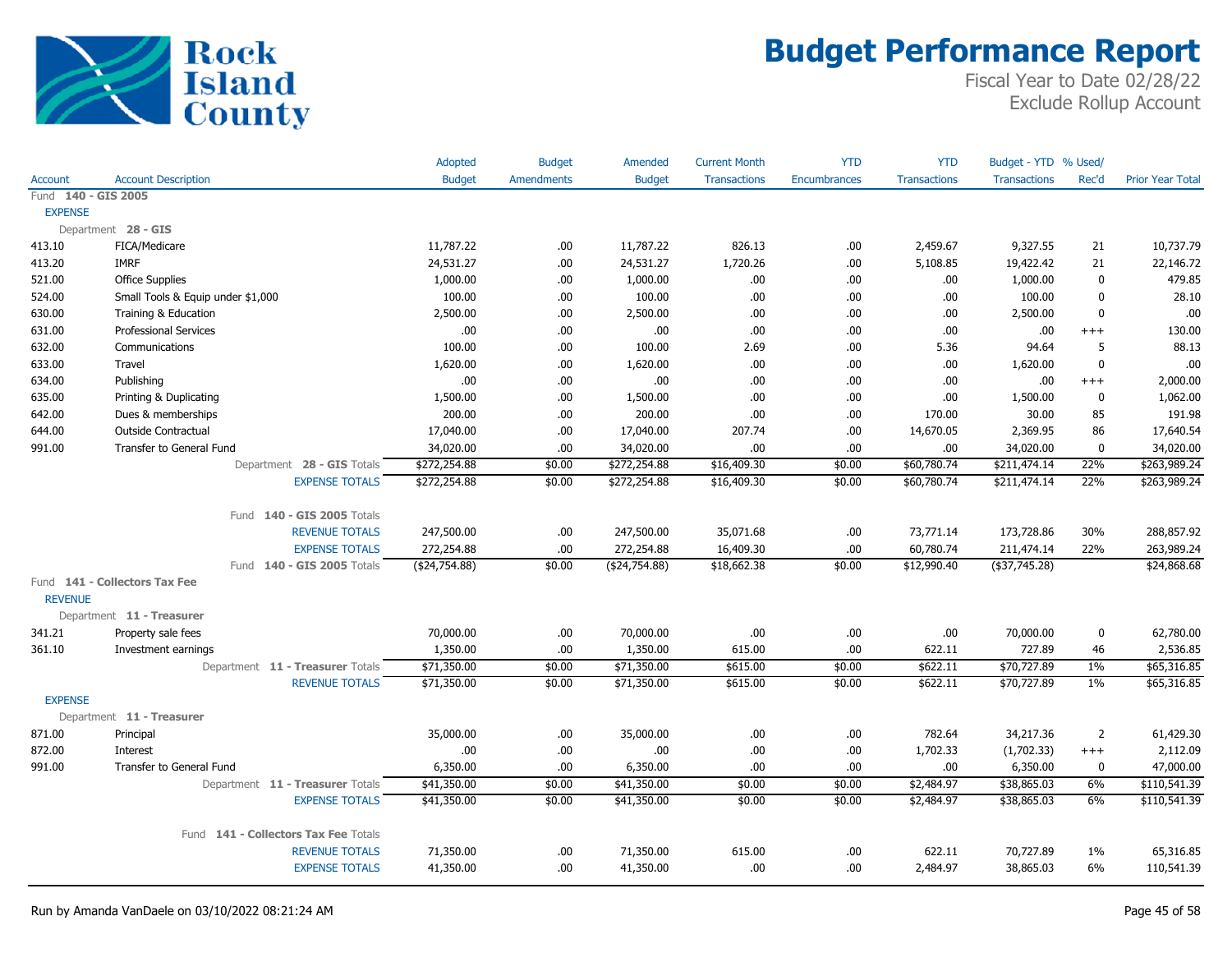

|                |                                           | Adopted        | <b>Budget</b>     | Amended         | <b>Current Month</b> | <b>YTD</b>          | <b>YTD</b>          | Budget - YTD % Used/ |                |                         |
|----------------|-------------------------------------------|----------------|-------------------|-----------------|----------------------|---------------------|---------------------|----------------------|----------------|-------------------------|
| <b>Account</b> | <b>Account Description</b>                | <b>Budget</b>  | <b>Amendments</b> | <b>Budget</b>   | Transactions         | <b>Encumbrances</b> | <b>Transactions</b> | <b>Transactions</b>  | Rec'd          | <b>Prior Year Total</b> |
|                | Fund 141 - Collectors Tax Fee Totals      | \$30,000.00    | \$0.00            | \$30,000.00     | \$615.00             | \$0.00              | (\$1,862.86)        | \$31,862.86          |                | $($ \$45,224.54)        |
|                | Fund 143 - Court Automation               |                |                   |                 |                      |                     |                     |                      |                |                         |
| <b>REVENUE</b> |                                           |                |                   |                 |                      |                     |                     |                      |                |                         |
|                | Department 03 - Circuit Clerk             |                |                   |                 |                      |                     |                     |                      |                |                         |
| 348.00         | Circuit clerk fees & costs                | 300,000.00     | .00.              | 300,000.00      | 17,011.16            | .00.                | 35,698.81           | 264,301.19           | 12             | 226,636.54              |
| 361.10         | Investment earnings                       | 2,000.00       | .00.              | 2,000.00        | 162.34               | .00.                | 324.23              | 1,675.77             | 16             | 1,970.20                |
| 392.11         | Sales of junk or salvage value            | .00            | .00               | .00.            | .00                  | .00                 | 200.00              | (200.00)             | $^{+++}$       | .00                     |
|                | Department 03 - Circuit Clerk Totals      | \$302,000.00   | \$0.00            | \$302,000.00    | \$17,173.50          | \$0.00              | \$36,223.04         | \$265,776.96         | 12%            | \$228,606.74            |
|                | <b>REVENUE TOTALS</b>                     | \$302,000.00   | \$0.00            | \$302,000.00    | \$17,173.50          | \$0.00              | \$36,223.04         | \$265,776.96         | 12%            | \$228,606.74            |
| <b>EXPENSE</b> |                                           |                |                   |                 |                      |                     |                     |                      |                |                         |
|                | Department 03 - Circuit Clerk             |                |                   |                 |                      |                     |                     |                      |                |                         |
| 521.00         | <b>Office Supplies</b>                    | 30,000.00      | .00.              | 30,000.00       | 1,196.91             | .00.                | 1,246.91            | 28,753.09            | 4              | 7,371.72                |
| 522.00         | <b>Operating Supplies</b>                 | 15,000.00      | .00.              | 15,000.00       | .00                  | .00.                | .00                 | 15,000.00            | 0              | 3,144.84                |
| 524.00         | Small Tools & Equip under \$1,000         | 40,000.00      | .00.              | 40,000.00       | 132.95               | .00.                | 558.84              | 39,441.16            | $\mathbf{1}$   | 25,886.07               |
| 526.00         | Food Purchases                            | 200.00         | .00.              | 200.00          | .00                  | .00.                | .00                 | 200.00               | 0              | 113.38                  |
| 527.00         | Books & Periodicals                       | 1,000.00       | .00.              | 1,000.00        | .00                  | .00.                | .00                 | 1,000.00             | 0              | .00                     |
| 630.00         | Training & Education                      | 8,000.00       | .00.              | 8,000.00        | .00                  | .00.                | .00                 | 8,000.00             | 0              | 726.30                  |
| 631.00         | <b>Professional Services</b>              | 65,000.00      | .00.              | 65,000.00       | .00                  | .00                 | .00                 | 65,000.00            | 0              | 1,596.00                |
| 632.00         | Communications                            | 14,000.00      | .00.              | 14,000.00       | 93.15                | .00.                | 413.98              | 13,586.02            | 3              | 10,852.23               |
| 633.00         | <b>Travel</b>                             | 5,000.00       | .00.              | 5,000.00        | .00                  | .00.                | 113.40              | 4,886.60             | $\overline{2}$ | 1,117.55                |
| 635.00         | Printing & Duplicating                    | 4,000.00       | .00.              | 4,000.00        | 175.00               | .00.                | 175.00              | 3,825.00             | 4              | 450.00                  |
| 636.00         | Insurance                                 | 200.00         | .00               | 200.00          | .00                  | .00.                | 20.00               | 180.00               | 10             | 20.00                   |
| 638.00         | Repairs & Maintenance                     | 2,000.00       | .00.              | 2,000.00        | .00                  | .00.                | .00                 | 2,000.00             | $\mathbf 0$    | .00                     |
| 642.00         | Dues & memberships                        | 600.00         | .00.              | 600.00          | .00                  | .00.                | .00                 | 600.00               | 0              | 75.00                   |
| 644.00         | <b>Outside Contractual</b>                | 150,000.00     | .00.              | 150,000.00      | .00                  | .00                 | 35,108.00           | 114,892.00           | 23             | 80,006.44               |
| 764.00         | Mach & Equipment \$1,000-\$4,999          | 30,000.00      | .00.              | 30,000.00       | .00                  | .00                 | .00                 | 30,000.00            | 0              | .00                     |
| 768.00         | Mach & Equipment over \$5,000             | 50,000.00      | .00.              | 50,000.00       | .00                  | .00                 | .00                 | 50,000.00            | 0              | 17,740.00               |
|                | Department 03 - Circuit Clerk Totals      | \$415,000.00   | \$0.00            | \$415,000.00    | \$1,598.01           | \$0.00              | \$37,636.13         | \$377,363.87         | 9%             | \$149,099.53            |
|                | <b>EXPENSE TOTALS</b>                     | \$415,000.00   | \$0.00            | \$415,000.00    | \$1,598.01           | \$0.00              | \$37,636.13         | \$377,363.87         | 9%             | \$149,099.53            |
|                |                                           |                |                   |                 |                      |                     |                     |                      |                |                         |
|                | Fund 143 - Court Automation Totals        |                |                   |                 |                      |                     |                     |                      |                |                         |
|                | <b>REVENUE TOTALS</b>                     | 302,000.00     | .00.              | 302,000.00      | 17,173.50            | .00.                | 36,223.04           | 265,776.96           | 12%            | 228,606.74              |
|                | <b>EXPENSE TOTALS</b>                     | 415,000.00     | .00               | 415,000.00      | 1,598.01             | .00                 | 37,636.13           | 377,363.87           | 9%             | 149,099.53              |
|                | Fund 143 - Court Automation Totals        | (\$113,000.00) | \$0.00            | ( \$113,000.00) | \$15,575.49          | \$0.00              | ( \$1,413.09)       | ( \$111, 586.91)     |                | \$79,507.21             |
| <b>REVENUE</b> | Fund 144 - Probation Service Fees         |                |                   |                 |                      |                     |                     |                      |                |                         |
|                | Department 26 - Court Services            |                |                   |                 |                      |                     |                     |                      |                |                         |
| 348.61         | Probation drug test fees                  | 10,000.00      | .00.              | 10,000.00       | 1,068.51             | .00.                | 1,841.06            | 8,158.94             | 18             | 16,310.19               |
| 348.62         | Probation services fees                   | 225,000.00     | .00.              | 225,000.00      | 20,141.20            | .00.                | 35,403.56           | 189,596.44           | 16             | 248,847.06              |
| 348.64         | Foreign interstate probation service fees | 5,000.00       | .00.              | 5,000.00        | .00                  | .00.                | .00                 | 5,000.00             | $\mathbf 0$    | 10,311.00               |
| 348.65         | Foreign drug testing fees                 | 500.00         | .00.              | 500.00          | .00                  | .00.                | .00                 | 500.00               | 0              | .00                     |
|                |                                           |                |                   |                 |                      |                     |                     |                      |                |                         |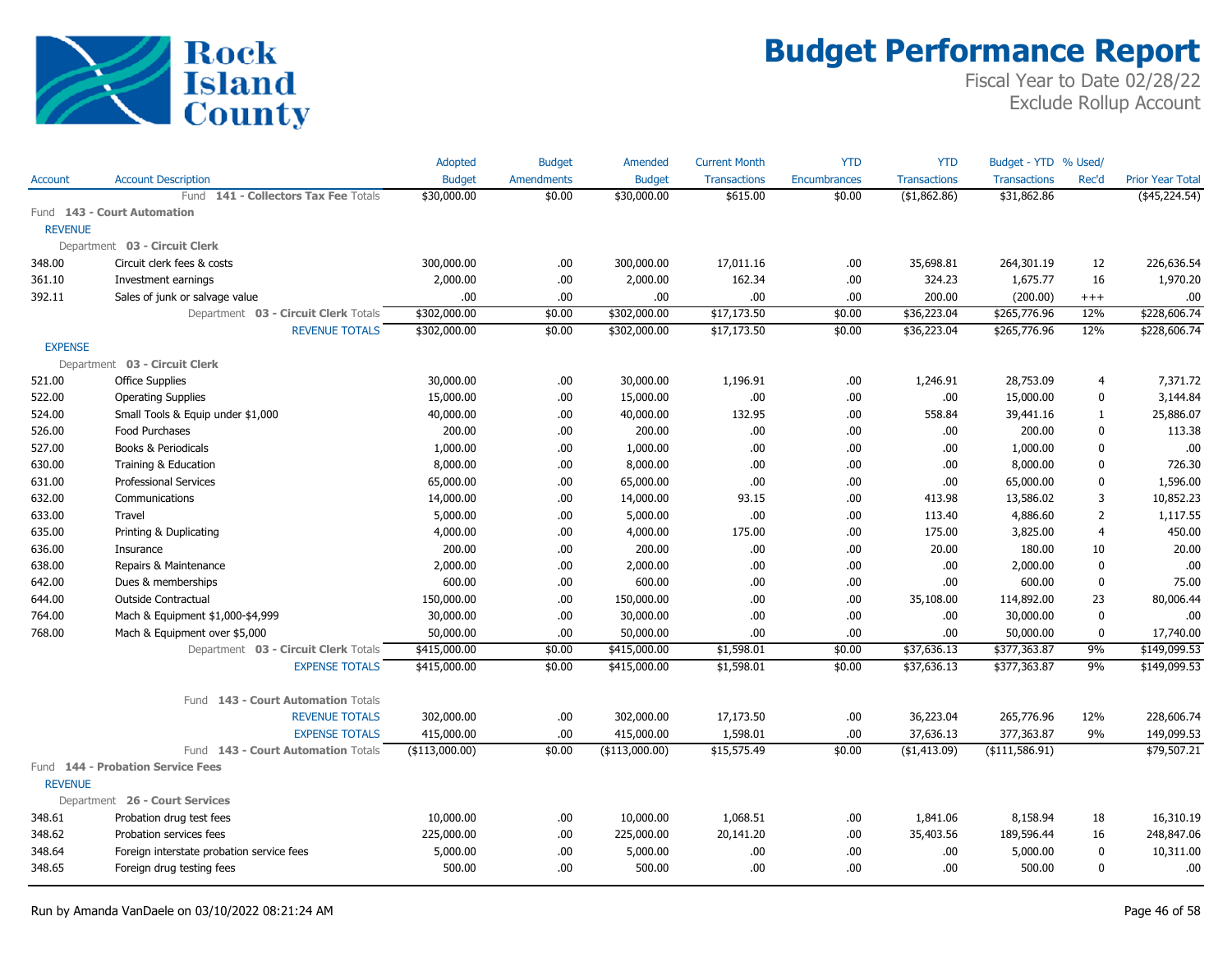

|                |                                                  | Adopted       | <b>Budget</b>     | Amended       | <b>Current Month</b> | <b>YTD</b>   | <b>YTD</b>          | Budget - YTD % Used/ |                |                         |
|----------------|--------------------------------------------------|---------------|-------------------|---------------|----------------------|--------------|---------------------|----------------------|----------------|-------------------------|
| <b>Account</b> | <b>Account Description</b>                       | <b>Budget</b> | <b>Amendments</b> | <b>Budget</b> | <b>Transactions</b>  | Encumbrances | <b>Transactions</b> | <b>Transactions</b>  | Rec'd          | <b>Prior Year Total</b> |
|                | Fund 144 - Probation Service Fees                |               |                   |               |                      |              |                     |                      |                |                         |
| <b>REVENUE</b> |                                                  |               |                   |               |                      |              |                     |                      |                |                         |
|                | Department 26 - Court Services                   |               |                   |               |                      |              |                     |                      |                |                         |
| 348.66         | Foreign intrastate probation service fees        | 7,500.00      | .00               | 7,500.00      | .00                  | .00          | .00                 | 7,500.00             | 0              | 4,785.00                |
| 348.67         | Probation Operations Fee                         | 10,000.00     | .00               | 10,000.00     | 953.19               | .00          | 1,665.91            | 8,334.09             | 17             | 12,232.45               |
| 361.10         | Investment earnings                              | 1,800.00      | .00.              | 1,800.00      | .00                  | .00          | .00.                | 1,800.00             | $\mathbf 0$    | .00.                    |
| 364.14         | Parental payments - Sex offender evaluations     | .00.          | .00.              | .00           | .00                  | .00          | .00                 | .00                  | $^{+++}$       | 550.00                  |
|                | Sub Department 76 - Electronic Monitoring        |               |                   |               |                      |              |                     |                      |                |                         |
| 351.36         | Domestic Violence Survelliance                   | .00           | .00               | .00           | 450.00               | .00          | 475.00              | (475.00)             | $^{+++}$       | 4,639.17                |
|                | Sub Department 76 - Electronic Monitoring Totals | \$0.00        | \$0.00            | \$0.00        | \$450.00             | \$0.00       | \$475.00            | $($ \$475.00)        | $^{+++}$       | \$4,639.17              |
|                | Sub Department MH - Mental Health Court          |               |                   |               |                      |              |                     |                      |                |                         |
| 391.21         | Transfer from mental health                      | 25,000.00     | .00               | 25,000.00     | .00                  | .00          | 1,200.00            | 23,800.00            | 5              | 21,896.97               |
|                | Sub Department MH - Mental Health Court Totals   | \$25,000.00   | \$0.00            | \$25,000.00   | \$0.00               | \$0.00       | \$1,200.00          | \$23,800.00          | 5%             | \$21,896.97             |
|                | Department 26 - Court Services Totals            | \$284,800.00  | \$0.00            | \$284,800.00  | \$22,612.90          | \$0.00       | \$40,585.53         | \$244,214.47         | 14%            | \$319,571.84            |
|                | <b>REVENUE TOTALS</b>                            | \$284,800.00  | \$0.00            | \$284,800.00  | \$22,612.90          | \$0.00       | \$40,585.53         | \$244,214.47         | 14%            | \$319,571.84            |
| <b>EXPENSE</b> |                                                  |               |                   |               |                      |              |                     |                      |                |                         |
|                | Department 26 - Court Services                   |               |                   |               |                      |              |                     |                      |                |                         |
|                | Sub Department 70 - Judicial                     |               |                   |               |                      |              |                     |                      |                |                         |
| 521.00         | <b>Office Supplies</b>                           | 9,082.00      | .00.              | 9,082.00      | 40.86                | .00          | 1,142.58            | 7,939.42             | 13             | 8,010.14                |
| 522.00         | <b>Operating Supplies</b>                        | 38,786.00     | .00.              | 38,786.00     | 2,924.57             | .00          | 4,227.45            | 34,558.55            | 11             | 13,416.38               |
| 523.00         | Repair/Maintenance Supplies                      | .00.          | .00.              | .00.          | .00                  | .00          | .00.                | .00                  | $^{+++}$       | 84.59                   |
| 524.00         | Small Tools & Equip under \$1,000                | 15,210.00     | .00.              | 15,210.00     | 478.85               | .00          | 1,368.81            | 13,841.19            | 9              | 5,929.70                |
| 526.00         | Food Purchases                                   | 1,000.00      | .00.              | 1,000.00      | 110.71               | .00          | 181.80              | 818.20               | 18             | 408.88                  |
| 527.00         | Books & Periodicals                              | 1,250.00      | .00.              | 1,250.00      | 179.95               | .00          | 526.33              | 723.67               | 42             | 1,754.59                |
| 630.00         | Training & Education                             | 8,000.00      | .00.              | 8,000.00      | .00                  | .00          | 157.81              | 7,842.19             | $\overline{2}$ | 642.10                  |
| 631.00         | <b>Professional Services</b>                     | 65,034.00     | .00.              | 65,034.00     | 5,770.30             | .00          | 16,931.20           | 48,102.80            | 26             | 73,591.16               |
| 632.00         | Communications                                   | 14,325.00     | .00.              | 14,325.00     | 613.30               | .00          | 1,319.76            | 13,005.24            | 9              | 12,085.24               |
| 633.00         | Travel                                           | 14,000.00     | .00.              | 14,000.00     | 181.57               | .00          | 803.08              | 13,196.92            | 6              | 3,945.12                |
| 635.00         | Printing & Duplicating                           | 2,000.00      | .00.              | 2,000.00      | 57.00                | .00          | 159.00              | 1,841.00             | 8              | 1,471.95                |
| 638.00         | Repairs & Maintenance                            | 4,000.00      | .00.              | 4,000.00      | .00                  | .00          | 1,307.94            | 2,692.06             | 33             | 5,537.71                |
| 642.00         | Dues & memberships                               | 1,650.00      | .00.              | 1,650.00      | .00                  | .00          | .00.                | 1,650.00             | $\pmb{0}$      | 2,405.00                |
| 644.00         | <b>Outside Contractual</b>                       | 133,650.00    | .00.              | 133,650.00    | 8,529.75             | .00          | 26,167.15           | 107,482.85           | 20             | 126,078.15              |
| 764.00         | Mach & Equipment \$1,000-\$4,999                 | 3,000.00      | .00.              | 3,000.00      | .00                  | .00          | .00.                | 3,000.00             | $\mathbf 0$    | 2,109.50                |
| 991.00         | Transfer to General Fund                         | 21,257.00     | .00.              | 21,257.00     | .00                  | .00          | .00.                | 21,257.00            | $\pmb{0}$      | 21,157.00               |
|                | Sub Department 70 - Judicial Totals              | \$332,244.00  | \$0.00            | \$332,244.00  | \$18,886.86          | \$0.00       | \$54,292.91         | \$277,951.09         | 16%            | \$278,627.21            |
|                | Sub Department 76 - Electronic Monitoring        |               |                   |               |                      |              |                     |                      |                |                         |
| 644.00         | <b>Outside Contractual</b>                       | 20,000.00     | .00               | 20,000.00     | 1,182.75             | .00          | 2,569.75            | 17,430.25            | 13             | 16,835.00               |
|                | Sub Department 76 - Electronic Monitoring Totals | \$20,000.00   | \$0.00            | \$20,000.00   | \$1,182.75           | \$0.00       | \$2,569.75          | \$17,430.25          | 13%            | \$16,835.00             |
|                | Sub Department MH - Mental Health Court          |               |                   |               |                      |              |                     |                      |                |                         |
| 521.00         | <b>Office Supplies</b>                           | .00           | .00.              | .00           | .00                  | .00          | .00                 | .00                  | $^{+++}$       | 174.29                  |
| 522.00         | <b>Operating Supplies</b>                        | 4,150.00      | .00               | 4,150.00      | 167.69               | .00          | 167.69              | 3,982.31             | $\overline{4}$ | 2,380.73                |
|                |                                                  |               |                   |               |                      |              |                     |                      |                |                         |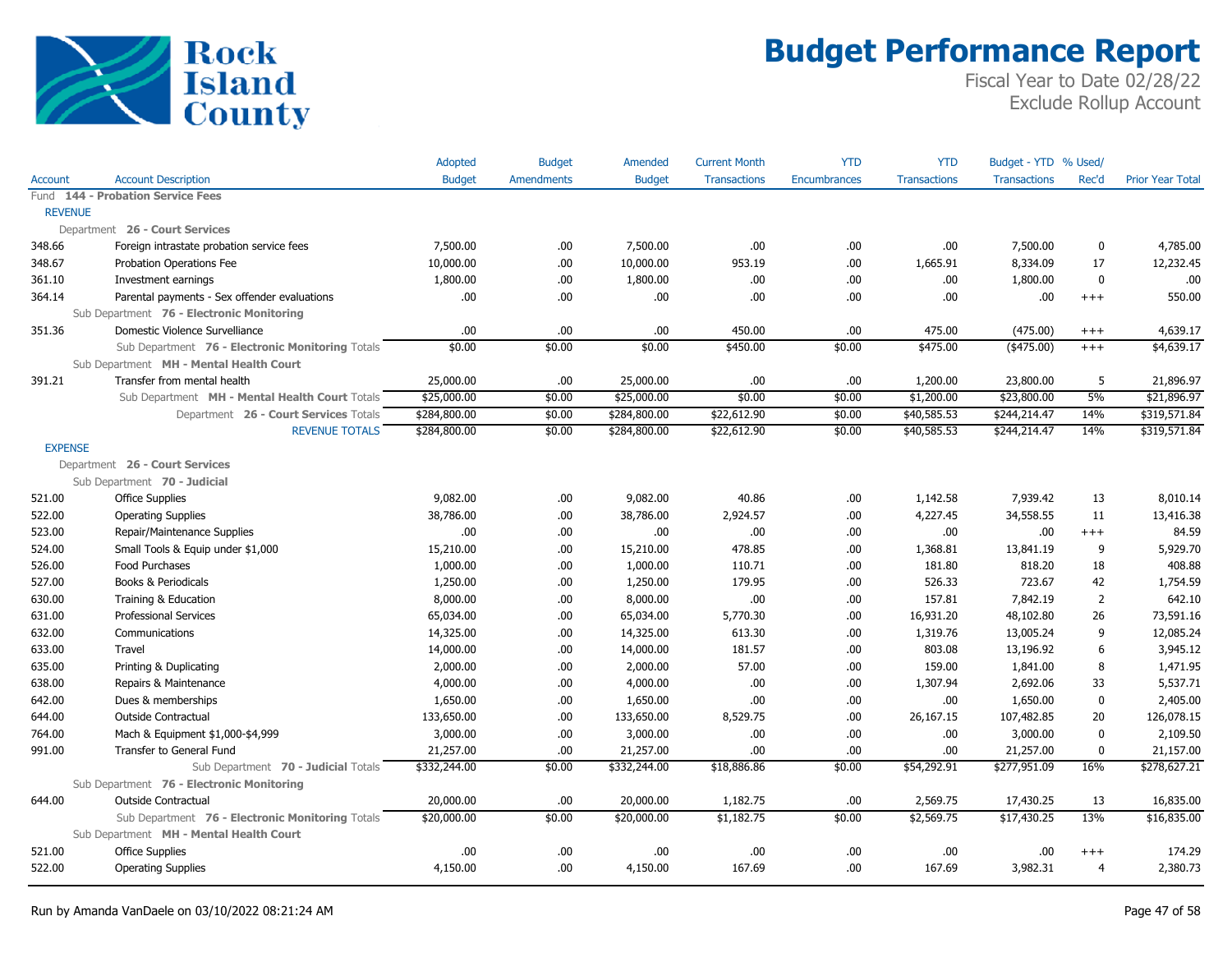

|                |                                                | Adopted       | <b>Budget</b>     | Amended       | <b>Current Month</b> | <b>YTD</b>          | <b>YTD</b>          | Budget - YTD % Used/ |             |                  |
|----------------|------------------------------------------------|---------------|-------------------|---------------|----------------------|---------------------|---------------------|----------------------|-------------|------------------|
| Account        | <b>Account Description</b>                     | <b>Budget</b> | <b>Amendments</b> | <b>Budget</b> | <b>Transactions</b>  | <b>Encumbrances</b> | <b>Transactions</b> | <b>Transactions</b>  | Rec'd       | Prior Year Total |
|                | Fund 144 - Probation Service Fees              |               |                   |               |                      |                     |                     |                      |             |                  |
| <b>EXPENSE</b> |                                                |               |                   |               |                      |                     |                     |                      |             |                  |
|                | Department 26 - Court Services                 |               |                   |               |                      |                     |                     |                      |             |                  |
|                | Sub Department MH - Mental Health Court        |               |                   |               |                      |                     |                     |                      |             |                  |
| 526.00         | Food Purchases                                 | 250.00        | .00.              | 250.00        | .00.                 | .00                 | .00                 | 250.00               | 0           | .00.             |
| 630.00         | Training & Education                           | 3,400.00      | .00.              | 3,400.00      | .00                  | .00                 | .00                 | 3,400.00             | $\pmb{0}$   | 2,000.00         |
| 631.00         | <b>Professional Services</b>                   | 800.00        | .00.              | 800.00        | .00.                 | .00                 | .00.                | 800.00               | 0           | .00              |
| 633.00         | Travel                                         | 2,000.00      | .00.              | 2,000.00      | .00                  | .00                 | .00                 | 2,000.00             | $\mathbf 0$ | .00              |
| 639.00         | Rentals                                        | .00           | .00.              | .00           | .00                  | .00                 | .00                 | .00                  | $+++$       | 2,557.14         |
| 644.00         | Outside Contractual                            | 14,400.00     | .00.              | 14,400.00     | 2,000.00             | .00                 | 4,400.00            | 10,000.00            | 31          | 14,791.44        |
|                | Sub Department MH - Mental Health Court Totals | \$25,000.00   | \$0.00            | \$25,000.00   | \$2,167.69           | \$0.00              | \$4,567.69          | \$20,432.31          | 18%         | \$21,903.60      |
|                | Department 26 - Court Services Totals          | \$377,244.00  | \$0.00            | \$377,244.00  | \$22,237.30          | \$0.00              | \$61,430.35         | \$315,813.65         | 16%         | \$317,365.81     |
|                | <b>EXPENSE TOTALS</b>                          | \$377,244.00  | \$0.00            | \$377,244.00  | \$22,237.30          | \$0.00              | \$61,430.35         | \$315,813.65         | 16%         | \$317,365.81     |
|                |                                                |               |                   |               |                      |                     |                     |                      |             |                  |
|                | Fund 144 - Probation Service Fees Totals       |               |                   |               |                      |                     |                     |                      |             |                  |
|                | <b>REVENUE TOTALS</b>                          | 284,800.00    | .00.              | 284,800.00    | 22,612.90            | .00                 | 40,585.53           | 244,214.47           | 14%         | 319,571.84       |
|                | <b>EXPENSE TOTALS</b>                          | 377,244.00    | .00.              | 377,244.00    | 22,237.30            | .00                 | 61,430.35           | 315,813.65           | 16%         | 317,365.81       |
|                | Fund 144 - Probation Service Fees Totals       | (\$92,444.00) | \$0.00            | (\$92,444.00) | \$375.60             | \$0.00              | ( \$20, 844.82)     | $($ \$71,599.18)     |             | \$2,206.03       |
|                | Fund 145 - County Clerk Document               |               |                   |               |                      |                     |                     |                      |             |                  |
| <b>REVENUE</b> |                                                |               |                   |               |                      |                     |                     |                      |             |                  |
|                | Department 05 - County Clerk                   |               |                   |               |                      |                     |                     |                      |             |                  |
| 341.05         | County clerk fees                              | 37,300.00     | .00               | 37,300.00     | 3,755.00             | .00                 | 7,064.00            | 30,236.00            | 19          | 43,110.00        |
| 361.10         | Investment earnings                            | 800.00        | .00.              | 800.00        | 71.89                | .00                 | 143.33              | 656.67               | 18          | 903.55           |
|                | Department 05 - County Clerk Totals            | \$38,100.00   | \$0.00            | \$38,100.00   | \$3,826.89           | \$0.00              | \$7,207.33          | \$30,892.67          | 19%         | \$44,013.55      |
|                | <b>REVENUE TOTALS</b>                          | \$38,100.00   | \$0.00            | \$38,100.00   | \$3,826.89           | \$0.00              | \$7,207.33          | \$30,892.67          | 19%         | \$44,013.55      |
| <b>EXPENSE</b> |                                                |               |                   |               |                      |                     |                     |                      |             |                  |
|                | Department 05 - County Clerk                   |               |                   |               |                      |                     |                     |                      |             |                  |
| 522.00         | <b>Operating Supplies</b>                      | 10,000.00     | .00               | 10,000.00     | .00                  | .00                 | .00                 | 10,000.00            | 0           | 4,189.11         |
| 644.00         | <b>Outside Contractual</b>                     | 7,235.00      | .00.              | 7,235.00      | .00                  | .00                 | .00                 | 7,235.00             | $\pmb{0}$   | 454.55           |
| 991.00         | Transfer to General Fund                       | 6,012.00      | .00.              | 6,012.00      | .00                  | .00                 | .00                 | 6,012.00             | $\pmb{0}$   | 6,012.00         |
| 991.11         | Transfer to Other Funds                        | 4,000.00      | .00.              | 4,000.00      | .00.                 | .00                 | .00                 | 4,000.00             | $\mathbf 0$ | 3,355.00         |
|                | Department 05 - County Clerk Totals            | \$27,247.00   | \$0.00            | \$27,247.00   | \$0.00               | \$0.00              | \$0.00              | \$27,247.00          | 0%          | \$14,010.66      |
|                | <b>EXPENSE TOTALS</b>                          | \$27,247.00   | \$0.00            | \$27,247.00   | \$0.00               | \$0.00              | \$0.00              | \$27,247.00          | 0%          | \$14,010.66      |
|                |                                                |               |                   |               |                      |                     |                     |                      |             |                  |
|                | Fund 145 - County Clerk Document Totals        |               |                   |               |                      |                     |                     |                      |             |                  |
|                | <b>REVENUE TOTALS</b>                          | 38,100.00     | .00               | 38,100.00     | 3,826.89             | .00                 | 7,207.33            | 30,892.67            | 19%         | 44,013.55        |
|                | <b>EXPENSE TOTALS</b>                          | 27,247.00     | .00.              | 27,247.00     | .00.                 | .00                 | .00                 | 27,247.00            | 0%          | 14,010.66        |
|                | Fund 145 - County Clerk Document Totals        | \$10,853.00   | \$0.00            | \$10,853.00   | \$3,826.89           | \$0.00              | \$7,207.33          | \$3,645.67           |             | \$30,002.89      |
|                |                                                |               |                   |               |                      |                     |                     |                      |             |                  |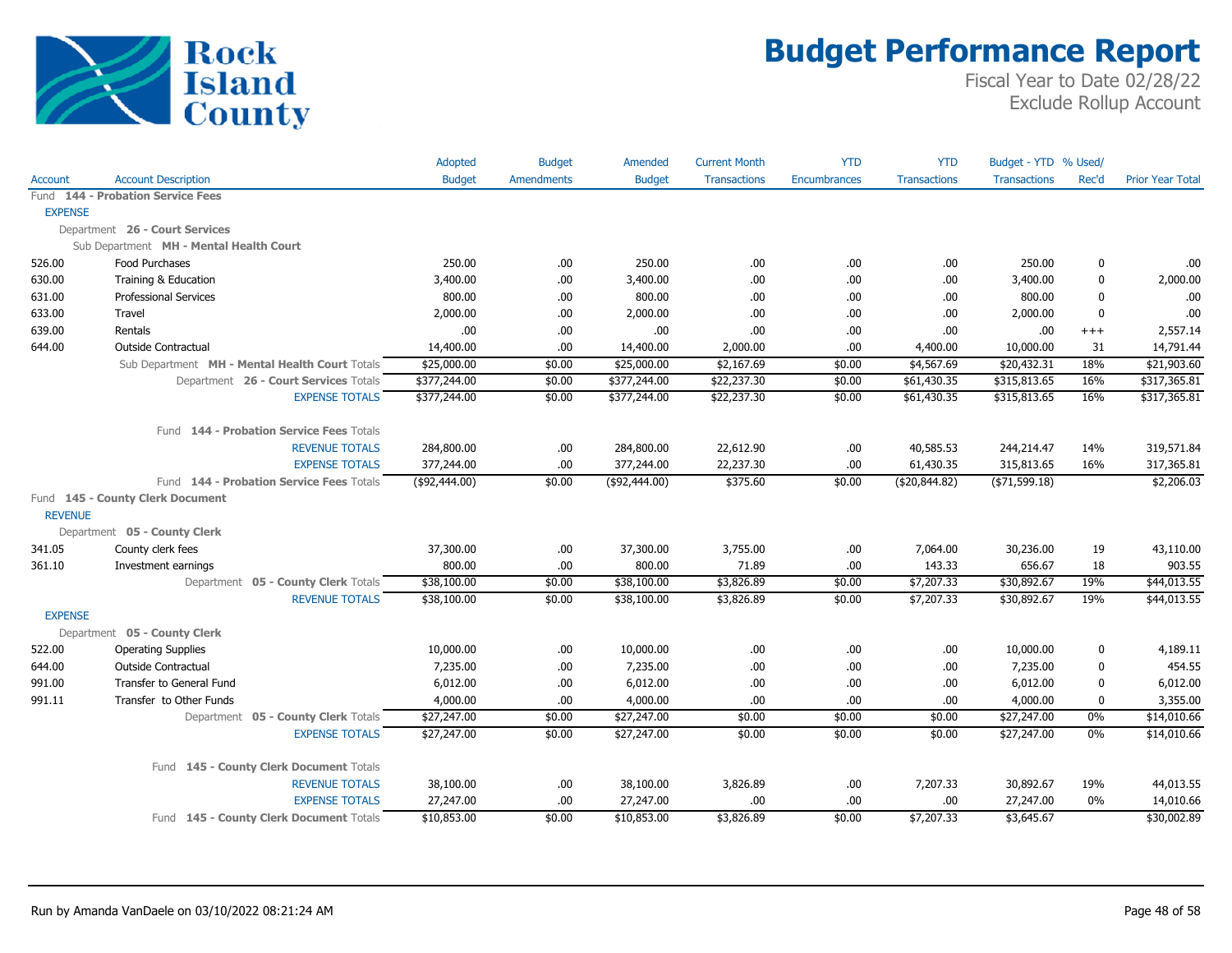

|                |                                             | Adopted       | <b>Budget</b>     | <b>Amended</b> | <b>Current Month</b> | <b>YTD</b>   | <b>YTD</b>          | Budget - YTD % Used/ |              |                         |
|----------------|---------------------------------------------|---------------|-------------------|----------------|----------------------|--------------|---------------------|----------------------|--------------|-------------------------|
| <b>Account</b> | <b>Account Description</b>                  | <b>Budget</b> | <b>Amendments</b> | <b>Budget</b>  | <b>Transactions</b>  | Encumbrances | <b>Transactions</b> | <b>Transactions</b>  | Rec'd        | <b>Prior Year Total</b> |
|                | Fund 146 - Child Support Maintenance        |               |                   |                |                      |              |                     |                      |              |                         |
| <b>REVENUE</b> |                                             |               |                   |                |                      |              |                     |                      |              |                         |
|                | Department 03 - Circuit Clerk               |               |                   |                |                      |              |                     |                      |              |                         |
| 348.10         | Child support fees                          | 120,000.00    | .00.              | 120,000.00     | 21,228.01            | .00          | 24,616.16           | 95,383.84            | 21           | 79,598.89               |
| 391.59         | Transfer from American Rescue Plan Act Fund | .00           | .00.              | .00            | .00.                 | .00          | 1,067.31            | (1,067.31)           | $+++$        | .00.                    |
|                | Sub Department 35 - Grants                  |               |                   |                |                      |              |                     |                      |              |                         |
| 331.40         | Federal grants-judiciary & legal            | 26,717.00     | .00.              | 26,717.00      | .00.                 | .00          | 244.86              | 26,472.14            | $\mathbf{1}$ | 18,269.20               |
|                | Sub Department 35 - Grants Totals           | \$26,717.00   | \$0.00            | \$26,717.00    | \$0.00               | \$0.00       | \$244.86            | \$26,472.14          | $1\%$        | \$18,269.20             |
|                | Department 03 - Circuit Clerk Totals        | \$146,717.00  | \$0.00            | \$146,717.00   | \$21,228.01          | \$0.00       | \$25,928.33         | \$120,788.67         | 18%          | \$97,868.09             |
|                | <b>REVENUE TOTALS</b>                       | \$146,717.00  | \$0.00            | \$146,717.00   | \$21,228.01          | \$0.00       | \$25,928.33         | \$120,788.67         | 18%          | \$97,868.09             |
| <b>EXPENSE</b> |                                             |               |                   |                |                      |              |                     |                      |              |                         |
|                | Department 03 - Circuit Clerk               |               |                   |                |                      |              |                     |                      |              |                         |
| 411.00         | Salaries and wages                          | 35,376.51     | .00.              | 35,376.51      | 2,167.26             | .00          | 6,601.61            | 28,774.90            | 19           | 34,117.67               |
| 413.00         | <b>Employee Health Benefits</b>             | 18,449.36     | .00.              | 18,449.36      | 1,537.40             | .00          | 3,821.10            | 14,628.26            | 21           | 12,687.10               |
| 413.10         | FICA/Medicare                               | 2,879.49      | .00.              | 2,879.49       | 160.03               | .00          | 502.78              | 2,376.71             | 17           | 1,790.01                |
| 413.20         | <b>IMRF</b>                                 | 5,992.40      | .00.              | 5,992.40       | 333.26               | .00          | 1,043.79            | 4,948.61             | 17           | 3,697.05                |
| 521.00         | <b>Office Supplies</b>                      | 2,000.00      | .00.              | 2,000.00       | .00.                 | .00          | .00.                | 2,000.00             | $\mathbf 0$  | .00                     |
| 522.00         | <b>Operating Supplies</b>                   | 2,000.00      | .00.              | 2,000.00       | .00.                 | .00          | .00.                | 2,000.00             | 0            | .00                     |
| 631.00         | <b>Professional Services</b>                | 5,000.00      | .00.              | 5,000.00       | .00.                 | .00          | .00                 | 5,000.00             | $\mathbf 0$  | .00                     |
|                | Department 03 - Circuit Clerk Totals        | \$71,697.76   | \$0.00            | \$71,697.76    | \$4,197.95           | \$0.00       | \$11,969.28         | \$59,728.48          | 17%          | \$52,291.83             |
|                | <b>EXPENSE TOTALS</b>                       | \$71,697.76   | \$0.00            | \$71,697.76    | \$4,197.95           | \$0.00       | \$11,969.28         | \$59,728.48          | 17%          | \$52,291.83             |
|                | Fund 146 - Child Support Maintenance Totals |               |                   |                |                      |              |                     |                      |              |                         |
|                | <b>REVENUE TOTALS</b>                       | 146,717.00    | .00.              | 146,717.00     | 21,228.01            | .00          | 25,928.33           | 120,788.67           | 18%          | 97,868.09               |
|                | <b>EXPENSE TOTALS</b>                       | 71,697.76     | .00.              | 71,697.76      | 4,197.95             | .00          | 11,969.28           | 59,728.48            | 17%          | 52,291.83               |
|                | Fund 146 - Child Support Maintenance Totals | \$75,019.24   | \$0.00            | \$75,019.24    | \$17,030.06          | \$0.00       | \$13,959.05         | \$61,060.19          |              | \$45,576.26             |
| <b>REVENUE</b> | Fund 147 - Recorder's Document              |               |                   |                |                      |              |                     |                      |              |                         |
|                | Department 07 - Recorder                    |               |                   |                |                      |              |                     |                      |              |                         |
| 361.10         | Investment earnings                         | .00           | .00.              | .00            | 150.25               | .00          | 299.41              | (299.41)             | $^{+++}$     | 1,535.58                |
| 391.80         | Transfer from general fund                  | 413,521.00    | .00.              | 413,521.00     | 160,852.81           | .00          | 225,302.10          | 188,218.90           | 54           | 507,371.78              |
| 391.83         | Transfer from gen fund laredo               | 75,000.00     | .00.              | 75,000.00      | 8,182.75             | .00          | 24,989.53           | 50,010.47            | 33           | 103,229.39              |
| 391.84         | Transfer from GF rent house supp            | 12,000.00     | .00.              | 12,000.00      | 729.00               | .00          | 2,407.50            | 9,592.50             | 20           | 11,452.50               |
|                | Department 07 - Recorder Totals             | \$500,521.00  | \$0.00            | \$500,521.00   | \$169,914.81         | \$0.00       | \$252,998.54        | \$247,522.46         | 51%          | \$623,589.25            |
|                | <b>REVENUE TOTALS</b>                       | \$500,521.00  | \$0.00            | \$500,521.00   | \$169,914.81         | \$0.00       | \$252,998.54        | \$247,522.46         | 51%          | \$623,589.25            |
| <b>EXPENSE</b> |                                             |               |                   |                |                      |              |                     |                      |              |                         |
|                | Department 07 - Recorder                    |               |                   |                |                      |              |                     |                      |              |                         |
| 411.00         | Salaries and wages                          | 113,269.79    | .00.              | 113,269.79     | 8,445.58             | .00          | 24,290.96           | 88,978.83            | 21           | 107,739.89              |
| 413.00         | Employee Health Benefits                    | 43,908.96     | .00.              | 43,908.96      | 3,659.10             | .00          | 9,094.45            | 34,814.51            | 21           | 44,406.25               |
| 521.00         | <b>Office Supplies</b>                      | 4,000.00      | .00.              | 4,000.00       | 38.97                | .00          | 262.97              | 3,737.03             | 7            | 1,500.39                |
| 522.00         | <b>Operating Supplies</b>                   | 2,000.00      | .00.              | 2,000.00       | 96.00                | .00          | 258.25              | 1,741.75             | 13           | 124.97                  |
|                |                                             |               |                   |                |                      |              |                     |                      |              |                         |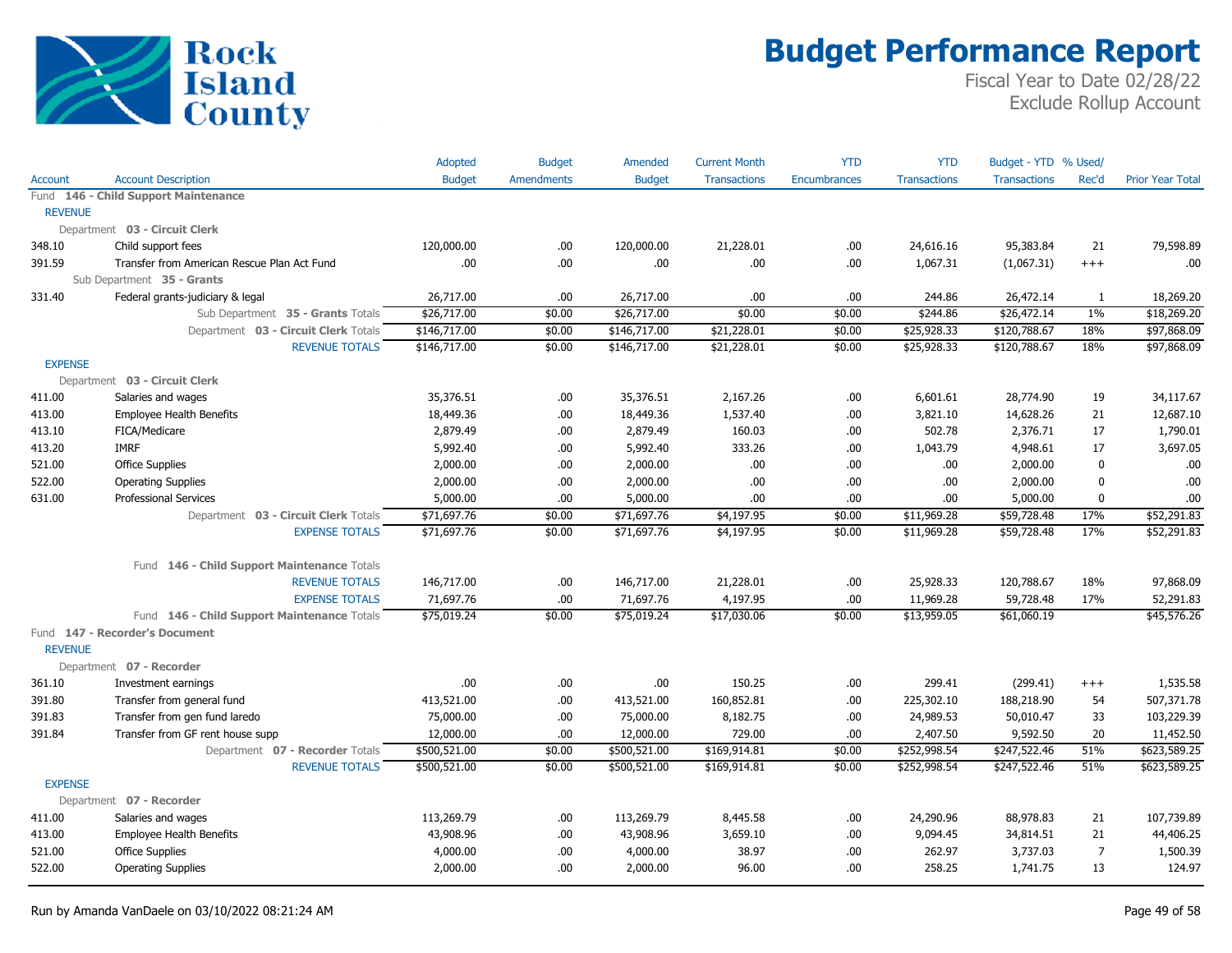

Fiscal Year to Date 02/28/22 Exclude Rollup Account

|                |                                       | Adopted       | <b>Budget</b>     | Amended       | <b>Current Month</b> | <b>YTD</b>   | <b>YTD</b>          | Budget - YTD % Used/ |                |                         |
|----------------|---------------------------------------|---------------|-------------------|---------------|----------------------|--------------|---------------------|----------------------|----------------|-------------------------|
| <b>Account</b> | <b>Account Description</b>            | <b>Budget</b> | <b>Amendments</b> | <b>Budget</b> | <b>Transactions</b>  | Encumbrances | <b>Transactions</b> | <b>Transactions</b>  | Rec'd          | <b>Prior Year Total</b> |
|                | Fund 147 - Recorder's Document        |               |                   |               |                      |              |                     |                      |                |                         |
| <b>EXPENSE</b> |                                       |               |                   |               |                      |              |                     |                      |                |                         |
|                | Department 07 - Recorder              |               |                   |               |                      |              |                     |                      |                |                         |
| 524.00         | Small Tools & Equip under \$1,000     | .00           | .00               | .00           | .00                  | .00          | .00                 | .00                  | $+++$          | 9,129.82                |
| 526.00         | <b>Food Purchases</b>                 | 2,000.00      | .00.              | 2,000.00      | 103.30               | .00          | 237.00              | 1,763.00             | 12             | 1,149.95                |
| 630.00         | Training & Education                  | 500.00        | .00               | 500.00        | .00.                 | .00          | .00.                | 500.00               | $\mathbf 0$    | 360.00                  |
| 631.00         | <b>Professional Services</b>          | .00           | .00               | .00           | .00.                 | .00          | .00.                | .00                  | $+++$          | 900.00                  |
| 632.00         | Communications                        | 2,000.00      | .00.              | 2,000.00      | 49.14                | .00          | 97.84               | 1,902.16             | 5              | 946.35                  |
| 633.00         | Travel                                | 2,500.00      | .00.              | 2,500.00      | 430.08               | .00          | 870.86              | 1,629.14             | 35             | 1,668.28                |
| 642.00         | Dues & memberships                    | 1,480.00      | .00.              | 1,480.00      | .00.                 | .00          | 100.00              | 1,380.00             | $\overline{7}$ | 790.00                  |
| 644.00         | <b>Outside Contractual</b>            | 228,820.00    | .00               | 228,820.00    | 41,929.57            | .00          | 51,507.95           | 177,312.05           | 23             | 97,506.12               |
| 764.00         | Mach & Equipment \$1,000-\$4,999      | .00           | .00               | .00           | .00                  | .00          | .00                 | .00                  | $+++$          | 15,164.28               |
| 872.00         | Interest                              | .00           | 32,266.92         | 32,266.92     | 32,266.92            | .00          | 32,266.92           | .00                  | 100            | .00                     |
| 991.00         | Transfer to General Fund              | 26,858.00     | .00.              | 26,858.00     | .00.                 | .00          | .00.                | 26,858.00            | $\mathbf 0$    | 26,858.00               |
|                | Department 07 - Recorder Totals       | \$427,336.75  | \$32,266.92       | \$459,603.67  | \$87,018.66          | \$0.00       | \$118,987.20        | \$340,616.47         | 26%            | \$308,244.30            |
|                | <b>EXPENSE TOTALS</b>                 | \$427,336.75  | \$32,266.92       | \$459,603.67  | \$87,018.66          | \$0.00       | \$118,987.20        | \$340,616.47         | 26%            | \$308,244.30            |
|                |                                       |               |                   |               |                      |              |                     |                      |                |                         |
|                | Fund 147 - Recorder's Document Totals |               |                   |               |                      |              |                     |                      |                |                         |
|                | <b>REVENUE TOTALS</b>                 | 500,521.00    | .00.              | 500,521.00    | 169,914.81           | .00          | 252,998.54          | 247,522.46           | 51%            | 623,589.25              |
|                | <b>EXPENSE TOTALS</b>                 | 427,336.75    | 32,266.92         | 459,603.67    | 87,018.66            | .00          | 118,987.20          | 340,616.47           | 26%            | 308,244.30              |
|                | Fund 147 - Recorder's Document Totals | \$73,184.25   | $($ \$32,266.92)  | \$40,917.33   | \$82,896.15          | \$0.00       | \$134,011.34        | $($ \$93,094.01)     |                | \$315,344.95            |
|                | Fund 149 - Drug Court Fund            |               |                   |               |                      |              |                     |                      |                |                         |
| <b>REVENUE</b> |                                       |               |                   |               |                      |              |                     |                      |                |                         |
|                | Department 26 - Court Services        |               |                   |               |                      |              |                     |                      |                |                         |
| 348.53         | Drug court fees                       | 15,000.00     | .00.              | 15,000.00     | 1,072.18             | .00          | 1,968.42            | 13,031.58            | 13             | 13,155.96               |
| 361.10         | Investment earnings                   | 1,500.00      | .00               | 1,500.00      | 45.96                | .00          | 92.80               | 1,407.20             | 6              | 671.24                  |
|                | Department 26 - Court Services Totals | \$16,500.00   | \$0.00            | \$16,500.00   | \$1,118.14           | \$0.00       | \$2,061.22          | \$14,438.78          | 12%            | \$13,827.20             |
|                | <b>REVENUE TOTALS</b>                 | \$16,500.00   | \$0.00            | \$16,500.00   | \$1,118.14           | \$0.00       | \$2,061.22          | \$14,438.78          | 12%            | \$13,827.20             |
| <b>EXPENSE</b> |                                       |               |                   |               |                      |              |                     |                      |                |                         |
|                | Department 26 - Court Services        |               |                   |               |                      |              |                     |                      |                |                         |
| 522.00         | <b>Operating Supplies</b>             | 11,500.00     | .00.              | 11,500.00     | .00.                 | .00          | 280.84              | 11,219.16            | $\overline{2}$ | 1,592.23                |
| 526.00         | <b>Food Purchases</b>                 | 1,000.00      | .00.              | 1,000.00      | 30.83                | .00          | 30.83               | 969.17               | 3              | 21.70                   |
| 527.00         | Books & Periodicals                   | 1,000.00      | .00.              | 1,000.00      | .00.                 | .00          | .00.                | 1,000.00             | $\mathbf 0$    | .00                     |
| 630.00         | Training & Education                  | 2,500.00      | .00               | 2,500.00      | .00                  | .00          | .00                 | 2,500.00             | 0              | 1,750.00                |
| 631.00         | <b>Professional Services</b>          | 1,000.00      | .00.              | 1,000.00      | .00.                 | .00          | .00.                | 1,000.00             | $\mathbf 0$    | .00                     |
| 633.00         | Travel                                | 4,000.00      | .00.              | 4,000.00      | .00.                 | .00          | .00.                | 4,000.00             | 0              | 105.00                  |
| 644.00         | <b>Outside Contractual</b>            | 40,000.00     | .00               | 40,000.00     | 2,777.50             | .00          | 5,555.00            | 34,445.00            | 14             | 26,779.11               |
|                | Department 26 - Court Services Totals | \$61,000.00   | \$0.00            | \$61,000.00   | \$2,808.33           | \$0.00       | \$5,866.67          | \$55,133.33          | 10%            | \$30,248.04             |
|                | <b>EXPENSE TOTALS</b>                 | \$61,000.00   | \$0.00            | \$61,000.00   | \$2,808.33           | \$0.00       | \$5,866.67          | \$55,133.33          | 10%            | \$30,248.04             |

Fund **149 - Drug Court Fund** Totals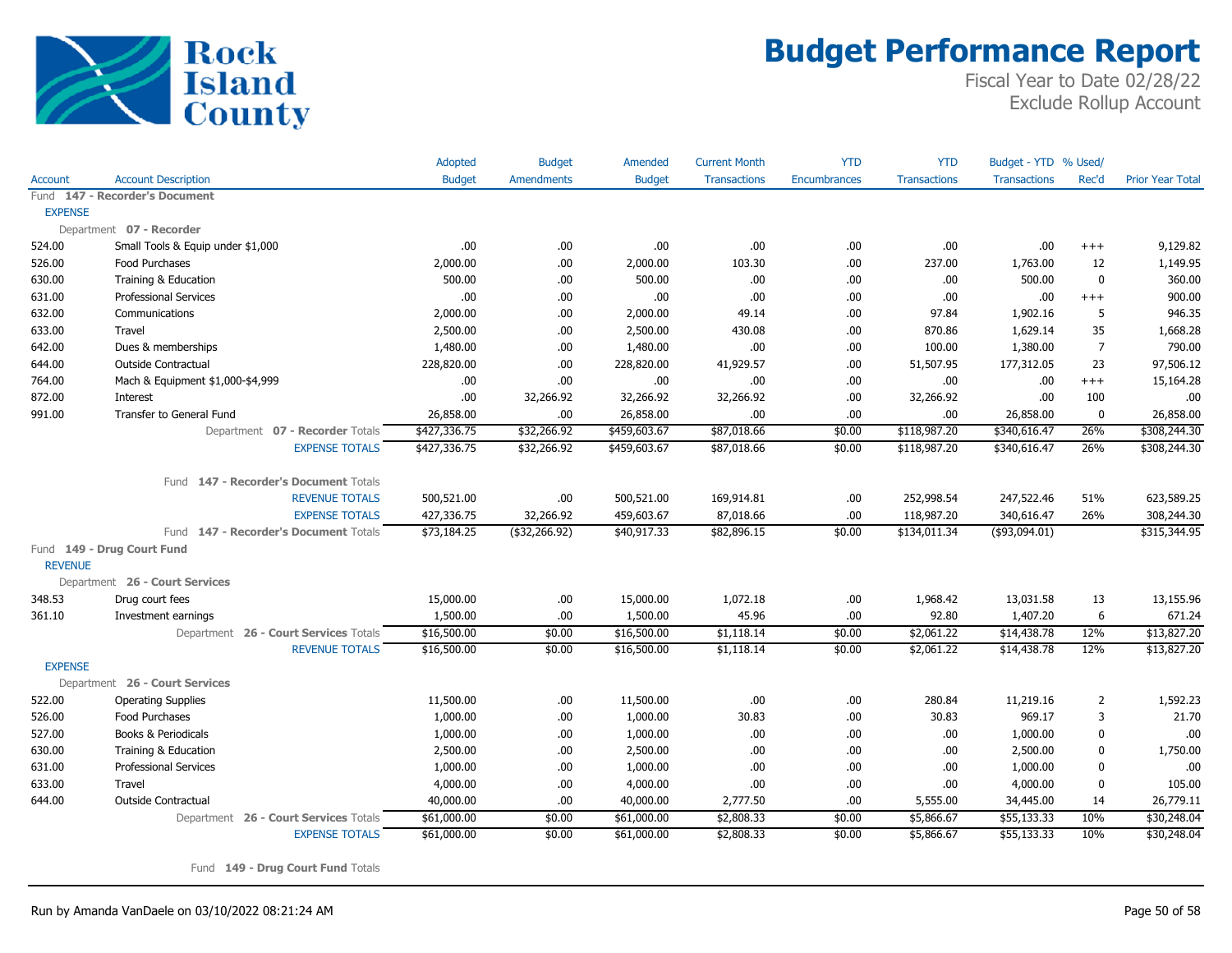

|                |                                                | Adopted        | <b>Budget</b>     | Amended        | <b>Current Month</b> | <b>YTD</b>          | <b>YTD</b>          | Budget - YTD % Used/ |                |                         |
|----------------|------------------------------------------------|----------------|-------------------|----------------|----------------------|---------------------|---------------------|----------------------|----------------|-------------------------|
| Account        | <b>Account Description</b>                     | <b>Budget</b>  | <b>Amendments</b> | <b>Budget</b>  | <b>Transactions</b>  | <b>Encumbrances</b> | <b>Transactions</b> | <b>Transactions</b>  | Rec'd          | <b>Prior Year Total</b> |
|                | <b>REVENUE TOTALS</b>                          | 16,500.00      | .00               | 16,500.00      | 1,118.14             | .00.                | 2,061.22            | 14,438.78            | 12%            | 13,827.20               |
|                | <b>EXPENSE TOTALS</b>                          | 61,000.00      | .00               | 61,000.00      | 2,808.33             | .00.                | 5,866.67            | 55,133.33            | 10%            | 30,248.04               |
|                | Fund 149 - Drug Court Fund Totals              | $(*44,500.00)$ | \$0.00            | $(*44,500.00)$ | (\$1,690.19)         | \$0.00              | ( \$3,805.45)       | (40, 694.55)         |                | (\$16,420.84)           |
|                | Fund 150 - Community Mental Health             |                |                   |                |                      |                     |                     |                      |                |                         |
| <b>REVENUE</b> |                                                |                |                   |                |                      |                     |                     |                      |                |                         |
|                | Department 65 - 708 Mental Health Board        |                |                   |                |                      |                     |                     |                      |                |                         |
| 311.10         | Property taxes                                 | 2,314,810.00   | .00               | 2,314,810.00   | .00                  | .00.                | .00                 | 2,314,810.00         | $\mathbf 0$    | 1,908,591.58            |
| 311.12         | Collectors auction account                     | .00.           | .00               | .00.           | .00                  | .00.                | .00                 | .00.                 | $^{+++}$       | 13,358.64               |
| 361.10         | Investment earnings                            | 9,000.00       | .00               | 9,000.00       | 303.62               | .00.                | 643.83              | 8,356.17             | $\overline{7}$ | 3,283.48                |
| 361.15         | <b>Dividends</b>                               | 1,500.00       | .00               | 1,500.00       | .00                  | .00.                | 177.12              | 1,322.88             | 12             | 2,143.44                |
| 361.30         | Collector's interest '90                       | .00            | .00               | .00.           | .00                  | .00.                | .00                 | .00.                 | $^{+++}$       | 255.64                  |
| 391.59         | Transfer from American Rescue Plan Act Fund    | .00.           | .00               | .00.           | .00                  | .00.                | .00                 | .00.                 | $^{+++}$       | 589.12                  |
|                | Department 65 - 708 Mental Health Board Totals | \$2,325,310.00 | \$0.00            | \$2,325,310.00 | \$303.62             | \$0.00              | \$820.95            | \$2,324,489.05       | $0\%$          | \$1,928,221.90          |
|                | <b>REVENUE TOTALS</b>                          | \$2,325,310.00 | \$0.00            | \$2,325,310.00 | \$303.62             | \$0.00              | \$820.95            | \$2,324,489.05       | $0\%$          | \$1,928,221.90          |
| <b>EXPENSE</b> |                                                |                |                   |                |                      |                     |                     |                      |                |                         |
|                | Department 65 - 708 Mental Health Board        |                |                   |                |                      |                     |                     |                      |                |                         |
| 411.00         | Salaries and wages                             | 43,645.00      | .00.              | 43,645.00      | 3,344.38             | .00.                | 9,698.70            | 33,946.30            | 22             | 43,644.16               |
| 413.10         | FICA/Medicare                                  | 3,339.00       | .00               | 3,339.00       | 255.84               | .00                 | 741.95              | 2,597.05             | 22             | 3,338.79                |
| 413.20         | <b>IMRF</b>                                    | 6,949.00       | .00               | 6,949.00       | 532.76               | .00.                | 1,541.10            | 5,407.90             | 22             | 6,886.66                |
| 521.00         | <b>Office Supplies</b>                         | 800.00         | .00               | 800.00         | .00                  | .00.                | .00                 | 800.00               | $\mathbf 0$    | 166.15                  |
| 522.00         | <b>Operating Supplies</b>                      | 800.00         | .00               | 800.00         | .00                  | .00.                | .00                 | 800.00               | 0              | 549.09                  |
| 527.00         | Books & Periodicals                            | 300.00         | .00               | 300.00         | 2.37                 | .00.                | 2.37                | 297.63               | 1              | 3.18                    |
| 630.00         | Training & Education                           | 500.00         | .00               | 500.00         | .00                  | .00.                | .00                 | 500.00               | 0              | .00                     |
| 631.00         | <b>Professional Services</b>                   | 500.00         | .00               | 500.00         | .00                  | .00.                | .00                 | 500.00               | $\mathbf 0$    | .00                     |
| 632.00         | Communications                                 | 1,200.00       | .00               | 1,200.00       | .00                  | .00.                | .00                 | 1,200.00             | 0              | 473.39                  |
| 634.00         | Publishing                                     | 800.00         | .00               | 800.00         | .00                  | .00.                | .00                 | 800.00               | 0              | .00                     |
| 635.00         | Printing & Duplicating                         | 500.00         | .00               | 500.00         | .00                  | .00.                | .00                 | 500.00               | 0              | 50.00                   |
| 638.00         | Repairs & Maintenance                          | 500.00         | .00               | 500.00         | .00                  | .00.                | .00                 | 500.00               | 0              | .00                     |
| 639.00         | Rentals                                        | 2,400.00       | .00               | 2,400.00       | 193.91               | .00.                | 581.73              | 1,818.27             | 24             | 2,326.92                |
| 642.00         | Dues & memberships                             | 4,500.00       | .00               | 4,500.00       | .00                  | .00.                | .00                 | 4,500.00             | 0              | 4,234.00                |
| 644.00         | Outside Contractual                            | 500.00         | .00               | 500.00         | .00                  | .00.                | .00                 | 500.00               | 0              | .00                     |
| 991.00         | Transfer to General Fund                       | 42,939.00      | .00               | 42,939.00      | .00                  | .00.                | .00                 | 42,939.00            | 0              | 42,939.00               |
| 991.AD         | Transfer to Center for Alcohl Drug             | 27,000.00      | .00               | 27,000.00      | 2,250.00             | .00.                | 4,500.00            | 22,500.00            | 17             | 30,782.25               |
| 991.AR         | Transfer to ARC                                | 239,423.00     | .00               | 239,423.00     | 21,393.50            | .00.                | 40,863.40           | 198,559.60           | 17             | 248,680.32              |
| 991.BC         | Transfer to Bethany Children                   | 227,425.00     | .00               | 227,425.00     | 23,007.68            | .00.                | 37,495.24           | 189,929.76           | 16             | 238,388.84              |
| 991.CA         | Transfer to Children's Advocacy Center         | 10,560.00      | 21,975.00         | 32,535.00      | 4,542.50             | .00                 | 9,965.00            | 22,570.00            | 31             | 10,560.00               |
| 991.CB         | Transfer to Child Abuse Council                | 35,000.00      | .00               | 35,000.00      | 2,916.67             | .00                 | 8,750.01            | 26,249.99            | 25             | 28,333.32               |
| 991.CC         | Transfer to Christian Care                     | 10,000.00      | .00               | 10,000.00      | 833.33               | .00                 | 2,499.99            | 7,500.01             | 25             | 9,999.96                |
| 991.CS         | Transfer to Court Services                     | 25,000.00      | .00               | 25,000.00      | .00                  | .00.                | 1,200.00            | 23,800.00            | 5              | 21,896.97               |
| 991.CT         | Transfer to Children's Therapy                 | 104,625.00     | .00               | 104,625.00     | 8,718.75             | .00.                | 17,437.50           | 87,187.50            | 17             | 104,625.00              |
| 991.EF         | Transfer to Epilepsy Foundation                | 7,000.00       | .00               | 7,000.00       | 583.33               | .00                 | 1,749.99            | 5,250.01             | 25             | 6,999.96                |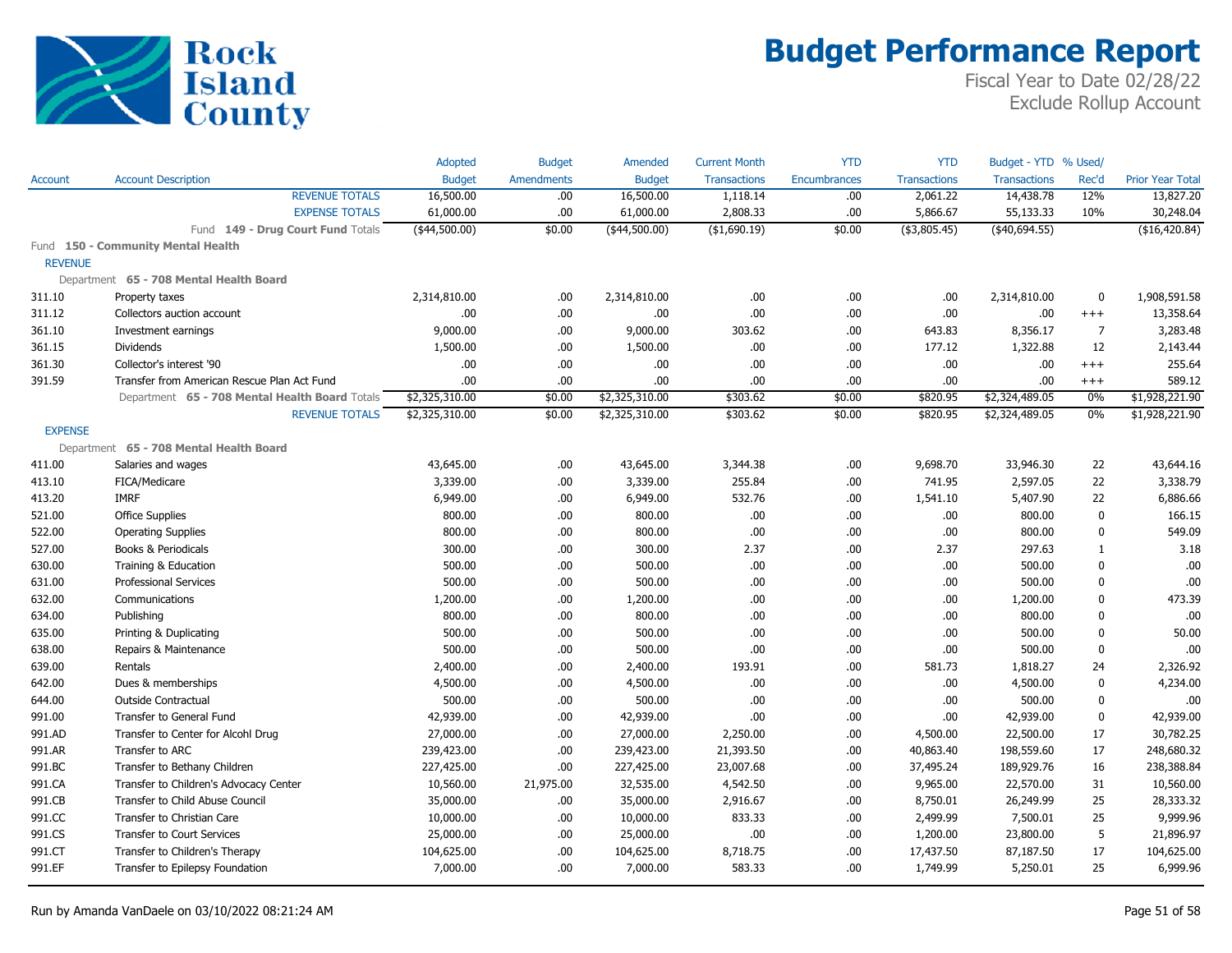

|                |                                                  | Adopted        | <b>Budget</b>     | Amended        | <b>Current Month</b> | <b>YTD</b>   | <b>YTD</b>          | Budget - YTD % Used/ |                |                         |
|----------------|--------------------------------------------------|----------------|-------------------|----------------|----------------------|--------------|---------------------|----------------------|----------------|-------------------------|
| Account        | <b>Account Description</b>                       | <b>Budget</b>  | <b>Amendments</b> | <b>Budget</b>  | <b>Transactions</b>  | Encumbrances | <b>Transactions</b> | <b>Transactions</b>  | Rec'd          | <b>Prior Year Total</b> |
|                | Fund 150 - Community Mental Health               |                |                   |                |                      |              |                     |                      |                |                         |
| <b>EXPENSE</b> |                                                  |                |                   |                |                      |              |                     |                      |                |                         |
|                | Department 65 - 708 Mental Health Board          |                |                   |                |                      |              |                     |                      |                |                         |
| 991.HM         | Transfer to Humility Homes & Services            | 26,000.00      | .00.              | 26,000.00      | 2,166.67             | .00          | 6,500.01            | 19,499.99            | 25             | 24,000.04               |
| 991.NA         | Transfer to Nat'l Alliance Mentally Ill of Scott | 4,800.00       | .00.              | 4,800.00       | 400.00               | .00          | 1,200.00            | 3,600.00             | 25             | 4,600.00                |
| 991.PN         | Transfer to Project Now                          | 35,000.00      | .00               | 35,000.00      | 1,739.38             | .00          | 4,228.13            | 30,771.87            | 12             | 36,822.49               |
| 991.PS         | Transfer to Prairie State Legal                  | 20,000.00      | .00.              | 20,000.00      | .00                  | .00          | 889.33              | 19,110.67            | $\overline{4}$ | 8,034.67                |
| 991.RI         | <b>Transfer to RICCA</b>                         | 97,000.00      | .00.              | 97,000.00      | 8,454.87             | .00          | 16,909.74           | 80,090.26            | 17             | 99,768.62               |
| 991.RY         | Transfer to Robert Young                         | 798,205.00     | .00.              | 798,205.00     | 33,593.39            | .00          | 63,923.50           | 734,281.50           | 8              | 413,760.22              |
| 991.SA         | Transfer to Salvation Army                       | 28,000.00      | .00.              | 28,000.00      | 2,333.33             | .00          | 6,999.99            | 21,000.01            | 25             | 27,999.96               |
| 991.SF         | Transfer to Safer Foundation                     | 17,000.00      | .00               | 17,000.00      | 1,416.67             | .00          | 4,250.01            | 12,749.99            | 25             | 17,000.04               |
| 991.SO         | Transfer to Special Olympics                     | 7,500.00       | .00.              | 7,500.00       | 625.00               | .00          | 1,875.00            | 5,625.00             | 25             | 6,250.00                |
| 991.TR         | Transfer to Transitions MH Reh                   | 170,000.00     | .00               | 170,000.00     | 13,766.05            | .00          | 26,355.62           | 143,644.38           | 16             | 178,782.31              |
| 991.YS         | Transfer to YSB                                  | 257,280.00     | .00               | 257,280.00     | 30,515.00            | .00          | 54,145.00           | 203,135.00           | 21             | 256,515.00              |
|                | Department 65 - 708 Mental Health Board Totals   | \$2,256,990.00 | \$21,975.00       | \$2,278,965.00 | \$163,585.38         | \$0.00       | \$324,303.31        | \$1,954,661.69       | 14%            | \$1,878,411.31          |
|                | <b>EXPENSE TOTALS</b>                            | \$2,256,990.00 | \$21,975.00       | \$2,278,965.00 | \$163,585.38         | \$0.00       | \$324,303.31        | \$1,954,661.69       | 14%            | \$1,878,411.31          |
|                | Fund 150 - Community Mental Health Totals        |                |                   |                |                      |              |                     |                      |                |                         |
|                | <b>REVENUE TOTALS</b>                            | 2,325,310.00   | .00.              | 2,325,310.00   | 303.62               | .00          | 820.95              | 2,324,489.05         | $0\%$          | 1,928,221.90            |
|                | <b>EXPENSE TOTALS</b>                            | 2,256,990.00   | 21,975.00         | 2,278,965.00   | 163,585.38           | .00          | 324,303.31          | 1,954,661.69         | 14%            | 1,878,411.31            |
|                | Fund 150 - Community Mental Health Totals        | \$68,320.00    | (\$21,975.00)     | \$46,345.00    | (\$163, 281.76)      | \$0.00       | (\$323,482.36)      | \$369,827.36         |                | \$49,810.59             |
|                | Fund 152 - Arrestee Medical Cost Fund            |                |                   |                |                      |              |                     |                      |                |                         |
| <b>REVENUE</b> |                                                  |                |                   |                |                      |              |                     |                      |                |                         |
|                | Department 08 - Sheriff                          |                |                   |                |                      |              |                     |                      |                |                         |
| 343.21         | Arrestee medical costs                           | 15,000.00      | .00.              | 15,000.00      | 788.80               | .00          | 1,459.22            | 13,540.78            | 10             | 9,942.51                |
| 361.10         | Investment earnings                              | .00            | .00               | .00            | 11.16                | .00          | 22.32               | (22.32)              | $^{+++}$       | 141.18                  |
|                | Department 08 - Sheriff Totals                   | \$15,000.00    | \$0.00            | \$15,000.00    | \$799.96             | \$0.00       | \$1,481.54          | \$13,518.46          | 10%            | \$10,083.69             |
|                | <b>REVENUE TOTALS</b>                            | \$15,000.00    | \$0.00            | \$15,000.00    | \$799.96             | \$0.00       | \$1,481.54          | \$13,518.46          | 10%            | \$10,083.69             |
| <b>EXPENSE</b> |                                                  |                |                   |                |                      |              |                     |                      |                |                         |
|                | Department 08 - Sheriff                          |                |                   |                |                      |              |                     |                      |                |                         |
| 991.00         | Transfer to General Fund                         | 10,000.00      | .00.              | 10,000.00      | .00.                 | .00          | .00.                | 10,000.00            | $\pmb{0}$      | 10,000.00               |
|                | Department 08 - Sheriff Totals                   | \$10,000.00    | \$0.00            | \$10,000.00    | \$0.00               | \$0.00       | \$0.00              | \$10,000.00          | 0%             | \$10,000.00             |
|                | <b>EXPENSE TOTALS</b>                            | \$10,000.00    | \$0.00            | \$10,000.00    | \$0.00               | \$0.00       | \$0.00              | \$10,000.00          | 0%             | \$10,000.00             |
|                | Fund 152 - Arrestee Medical Cost Fund Totals     |                |                   |                |                      |              |                     |                      |                |                         |
|                | <b>REVENUE TOTALS</b>                            | 15,000.00      | .00.              | 15,000.00      | 799.96               | .00          | 1,481.54            | 13,518.46            | 10%            | 10,083.69               |
|                | <b>EXPENSE TOTALS</b>                            | 10,000.00      | .00               | 10,000.00      | .00.                 | .00          | .00.                | 10,000.00            | $0\%$          | 10,000.00               |
|                | Fund 152 - Arrestee Medical Cost Fund Totals     | \$5,000.00     | \$0.00            | \$5,000.00     | \$799.96             | \$0.00       | \$1,481.54          | \$3,518.46           |                | \$83.69                 |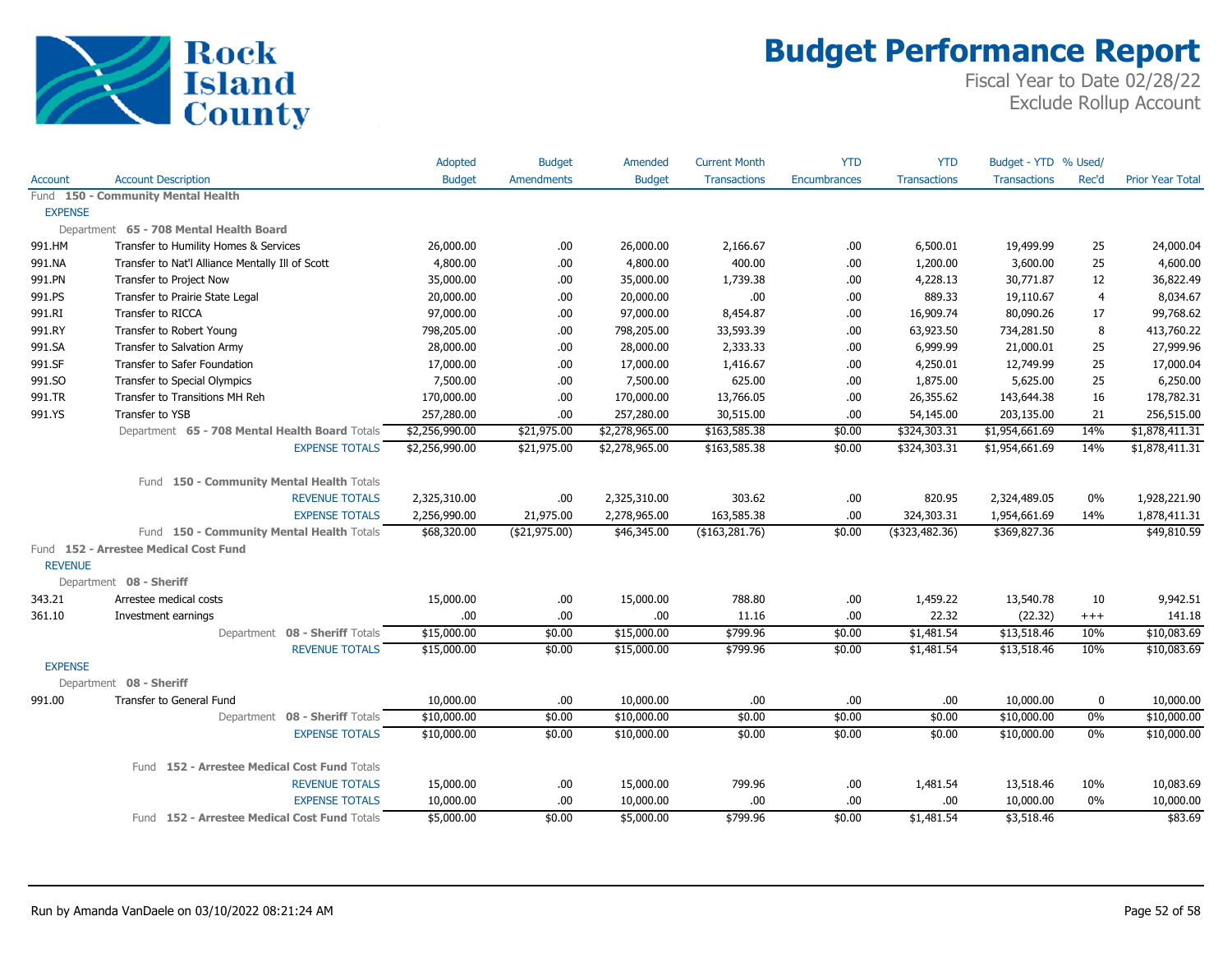

|                |                                             | Adopted       | <b>Budget</b>     | Amended       | <b>Current Month</b> | <b>YTD</b>          | <b>YTD</b>          | Budget - YTD % Used/ |          |                         |
|----------------|---------------------------------------------|---------------|-------------------|---------------|----------------------|---------------------|---------------------|----------------------|----------|-------------------------|
| Account        | <b>Account Description</b>                  | <b>Budget</b> | <b>Amendments</b> | <b>Budget</b> | <b>Transactions</b>  | <b>Encumbrances</b> | <b>Transactions</b> | <b>Transactions</b>  | Rec'd    | <b>Prior Year Total</b> |
|                | Fund 153 - Court Document Storage           |               |                   |               |                      |                     |                     |                      |          |                         |
| <b>REVENUE</b> |                                             |               |                   |               |                      |                     |                     |                      |          |                         |
|                | Department 03 - Circuit Clerk               |               |                   |               |                      |                     |                     |                      |          |                         |
| 348.16         | Document storage fees                       | 300,000.00    | .00               | 300,000.00    | 17,414.02            | .00                 | 36,154.29           | 263,845.71           | 12       | 242,022.06              |
| 361.10         | Investment earnings                         | 2,000.00      | .00               | 2,000.00      | 182.26               | .00.                | 367.80              | 1,632.20             | 18       | 2,618.65                |
| 369.93         | Refunds/rebates for prior years             | .00           | .00               | .00           | .00                  | .00                 | .00                 | .00.                 | $^{+++}$ | 743.80                  |
| 391.59         | Transfer from American Rescue Plan Act Fund | .00.          | .00               | .00           | .00                  | .00.                | 4,154.91            | (4, 154.91)          | $^{+++}$ | .00                     |
|                | Department 03 - Circuit Clerk Totals        | \$302,000.00  | \$0.00            | \$302,000.00  | \$17,596.28          | \$0.00              | \$40,677.00         | \$261,323.00         | 13%      | \$245,384.51            |
|                | <b>REVENUE TOTALS</b>                       | \$302,000.00  | \$0.00            | \$302,000.00  | \$17,596.28          | \$0.00              | \$40,677.00         | \$261,323.00         | 13%      | \$245,384.51            |
| <b>EXPENSE</b> |                                             |               |                   |               |                      |                     |                     |                      |          |                         |
|                | Department 03 - Circuit Clerk               |               |                   |               |                      |                     |                     |                      |          |                         |
| 411.00         | Salaries and wages                          | 77,493.11     | .00               | 77,493.11     | 7,502.44             | .00.                | 21,757.08           | 55,736.03            | 28       | 97,490.04               |
| 413.00         | <b>Employee Health Benefits</b>             | 7,012.24      | .00               | 7,012.24      | 584.30               | .00.                | 1,452.25            | 5,559.99             | 21       | 24,491.25               |
| 413.10         | FICA/Medicare                               | 1,162.41      | .00               | 1,162.41      | 113.65               | .00                 | 334.08              | 828.33               | 29       | 1,467.64                |
| 413.20         | <b>IMRF</b>                                 | 11,950.56     | .00               | 11,950.56     | 1,734.54             | .00.                | 5,089.42            | 6,861.14             | 43       | 22,245.82               |
| 521.00         | <b>Office Supplies</b>                      | 25,000.00     | .00.              | 25,000.00     | .00                  | .00                 | .00                 | 25,000.00            | 0        | 911.16                  |
| 522.00         | <b>Operating Supplies</b>                   | 5,000.00      | .00               | 5,000.00      | .00                  | .00.                | .00                 | 5,000.00             | 0        | 2,032.93                |
| 524.00         | Small Tools & Equip under \$1,000           | 5,000.00      | .00               | 5,000.00      | 416.75               | .00.                | 538.41              | 4,461.59             | 11       | 2,712.49                |
| 526.00         | Food Purchases                              | .00           | .00               | .00           | 63.00                | .00                 | 63.00               | (63.00)              | $^{+++}$ | .00                     |
| 527.00         | Books & Periodicals                         | 300.00        | .00               | 300.00        | .00                  | .00.                | .00                 | 300.00               | 0        | .00                     |
| 630.00         | Training & Education                        | 5,000.00      | .00               | 5,000.00      | .00                  | .00.                | .00                 | 5,000.00             | 0        | 300.00                  |
| 631.00         | <b>Professional Services</b>                | 6,000.00      | .00.              | 6,000.00      | .00                  | .00.                | .00                 | 6,000.00             | 0        | 219,485.59              |
| 632.00         | Communications                              | 30,000.00     | .00.              | 30,000.00     | 732.69               | .00.                | 5,880.70            | 24,119.30            | 20       | 18,749.80               |
| 633.00         | Travel                                      | 3,000.00      | .00               | 3,000.00      | 90.40                | .00.                | 90.40               | 2,909.60             | 3        | 609.83                  |
| 634.00         | Publishing                                  | 6,000.00      | .00               | 6,000.00      | 328.50               | .00                 | 728.50              | 5,271.50             | 12       | 3,801.30                |
| 635.00         | Printing & Duplicating                      | 1,000.00      | .00               | 1,000.00      | .00                  | .00                 | .00                 | 1,000.00             | 0        | 2.90                    |
| 638.00         | Repairs & Maintenance                       | 500.00        | .00               | 500.00        | .00                  | .00                 | .00                 | 500.00               | 0        | 190.00                  |
| 642.00         | Dues & memberships                          | 500.00        | .00               | 500.00        | .00                  | .00.                | .00                 | 500.00               | 0        | 550.00                  |
| 644.00         | Outside Contractual                         | 35,000.00     | .00               | 35,000.00     | .00                  | .00                 | 365.00              | 34,635.00            | 1        | 365.00                  |
| 764.00         | Mach & Equipment \$1,000-\$4,999            | 5,000.00      | .00               | 5,000.00      | .00                  | .00                 | .00                 | 5,000.00             | 0        | .00                     |
| 768.00         | Mach & Equipment over \$5,000               | 50,000.00     | .00.              | 50,000.00     | .00                  | .00.                | .00                 | 50,000.00            | 0        | .00                     |
|                | Department 03 - Circuit Clerk Totals        | \$274,918.32  | \$0.00            | \$274,918.32  | \$11,566.27          | \$0.00              | \$36,298.84         | \$238,619.48         | 13%      | \$395,405.75            |
|                | <b>EXPENSE TOTALS</b>                       | \$274,918.32  | \$0.00            | \$274,918.32  | \$11,566.27          | \$0.00              | \$36,298.84         | \$238,619.48         | 13%      | \$395,405.75            |
|                | Fund 153 - Court Document Storage Totals    |               |                   |               |                      |                     |                     |                      |          |                         |
|                | <b>REVENUE TOTALS</b>                       | 302,000.00    | .00               | 302,000.00    | 17,596.28            | .00                 | 40,677.00           | 261,323.00           | 13%      | 245,384.51              |
|                | <b>EXPENSE TOTALS</b>                       | 274,918.32    | .00               | 274,918.32    | 11,566.27            | .00                 | 36,298.84           | 238,619.48           | 13%      | 395,405.75              |
|                | Fund 153 - Court Document Storage Totals    | \$27,081.68   | \$0.00            | \$27,081.68   | \$6,030.01           | \$0.00              | \$4,378.16          | \$22,703.52          |          | $($ \$150,021.24)       |
|                |                                             |               |                   |               |                      |                     |                     |                      |          |                         |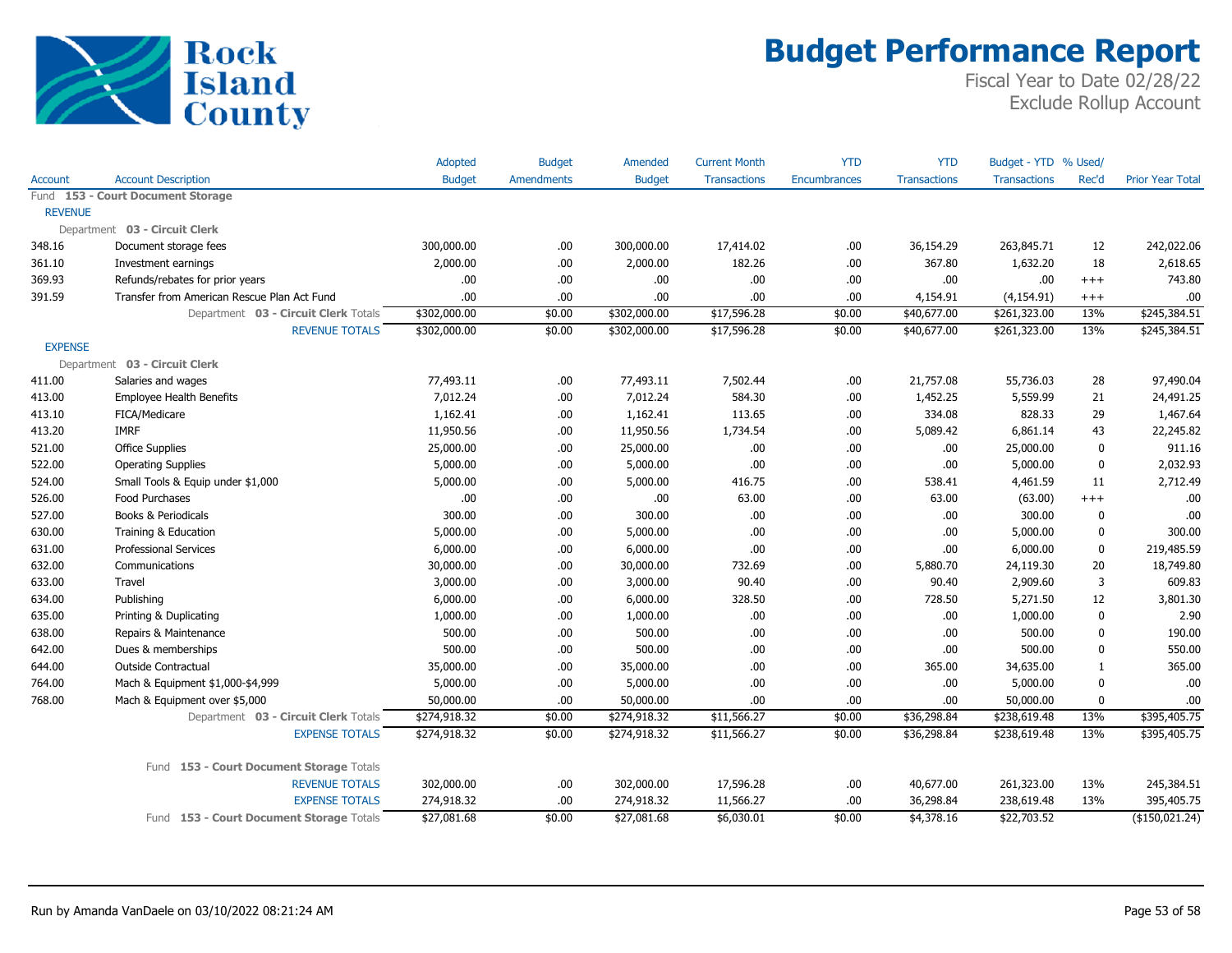

|                |                                               | Adopted       | <b>Budget</b>     | Amended       | <b>Current Month</b> | <b>YTD</b>   | <b>YTD</b>          | Budget - YTD % Used/ |             |                         |
|----------------|-----------------------------------------------|---------------|-------------------|---------------|----------------------|--------------|---------------------|----------------------|-------------|-------------------------|
| Account        | <b>Account Description</b>                    | <b>Budget</b> | <b>Amendments</b> | <b>Budget</b> | <b>Transactions</b>  | Encumbrances | <b>Transactions</b> | <b>Transactions</b>  | Rec'd       | <b>Prior Year Total</b> |
|                | Fund 155 - Cir Clerk Oper & Admin             |               |                   |               |                      |              |                     |                      |             |                         |
| <b>REVENUE</b> |                                               |               |                   |               |                      |              |                     |                      |             |                         |
|                | Department 03 - Circuit Clerk                 |               |                   |               |                      |              |                     |                      |             |                         |
| 348.17         | Cir clerk operate & admin fees                | 100,000.00    | .00               | 100,000.00    | 4,532.45             | .00          | 9,280.33            | 90,719.67            | 9           | 92,767.59               |
| 361.10         | Investment earnings                           | 1,500.00      | .00               | 1,500.00      | 95.67                | .00          | 187.93              | 1,312.07             | 13          | 1,127.36                |
| 391.59         | Transfer from American Rescue Plan Act Fund   | .00.          | .00.              | .00.          | .00.                 | .00          | 411.28              | (411.28)             | $^{+++}$    | .00                     |
|                | Department 03 - Circuit Clerk Totals          | \$101,500.00  | \$0.00            | \$101,500.00  | \$4,628.12           | \$0.00       | \$9,879.54          | \$91,620.46          | 10%         | \$93,894.95             |
|                | <b>REVENUE TOTALS</b>                         | \$101,500.00  | \$0.00            | \$101,500.00  | \$4,628.12           | \$0.00       | \$9,879.54          | \$91,620.46          | 10%         | \$93,894.95             |
| <b>EXPENSE</b> |                                               |               |                   |               |                      |              |                     |                      |             |                         |
|                | Department 03 - Circuit Clerk                 |               |                   |               |                      |              |                     |                      |             |                         |
| 411.00         | Salaries and wages                            | 66,817.99     | .00               | 66,817.99     | 316.80               | .00          | 918.72              | 65,899.27            | 1           | 9,782.09                |
| 413.00         | <b>Employee Health Benefits</b>               | 7,011.84      | .00.              | 7,011.84      | 584.30               | .00          | 1,452.25            | 5,559.59             | 21          | 1,134.60                |
| 413.10         | FICA/Medicare                                 | 5,434.38      | .00.              | 5,434.38      | 261.41               | .00          | 766.13              | 4,668.25             | 14          | 982.37                  |
| 413.20         | <b>IMRF</b>                                   | 7,460.33      | .00.              | 7,460.33      | 544.36               | .00          | 1,591.26            | 5,869.07             | 21          | 2,724.14                |
| 522.00         | <b>Operating Supplies</b>                     | 2,000.00      | .00.              | 2,000.00      | .00.                 | .00          | .00.                | 2,000.00             | $\mathbf 0$ | 13.98                   |
| 526.00         | Food Purchases                                | 5,000.00      | .00.              | 5,000.00      | 63.00                | .00          | 238.00              | 4,762.00             | 5           | 1,899.43                |
| 631.00         | <b>Professional Services</b>                  | 10,000.00     | .00               | 10,000.00     | .00                  | .00          | .00.                | 10,000.00            | $\mathbf 0$ | 2,207.00                |
| 644.00         | <b>Outside Contractual</b>                    | 2,900.00      | .00               | 2,900.00      | .00.                 | .00          | 2,700.00            | 200.00               | 93          | 2,700.00                |
| 991.89         | Transfer to General Fund-Sheriff              | 3,600.00      | .00               | 3,600.00      | 1,800.00             | .00          | .00                 | 3,600.00             | $\bf{0}$    | 3,600.00                |
|                | Department 03 - Circuit Clerk Totals          | \$110,224.54  | \$0.00            | \$110,224.54  | \$3,569.87           | \$0.00       | \$7,666.36          | \$102,558.18         | 7%          | \$25,043.61             |
|                | <b>EXPENSE TOTALS</b>                         | \$110,224.54  | \$0.00            | \$110,224.54  | \$3,569.87           | \$0.00       | \$7,666.36          | \$102,558.18         | 7%          | \$25,043.61             |
|                | Fund 155 - Cir Clerk Oper & Admin Totals      |               |                   |               |                      |              |                     |                      |             |                         |
|                | <b>REVENUE TOTALS</b>                         | 101,500.00    | .00               | 101,500.00    | 4,628.12             | .00          | 9,879.54            | 91,620.46            | 10%         | 93,894.95               |
|                | <b>EXPENSE TOTALS</b>                         | 110,224.54    | .00               | 110,224.54    | 3,569.87             | .00          | 7,666.36            | 102,558.18           | 7%          | 25,043.61               |
|                | Fund 155 - Cir Clerk Oper & Admin Totals      | (\$8,724.54)  | \$0.00            | (\$8,724.54)  | \$1,058.25           | \$0.00       | \$2,213.18          | (\$10,937.72)        |             | \$68,851.34             |
| <b>REVENUE</b> | Fund 156 - Cir Cl Electronic Citations        |               |                   |               |                      |              |                     |                      |             |                         |
|                | Department 03 - Circuit Clerk                 |               |                   |               |                      |              |                     |                      |             |                         |
| 348.18         | Electronic citation fees                      | 70,000.00     | .00               | 70,000.00     | 4,096.32             | .00          | 8,416.01            | 61,583.99            | 12          | 53,997.74               |
| 361.10         | Investment earnings                           | 1,500.00      | .00               | 1,500.00      | 41.66                | .00          | 82.69               | 1,417.31             | 6           | 429.27                  |
|                | Department 03 - Circuit Clerk Totals          | \$71,500.00   | \$0.00            | \$71,500.00   | \$4,137.98           | \$0.00       | \$8,498.70          | \$63,001.30          | 12%         | \$54,427.01             |
|                | <b>REVENUE TOTALS</b>                         | \$71,500.00   | \$0.00            | \$71,500.00   | \$4,137.98           | \$0.00       | \$8,498.70          | \$63,001.30          | 12%         | \$54,427.01             |
| <b>EXPENSE</b> |                                               |               |                   |               |                      |              |                     |                      |             |                         |
|                | Department 03 - Circuit Clerk                 |               |                   |               |                      |              |                     |                      |             |                         |
| 644.00         | Outside Contractual                           | 20,000.00     | .00.              | 20,000.00     | .00.                 | .00          | .00                 | 20,000.00            | $\pmb{0}$   | .00                     |
|                | Department 03 - Circuit Clerk Totals          | \$20,000.00   | \$0.00            | \$20,000.00   | \$0.00               | \$0.00       | \$0.00              | \$20,000.00          | 0%          | \$0.00                  |
|                | <b>EXPENSE TOTALS</b>                         | \$20,000.00   | \$0.00            | \$20,000.00   | \$0.00               | \$0.00       | \$0.00              | \$20,000.00          | 0%          | \$0.00                  |
|                | Fund 156 - Cir Cl Electronic Citations Totals |               |                   |               |                      |              |                     |                      |             |                         |
|                | <b>REVENUE TOTALS</b>                         | 71,500.00     | .00               | 71,500.00     | 4,137.98             | .00          | 8,498.70            | 63,001.30            | 12%         | 54,427.01               |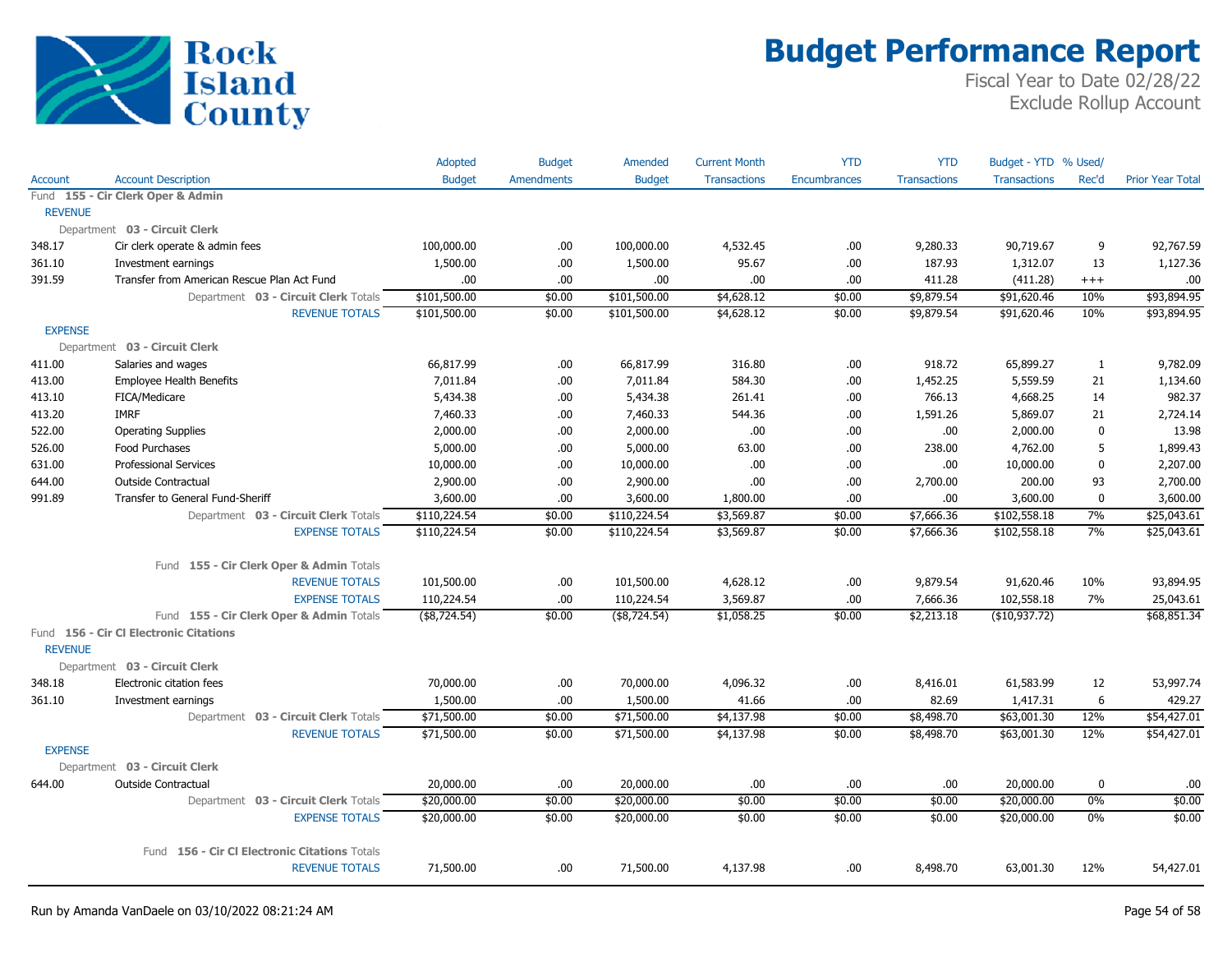

|                |                                               | Adopted       | <b>Budget</b>     | Amended       | <b>Current Month</b> | <b>YTD</b>          | <b>YTD</b>          | Budget - YTD % Used/ |             |                         |
|----------------|-----------------------------------------------|---------------|-------------------|---------------|----------------------|---------------------|---------------------|----------------------|-------------|-------------------------|
| Account        | <b>Account Description</b>                    | <b>Budget</b> | <b>Amendments</b> | <b>Budget</b> | <b>Transactions</b>  | <b>Encumbrances</b> | <b>Transactions</b> | <b>Transactions</b>  | Rec'd       | <b>Prior Year Total</b> |
|                | <b>EXPENSE TOTALS</b>                         | 20,000.00     | .00.              | 20,000.00     | .00                  | .00.                | .00                 | 20,000.00            | 0%          | .00                     |
|                | Fund 156 - Cir Cl Electronic Citations Totals | \$51,500.00   | \$0.00            | \$51,500.00   | \$4,137.98           | \$0.00              | \$8,498.70          | \$43,001.30          |             | \$54,427.01             |
|                | Fund 159 - County Extension Education         |               |                   |               |                      |                     |                     |                      |             |                         |
| <b>REVENUE</b> |                                               |               |                   |               |                      |                     |                     |                      |             |                         |
|                | Department 25 - General County                |               |                   |               |                      |                     |                     |                      |             |                         |
| 311.10         | Property taxes                                | 230,000.00    | .00.              | 230,000.00    | .00                  | .00.                | .00                 | 230,000.00           | 0           | 228,062.23              |
| 311.12         | Collectors auction account                    | 75.00         | .00               | 75.00         | .00                  | .00                 | .00                 | 75.00                | $\mathbf 0$ | 1,596.26                |
| 361.30         | Collector's interest '90                      | 100.00        | .00.              | 100.00        | .00                  | .00.                | .00.                | 100.00               | 0           | 30.55                   |
|                | Department 25 - General County Totals         | \$230,175.00  | \$0.00            | \$230,175.00  | \$0.00               | \$0.00              | \$0.00              | \$230,175.00         | 0%          | \$229,689.04            |
|                | <b>REVENUE TOTALS</b>                         | \$230,175.00  | \$0.00            | \$230,175.00  | \$0.00               | \$0.00              | \$0.00              | \$230,175.00         | $0\%$       | \$229,689.04            |
| <b>EXPENSE</b> |                                               |               |                   |               |                      |                     |                     |                      |             |                         |
|                | Department 25 - General County                |               |                   |               |                      |                     |                     |                      |             |                         |
| 991.12         | Transfer to Other Agencies                    | 230,175.00    | .00.              | 230,175.00    | .00                  | .00.                | .00.                | 230,175.00           | 0           | 229,689.04              |
|                | Department 25 - General County Totals         | \$230,175.00  | \$0.00            | \$230,175.00  | \$0.00               | \$0.00              | \$0.00              | \$230,175.00         | 0%          | \$229,689.04            |
|                | <b>EXPENSE TOTALS</b>                         | \$230,175.00  | \$0.00            | \$230,175.00  | \$0.00               | \$0.00              | \$0.00              | \$230,175.00         | 0%          | \$229,689.04            |
|                |                                               |               |                   |               |                      |                     |                     |                      |             |                         |
|                | Fund 159 - County Extension Education Totals  |               |                   |               |                      |                     |                     |                      |             |                         |
|                | <b>REVENUE TOTALS</b>                         | 230,175.00    | .00               | 230,175.00    | .00                  | .00.                | .00                 | 230,175.00           | $0\%$       | 229,689.04              |
|                | <b>EXPENSE TOTALS</b>                         | 230,175.00    | .00.              | 230,175.00    | .00                  | .00.                | .00                 | 230,175.00           | 0%          | 229,689.04              |
|                | Fund 159 - County Extension Education Totals  | \$0.00        | \$0.00            | \$0.00        | \$0.00               | \$0.00              | \$0.00              | \$0.00               |             | \$0.00                  |
|                | Fund 160 - Child Advocacy Fund                |               |                   |               |                      |                     |                     |                      |             |                         |
| <b>REVENUE</b> |                                               |               |                   |               |                      |                     |                     |                      |             |                         |
|                | Department 25 - General County                |               |                   |               |                      |                     |                     |                      |             |                         |
| 311.10         | Property taxes                                | 114,311.00    | .00.              | 114,311.00    | .00                  | .00.                | .00.                | 114,311.00           | 0           | 73,294.35               |
| 311.12         | Collectors auction account                    | 25.00         | .00               | 25.00         | .00                  | .00.                | .00                 | 25.00                | $\mathbf 0$ | 513.00                  |
| 361.30         | Collector's interest '90                      | 40.00         | .00.              | 40.00         | .00                  | .00                 | .00                 | 40.00                | $\mathbf 0$ | 9.82                    |
|                | Department 25 - General County Totals         | \$114,376.00  | \$0.00            | \$114,376.00  | \$0.00               | \$0.00              | \$0.00              | \$114,376.00         | $0\%$       | \$73,817.17             |
|                | <b>REVENUE TOTALS</b>                         | \$114,376.00  | \$0.00            | \$114,376.00  | \$0.00               | \$0.00              | \$0.00              | \$114,376.00         | 0%          | \$73,817.17             |
| <b>EXPENSE</b> |                                               |               |                   |               |                      |                     |                     |                      |             |                         |
|                | Department 25 - General County                |               |                   |               |                      |                     |                     |                      |             |                         |
| 991.12         | Transfer to Other Agencies                    | 114,376.00    | .00.              | 114,376.00    | .00                  | .00.                | .00                 | 114,376.00           | $\mathbf 0$ | 73,817.17               |
|                | Department 25 - General County Totals         | \$114,376.00  | \$0.00            | \$114,376.00  | \$0.00               | \$0.00              | \$0.00              | \$114,376.00         | $0\%$       | \$73,817.17             |
|                | <b>EXPENSE TOTALS</b>                         | \$114,376.00  | \$0.00            | \$114,376.00  | \$0.00               | \$0.00              | \$0.00              | \$114,376.00         | 0%          | \$73,817.17             |
|                |                                               |               |                   |               |                      |                     |                     |                      |             |                         |
|                | 160 - Child Advocacy Fund Totals<br>Fund      |               |                   |               |                      |                     |                     |                      |             |                         |
|                | <b>REVENUE TOTALS</b>                         | 114,376.00    | .00               | 114,376.00    | .00                  | .00.                | .00                 | 114,376.00           | $0\%$       | 73,817.17               |
|                | <b>EXPENSE TOTALS</b>                         | 114,376.00    | .00               | 114,376.00    | .00                  | .00.                | .00                 | 114,376.00           | 0%          | 73,817.17               |
|                | Fund 160 - Child Advocacy Fund Totals         | \$0.00        | \$0.00            | \$0.00        | \$0.00               | \$0.00              | \$0.00              | \$0.00               |             | \$0.00                  |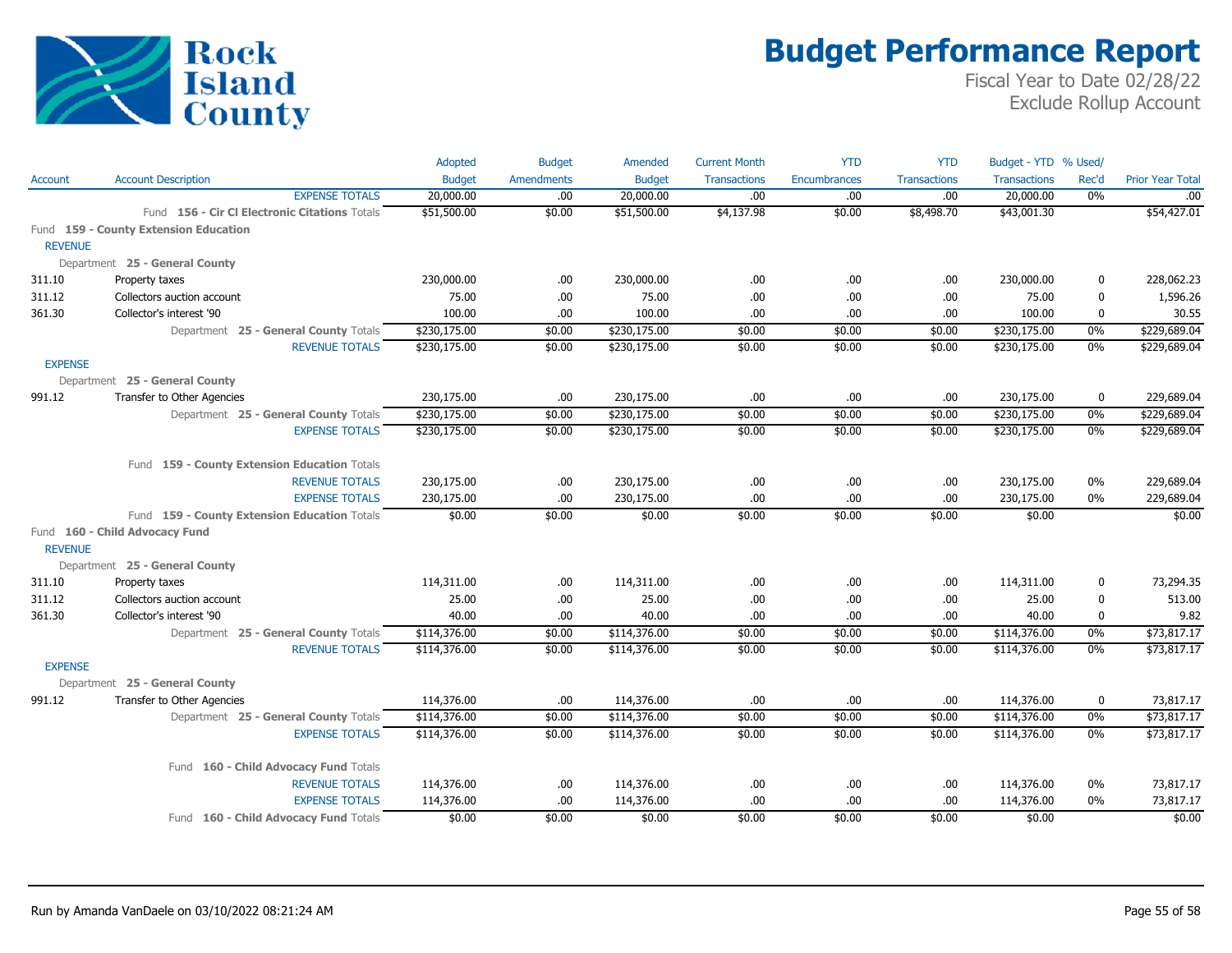

|                |                                     | Adopted         | <b>Budget</b>     | <b>Amended</b> | <b>Current Month</b> | <b>YTD</b>   | <b>YTD</b>          | Budget - YTD % Used/ |             |                         |
|----------------|-------------------------------------|-----------------|-------------------|----------------|----------------------|--------------|---------------------|----------------------|-------------|-------------------------|
| <b>Account</b> | <b>Account Description</b>          | <b>Budget</b>   | <b>Amendments</b> | <b>Budget</b>  | <b>Transactions</b>  | Encumbrances | <b>Transactions</b> | <b>Transactions</b>  | Rec'd       | <b>Prior Year Total</b> |
|                | Fund 183 - Hillsdale SSA Tax        |                 |                   |                |                      |              |                     |                      |             |                         |
| <b>REVENUE</b> |                                     |                 |                   |                |                      |              |                     |                      |             |                         |
|                | Department 18 - Public Works        |                 |                   |                |                      |              |                     |                      |             |                         |
| 311.10         | Property taxes                      | 10,720.00       | .00.              | 10,720.00      | .00                  | .00          | .00                 | 10,720.00            | $\mathbf 0$ | 10,222.86               |
| 311.12         | Collectors auction account          | .00             | .00.              | .00            | .00                  | .00          | .00                 | .00                  | $^{+++}$    | 94.06                   |
| 361.10         | Investment earnings                 | 131.00          | .00               | 131.00         | 10.19                | .00          | 20.42               | 110.58               | 16          | 120.74                  |
| 361.30         | Collector's interest '90            | .00             | .00.              | .00            | .00                  | .00          | .00                 | .00                  | $^{+++}$    | 1.37                    |
|                | Department 18 - Public Works Totals | \$10,851.00     | \$0.00            | \$10,851.00    | \$10.19              | \$0.00       | \$20.42             | \$10,830.58          | 0%          | \$10,439.03             |
|                | <b>REVENUE TOTALS</b>               | \$10,851.00     | \$0.00            | \$10,851.00    | \$10.19              | \$0.00       | \$20.42             | \$10,830.58          | 0%          | \$10,439.03             |
| <b>EXPENSE</b> |                                     |                 |                   |                |                      |              |                     |                      |             |                         |
|                | Department 18 - Public Works        |                 |                   |                |                      |              |                     |                      |             |                         |
| 411.00         | Salaries and wages                  | 2,500.00        | .00.              | 2,500.00       | .00                  | .00          | .00                 | 2,500.00             | $\mathbf 0$ | .00.                    |
| 413.10         | FICA/Medicare                       | 191.25          | .00               | 191.25         | .00                  | .00          | .00                 | 191.25               | 0           | .00                     |
| 523.00         | Repair/Maintenance Supplies         | 5,000.00        | .00.              | 5,000.00       | .00                  | .00          | .00                 | 5,000.00             | $\mathbf 0$ | .00                     |
| 524.00         | Small Tools & Equip under \$1,000   | 5,000.00        | .00.              | 5,000.00       | .00                  | .00          | .00                 | 5,000.00             | $\mathbf 0$ | .00                     |
| 637.00         | <b>Public Utility Services</b>      | 3,500.00        | .00.              | 3,500.00       | 27.96                | .00          | 93.77               | 3,406.23             | 3           | 492.23                  |
| 638.00         | Repairs & Maintenance               | 6,000.00        | .00               | 6,000.00       | 350.00               | .00          | 1,050.00            | 4,950.00             | 18          | 5,544.00                |
| 644.00         | <b>Outside Contractual</b>          | 20,000.00       | .00.              | 20,000.00      | .00                  | .00          | .00                 | 20,000.00            | $\mathbf 0$ | .00.                    |
|                | Department 18 - Public Works Totals | \$42,191.25     | \$0.00            | \$42,191.25    | \$377.96             | \$0.00       | \$1,143.77          | \$41,047.48          | 3%          | \$6,036.23              |
|                | <b>EXPENSE TOTALS</b>               | \$42,191.25     | \$0.00            | \$42,191.25    | \$377.96             | \$0.00       | \$1,143.77          | \$41,047.48          | 3%          | \$6,036.23              |
|                |                                     |                 |                   |                |                      |              |                     |                      |             |                         |
|                | Fund 183 - Hillsdale SSA Tax Totals |                 |                   |                |                      |              |                     |                      |             |                         |
|                | <b>REVENUE TOTALS</b>               | 10,851.00       | .00.              | 10,851.00      | 10.19                | .00          | 20.42               | 10,830.58            | 0%          | 10,439.03               |
|                | <b>EXPENSE TOTALS</b>               | 42,191.25       | .00               | 42,191.25      | 377.96               | .00          | 1,143.77            | 41,047.48            | 3%          | 6,036.23                |
|                | Fund 183 - Hillsdale SSA Tax Totals | ( \$31, 340.25) | \$0.00            | (\$31,340.25)  | $($ \$367.77)        | \$0.00       | $($ \$1,123.35)     | $($ \$30,216.90)     |             | \$4,402.80              |
|                | Fund 184 - Zuma/Canoe Creek SSA Tax |                 |                   |                |                      |              |                     |                      |             |                         |
| <b>REVENUE</b> |                                     |                 |                   |                |                      |              |                     |                      |             |                         |
|                | Department 18 - Public Works        |                 |                   |                |                      |              |                     |                      |             |                         |
| 311.10         | Property taxes                      | 51,757.00       | .00               | 51,757.00      | .00                  | .00          | .00                 | 51,757.00            | 0           | 50,411.88               |
| 361.10         | Investment earnings                 | 500.00          | .00.              | 500.00         | 32.94                | .00          | 71.70               | 428.30               | 14          | 445.71                  |
| 361.30         | Collector's interest '90            | .00             | .00               | .00            | .00                  | .00          | .00.                | .00.                 | $^{+++}$    | 6.71                    |
|                | Department 18 - Public Works Totals | \$52,257.00     | \$0.00            | \$52,257.00    | \$32.94              | \$0.00       | \$71.70             | \$52,185.30          | 0%          | \$50,864.30             |
|                | <b>REVENUE TOTALS</b>               | \$52,257.00     | \$0.00            | \$52,257.00    | \$32.94              | \$0.00       | \$71.70             | \$52,185.30          | 0%          | \$50,864.30             |
| <b>EXPENSE</b> |                                     |                 |                   |                |                      |              |                     |                      |             |                         |
|                | Department 18 - Public Works        |                 |                   |                |                      |              |                     |                      |             |                         |
| 411.00         | Salaries and wages                  | 10,000.00       | .00.              | 10,000.00      | .00                  | .00          | .00                 | 10,000.00            | 0           | .00                     |
| 413.10         | FICA/Medicare                       | 765.00          | .00.              | 765.00         | .00                  | .00          | .00                 | 765.00               | 0           | .00                     |
| 523.00         | Repair/Maintenance Supplies         | 5,000.00        | .00.              | 5,000.00       | .00                  | .00          | .00                 | 5,000.00             | 0           | 122.45                  |
| 631.00         | <b>Professional Services</b>        | 1,000.00        | .00.              | 1,000.00       | .00                  | .00          | .00                 | 1,000.00             | $\mathbf 0$ | .00                     |
| 637.00         | <b>Public Utility Services</b>      | 15,000.00       | .00               | 15,000.00      | .00                  | .00          | 69.89               | 14,930.11            | $\mathbf 0$ | 3,306.31                |
| 638.00         | Repairs & Maintenance               | 25,000.00       | .00               | 25,000.00      | .00                  | .00          | 2,800.00            | 22,200.00            | 11          | 30,737.66               |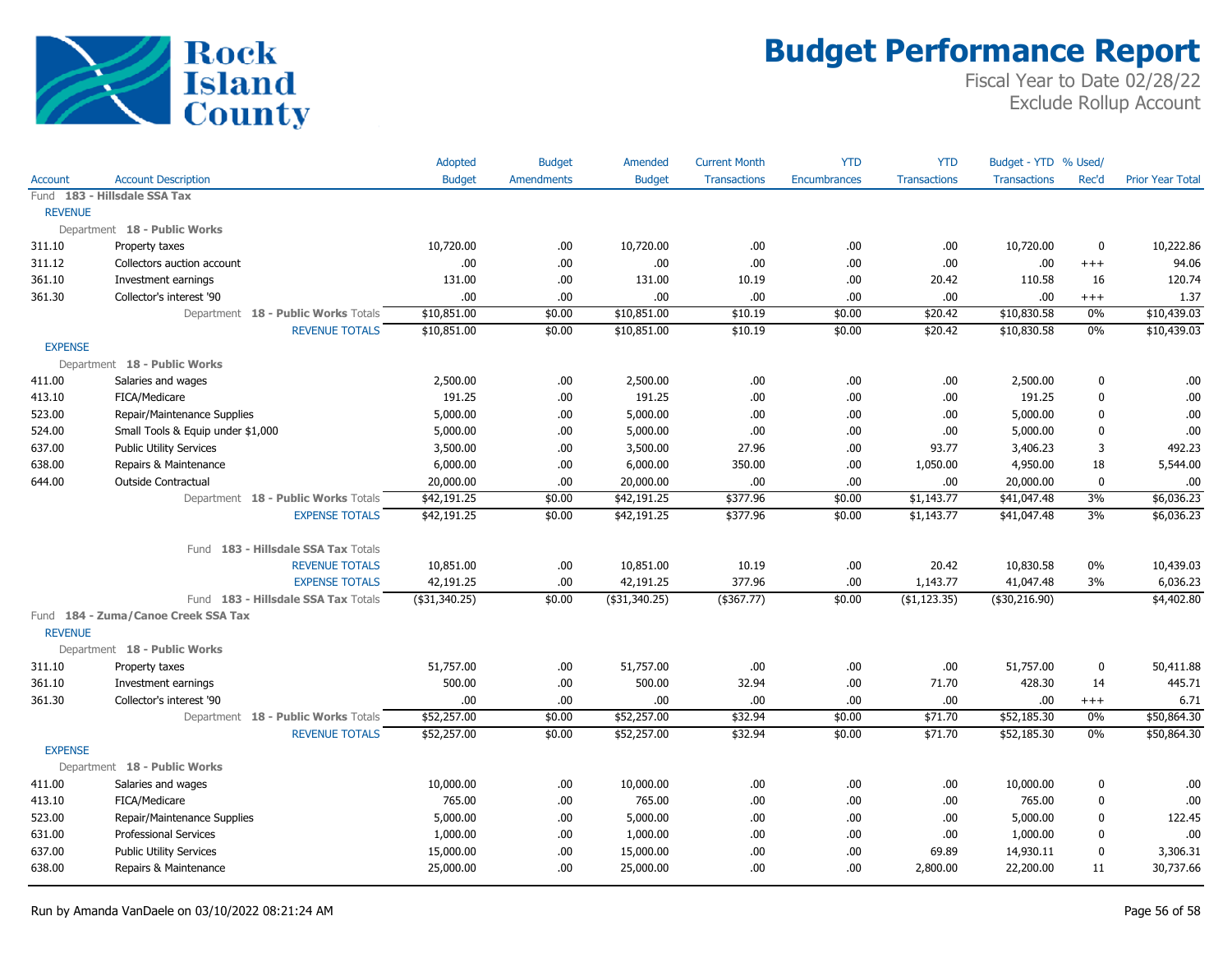

|                                  |                                                   | <b>Adopted</b> | <b>Budget</b>     | Amended        | <b>Current Month</b> | <b>YTD</b>          | <b>YTD</b>          | Budget - YTD % Used/ |                  |                         |
|----------------------------------|---------------------------------------------------|----------------|-------------------|----------------|----------------------|---------------------|---------------------|----------------------|------------------|-------------------------|
| Account                          | <b>Account Description</b>                        | <b>Budget</b>  | <b>Amendments</b> | <b>Budget</b>  | <b>Transactions</b>  | <b>Encumbrances</b> | <b>Transactions</b> | <b>Transactions</b>  | Rec'd            | <b>Prior Year Total</b> |
|                                  | Fund 184 - Zuma/Canoe Creek SSA Tax               |                |                   |                |                      |                     |                     |                      |                  |                         |
| <b>EXPENSE</b>                   |                                                   |                |                   |                |                      |                     |                     |                      |                  |                         |
|                                  | Department 18 - Public Works                      |                |                   |                |                      |                     |                     |                      |                  |                         |
| 644.00                           | <b>Outside Contractual</b>                        | 75,000.00      | .00.              | 75,000.00      | .00                  | .00.                | 6,008.50            | 68,991.50            | 8                | 6,008.50                |
|                                  | Department 18 - Public Works Totals               | \$131,765.00   | \$0.00            | \$131,765.00   | \$0.00               | \$0.00              | \$8,878.39          | \$122,886.61         | 7%               | \$40,174.92             |
|                                  | <b>EXPENSE TOTALS</b>                             | \$131,765.00   | \$0.00            | \$131,765.00   | \$0.00               | \$0.00              | \$8,878.39          | \$122,886.61         | 7%               | \$40,174.92             |
|                                  | Fund 184 - Zuma/Canoe Creek SSA Tax Totals        |                |                   |                |                      |                     |                     |                      |                  |                         |
|                                  | <b>REVENUE TOTALS</b>                             | 52,257.00      | .00               | 52,257.00      | 32.94                | .00.                | 71.70               | 52,185.30            | 0%               | 50,864.30               |
|                                  | <b>EXPENSE TOTALS</b>                             | 131,765.00     | .00               | 131,765.00     | .00                  | .00.                | 8,878.39            | 122,886.61           | 7%               | 40,174.92               |
|                                  | Fund 184 - Zuma/Canoe Creek SSA Tax Totals        | ( \$79,508.00) | \$0.00            | (\$79,508.00)  | \$32.94              | \$0.00              | ( \$8,806.69)       | ( \$70, 701.31)      |                  | \$10,689.38             |
| <b>REVENUE</b>                   | Fund 202 - Jail Lease Debt Service Fund           |                |                   |                |                      |                     |                     |                      |                  |                         |
|                                  | Department 08 - Sheriff                           |                |                   |                |                      |                     |                     |                      |                  |                         |
| 311.10                           | Property taxes                                    | 5,116,219.00   | .00               | 5,116,219.00   | .00                  | .00.                | .00                 | 5,116,219.00         | $\mathbf 0$      | 4,962,876.29            |
| 311.12                           | Collectors auction account                        | 600.00         | .00               | 600.00         | .00                  | .00.                | .00                 | 600.00               | $\boldsymbol{0}$ | 34,736.25               |
| 361.30                           | Collector's interest '90                          | 1,200.00       | .00               | 1,200.00       | .00                  | .00                 | .00                 | 1,200.00             | $\pmb{0}$        | 664.73                  |
|                                  | Department 08 - Sheriff Totals                    | \$5,118,019.00 | \$0.00            | \$5,118,019.00 | \$0.00               | \$0.00              | \$0.00              | \$5,118,019.00       | 0%               | \$4,998,277.27          |
|                                  | <b>REVENUE TOTALS</b>                             | \$5,118,019.00 | \$0.00            | \$5,118,019.00 | \$0.00               | \$0.00              | \$0.00              | \$5,118,019.00       | 0%               | \$4,998,277.27          |
| <b>EXPENSE</b>                   |                                                   |                |                   |                |                      |                     |                     |                      |                  |                         |
|                                  | Department 08 - Sheriff                           |                |                   |                |                      |                     |                     |                      |                  |                         |
| 991.45                           | Transfer to PBC Fund                              | 5,118,019.00   | .00               | 5,118,019.00   | .00                  | .00.                | .00                 | 5,118,019.00         | $\mathbf 0$      | 4,998,277.27            |
|                                  | Department 08 - Sheriff Totals                    | \$5,118,019.00 | \$0.00            | \$5,118,019.00 | \$0.00               | \$0.00              | \$0.00              | \$5,118,019.00       | 0%               | \$4,998,277.27          |
|                                  | <b>EXPENSE TOTALS</b>                             | \$5,118,019.00 | \$0.00            | \$5,118,019.00 | \$0.00               | \$0.00              | \$0.00              | \$5,118,019.00       | 0%               | \$4,998,277.27          |
|                                  | Fund 202 - Jail Lease Debt Service Fund Totals    |                |                   |                |                      |                     |                     |                      |                  |                         |
|                                  | <b>REVENUE TOTALS</b>                             | 5,118,019.00   | .00               | 5,118,019.00   | .00                  | .00.                | .00                 | 5,118,019.00         | 0%               | 4,998,277.27            |
|                                  | <b>EXPENSE TOTALS</b>                             | 5,118,019.00   | .00               | 5,118,019.00   | .00                  | .00.                | .00                 | 5,118,019.00         | 0%               | 4,998,277.27            |
|                                  | 202 - Jail Lease Debt Service Fund Totals<br>Fund | \$0.00         | \$0.00            | \$0.00         | \$0.00               | \$0.00              | \$0.00              | \$0.00               |                  | \$0.00                  |
| Fund 607 - TBA<br><b>REVENUE</b> |                                                   |                |                   |                |                      |                     |                     |                      |                  |                         |
|                                  | Department 13 - Chief County Assessor             |                |                   |                |                      |                     |                     |                      |                  |                         |
| 338.00                           | Taxing body assessment reimb                      | 2,500.00       | .00.              | 2,500.00       | .00                  | .00                 | 1,750.00            | 750.00               | 70               | 1,500.00                |
| 361.10                           | Investment earnings                               | .00            | .00               | .00.           | 27.72                | .00.                | 55.93               | (55.93)              | $+++$            | 373.80                  |
| 391.80                           | Transfer from general fund                        | 2,500.00       | .00               | 2,500.00       | .00                  | .00.                | 1,750.00            | 750.00               | 70               | 1,500.00                |
|                                  | Department 13 - Chief County Assessor Totals      | \$5,000.00     | \$0.00            | \$5,000.00     | \$27.72              | \$0.00              | \$3,555.93          | \$1,444.07           | 71%              | \$3,373.80              |
|                                  | <b>REVENUE TOTALS</b>                             | \$5,000.00     | \$0.00            | \$5,000.00     | \$27.72              | \$0.00              | \$3,555.93          | \$1,444.07           | 71%              | \$3,373.80              |
| <b>EXPENSE</b>                   |                                                   |                |                   |                |                      |                     |                     |                      |                  |                         |
|                                  | Department 13 - Chief County Assessor             |                |                   |                |                      |                     |                     |                      |                  |                         |
| 631.00                           | <b>Professional Services</b>                      | 5,000.00       | .00               | 5,000.00       | .00                  | .00.                | 3,500.00            | 1,500.00             | 70               | 3,000.00                |
|                                  | Department 13 - Chief County Assessor Totals      | \$5,000.00     | \$0.00            | \$5,000.00     | \$0.00               | \$0.00              | \$3,500.00          | \$1,500.00           | 70%              | \$3,000.00              |